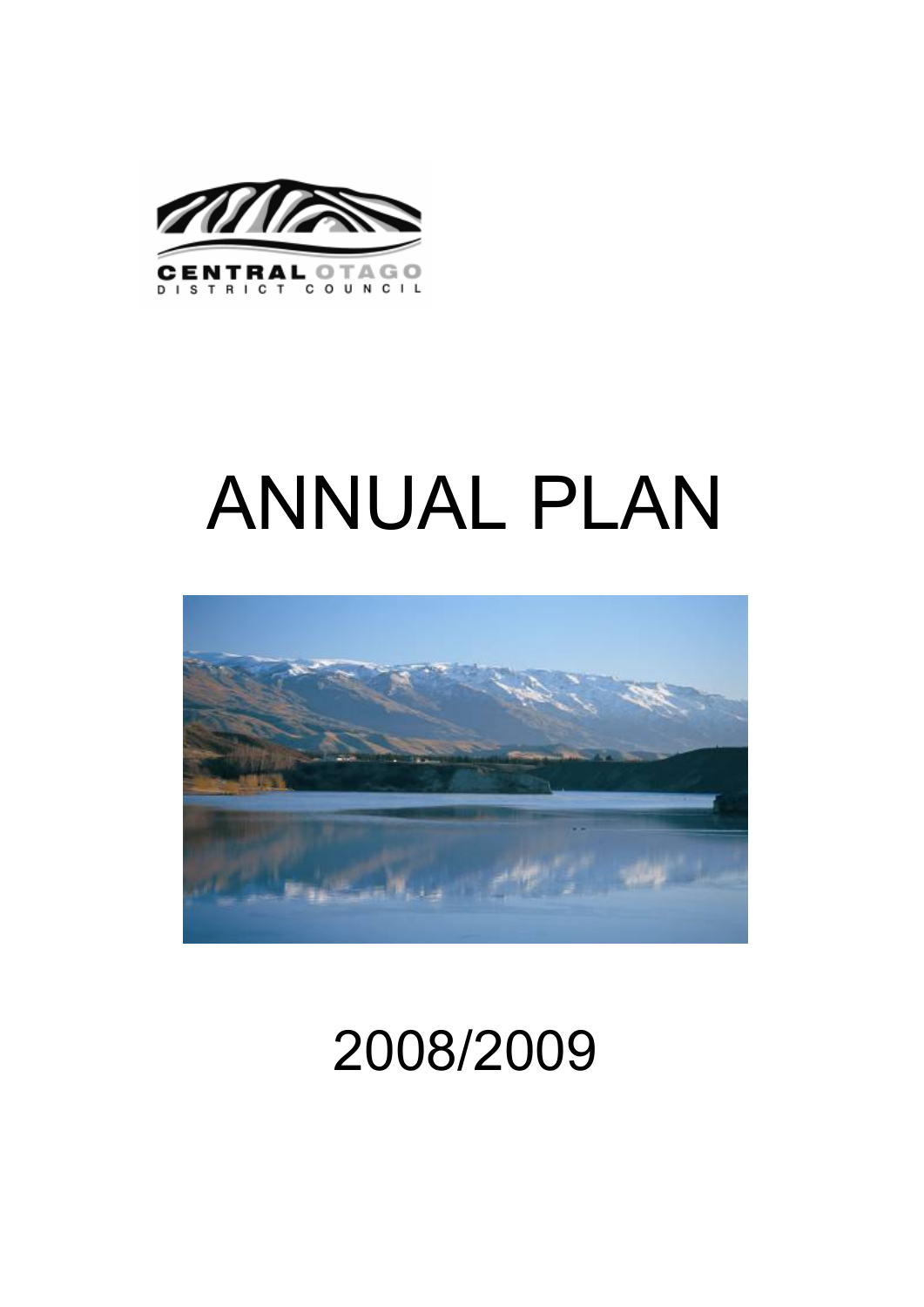### **CONTENTS**

|                                                                                                                                                                                                                                                                                                                                                                      | Page                                                     |
|----------------------------------------------------------------------------------------------------------------------------------------------------------------------------------------------------------------------------------------------------------------------------------------------------------------------------------------------------------------------|----------------------------------------------------------|
| Foreword                                                                                                                                                                                                                                                                                                                                                             | 1                                                        |
| Introduction                                                                                                                                                                                                                                                                                                                                                         | $\overline{2}$                                           |
| <b>Consultative Process</b>                                                                                                                                                                                                                                                                                                                                          | 3                                                        |
| General Information                                                                                                                                                                                                                                                                                                                                                  | 7                                                        |
| <b>Financial Overview</b>                                                                                                                                                                                                                                                                                                                                            | 8                                                        |
| Statement of Forecast Income Statement<br>٠<br>Statement of Changes in Equity<br>$\bullet$<br><b>Statement of Forecast Balance Sheet</b><br>$\bullet$<br><b>Statement of Forecast Cash Flows</b><br>$\bullet$<br><b>Summary of Asset Sales</b><br>٠<br>Summary of Depreciation<br>٠<br>Schedule of Financing<br>$\bullet$<br><b>Councils Activities</b><br>$\bullet$ | 11<br>12<br>12<br>13<br>14<br>15<br>16<br>17             |
| <b>Activity Statements and Variances</b>                                                                                                                                                                                                                                                                                                                             |                                                          |
| <b>Community Services</b><br>Cemeteries<br>$\bullet$<br><b>Emergency Management</b><br>$\bullet$<br><b>Community Buildings</b><br>٠<br><b>Elderly Persons Housing</b><br>٠<br>Grants<br>$\bullet$<br>Lake Dunstan (Clutha Management)<br>٠<br>Libraries<br>$\bullet$<br>Parks and Recreation<br>$\bullet$<br><b>Swim Centres</b><br>$\bullet$                        | 18<br>19<br>21<br>23<br>25<br>26<br>30<br>32<br>35<br>38 |
| <b>District Development Services</b><br>Airports<br>$\bullet$<br>Commercial and other property<br>٠<br>Community<br><b>Economic Development</b><br><b>Promotions Groups</b><br><b>Tourism Central Otago</b><br>$\bullet$                                                                                                                                             | 41<br>42<br>43<br>45<br>47<br>48<br>49                   |
| <b>Utilities Services</b><br><b>District Roading</b><br>$\bullet$<br>Footpaths, carparks and street cleaning<br>$\bullet$<br><b>Public Toilets</b><br>$\bullet$<br>Stormwater<br>$\bullet$                                                                                                                                                                           | 51<br>53<br>57<br>60<br>61                               |

|           | • Stormwater                    | 61 |
|-----------|---------------------------------|----|
|           | • Utilities Services Management | 63 |
|           | • Wastewater                    | 65 |
| $\bullet$ | Water                           | 70 |
|           | • Waste Management              | 78 |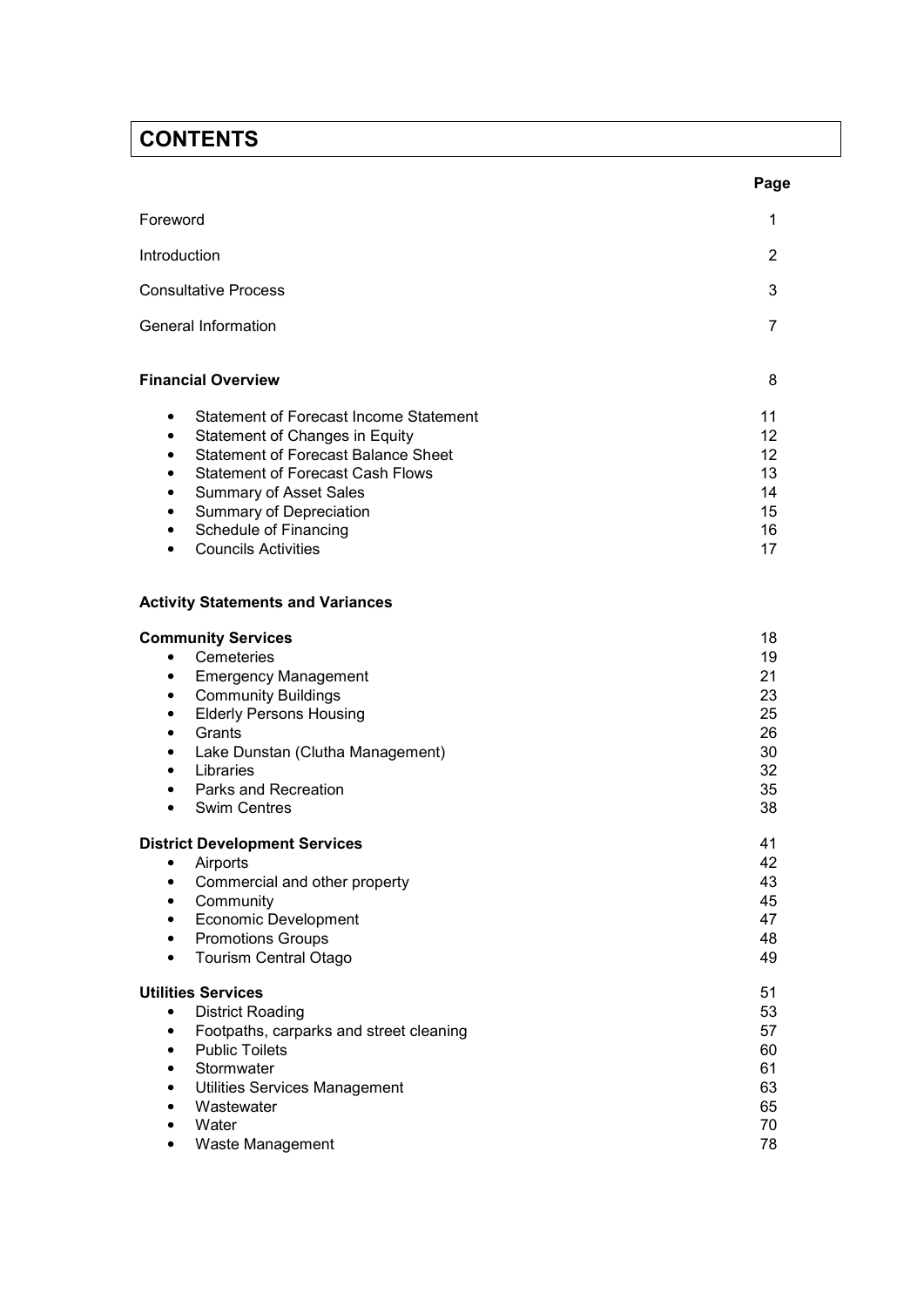| <b>Environmental Services</b><br><b>Planning and Environment</b><br>$\bullet$                                                            | 81<br>82             |
|------------------------------------------------------------------------------------------------------------------------------------------|----------------------|
| <b>Governance and Administration</b><br><b>Administration Buildings</b><br>$\bullet$<br>Democracy<br>$\bullet$<br>Overheads<br>$\bullet$ | 84<br>85<br>87<br>89 |
| <b>Funding Impact Statement</b>                                                                                                          | 91                   |
| Rates Examples                                                                                                                           | 101                  |
| Changes to Fees and Charges                                                                                                              | 102                  |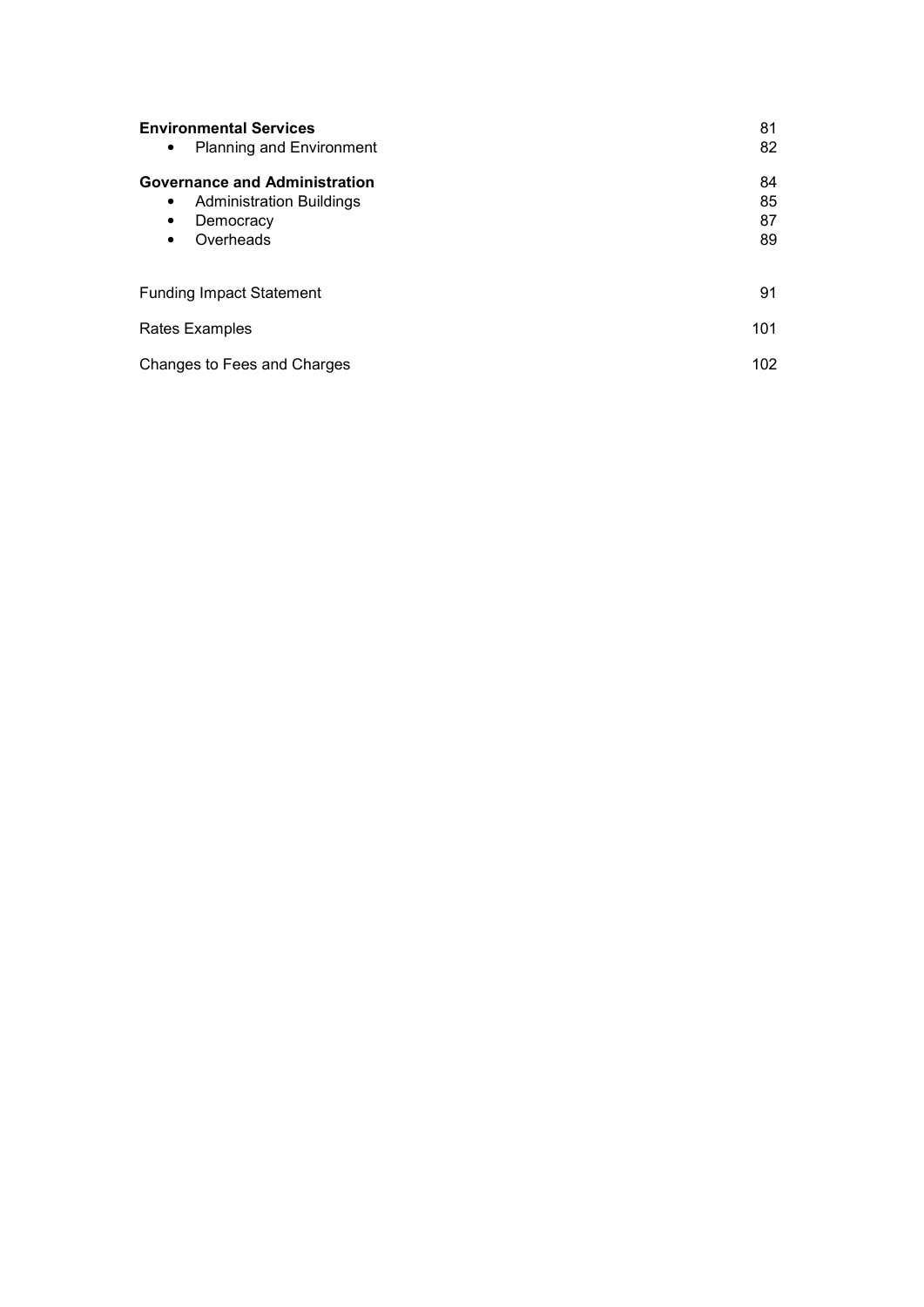### FOREWORD

This annual plan represents the third year of the 2006/16 Long Term Council Community Plan (LTCCP). The total rate take for 2008/09 is estimated to increase by \$1.8m, or 11.87%, which is higher than anticipated (by 8.9%) in the LTCCP. This change is not uniform across the district with Roxburgh experiencing the lowest change through to Cromwell the largest.

The drivers of this increase are predictably inflation (3% of the total increase) and cost pressures across most of our principal lines of activity. Items notable in the variances list include water metering – a necessary expenditure if we are to manage down demand and afford better quality, pools operating costs, especially for the extended Cromwell facility, district roading and resource management.

Lying behind our expanding budget is continued strong growth across the whole district, with Cromwell in particular experiencing growth of a similar scale to the adjacent Queenstown/Wanaka area. The inland Otago economy has been growing strongly since about mid 2000, and regardless of the rest of New Zealand, that seems set to continue.

The Council has embarked on an extensive review of its planning and environment, and roading, activity centres, with the help of a British consultancy, as we grapple with rate increases which we acknowledge are too high for comfort. While the costs of this work are not significant in this year's plan, the benefits will be visible in years to come. In due course, that work, and other review activities – especially related to funding and other financial questions – will inform our ability to contain future costs.

MALCOLM MACPHERSON JOHN COONEY

MAYOR **CHIEF EXECUTIVE OFFICER**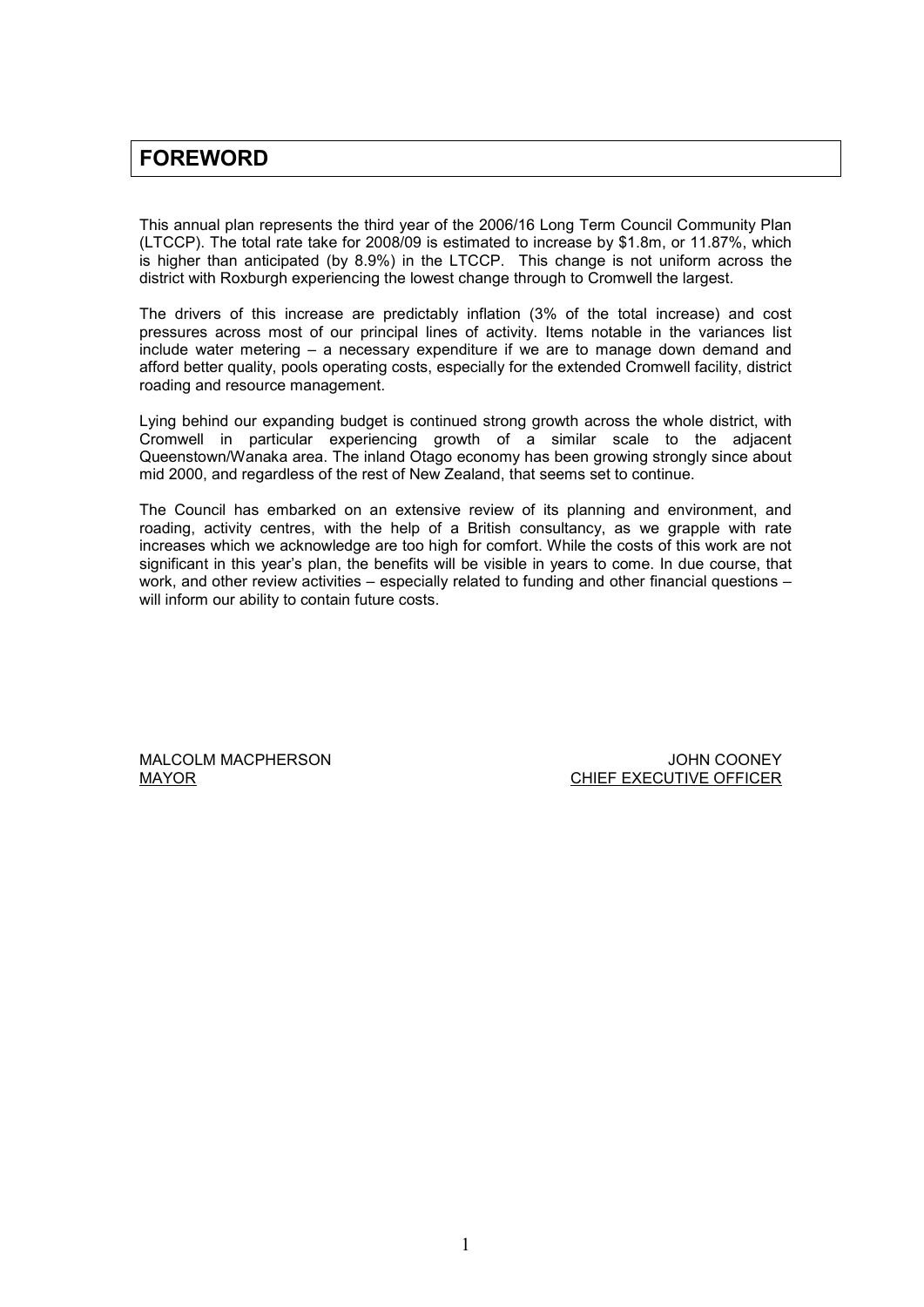### INTRODUCTION

June 2006 Council adopted the Long Term Council Community Plan (LTCCP), which covers the 10 financial years starting with 2006/07. It sets out Council's intentions for the 10 years, and details Council's objectives and outcomes; the first three years are a firm commitment of Council's intentions, the following seven years being indicative only.

The upcoming financial year, 2008/09, is year 3 of the LTCCP, and details from that become the Annual Plan for the year.

However, Council has reviewed its plans, and changes from those in the LTCCP are set out in this document, which is the Annual Plan.

Section 95 of the Local Government Act 2002 (the Act) sets out the purpose of an Annual Plan. It is to:

- contain the proposed annual budget and funding impact statement for the year  $(s.95(5)(a))$
- identify variations from the figures and funding impact statement included in the LTCCP (s.95(5)(b))
- support the LTCCP with integrated decision-making and coordination of resources  $(s.95(5)(c))$
- contribute to accountability  $(s.95(5)(d))$
- allow participation by the public in decision-making relating to costs and funding of activities (s.95(5)(e))

Part 2, Schedule 10 of the Act sets out the prescribed contents of an Annual Plan.

These are:

- Forecast Financial Statements
- Funding Impact Statement

This document is therefore very brief and all the detail is contained in the LTCCP, which is available on the Council's website (www.codc.govt.nz) or at any of the Council's Service Centres, libraries or the Alexandra office. It is recommended that this Annual Plan be read in conjunction with the LTCCP.

Further detailed information may be obtained from the Council agenda of 2 April 2008, the meeting relating to the adoption of the Draft 2008/09 Annual Plan.

The Forecast Financial Statements have been prepared under Financial Reporting Standard 42 on the basis of assumptions as to future events Council reasonably expects to occur, associated with actions Council expects to take. The forecast financial statements are prospective financial information. Actual results may vary from the information presented and may be material. They have been prepared in accordance with Council's accounting policies.

All significant forecasting assumptions and risks considered when preparing this Annual Plan are as set out in the LTCCP 2006/16.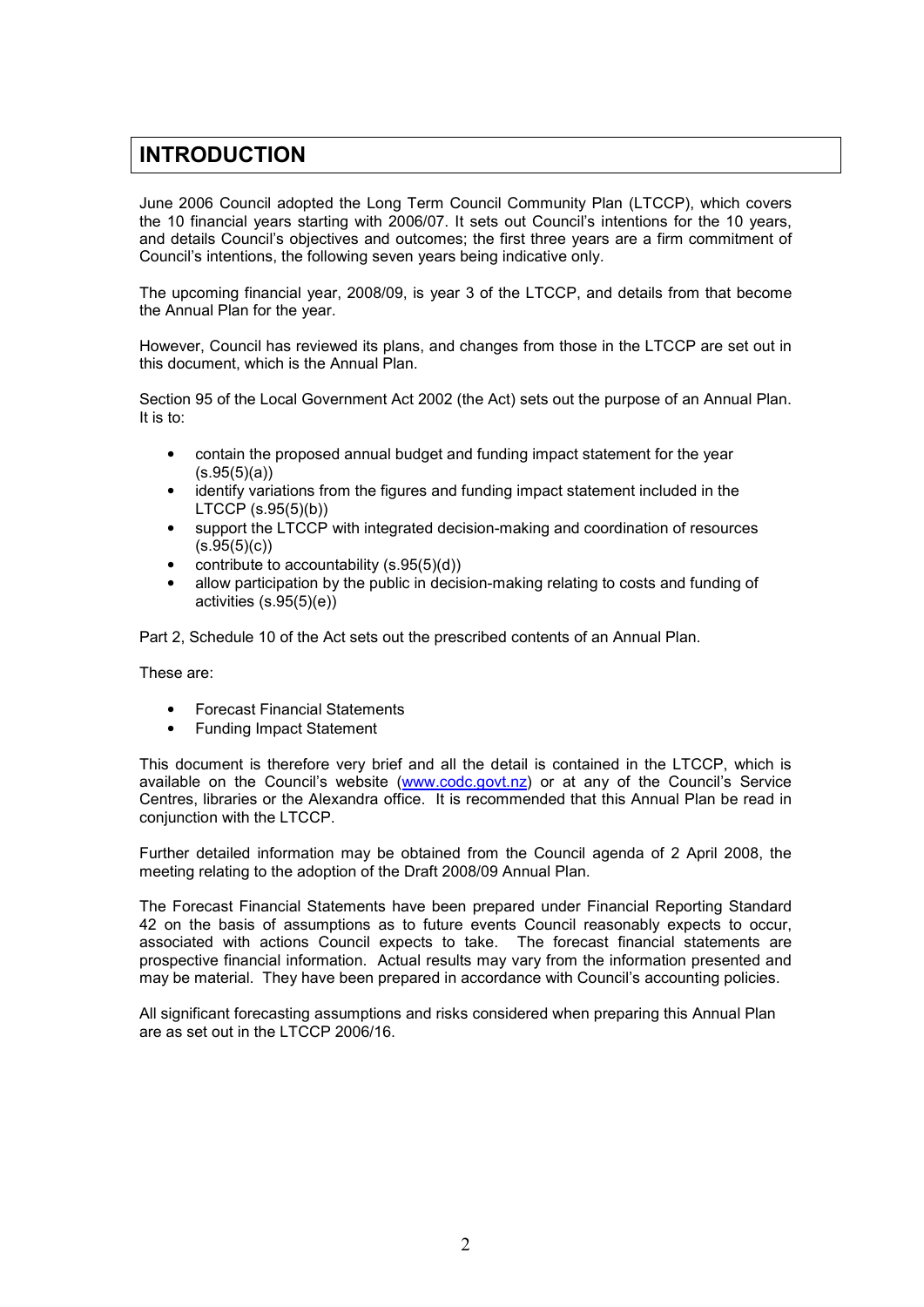### CONSULTATIVE PROCESS

Council adopted the Draft Annual Plan 2008/09 on Wednesday 2 April 2008 and in accordance with Section 95(2) of the Local Government Act 2002 has used the special consultative procedure as set out in s.83 of the Act.

The Draft Annual Plan was made available for consideration by the public until Wednesday 7 May 2008.

Submissions on the contents of the Draft Annual Plan were heard by the relevant Community Boards during their May or June Board meetings and then by Council on Wednesday 4 June 2008.

The 2007/08 Annual Plan was adopted at the meeting of Council on Wednesday 25 June 2008.

Listed below are amendments to the Draft Annual Plan resulting from submissions and Community Board recommendations.

### 1. Financial amendments (exclusive of GST)

| Item                                        | <b>Draft AP</b><br>2007/08 | <b>Final AP</b><br>2007/08 | <b>Rates</b><br><b>Effect</b> |
|---------------------------------------------|----------------------------|----------------------------|-------------------------------|
| <b>District</b>                             |                            |                            |                               |
| <b>Rates Remissions</b>                     | 95,000                     | 155,883                    | $\mathbf 0$                   |
| Offset by separate rate                     | 0                          | (60, 883)                  | $\Omega$                      |
| <b>Cromwell Visitors Information Centre</b> |                            |                            |                               |
| Capital - Heat Pump                         | $\mathbf 0$                | 2,100                      | 140                           |
| <b>Cromwell Library</b>                     |                            |                            |                               |
| Capital - Heat Pump                         | $\mathbf 0$                | 2,100                      | 140                           |
| <b>Elected Members</b>                      |                            |                            |                               |
| Members honoraria/Remuneration              | 159,500                    | 183,956                    | 24,456                        |
| <b>William Fraser Building</b>              |                            |                            |                               |
| Plumbing - Repairs and Maintenance          | 4,371                      | 9,371                      | 5,000                         |
| <b>Engineers Fees</b>                       | 0                          | 5,000                      | 5,000                         |
| Capital - Heat Pumps                        | $\mathbf 0$                | 4,700                      | 313                           |
| <b>Grants District</b>                      |                            |                            |                               |
| Clean Air Project                           | $\pmb{0}$                  | 60,000                     | 60,000                        |
| <b>Refuse Collection</b>                    |                            |                            |                               |
| Contracts                                   | 430,000                    | 460,000                    | 30,000                        |
| <b>Litter Bins</b>                          |                            |                            |                               |
| <b>St Bathans Litter</b>                    | 0                          | 2,000                      | 2,000                         |
| <b>Public Toilets</b>                       |                            |                            |                               |
| Increased Maintenance                       | 13,800                     | 46,800                     | 33,000                        |
| <b>Total effect District</b>                |                            |                            | 160,049                       |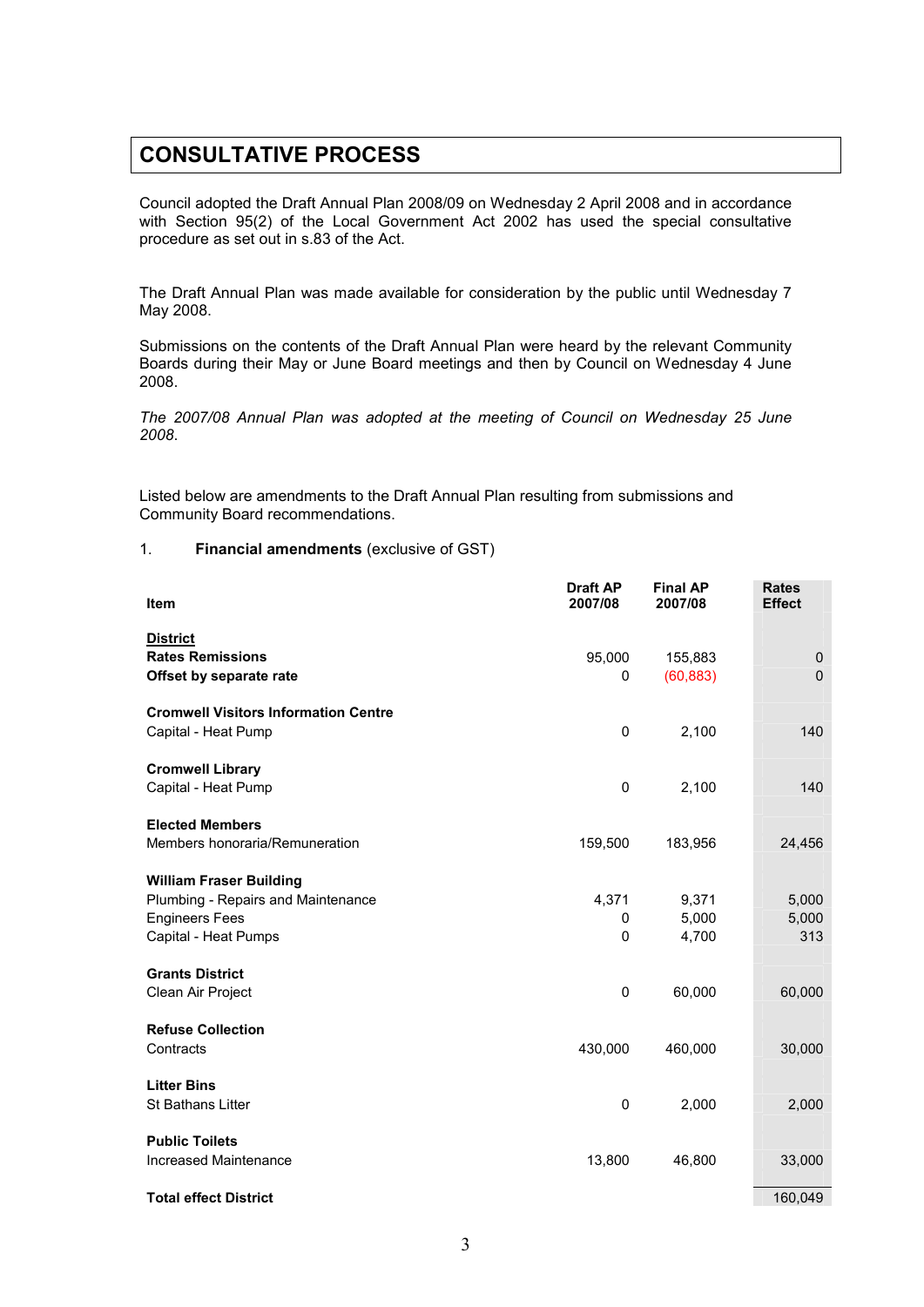| Item                                                                                                                          | <b>Draft AP</b><br>2007/08 | <b>Final AP</b><br>2007/08 | <b>Rates</b><br><b>Effect</b> |
|-------------------------------------------------------------------------------------------------------------------------------|----------------------------|----------------------------|-------------------------------|
| <b>Vincent</b><br>Alexandra Town Centre Loan                                                                                  |                            |                            |                               |
| Defer and raise when required                                                                                                 | 300,000                    | 0                          | (26, 101)<br>0                |
| <b>Vincent Grants</b><br>Increased Historical Society Grant (Central Stories)                                                 | 38,245                     | 63,245                     | 25,000                        |
| <b>Reserves Fraser and Clyde Domains</b><br>Increase in Physical works contract<br>(07/08 Clyde Caretaker)                    | 33,757                     | 53,757                     | 20,000                        |
| <b>Alexandra Cemetery</b><br>Increase in Physical works contract                                                              | 12,940                     | 15,067                     | 2,127                         |
| <b>Wastewater Alexandra</b><br>Increase Physical works contract                                                               | 349,677                    | 436,677                    | 87,000                        |
| <b>Water Alexandra</b><br>Increase Physical works contract<br>Increase in toby renewals                                       | 206,355<br>26,000          | 257,355<br>71,000          | 51,000<br>750                 |
| <b>Water Clyde</b><br>Physical works contract                                                                                 | 40,868                     | 69,668                     | 28,800                        |
| <b>Total rates effect to Vincent</b>                                                                                          |                            |                            | 188,576                       |
| <b>Cromwell</b>                                                                                                               |                            |                            |                               |
| <b>Elected Members Cromwell</b><br><b>Elected Members Remuneration</b><br>(as per the Remuneration Authority)                 | 42,000                     | 48,836                     | 6,836                         |
| <b>Cromwell Swim Centre</b><br>Pool blankets and reel system<br>(Funded from Reserves Contribution Fund)                      | $\mathbf{0}$               | 13,290                     | 665                           |
| Upgrade storage area                                                                                                          | 0                          | 4,000                      | 200                           |
| <b>Wastewater Cromwell</b><br>Upgrade of wastewater disposal at Crom Race Course<br>(Funded from Rural Land Subdivision Fund) | 0                          | 63,000                     | 800                           |
| <b>Water Cromwell</b><br>Physical Works contract                                                                              | 154,697                    | 222,697                    | 68,000                        |
| <b>Water Pisa Village</b><br><b>Physical Works Contract</b>                                                                   | 34,500                     | 37,500                     | 3,000                         |
| <b>Total rates effect to Cromwell</b>                                                                                         |                            |                            | 79,501                        |
|                                                                                                                               |                            |                            |                               |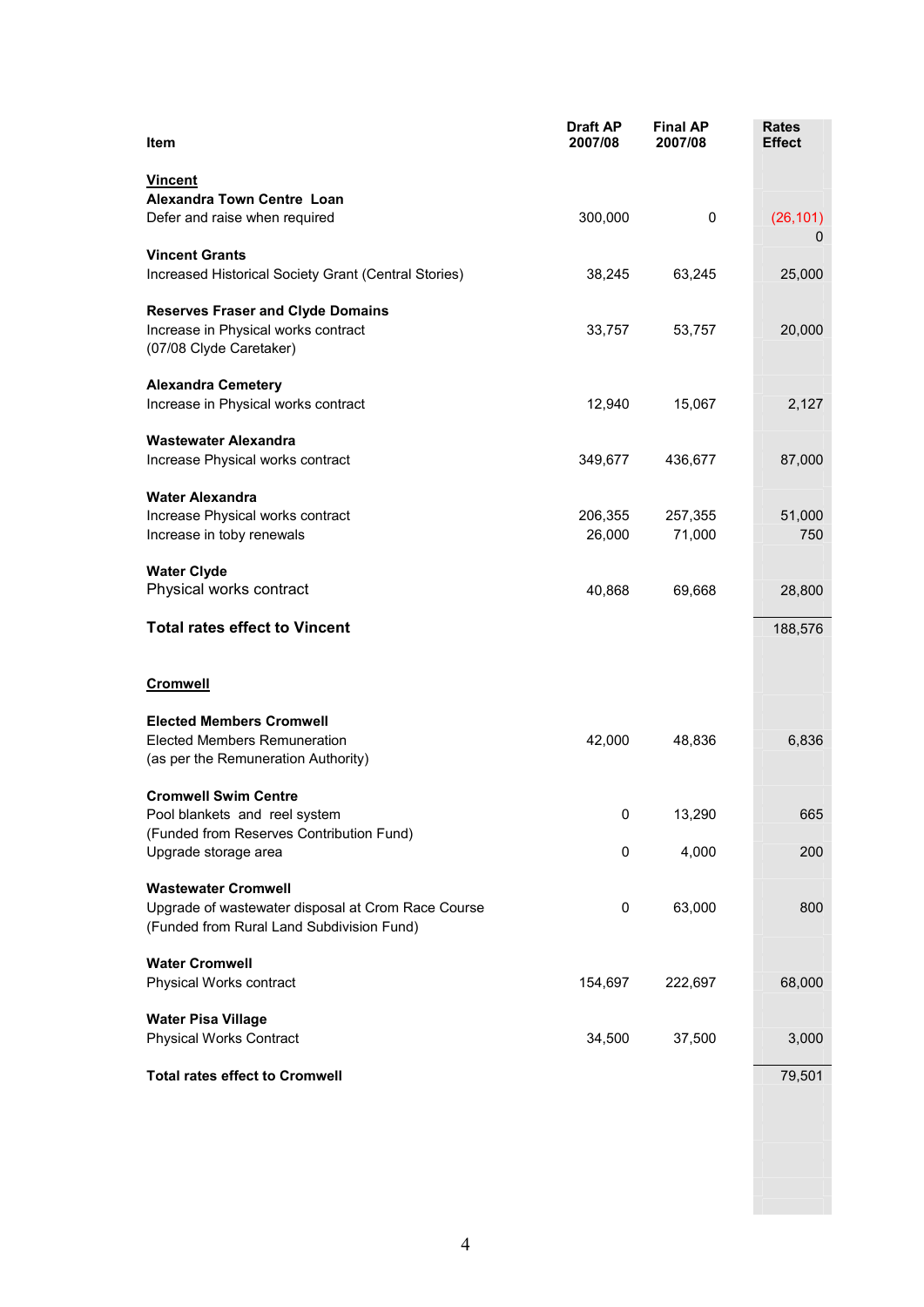| <b>Maniototo</b>                                                |         |        |              |
|-----------------------------------------------------------------|---------|--------|--------------|
| <b>Patearoa Recreation Reserve</b>                              |         |        |              |
| Rates                                                           | 7,000   | 13,000 | 6,000        |
| <b>Water Ranfurly</b>                                           |         |        |              |
| <b>Physical Works Contract</b>                                  | 50,866  | 40,866 | 10,000       |
|                                                                 |         |        |              |
| <b>Total Effect Maniototo</b>                                   |         |        | 16,000       |
| Roxburgh                                                        |         |        |              |
| <b>Roxburgh Grants</b>                                          |         |        |              |
| <b>Ettrick Hall Committee</b>                                   | 0       | 250    | 250          |
| <b>Roxburgh Wastewater</b>                                      |         |        |              |
| Reduction in Physical works contract                            | 67,751  | 47,751 | $\mathbf{0}$ |
| (no rate effect - used to reduce balance in investment account) |         |        |              |
| <b>Roxburgh Water</b>                                           |         |        |              |
| Reduction in Physical works contract                            | 102,261 | 92,261 | $\Omega$     |
| (no rate effect - used to reduce balance in investment account) |         |        |              |
| <b>Roxburgh Stormwater</b>                                      |         |        |              |
| Reduction in Physical works contract                            | 16,050  | 9,050  | $\Omega$     |
| (no rate effect - used to reduce balance in investment account) |         |        |              |
|                                                                 |         |        |              |
| <b>Total rates effect to Roxburgh</b>                           |         |        | 250          |
| Increase in rates as a result of Submissions                    |         |        | 444,376      |
|                                                                 |         |        |              |

- 
- 2 Correction of any typos or grammatical errors<br>3 Allowance for movement in interest and depre 3 Allowance for movement in interest and depreciation where capital items have been added or deferred.
- 4 Changes in Tourism Central Otago (brochure display), Roxburgh Entertainment Centre and Roxburgh Memorial Hall fees and charges
- 5 Correction to the incorrect years pages 91and 92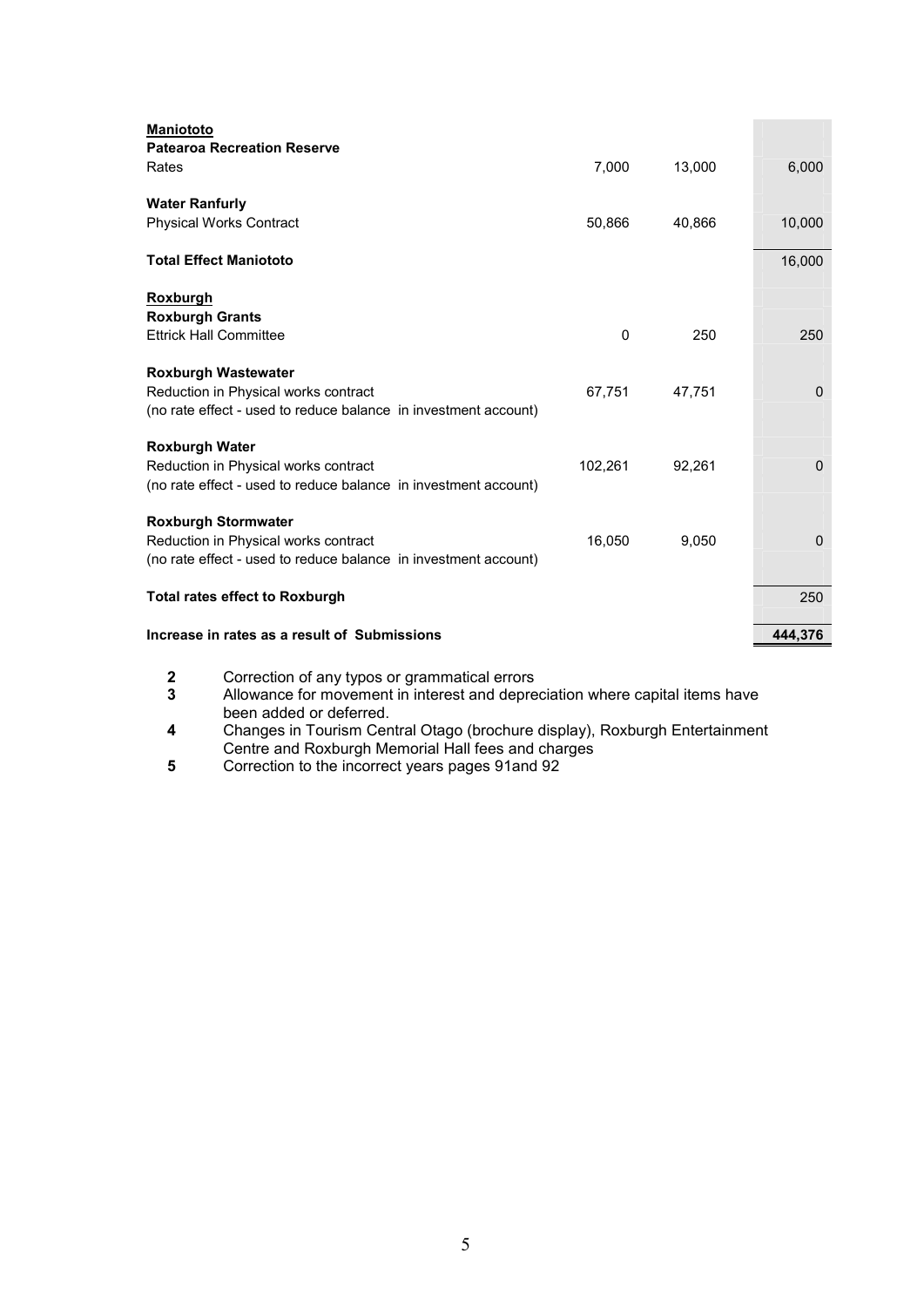### **COUNCIL OFFICES**

| <b>Administration Office</b>   | William Fraser Building<br>1 Dunorling Street<br><b>ALEXANDRA</b><br>P O Box 122 |                                                                |
|--------------------------------|----------------------------------------------------------------------------------|----------------------------------------------------------------|
|                                | Phone:<br>Facsimile:<br>E-mail:                                                  | $(03)$ 440 0056<br>$(03)$ 448 9196<br>emma.duncan@codc.govt.nz |
| Cromwell Service Centre        | 42 The Mall<br><b>CROMWELL</b><br>Phone:<br>Facsimile:                           | $(03)$ 445 0211<br>$(03)$ 445 1649                             |
| Roxburgh Service Centre        | 120 Scotland Street<br><b>ROXBURGH</b><br>Phone: (03) 446 8105<br>Facsimile:     | $(03)$ 446 8113                                                |
| <b>Ranfurly Service Centre</b> | 15 Pery Street<br><b>RANFURLY</b><br>Phone:<br>Facsimile:                        | $(03)$ 444 9170<br>$(03)$ 444 9166                             |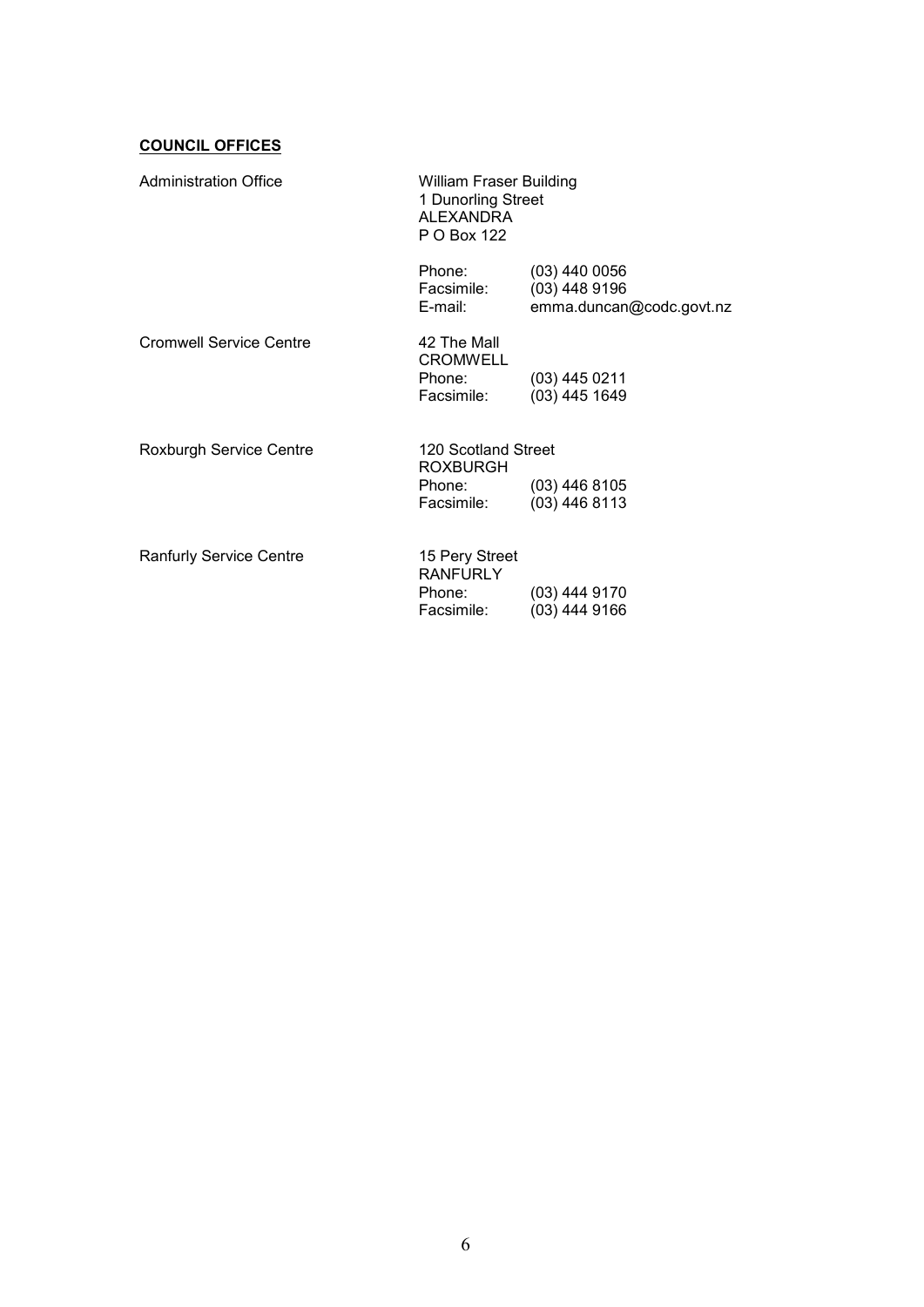### GENERAL INFORMATION

### CENTRAL OTAGO DISTRICT

| <b>Population:</b>    | <b>Resident Population</b>                            | 2006 Census<br>16.647                                                 |  |
|-----------------------|-------------------------------------------------------|-----------------------------------------------------------------------|--|
| Area:                 | $9.959$ km <sup>2</sup>                               |                                                                       |  |
| Wards:                |                                                       | Alexandra, Cromwell, Earnscleugh/Manuherikia, Maniototo, and Roxburgh |  |
| <b>Main Towns:</b>    | Alexandra, Clyde, Cromwell, Ranfurly and Roxburgh     |                                                                       |  |
| <b>Capital Value:</b> | Capital Value of the District (gross) \$5,065,365,654 |                                                                       |  |

### ADMINISTRATION

### Executive Staff:

Chief Executive Officer: J G Cooney (John)<br>
Corporate Services Manager: H Kinsey (Heather) Corporate Services Manager: H Kinsey (Heather)<br>
Manager, Planning and Environment: L van der Voort (Louise) Manager, Planning and Environment: L van der Voort (Louise)<br>Manager, Assets and Contracts: M F Washington (Murray) Manager, Assets and Contracts: MEXIM MEX Washington District Development Manager A Pullar (Anne) District Development Manager

### Auditor:

The Controller and Auditor General The Audit Office WELLINGTON

Privacy Officer: Corporate Services Manager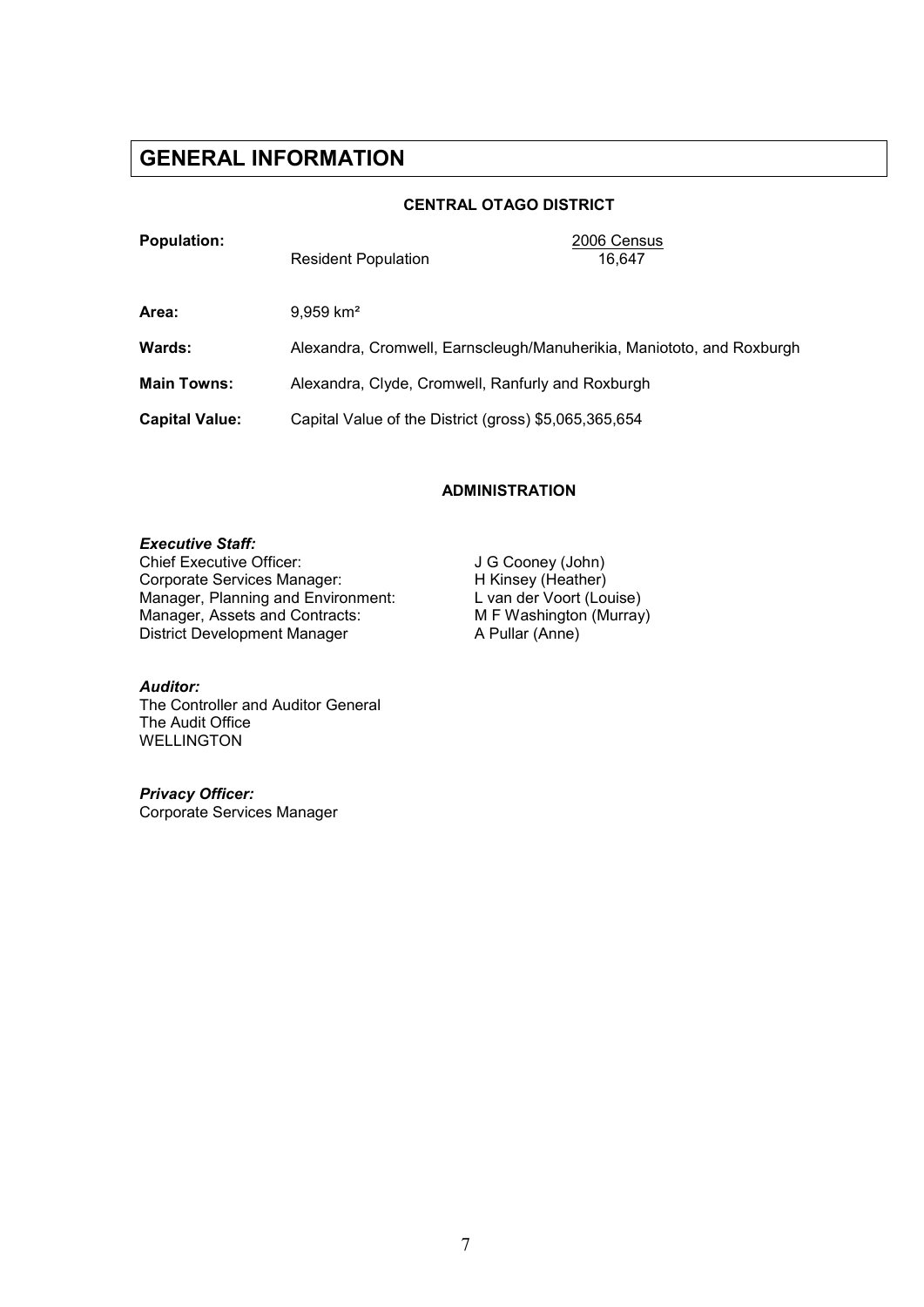### FINANCIAL OVERVIEW

The Annual Plan is year three of the LTCCP with some variances where it was considered necessary.

Total estimated rates (GST exclusive) for 2008/09 are \$17,463,150 which is an increase of \$1,853,024 (11.87%) over 2007/08 and \$1,420,226 (8.9%) higher than year 2008/09 of the LTCCP.

Inflation of 3% was added to 2008/09 in the LTCCP; escalation higher than 3% has occurred in some instances and the budgets have been adjusted to reflect this increase.

### CENTRAL OTAGO DISTRICT COUNCIL RATE ESTIMATES

|                                             |            |            |                        |                   | As Per     |           |                |
|---------------------------------------------|------------|------------|------------------------|-------------------|------------|-----------|----------------|
| <b>SUMMARY OF RATE REQUIREMENTS 2008/09</b> |            |            |                        | <b>LTCCP</b>      | \$         | %         |                |
|                                             | 2008/09    | 2007/08    | <i><b>Increase</b></i> | <b>Percentage</b> | 2008/09    | Inc (Dec) | $lnc$<br>(Dec) |
| <b>Vincent</b>                              | 4,198,534  | 3,763,132  | 435,402                | 11.6%             | 4,039,661  | 158,873   | 3.9%           |
| Cromwell C.B.                               | 2,377,762  | 1.988.568  | 389.194                | 19.6%             | 2,425,830  | (48,068)  | $-2.0%$        |
| Maniototo C.B.                              | 1.224.631  | 1,141,965  | 82,666                 | 7.2%              | 1,058,159  | 166,472   | 15.7%          |
| <b>Roxburgh C.B</b>                         | 675.203    | 657.321    | 17,882                 | 2.7%              | 693,854    | (18,651)  | $-2.7%$        |
| <b>District</b>                             | 9,039,119  | 8,109,448  | 929,671                | 11.5%             | 7,825,420  | 1,213,699 | 15.5%          |
| <b>TOTALS</b>                               | 17,515,249 | 15,660,434 | 1,854,815              | 11.84%            | 16,042,924 | 1,472,325 | 9.2%           |

Column 1 Community Boards

3 Estimated rate requirement for each Community Board and District

4 Rate requirement for each Community Board and District this financial year

5 Increase/(Decrease) in rates from 2007/08

6 Percentage Increase/decrease from 2007/08

8 What the 2006/16 Ten year plan (LTCCP) estimated the rates would be for 2008/09

9 Difference between what the ten year plan estimated and what we are now estimating

There are two types of variances:

- 1) Minor which are under \$5,000 and are mainly inflation or items that are required to increase due to the increasing volume of business.
- 2) Items over \$5,000 which are explained on the relevant Forecast Statement of Financial **Performance**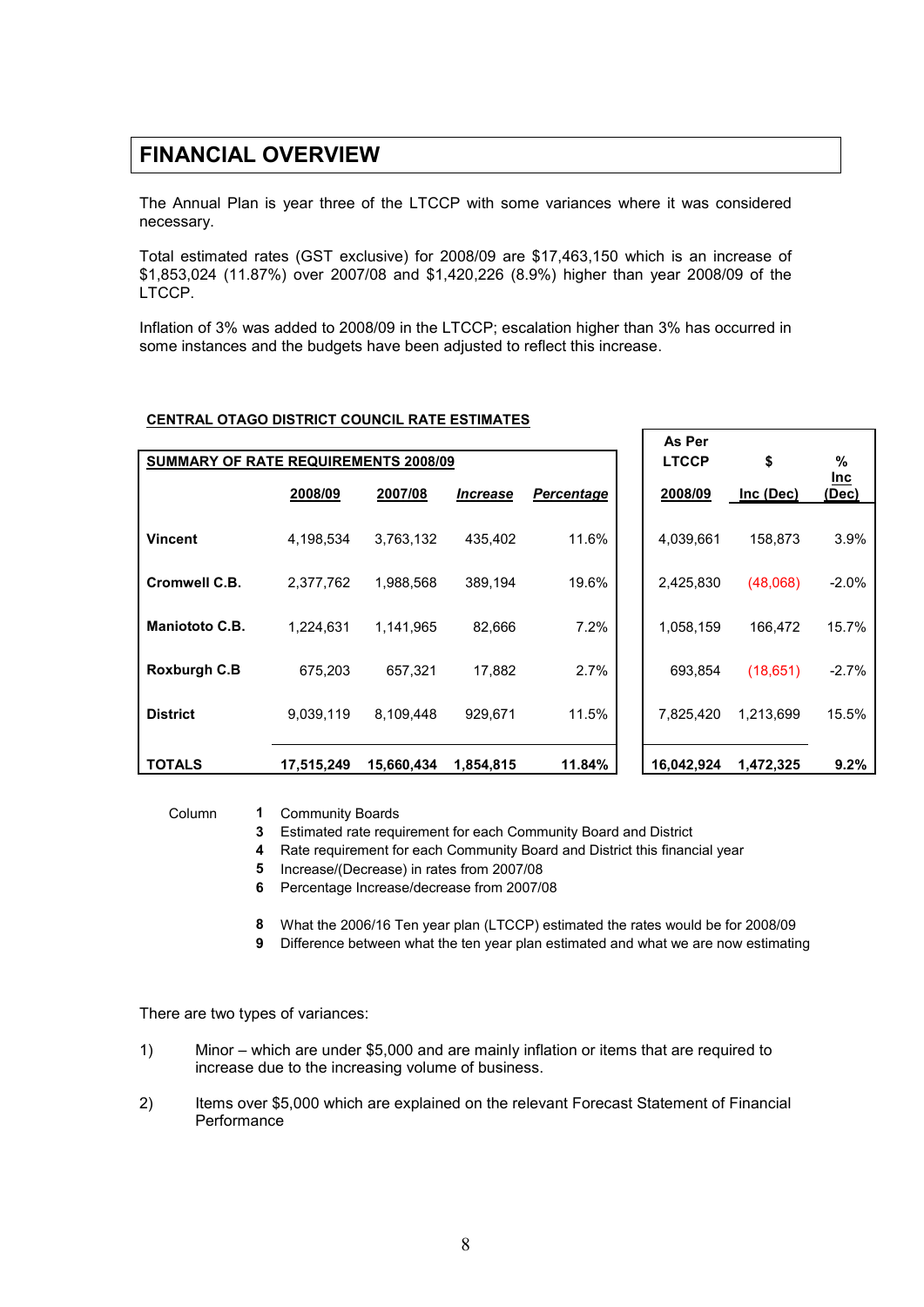### Major financial changes to the 2006/16 LTCCP are:

### Rates Remissions

Council remitted a net \$200 from the Alexandra Recreation and Cultural rate to each of the 312 ratepayers transferred from the Earnscleugh ward to Alexandra ward by the recent Local Government Commission boundary review. The remission will be recouped from Alexandra ward ratepayers.

### **Water**

Funding has been allowed for the installation of consumer water meters targeting the greater than 1100m2 and commercial and industrial properties. This will allow meters to be installed as per Council's current water supply bylaw.

### Water, Wastewater and Stormwater

With the recent re-tender the contractor has re-appointed the risk which has resulted in increased physical works contracts in Alexandra of \$138,000, Clyde \$28,800, Cromwell \$68,000 and decreases in Pisa Village \$7,000, Ranfurly \$10,000 and Roxburgh \$37,000.

### Alexandra and Earnscleugh/Manuherikia Community Boards

It was by decision of the Local Government Commission that the above boundaries changed and these two Community Boards have been combined into the newly formed Vincent Board. The 2007/08 Annual Plan and 2006/2016 LTCCP comparisons have been combined to match this Annual Plan.

### District Grants – Central Stories

A \$35,000 grant to Central Stories to help fund the Central Otago heritage strategy, run education programmes for the district's schools, support to the other museums in the district in terms of creating consistent standards.

### Vincent Grants – Central Stories

On going funding from the Vincent Community Board (previously Alexandra Community Board) of \$38,245 has been maintained and a further \$25,000 has been approved for 2008/09.

### Cromwell Memorial Hall

The proposed \$1,000,000 upgrade of the Cromwell Memorial Hall has been deferred, with \$15,000 now budgeted in 2008/09 for a feasibility study prior to work on the upgrade.

### Clyde Caretaker Grant

The \$40,000 grant was reduced to \$20,000 in 2007/08 and in 2008/09 this \$20,000 has been included in the Parks and Recreation day works contract instead.

### Cromwell Swim Centre

Increased operating cost mainly due to increased hours.

### Wastewater Cromwell

\$63,000 for improvements to the Cromwell Racecourse infrastructure to address the ongoing problems with the disposal of sewage.

### Clyde Pool

The Board took over the funding of the Clyde Pool for the 2007/08 season and the budget has been kept for the 2008/09 season.

### Roxburgh Pool

Upgrade deferred.

#### Cromwell Visitor Information Centre

During 2007 a review of the Visitor Information Centres throughout Centre Otago was completed. One of the recommendations was to relocate the Cromwell Visitor Centre to a prominent location. Initial costings have been established for the building and fit out at \$2 million.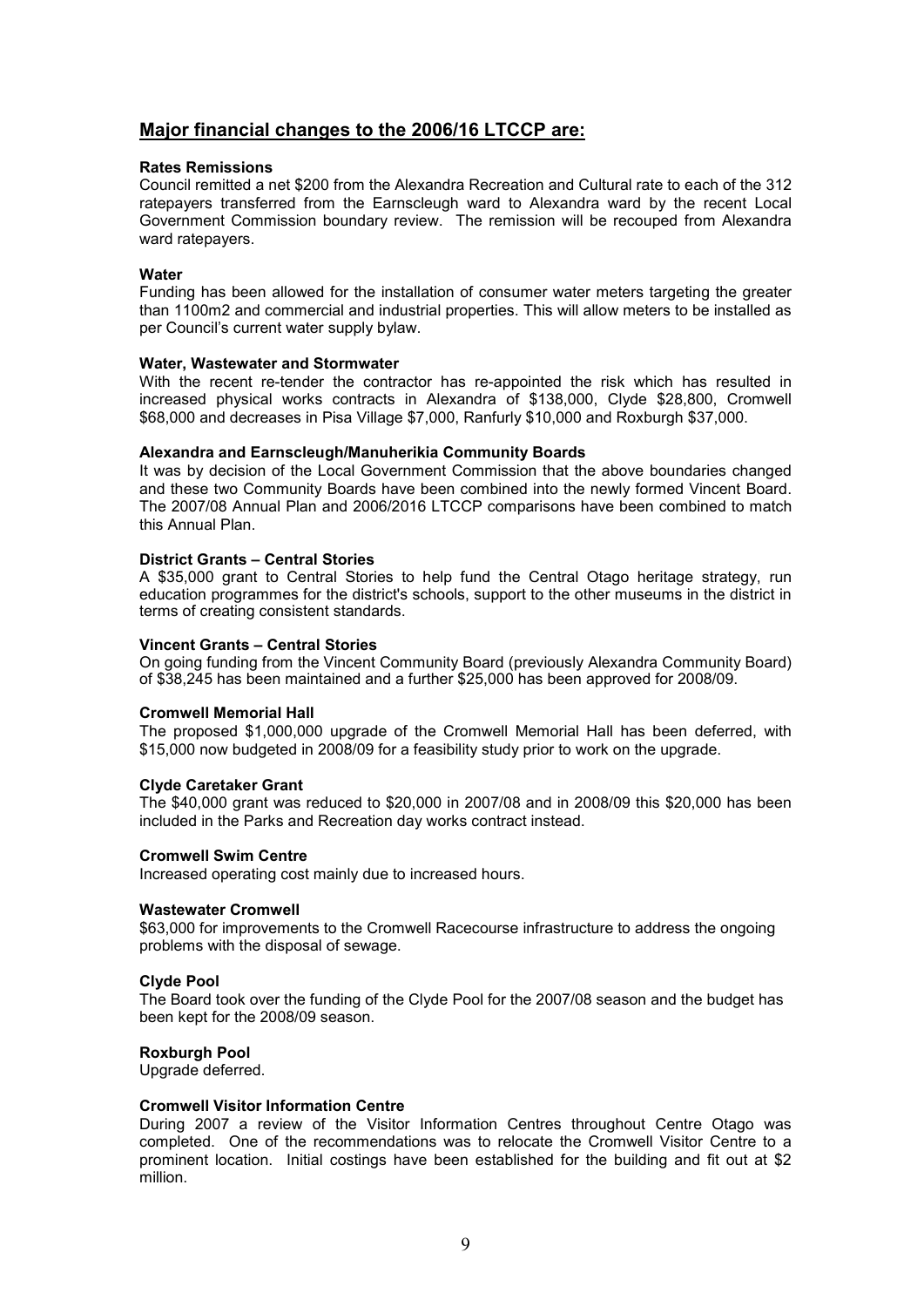Funding is uncertain at this stage, but is expected to be a combination of District and Community funds. There may also be an option to lease some space.

No costs have been included in the budget for 2008/09 because of the uncertainty about where funds will be provided from and when the work will be done.

#### District Roading

Last year the Pavement Maintenance budget was overspent due to extreme winter conditions. As this is not an annual occurrence, but an unknown, the budget has not been increased. However, an amount of \$50,000 has been allowed in roading unsubsidised budgets to build up a fund to cover such incidents. If expenditure occurs it will be transferred to the Pavement Maintenance budget.

#### Resource Management

Meridian appeal extended three weeks, an additional \$95,000 is required to cover the costs.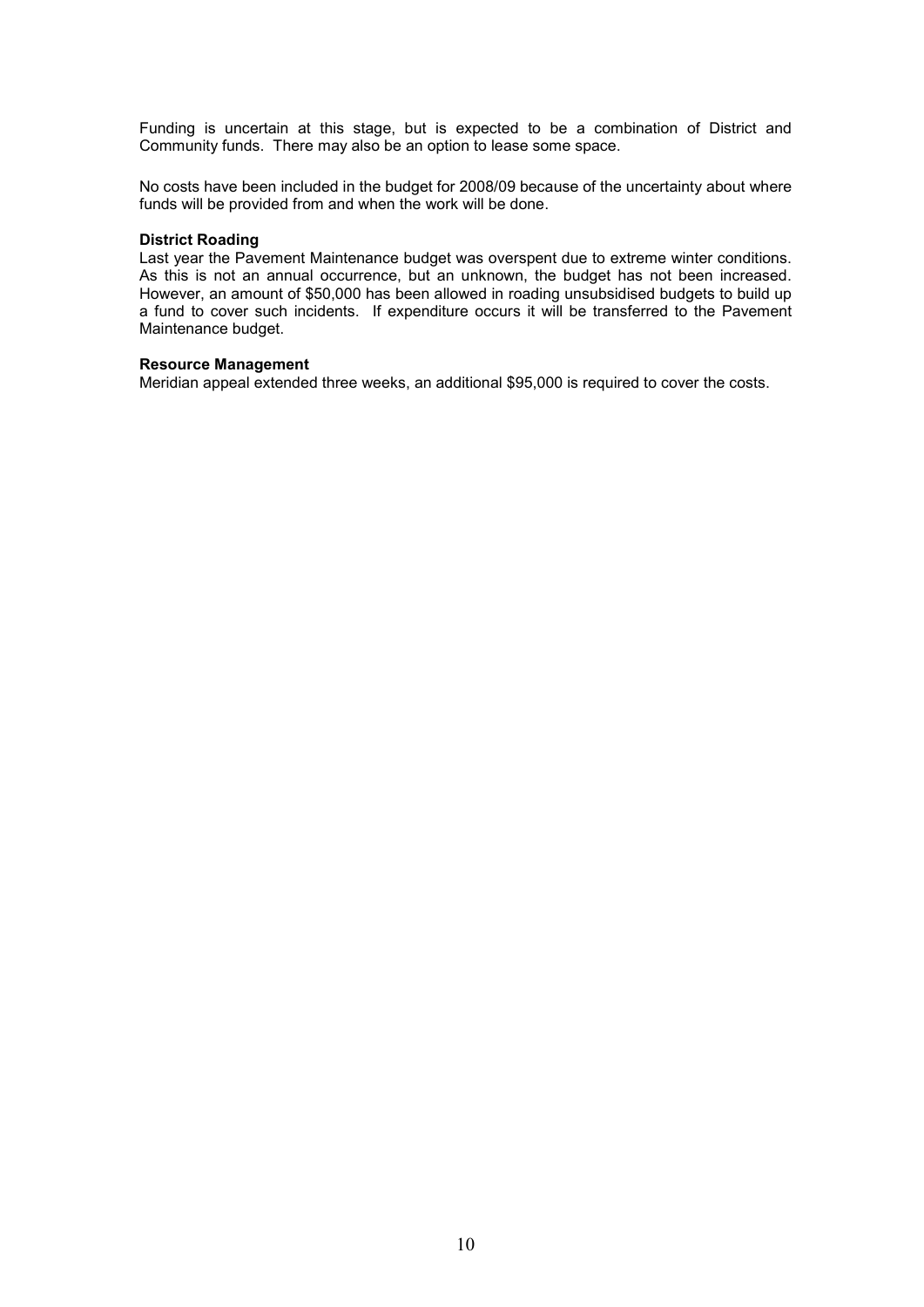### FORECAST INCOME STATEMENT (OVERALL) (\$000'S)

| 2007/08<br><b>Annual Plan</b> | <b>REVENUE</b>                     | 2008/09<br><b>Annual Plan</b> | 2008/09<br><b>LTCCP</b> |
|-------------------------------|------------------------------------|-------------------------------|-------------------------|
| 15,655                        | Rates                              | 17,511                        | 16,032                  |
| 2,921                         | Government grants and subsidies    | 3,057                         | 2,773                   |
| 752                           | Interest                           | 784                           | 787                     |
| 4                             | <b>Dividends</b>                   | 4                             | 4                       |
| 1,185                         | Regulatory fees                    | 1,322                         | 1,154                   |
| 3,528                         | User fees and other income         | 3,209                         | 4,263                   |
| 3,340                         | Contributions for capital purposes | 1,117                         | 610                     |
| 0                             | Profit on Sale of Assets           | $\mathbf{0}$                  | $\Omega$                |
| 830                           | <b>Vested Assets</b>               | 560                           | 560                     |
| 0                             | <b>Valuation Gains</b>             | $\Omega$                      | 0                       |
| 28,215                        | <b>Total Revenue</b>               | 27,564                        | 26,183                  |
|                               | <b>EXPENDITURE</b>                 |                               |                         |
| 4,447                         | Employee benefit expenses          | 5,044                         | 4,245                   |
| 7,329                         | Depreciation and amortisation      | 8,273                         | 7,126                   |
| 194                           | Finance costs                      | 216                           | 380                     |
| $\Omega$                      | <b>Valuation losses</b>            | $\Omega$                      | $\Omega$                |
| 13,298                        | Other expenses                     | 13,684                        | 12,716                  |
| 25,268                        | <b>Total Expenditure</b>           | 27,217                        | 24,467                  |
| 2,947                         | <b>NET SURPLUS/DEFICIT</b>         | 347                           | 1,716                   |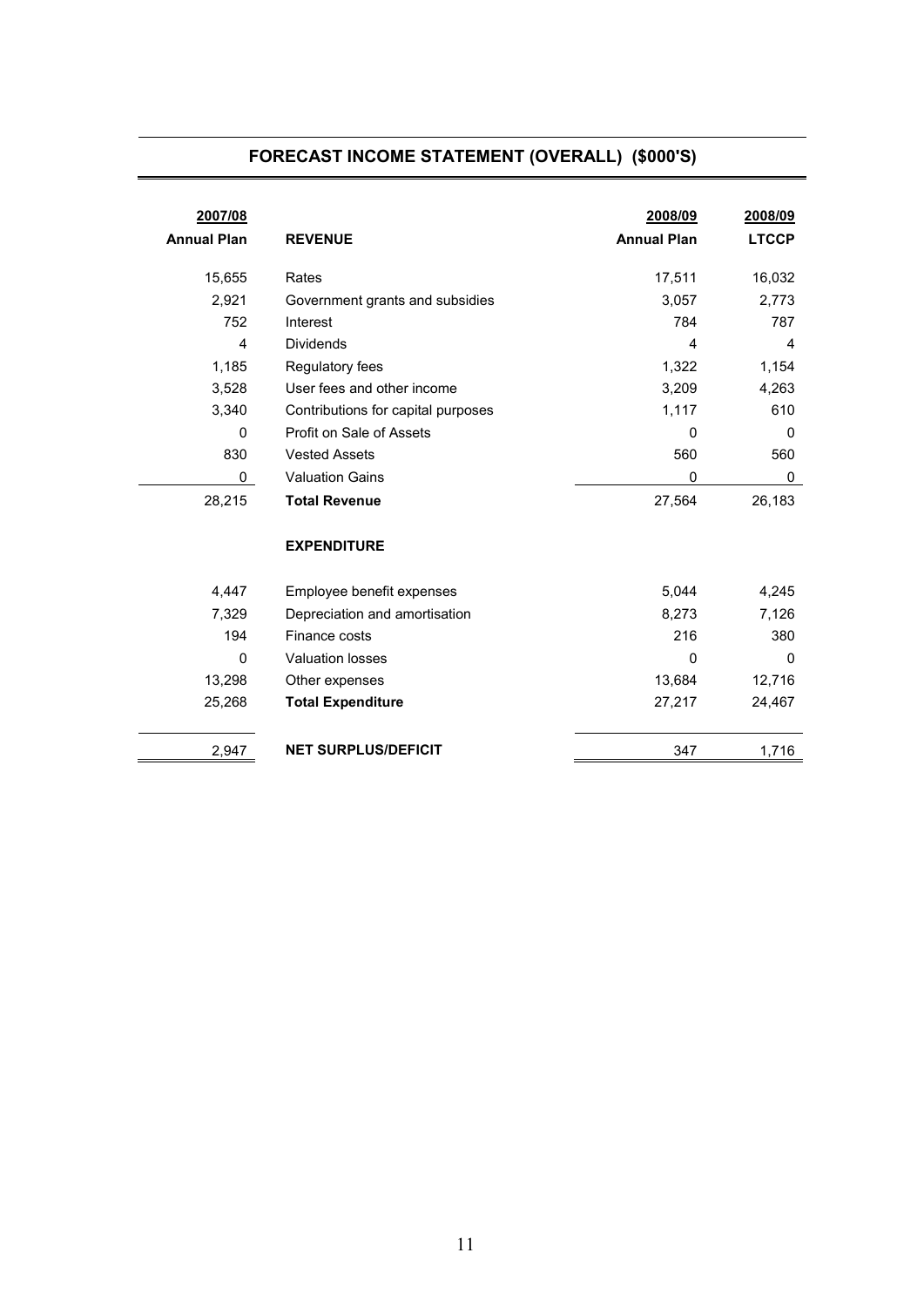### FORECAST STATEMENT OF CHANGES IN EQUITY (000'S)

| as at 30 June |                                |         |  |
|---------------|--------------------------------|---------|--|
| 2007/08       |                                | 2008/09 |  |
|               |                                |         |  |
| 320,274       | Total opening equity           | 324,187 |  |
| 3.916         | Plus surplus (less deficit)    | 347     |  |
| -3            | Transferred from (to) reserves | -4      |  |
| 324,187       | Total closing equity           | 324,530 |  |
|               |                                |         |  |

### FORECAST BALANCE SHEET (000'S)

| as at 30 June |                                     |         |  |  |
|---------------|-------------------------------------|---------|--|--|
| 2007/08       |                                     | 2008/09 |  |  |
|               | <b>PUBLIC EQUITY</b>                |         |  |  |
| 324,187       | Total equity                        | 324,530 |  |  |
| 168,875       | <b>Revaluation reserves</b>         | 168,875 |  |  |
| 50            | Trust and bequest funds             | 53      |  |  |
| 493,112       |                                     | 493,458 |  |  |
|               | <b>REPRESENTED BY:</b>              |         |  |  |
|               | <b>CURRENT ASSETS</b>               |         |  |  |
| 1,619         | Cash and bank                       | 3,156   |  |  |
| 4,070         | Available-for-sale financial assets | 1,070   |  |  |
| 2,706         | Accounts receivable                 | 2,706   |  |  |
| 118           | Properties held for sale            | 118     |  |  |
| 8,513         |                                     | 7,050   |  |  |
|               | <b>LESS CURRENT LIABILITIES</b>     |         |  |  |
| 251           | Agency and deposits                 | 251     |  |  |
| 4,139         | Accounts payable                    | 4,140   |  |  |
| 0             | Provisions for other liabilities    | 0       |  |  |
| 0             | Current portion term liabilities    | 0       |  |  |
| 4,390         |                                     | 4,391   |  |  |
| 4,123         | <b>WORKING CAPITAL</b>              | 2,659   |  |  |
|               | <b>NON-CURRENT ASSETS</b>           |         |  |  |
| 2,543         | Available-for-sale financial assets | 2,472   |  |  |
| 924           | Loans and receivables               | 924     |  |  |
| 282           | Intangible assets                   | 282     |  |  |
| 804           | <b>Biological assets (Forests)</b>  | 811     |  |  |
| 1,660         | Investment properties               | 1,660   |  |  |
| 482,886       | <b>Fixed assets</b>                 | 484,711 |  |  |
| 489,099       |                                     | 490,860 |  |  |
| 110           | <b>LESS NON CURRENT LIABILITIES</b> | 61      |  |  |
| 493,112       | <b>NET ASSETS</b>                   | 493,458 |  |  |

Note: Inventories represent properties designated as available for sale.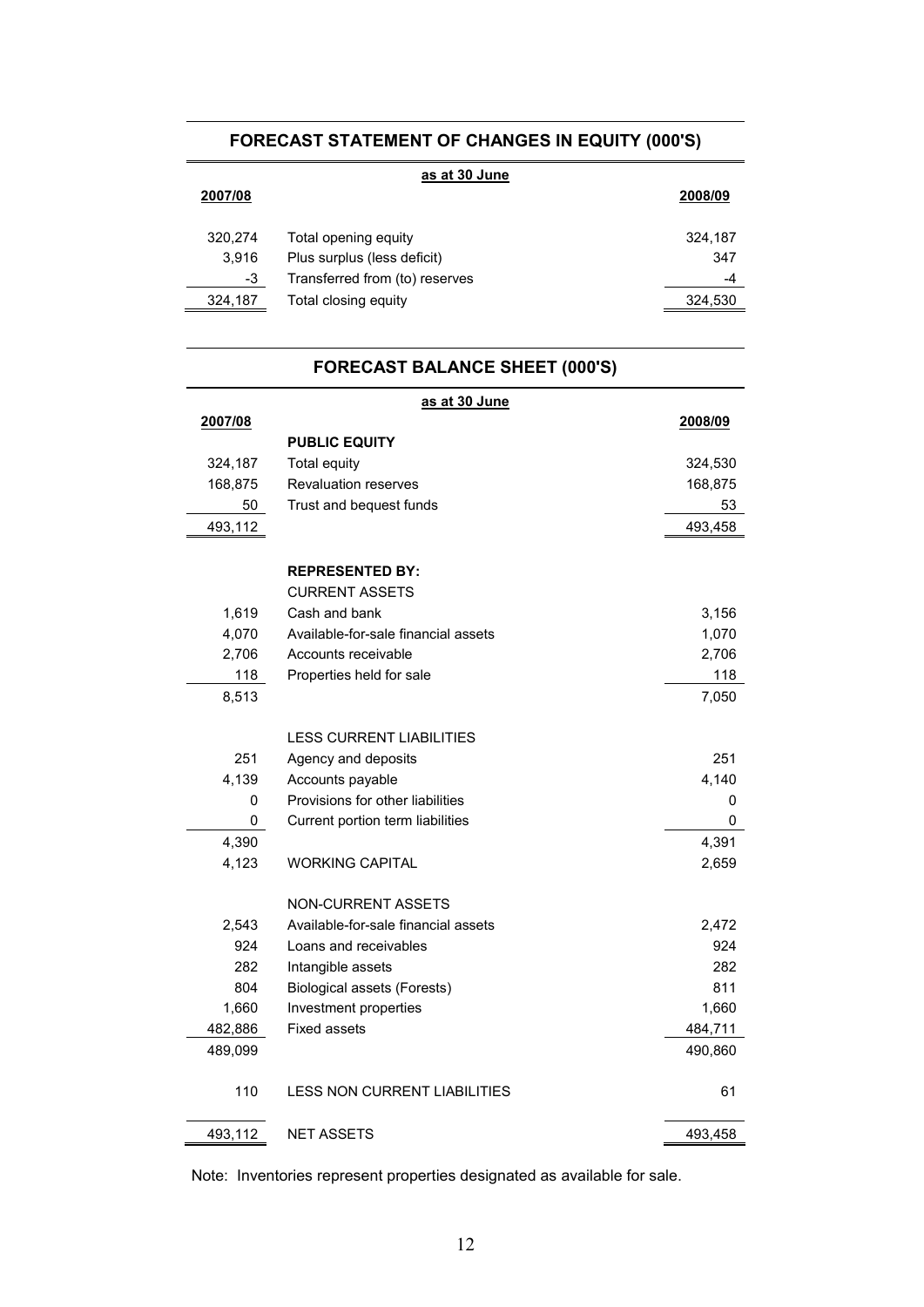### FORECAST CASH FLOW STATEMENT (000'S)

| 2007/08     |                                                     | 2008/09  |
|-------------|-----------------------------------------------------|----------|
|             | Cash flows from operating activities                |          |
|             | Cash was provided from:                             |          |
| 26,901      | Operating revenue                                   | 26,216   |
| 875         | Interest                                            | 784      |
| 4           | Dividends                                           | 4        |
| 27,780      |                                                     | 27,004   |
|             | Cash was disbursed to                               |          |
| 19,648      | Suppliers and employees                             | 18,993   |
| 8,132       | Net cash inflow (outflow) from operating activities | 8,011    |
|             | Cash flows from investing activities                |          |
|             | Cash was provided from:                             |          |
| 2,111       | Sale of fixed assets                                | 4,215    |
| 51          | Withdrawal of investments                           | 71       |
| 2,162       |                                                     | 4,286    |
|             | Cash was applied to:                                |          |
| 14,341      | Purchase of fixed assets                            | 13,760   |
| 500         | Purchase of investments                             | 0        |
| 14,841      |                                                     | 13,760   |
| $-12,679$   | Net cash inflow (outflow) from investing activities | $-9,474$ |
|             | Cash flows from financing activities (nil)          |          |
|             | Cash was provided from:                             |          |
| $\mathbf 0$ | Loans raised                                        | 0        |
|             | Cash was applied to:                                |          |
| 0           | Loans repaid                                        | 0        |
| 0           | Net cash inflow (outflow) from financing activities | 0        |
| $-4,547$    | Net cash increase (decrease) in cash held           | $-1,463$ |
| 10,236      | Opening cash held                                   | 5,689    |
| 5,689       | <b>Closing cash held</b>                            | 4,226    |
|             |                                                     |          |
|             | Represented by:                                     |          |
| 1,619       | Bank accounts                                       | 3,156    |
| 4,070       | Short term deposits                                 | 1,070    |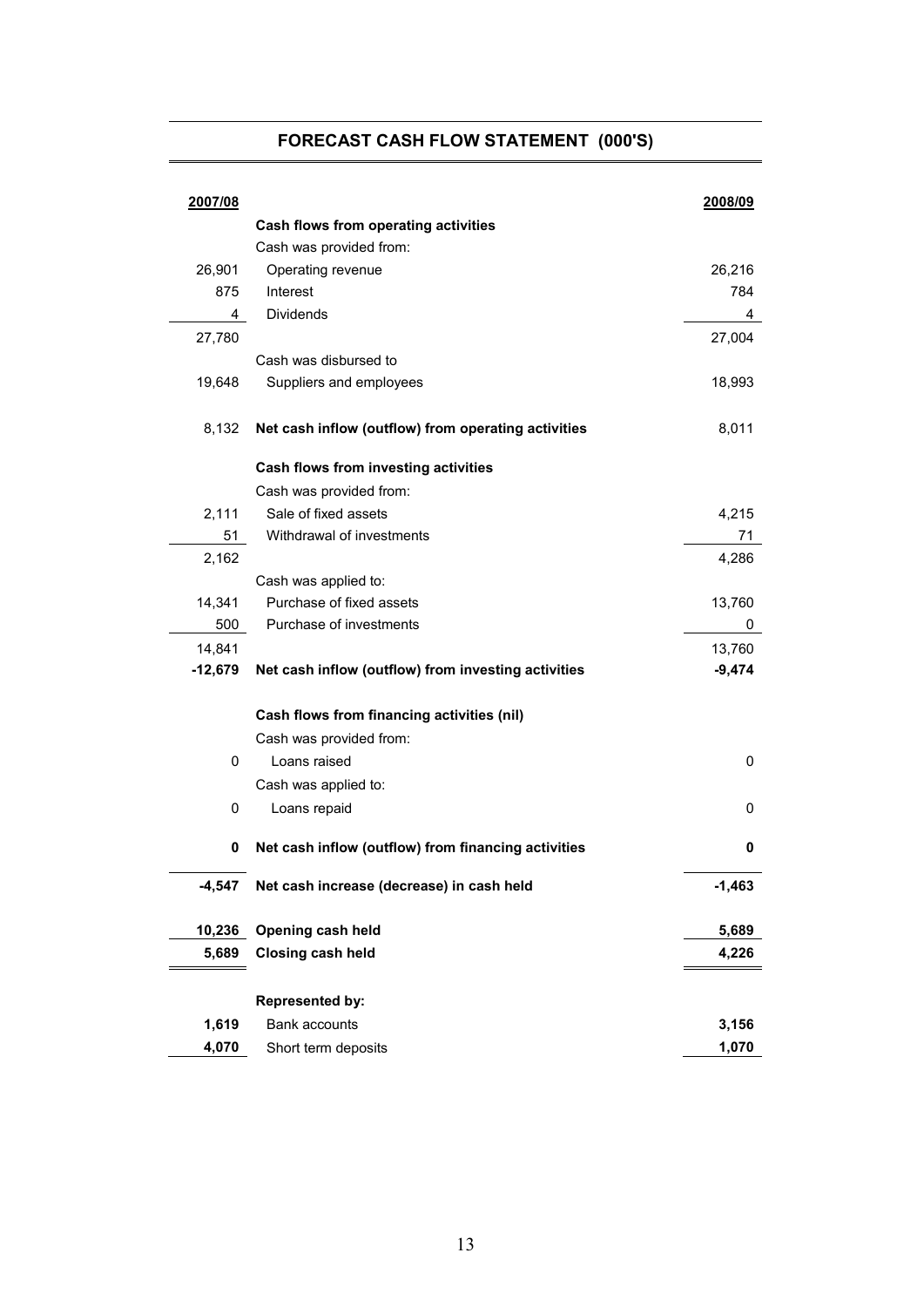### SUMMARY OF ASSET SALES

٦

| 2007/08<br><b>Annual Plan</b><br>\$ |                                                       | 2008/09<br><b>Annual Plan</b><br>\$ | 2008/09<br><b>LTCCP</b><br>\$ |
|-------------------------------------|-------------------------------------------------------|-------------------------------------|-------------------------------|
|                                     | <b>Community Services</b>                             |                                     |                               |
|                                     | Parks and recreation                                  |                                     |                               |
|                                     | <b>District Development</b>                           |                                     |                               |
| 2,210,000                           | Commercial and other property                         | 4,175,000                           | 4,175,000                     |
| 10,000                              | Community                                             | 10,000                              | 10,000                        |
|                                     | <b>Utility Services</b>                               |                                     |                               |
| 250,000                             | Utilities management                                  | 12,000                              | 10,000                        |
| 22,500                              | <b>Environmental services</b>                         | 7,500                               | 7,500                         |
|                                     | <b>Governance and Administration</b>                  |                                     |                               |
| 15,000                              | Democracy                                             | 0                                   | 0                             |
| 10,000                              | Overheads                                             | 10,000                              | 15,000                        |
|                                     |                                                       |                                     |                               |
| 2,517,500                           | <b>Total Asset Sales</b>                              | 4,214,500                           | 4,217,500                     |
|                                     | <b>Details</b>                                        |                                     |                               |
|                                     | <b>Parks and Recreation</b>                           |                                     |                               |
|                                     | Alexandra: - Land - Other reserves                    |                                     |                               |
|                                     | <b>Commercial and other property</b>                  |                                     |                               |
|                                     | District Wide -                                       |                                     |                               |
| 10,000                              | Abandoned land                                        |                                     |                               |
|                                     | Alexandra:-                                           |                                     |                               |
| 1,000,000                           | Land - Property general                               | 1,175,000                           | 1,175,000                     |
|                                     | Cromwell                                              |                                     |                               |
| 0                                   | Land - Property general                               | 3,000,000                           | 3,000,000                     |
| 1,200,000                           | Land - Industrial Estate                              | 0                                   |                               |
|                                     | Community                                             |                                     |                               |
| 10,000                              | Motor Vehicles - District development                 | 10,000                              | 10,000                        |
|                                     | <b>Utilities management</b>                           |                                     |                               |
| 0                                   | <b>Motor Vehicles</b>                                 | 12,000                              | 10,000                        |
| 250,000                             | Land - Closed roads (district wide)                   | 0                                   | 0                             |
|                                     | <b>Environmental services</b>                         |                                     |                               |
| 22,500                              | Motor vehicles - Environmental Health and<br>building | 7,500                               | 7,500                         |
| 0                                   | Motor vehicles - Resource Management                  | 0                                   | 0                             |
|                                     | <b>Democracy</b>                                      |                                     |                               |
| 15,000                              | Motor Vehicles - Mayor                                | 0                                   | 0                             |
|                                     | Overheads                                             |                                     |                               |
| 5,000                               | Motor vehicles - Administration Alexandra             | 5,000                               | 10,000                        |
| 5,000                               | Motor vehicles - Corporate Services                   | 5,000                               | 5,000                         |
| 2,517,500                           |                                                       | 4,214,500                           | 4,217,500                     |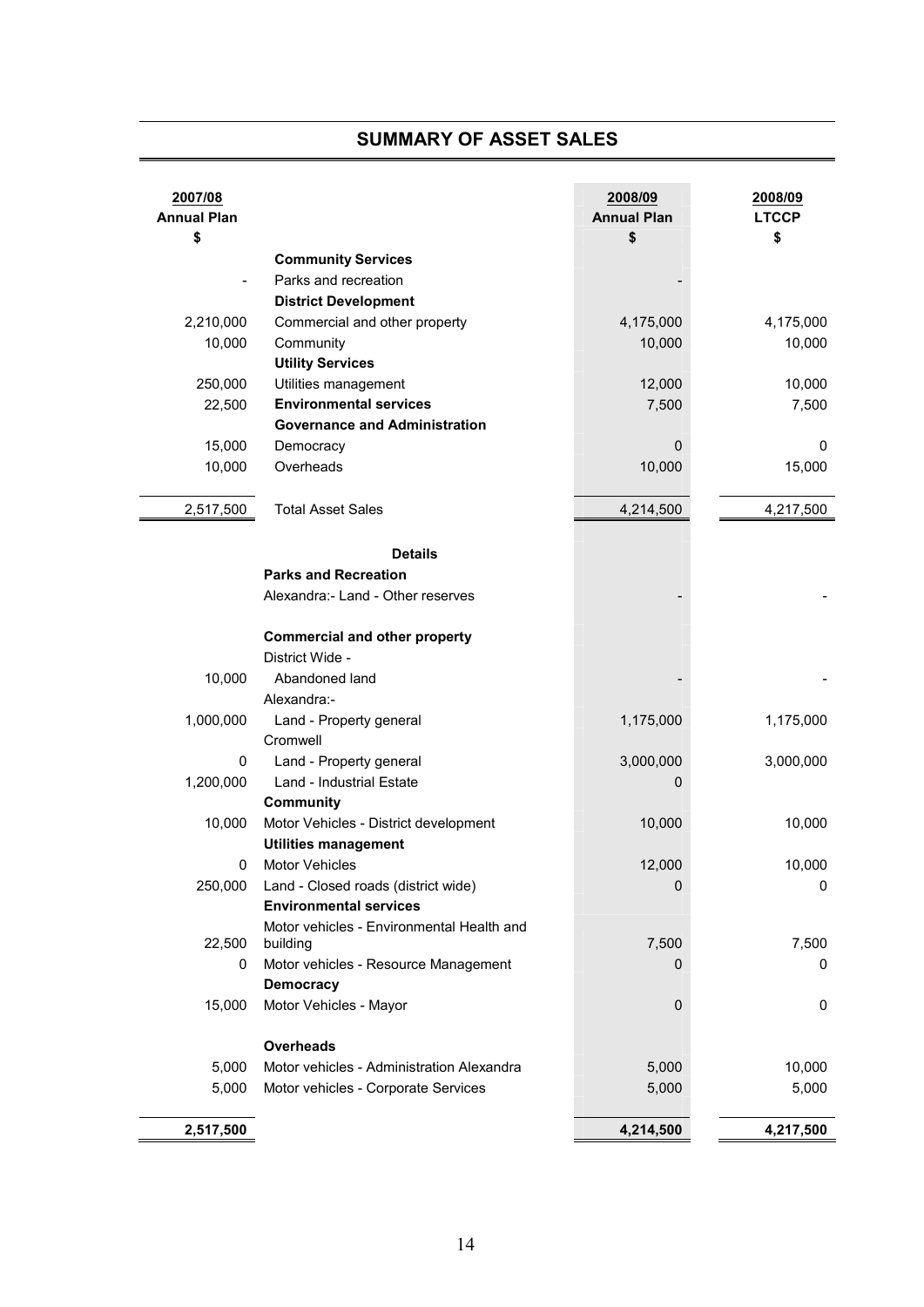### SUMMARY OF DEPRECIATION

| 2007/08<br><b>Annual Plan</b><br>\$ |                                         | 2008/09<br><b>Annual Plan</b><br>\$ | 2008/09<br><b>LTCCP</b><br>\$ |
|-------------------------------------|-----------------------------------------|-------------------------------------|-------------------------------|
|                                     | <b>Community Services</b>               |                                     |                               |
| 13,822                              | Cemeteries                              | 5,511                               | 2,714                         |
| 155,630                             | Community buildings                     | 158,183                             | 171,977                       |
| 72,537                              | Elderly persons housing                 | 76,126                              | 72,414                        |
| 44,068                              | Emergency management                    | 53,277                              | 38,353                        |
| 0                                   | Grants                                  | 0                                   | 0                             |
| 10,130                              | Clutha management                       | 10,573                              | 10,573                        |
| 115,860                             | Libraries                               | 130,713                             | 122,978                       |
| 195,536                             | Parks and recreation                    | 222,226                             | 200,281                       |
| 222,156                             | Swim centres                            | 243,100                             | 258,639                       |
|                                     | <b>District Development</b>             |                                     |                               |
| 8,939                               | Airports                                | 9,658                               | 8,939                         |
| 167,507                             | Commercial and other property           | 167,865                             | 172,466                       |
| 17,118                              | Community                               | 26,163                              | 7,413                         |
| 5,023                               | Economic development                    | 4,688                               | 4,498                         |
| 4,377                               | Tourism                                 | 314                                 | 19,088                        |
| 10,339                              | Visitor information centres             | 8,857                               | 8,244                         |
|                                     | <b>Utility Services</b>                 |                                     |                               |
| 3,455,339                           | District roading                        | 4,104,823                           | 3,145,837                     |
| 298,016                             | Footpaths, carparks and street cleaning | 329,431                             | 344,408                       |
| 9,576                               | Public toilets                          | 10,676                              | 9,616                         |
| 245,353                             | Stormwater                              | 232,477                             | 254,707                       |
| 918,490                             | Water                                   | 1,016,080                           | 984,214                       |
| 772,549                             | Wastewater                              | 883,666                             | 747,097                       |
| 15,478                              | Utilities management and policies       | 17,154                              | 22,134                        |
| 44,288                              | Waste management                        | 46,881                              | 38,963                        |
| 35,954                              | <b>Environmental services</b>           | 22,096                              | 41,121                        |
|                                     | <b>Governance and Administration</b>    |                                     |                               |
| 5,293                               | Democracy                               | 5,493                               | 11,468                        |
| 465,097                             | Overheads                               | 475,334                             | 427,537                       |
| 7,308,475                           | <b>Total Depreciation</b>               | 8,261,365                           | 7,125,679                     |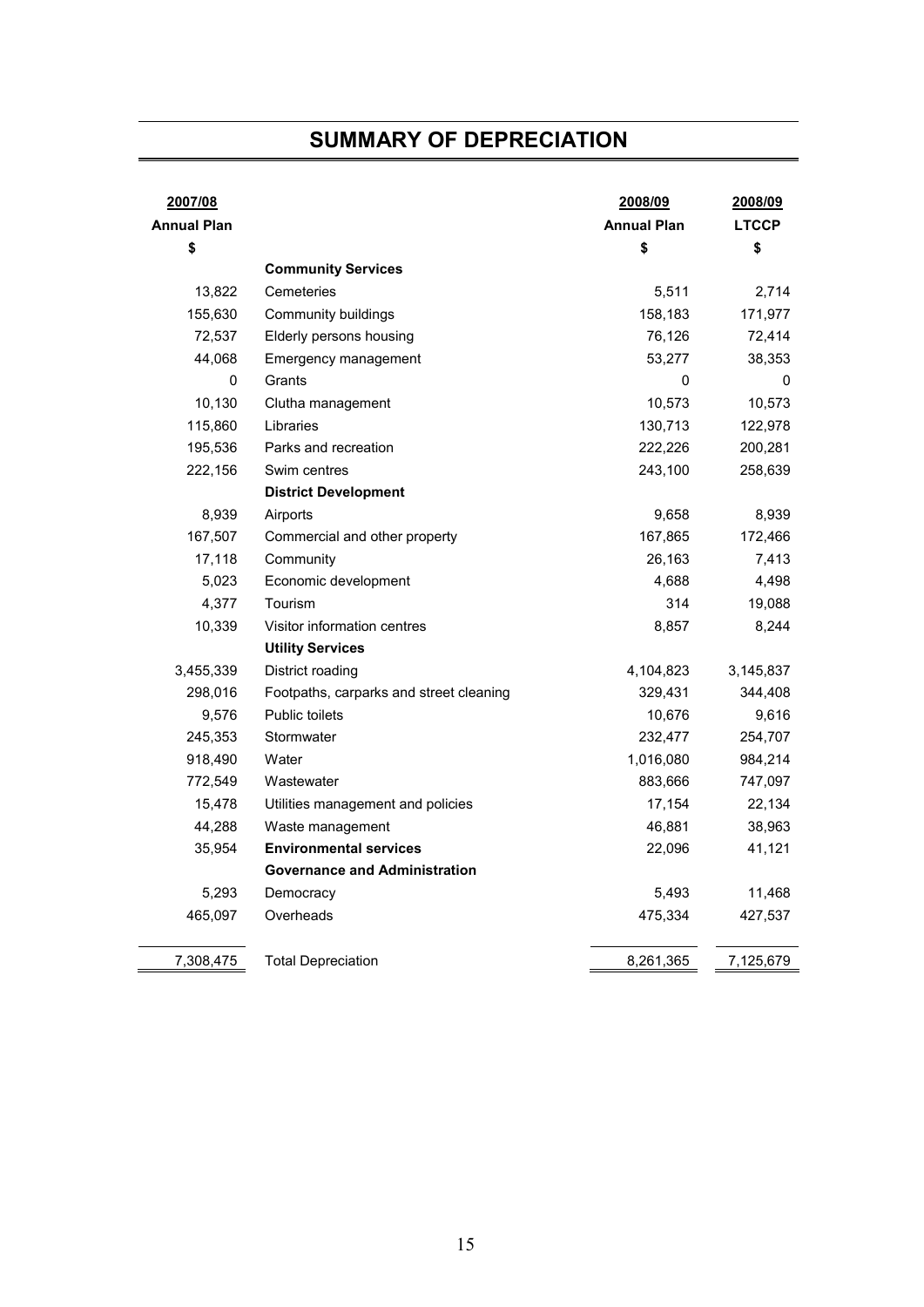### SCHEDULE OF FINANCING - TOTAL

| 2007/08<br><b>Annual Plan</b> |                                                                  | 2008/09<br><b>Annual Plan</b> | 2008/09<br><b>LTCCP</b> |
|-------------------------------|------------------------------------------------------------------|-------------------------------|-------------------------|
|                               | <b>PROPOSED FUNDS REQUIRED</b>                                   |                               |                         |
| 60,080                        | <b>Public Toilets</b><br><b>Elderly Persons Housing</b>          | 300,000<br>29,058             | 42,232                  |
| 509,323<br>564,714<br>300,000 | Alexandra Wastewater<br>Alexandra Water<br>Alexandra Town Centre | 436,214<br>1,000,000          | 15,333<br>458,572       |
| 1,691,337                     | Cromwell General Development A/c<br>Cromwell Wastewater          | 454,024<br>176,940            | 649,552<br>223,251      |
| 29,730                        | <b>Cromwell Water</b><br>Clyde Wastewater                        | 299,038<br>83,724             | 199,643<br>247,187      |
| 282,816<br>43,302             | Clyde Water<br>Omakau Water<br>Patearoa Water                    | 34,616<br>19,662<br>21,015    | 16,444                  |
| 23,709                        | Naseby Water<br>Ranfurly Water                                   | 78,000<br>28,321              | 33,997                  |
|                               | Maniototo Unsubsidised Roading<br>Ranfurly Wastewater            | 106,000<br>25,691             |                         |
| 3,505,011                     | Roxburgh Sewerage Operations<br><b>TOTAL FUNDS REQUIRED</b>      | 73,178<br>3,165,481           | 1,886,211               |

NOTE: Funds required may be sourced from internal cash reserves, creating an internal loan; otherwise external loans may be required.

> Funding requirements in cost centres other than those listed above are sourced from accumulated surpluses held in those cost centres' investment accounts.

Expenditure from the Cromwell General Development Account includes funding for a contribution to rates (\$300k), carparks (\$96k) and cemetery (\$54k). It is anticipated that these funds will be sourced from land sales, which are not included in the Annual Plan budgets as they are for an indeterminate amount.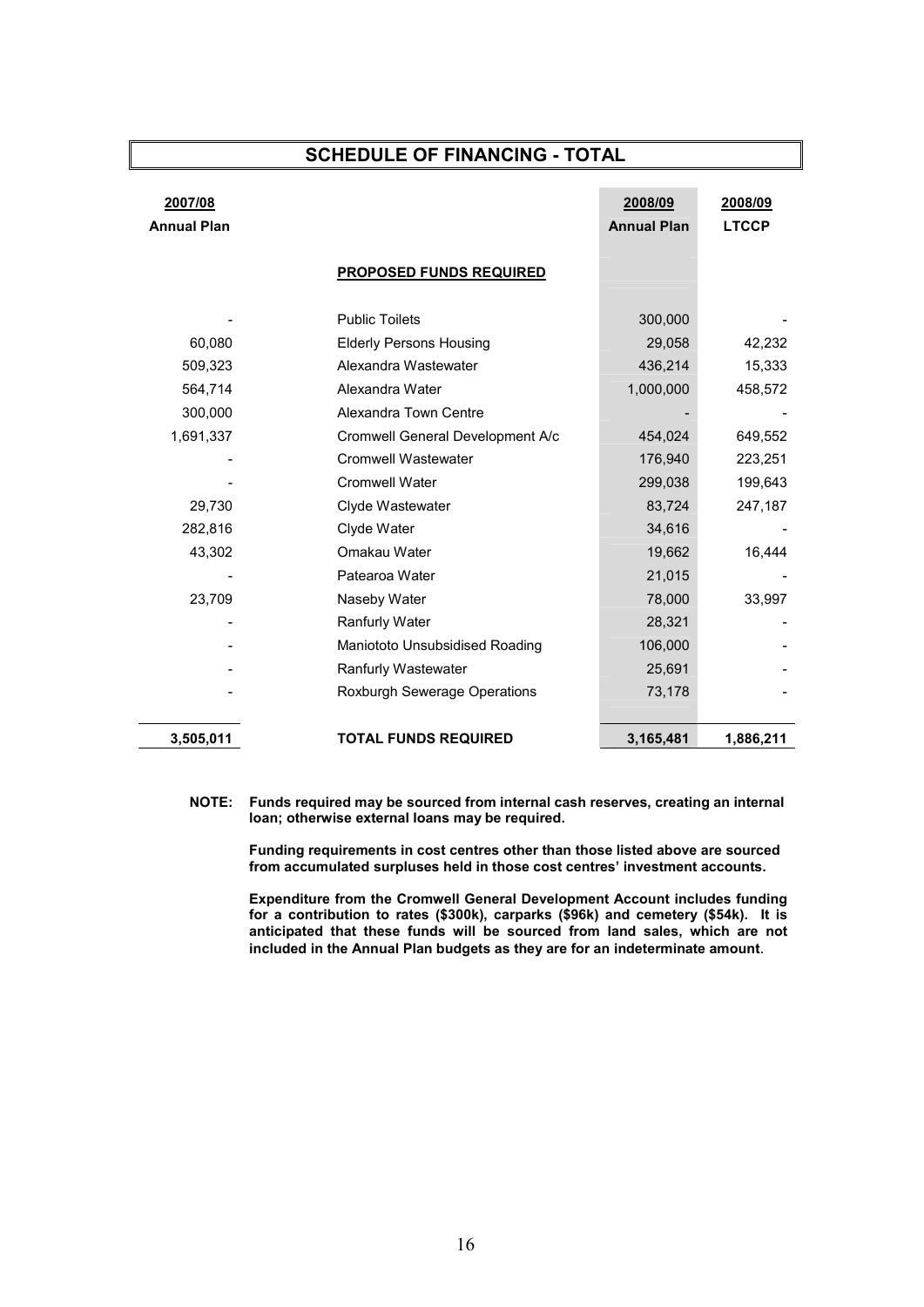### COUNCIL'S ACTIVITIES

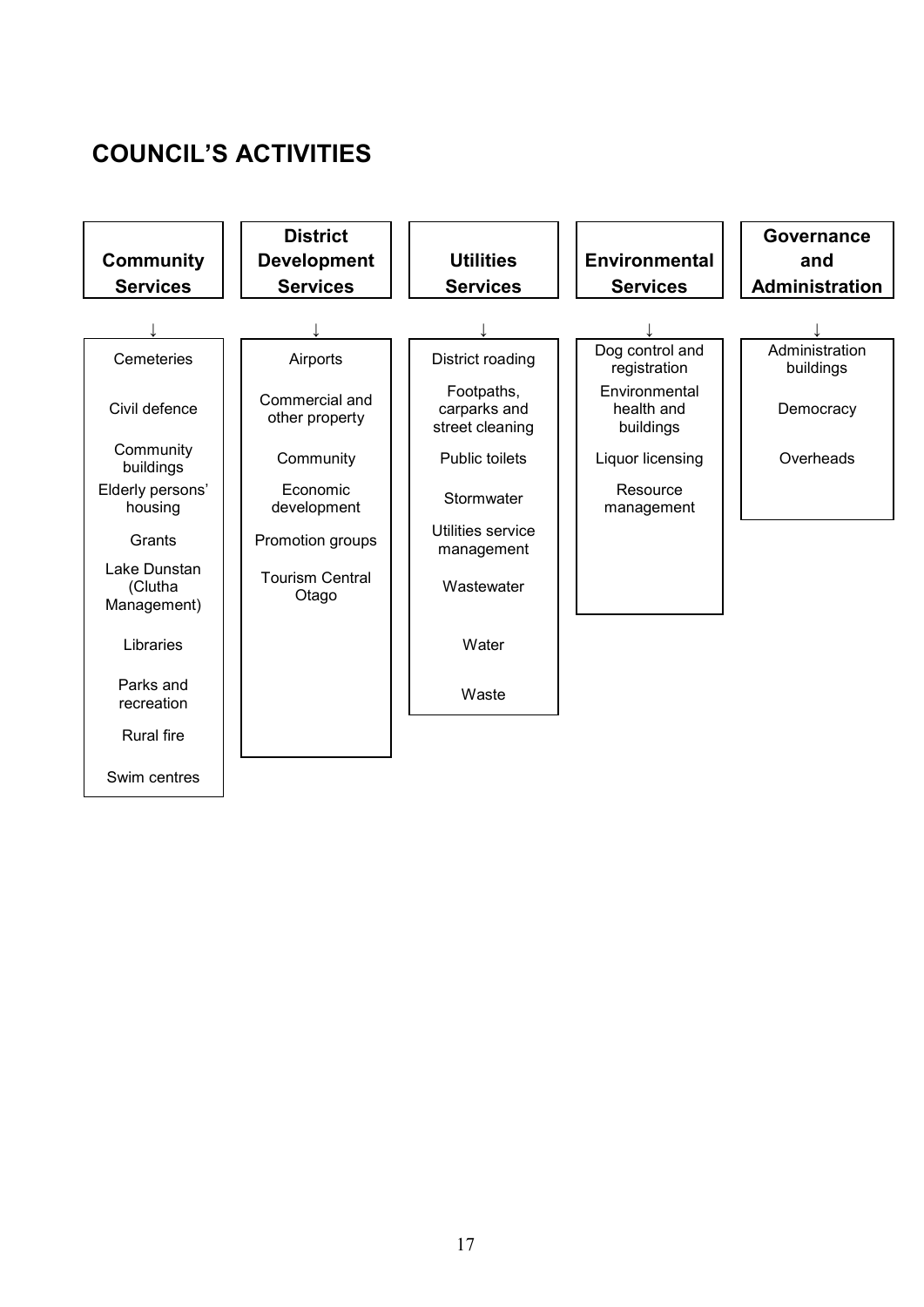### COMMUNITY SERVICES

This relates to activities which make a positive difference to the well-being of the community, albeit in different ways. For example, civil defence and rural fire contribute to a safe community, whereas cemeteries provision assists with peace of mind for people, knowing their loved ones will rest in peaceful, well kept environments.

Council also provides facilities and services which have a social and cultural benefit to the community, such as halls, libraries and parks.

A healthy community is sustained by provision of swim centres and parks.

Finally, Council enhances the social well-being of the district by providing elderly persons' housing and grants, both ensuring that all sections of the community benefit from living in Central Otago.

### Groups of assets used by Community Services?

These comprise:

- cemeteries
- halls, theatres and museums
- elderly persons' houses
- Lake Dunstan and the Clutha River down to Roxburgh, including Lake Roxburgh
- **libraries**
- swim centres
- playgrounds, sports fields and other recreational items

### Maintenance, renewal and replacement programme?

All assets require ongoing maintenance if they are to continue to perform, particularly as they get older. Eventually assets or parts of assets come to the end of their useful lives and need to be renewed or replaced. Council has an established ongoing maintenance programme for its assets which ensures that maintenance is carried out so assets function properly. All of the maintenance work is funded from rates. Renewal and replacements are detailed in the relevant SMP.

### How will we measure progress?

- $\triangleright$  Satisfaction with the condition and availability of the District's parks and reserves, libraries and swim centres is maintained or improved upon from previous Resident Opinion Surveys.
- $\triangleright$  An "at current level or better" standard of community housing will be provided to contribute to the need for social housing in the community with annual surveys of tenants completed to confirm satisfaction levels.
- $\triangleright$  The level of satisfaction with Council managed cemeteries will be maintained or improved upon as indicated by ratings obtained in the Resident Opinion Survey.

Attendance figures at Council managed swim centres.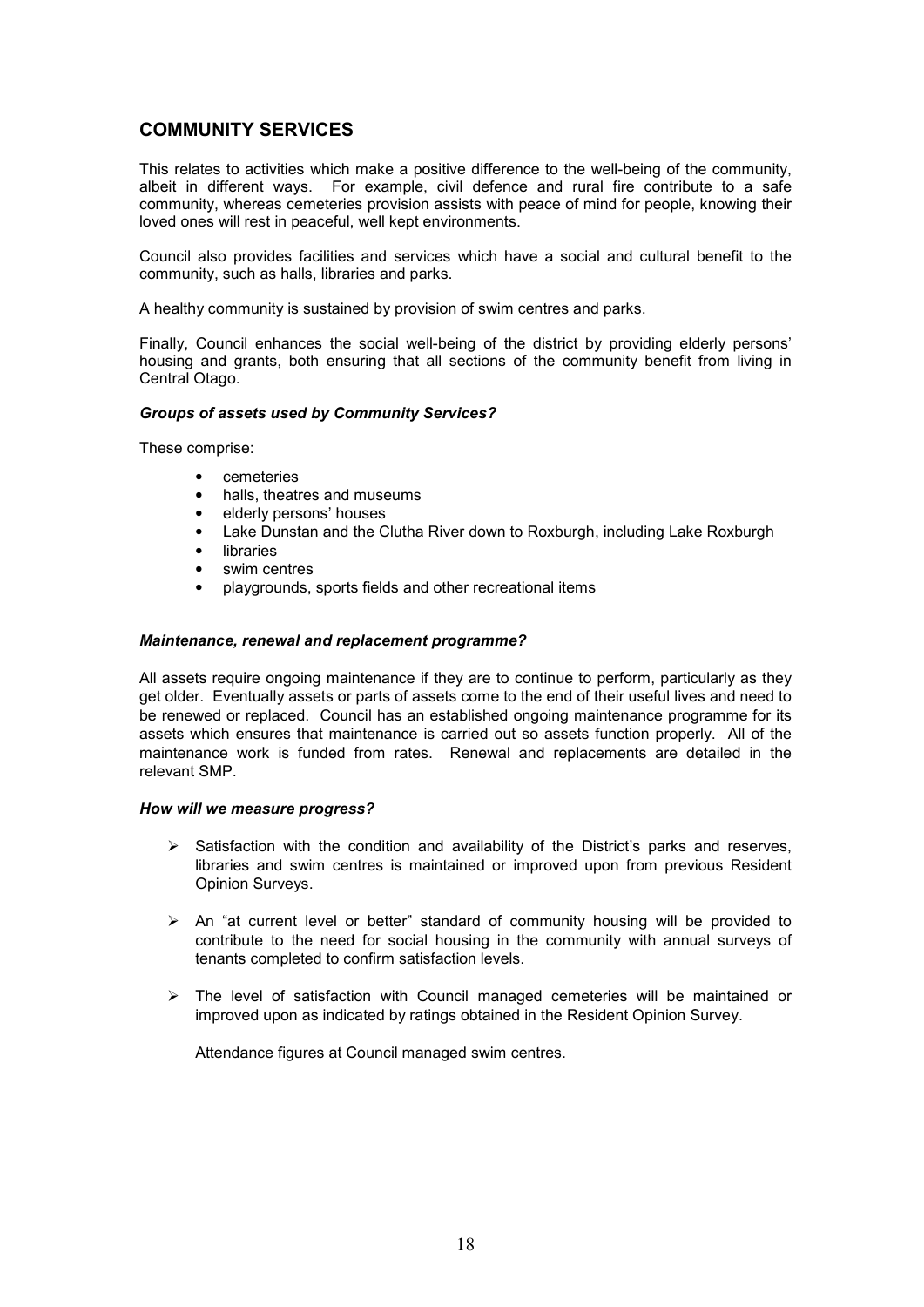### **Cemeteries**

### Key Issues:

Combination of Alexandra and Earnscleugh/Manuherikia into Vincent Community Board.

### Variance to the LTCCP:

#### Vincent Cemeteries (Previously Alexandra and Earnscleugh Cemeteries)

Lease income from the Alexandra Cemetery reduced to reflect actual income received due to lease area less than anticipated.

Alexandra Cemetery has a contribution to rates due to depreciation on actual capital expenditure in 2006/07 less than budgeted and increase in burial fees.

Physical works contract has increased due to maintenance rising from landscaping and development in 2005.

Capital expenditure reduced as requirement for beams reduced due to cremations now available at the Alexandra crematory.

### Cromwell Cemetery

No change to the LTCCP.

### Clyde Cemeteries

Now part of Vincent Cemeteries.

### Maniototo Cemeteries

Capital Expenditure: - \$12,500 has been allowed for new fencing and gates at the Naseby Cemetery.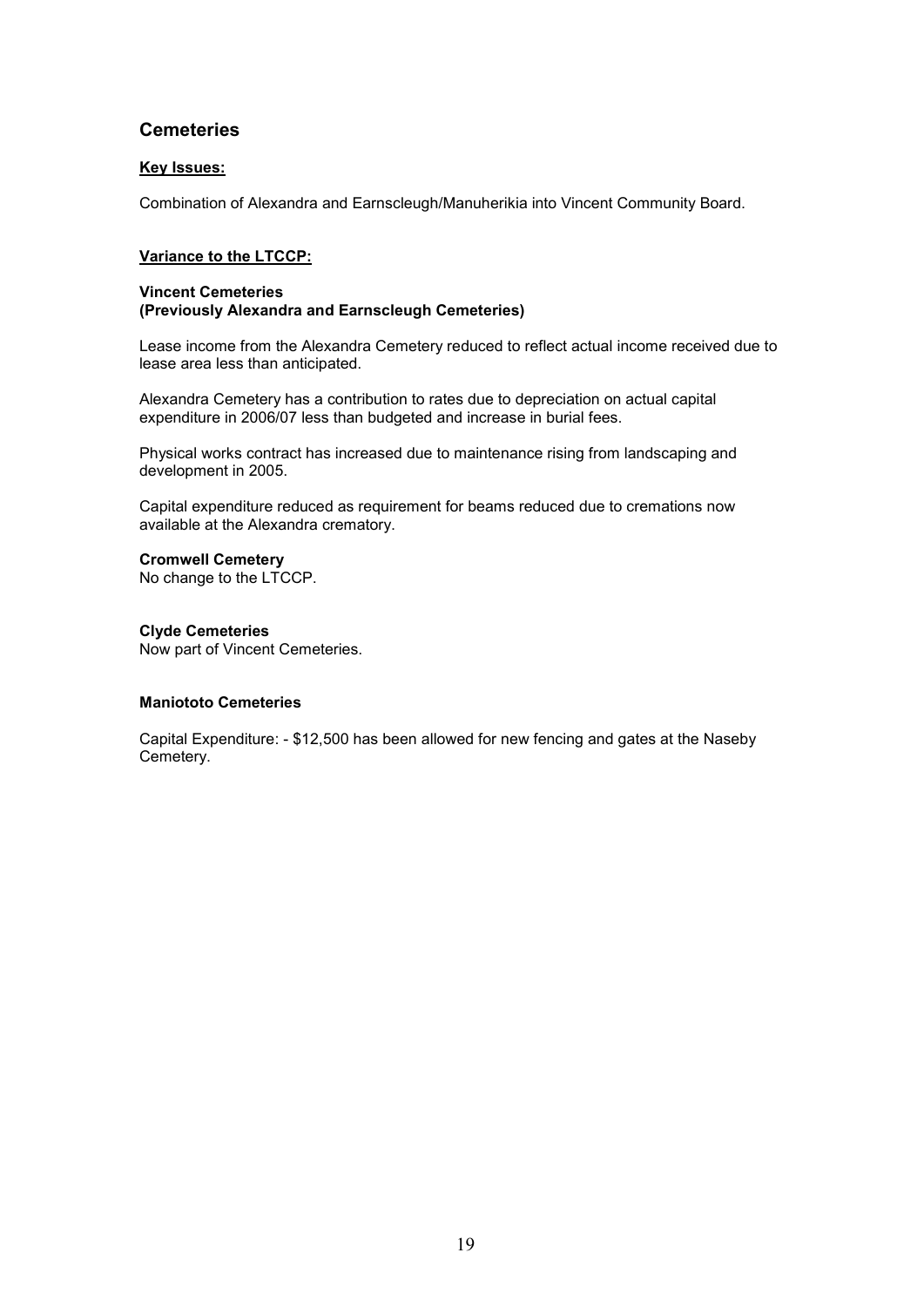### FORECAST STATEMENT OF FINANCIAL PERFORMANCE **CEMETERIES**

| <b>Annual Plan</b><br><b>Annual Plan</b><br><b>LTCCP</b><br>\$<br>\$<br>\$<br><b>INCOME</b><br>12,405<br>31,227<br>Rates<br>2,778<br><b>Other Income</b><br>48,995<br>User fees<br>59,743<br>58,909<br>72,148<br>80,222<br><b>Total Income</b><br>61,687<br><b>EXPENDITURE</b><br>57,396<br>Vincent<br>46,855<br>37,971<br>16,904<br>15,477<br>14,902<br>Cromwell<br>8,524<br>Maniototo<br>8,989<br>8,839<br><b>Total Expenditure</b><br>72,748<br>80,822<br>62,287<br>(600)<br><b>Net Surplus/(Deficit)</b><br>(600)<br>(600)<br><b>Cemeteries Capital Expenditure</b><br>2007/08<br>2008/09<br>2008/09<br><b>Annual</b><br>Plan<br><b>Annual Plan</b><br><b>LTCCP</b><br>\$<br>\$<br>\$<br>Alexandra<br>0<br><b>Beam Construction</b><br>2,000<br>9,000<br><b>Cromwell</b> |        |
|------------------------------------------------------------------------------------------------------------------------------------------------------------------------------------------------------------------------------------------------------------------------------------------------------------------------------------------------------------------------------------------------------------------------------------------------------------------------------------------------------------------------------------------------------------------------------------------------------------------------------------------------------------------------------------------------------------------------------------------------------------------------------|--------|
|                                                                                                                                                                                                                                                                                                                                                                                                                                                                                                                                                                                                                                                                                                                                                                              |        |
|                                                                                                                                                                                                                                                                                                                                                                                                                                                                                                                                                                                                                                                                                                                                                                              |        |
|                                                                                                                                                                                                                                                                                                                                                                                                                                                                                                                                                                                                                                                                                                                                                                              |        |
|                                                                                                                                                                                                                                                                                                                                                                                                                                                                                                                                                                                                                                                                                                                                                                              |        |
|                                                                                                                                                                                                                                                                                                                                                                                                                                                                                                                                                                                                                                                                                                                                                                              |        |
|                                                                                                                                                                                                                                                                                                                                                                                                                                                                                                                                                                                                                                                                                                                                                                              |        |
|                                                                                                                                                                                                                                                                                                                                                                                                                                                                                                                                                                                                                                                                                                                                                                              |        |
|                                                                                                                                                                                                                                                                                                                                                                                                                                                                                                                                                                                                                                                                                                                                                                              |        |
|                                                                                                                                                                                                                                                                                                                                                                                                                                                                                                                                                                                                                                                                                                                                                                              |        |
|                                                                                                                                                                                                                                                                                                                                                                                                                                                                                                                                                                                                                                                                                                                                                                              |        |
|                                                                                                                                                                                                                                                                                                                                                                                                                                                                                                                                                                                                                                                                                                                                                                              |        |
|                                                                                                                                                                                                                                                                                                                                                                                                                                                                                                                                                                                                                                                                                                                                                                              |        |
|                                                                                                                                                                                                                                                                                                                                                                                                                                                                                                                                                                                                                                                                                                                                                                              |        |
|                                                                                                                                                                                                                                                                                                                                                                                                                                                                                                                                                                                                                                                                                                                                                                              |        |
|                                                                                                                                                                                                                                                                                                                                                                                                                                                                                                                                                                                                                                                                                                                                                                              |        |
|                                                                                                                                                                                                                                                                                                                                                                                                                                                                                                                                                                                                                                                                                                                                                                              |        |
|                                                                                                                                                                                                                                                                                                                                                                                                                                                                                                                                                                                                                                                                                                                                                                              |        |
|                                                                                                                                                                                                                                                                                                                                                                                                                                                                                                                                                                                                                                                                                                                                                                              |        |
|                                                                                                                                                                                                                                                                                                                                                                                                                                                                                                                                                                                                                                                                                                                                                                              |        |
| Beam construction<br>3,500<br>3,500<br>50,000<br>Landscaping<br>50,000                                                                                                                                                                                                                                                                                                                                                                                                                                                                                                                                                                                                                                                                                                       |        |
|                                                                                                                                                                                                                                                                                                                                                                                                                                                                                                                                                                                                                                                                                                                                                                              | 0      |
| 50,000<br>53,500<br>53,500<br><b>Total Cromwell</b>                                                                                                                                                                                                                                                                                                                                                                                                                                                                                                                                                                                                                                                                                                                          | 50,000 |
| <b>Clyde</b>                                                                                                                                                                                                                                                                                                                                                                                                                                                                                                                                                                                                                                                                                                                                                                 |        |
| 6,000<br>Landscaping<br>$\pmb{0}$<br>0                                                                                                                                                                                                                                                                                                                                                                                                                                                                                                                                                                                                                                                                                                                                       |        |
| Maniototo                                                                                                                                                                                                                                                                                                                                                                                                                                                                                                                                                                                                                                                                                                                                                                    |        |
| Ranfurly - Beam construction<br>5,000<br>1,500<br>5,000                                                                                                                                                                                                                                                                                                                                                                                                                                                                                                                                                                                                                                                                                                                      |        |
| Ranfulry - Fencing<br>0<br>0                                                                                                                                                                                                                                                                                                                                                                                                                                                                                                                                                                                                                                                                                                                                                 |        |
| Ranfurly - Feasibility study<br>0<br>0<br>NasCem - Fencing and Gates<br>12,570<br>0                                                                                                                                                                                                                                                                                                                                                                                                                                                                                                                                                                                                                                                                                          | 3,000  |
| NasCem - Consultant Fees<br>$\pmb{0}$<br>5,000<br>0                                                                                                                                                                                                                                                                                                                                                                                                                                                                                                                                                                                                                                                                                                                          | 0      |
| <b>Total Maniototo</b><br>5,000<br>9,500<br>17,570                                                                                                                                                                                                                                                                                                                                                                                                                                                                                                                                                                                                                                                                                                                           |        |
| <b>Total Capital Expenditure</b><br>65,500<br>73,070<br>67,500                                                                                                                                                                                                                                                                                                                                                                                                                                                                                                                                                                                                                                                                                                               |        |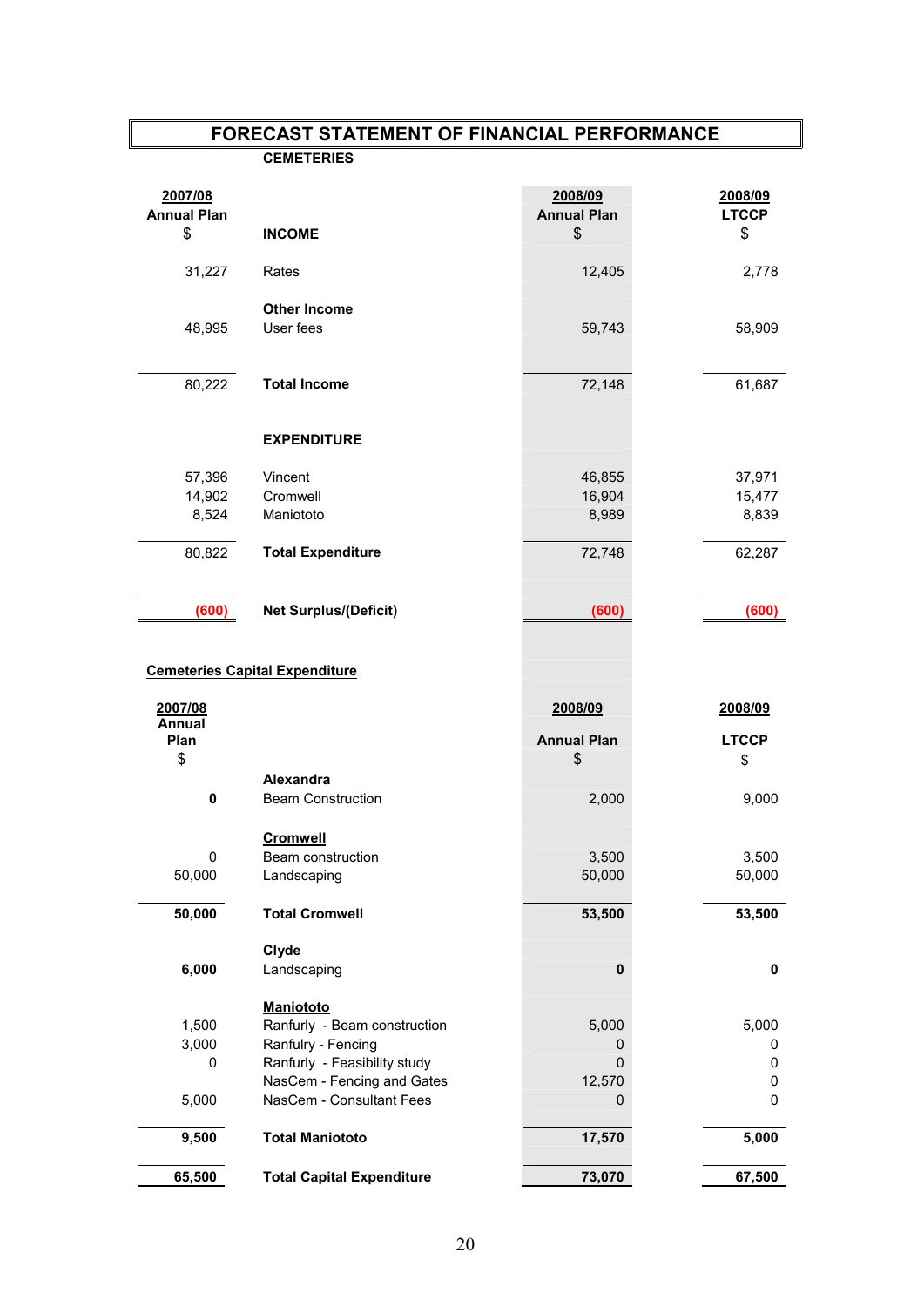### COMMUNITY SERVICES

### Emergency Management

### **Key Issues:**

None

### Variance to the LTCCP:

Civil Defence Government Grant of \$5,300 in the LTCCP not now expected in 2008/09.

Other minor changes

### District Rural Fires

LTCCP did not allow for 3% inflation in year 3 (2008/09) this is responsible for most of the increase in this cost centre.

Other minor changes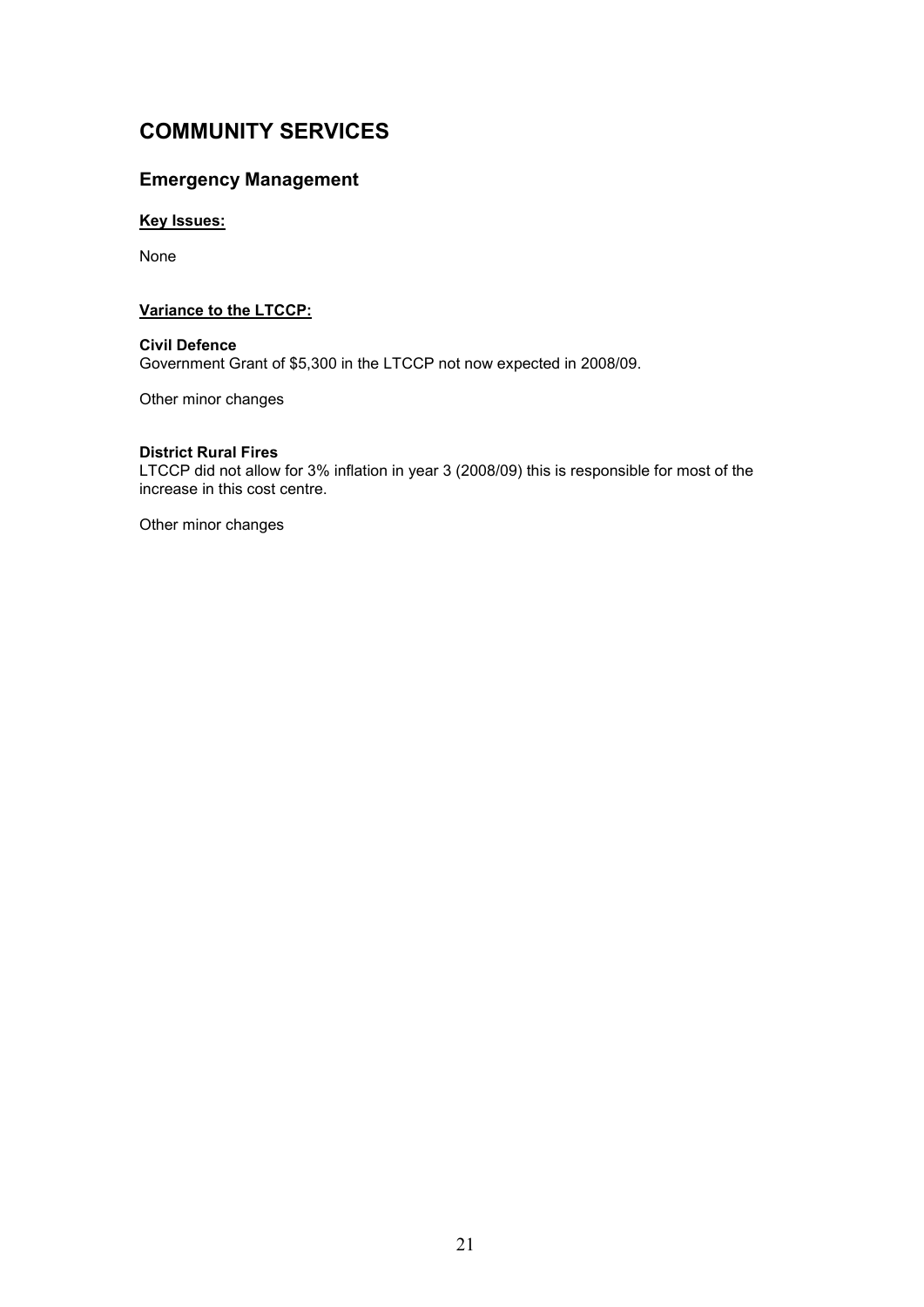### FORECAST STATEMENT OF FINANCIAL PERFORMANCE

| 2007/08            | <b>EMERGENCY MANAGEMENT</b>                     | 2008/09            | 2008/09      |
|--------------------|-------------------------------------------------|--------------------|--------------|
| <b>Annual Plan</b> |                                                 | <b>Annual Plan</b> | <b>LTCCP</b> |
| \$                 | <b>INCOME</b>                                   | \$                 | \$           |
|                    |                                                 |                    |              |
| 226,526            | Rates                                           | 243,330            | 209,263      |
|                    | <b>Other Income</b>                             |                    |              |
|                    |                                                 |                    |              |
| 5,305              | Government grants and subsidies                 | 0                  | 5,464        |
| 7,400              | User Fees and Charges                           | 7,400              | 7,400        |
| 239,231            | <b>Total Income</b>                             | 250,730            | 222,127      |
|                    |                                                 |                    |              |
|                    | <b>EXPENDITURE</b>                              |                    |              |
| 64,059             | Civil Defence                                   | 60,715             | 46,082       |
| 180,172            | <b>District Rural Fire</b>                      | 190,015            | 176,045      |
|                    |                                                 |                    |              |
| 244,231            | <b>Total Expenditure</b>                        | 250,730            | 222,127      |
|                    |                                                 |                    |              |
|                    |                                                 |                    |              |
| (5,000)            | <b>Net Surplus/(Deficit)</b>                    | 0                  | 0            |
|                    | <b>Revenue</b>                                  |                    |              |
|                    | <b>Emergency Management Capital Expenditure</b> |                    |              |
|                    |                                                 |                    |              |
| 2007/08            |                                                 | 2008/09            | 2008/09      |
| <b>Annual Plan</b> |                                                 | <b>Annual Plan</b> | <b>LTCCP</b> |
| \$                 |                                                 | \$                 | \$           |
|                    | <b>Civil Defence</b>                            |                    |              |
| 10,000             | <b>Communication System</b>                     | 0                  | 0            |
| 10,000             |                                                 | $\mathbf{0}$       | $\pmb{0}$    |
|                    |                                                 |                    |              |
|                    | <b>District Rural Fire</b>                      |                    |              |
| 40,000             | Machinery and plant                             | $\pmb{0}$          | 0            |
| 2,000              | Hoses                                           | 2,000              | 2,000        |
| 7,000              | Fire fighting pump                              | 7,000              | 7,000        |
|                    |                                                 |                    |              |
| 49,000             | <b>Total District Rural Fire</b>                | 9,000              | 9,000        |
|                    |                                                 |                    |              |
| 59,000             | <b>Total Capital Expenditure</b>                | 9,000              | 9,000        |
|                    |                                                 |                    |              |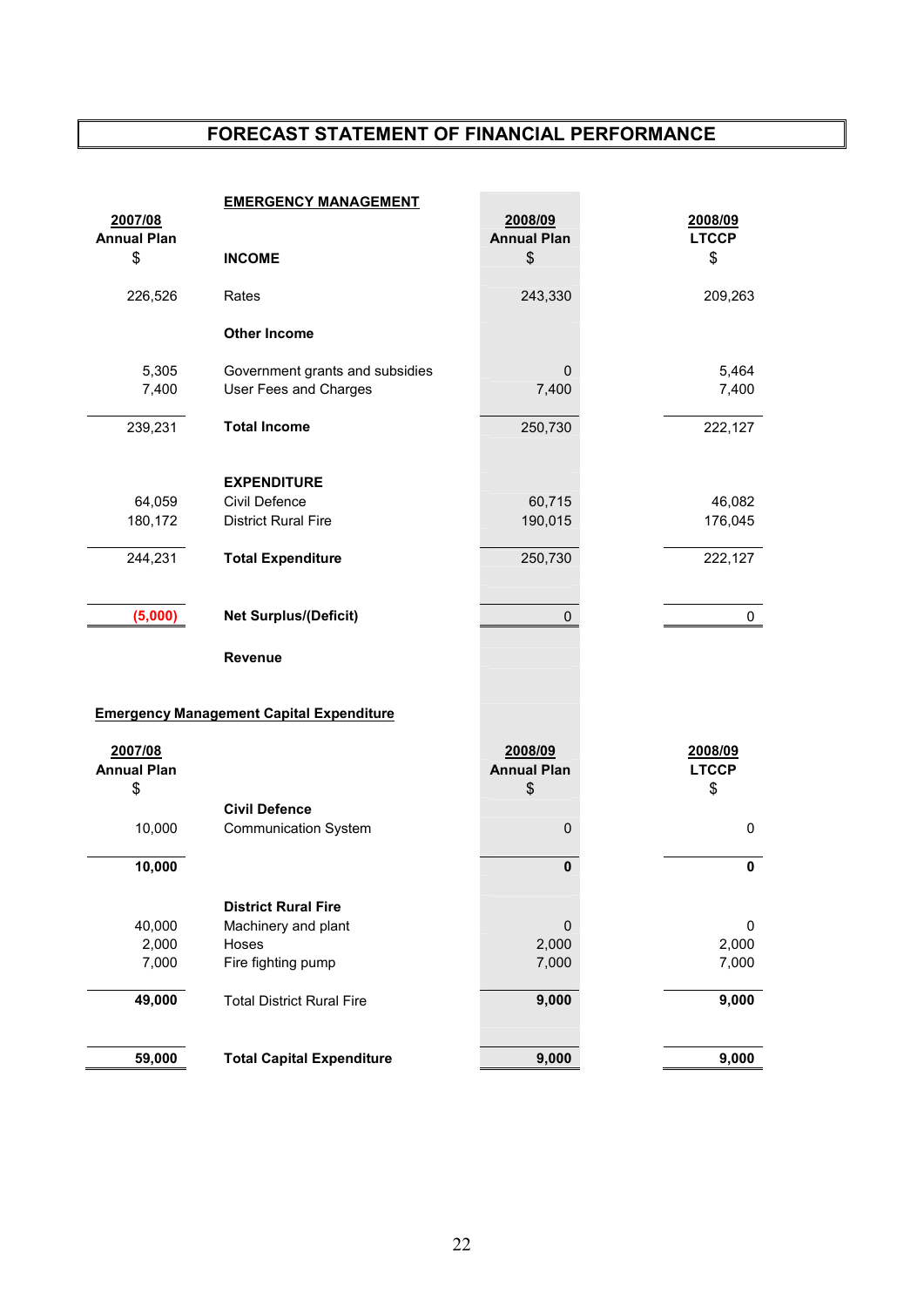### COMMUNITY SERVICES

### Community Buildings

### Key Issues:

The proposed \$1,000,000 upgrade of the Cromwell Memorial Hall has been deferred, with \$15,000 now budgeted in 2008/09 for a feasibility study prior to work on the upgrade.

### Variance to the LTCCP:

### Vincent

Molyneux Stadium upgrade did not proceed in 2007/08, which has resulted in less depreciation than anticipated in the LTCCP.

Other minor changes only

### Capital Expenditure

\$4,000 has been allowed to install a flow meter on the Alexandra Community Centre diesel tank. This is a compliance requirement to allow for the Hazardous Goods test certificate.

### Cromwell

Cromwell Memorial Hall - the LTCCP budget was based on 6 months operation only. Now the upgrade has been deferred the costs have been increased to cover a full year.

### Earnscleugh/Manuherikia

Now incorporated with Vincent.

### Maniototo

Capital Expenditure \$2,500 to replace the hot water cylinder at Maniototo Stadium. Ranfurly Public Hall has \$7,300 for the purchase of a manual fire alarm to meet compliance needs.

### Roxburgh

Capital Expenditure

\$40,000 has been budgeted for a new roof at Millers Flat Hall, of which \$31,000 is to be funded externally and \$9,000 from Roxburgh General Reserves.

Other minor changes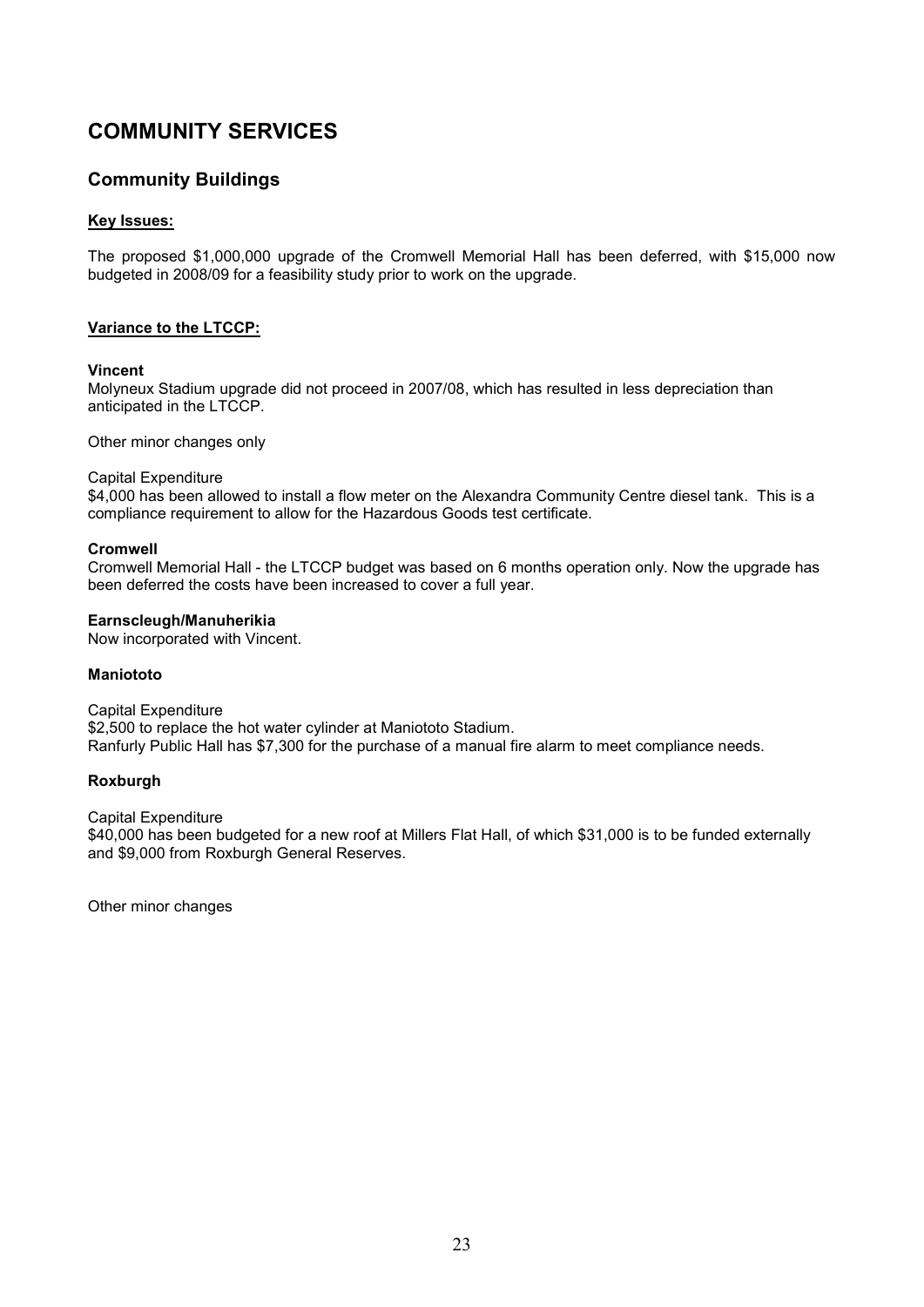### FORECAST STATEMENT OF FINANCIAL PERFORMANCE

|                            | <b>COMMUNITY BUILDINGS</b>          |                    |              |
|----------------------------|-------------------------------------|--------------------|--------------|
| 2007/08                    |                                     | 2008/09            | 2008/09      |
| <b>Annual Plan</b>         |                                     | <b>Annual Plan</b> | <b>LTCCP</b> |
| \$                         | <b>INCOME</b>                       | \$                 | \$           |
|                            |                                     |                    |              |
| 425,435                    | Rates                               | 423,337            | 450,337      |
|                            |                                     |                    |              |
|                            | <b>Other Income</b>                 |                    |              |
| 2,746                      | Interest and Dividends              | 6,448              | 2,277        |
| 86,213                     | User Fees                           | 90,123             | 99,702       |
| 333,000                    | <b>Capital Contributions</b>        | 34,887             | 553,000      |
| 14,159                     | <b>Developers Contributions</b>     | 14,686             | 0            |
|                            |                                     |                    |              |
| 861,553                    | <b>Total Income</b>                 | 569,481            | 1,105,316    |
|                            | <b>EXPENDITURE</b>                  |                    |              |
|                            |                                     |                    |              |
| 526,656                    | <b>Community Buildings</b>          | 499,182            | 513,325      |
| 48,594                     | <b>Museums</b>                      | 53,547             | 47,000       |
| 19,996                     | <b>Other Buildings</b>              | 14,427             | 12,139       |
|                            |                                     |                    |              |
| 595,246                    | <b>Total Expenditure</b>            | 567,156            | 572,464      |
| 266,307                    | <b>Net Surplus/(Deficit)</b>        | 2,325              | 532,852      |
|                            |                                     |                    |              |
|                            |                                     |                    |              |
| <b>Capital Expenditure</b> |                                     |                    |              |
| 2007/08                    |                                     | 2008/09            | 2008/09      |
| <b>Annual Plan</b>         |                                     | <b>Annual Plan</b> | <b>LTCCP</b> |
| \$                         | <b>Alexandra</b>                    | \$                 | \$           |
| 1,000                      | AlxCC - Plant & machinery           | 4,000              | 0            |
| 1,000                      | <b>Total Alexandra</b>              | 4,000              | $\Omega$     |
|                            |                                     |                    |              |
|                            | <b>Cromwell</b>                     |                    |              |
| 0                          | CrmMemHall - Feasiblity Study       | 15,000             | 1,000,000    |
| $\mathbf{0}$               | <b>Total Cromwell</b>               | 15,000             | 1,000,000    |
|                            |                                     |                    |              |
|                            | <b>Omakau</b>                       |                    |              |
| 0                          | OmakComCtr - Bldgs/Improves         | 10,000             | 10,000       |
| $\mathbf 0$                | <b>Total Omakau</b>                 | 10,000             | 10,000       |
|                            |                                     |                    |              |
|                            | <b>Maniototo</b>                    |                    |              |
| $\pmb{0}$                  | MtoPrkStad - Cap exp Machinery      | 2,500              | 0            |
| $\pmb{0}$                  | RanPubHall - Fire Alarm             | 7,300              | 0            |
| 0                          | ComHallMto - Bldgs/Improves         | 6,000              | 6,000        |
| 8,000                      | ComHallMto - Cap exp Machinery      | 0                  | 0            |
| 330,000                    | Naseby Public Hall - Bldgs/Improves | 0                  | 0            |
| 338,000                    | <b>Total Maniototo</b>              | 15,800             | 6,000        |
|                            |                                     |                    |              |
|                            | <b>Roxburgh</b>                     |                    |              |
| 0                          | ComHallsRox - Bldgs/Improves        | 40,000             | 0            |
| $\mathbf 0$                | <b>Total Roxburgh</b>               | 40,000             | $\mathbf 0$  |
|                            |                                     |                    |              |
| 339,000                    | <b>Total Community Buildings</b>    | 84,800             | 1,016,000    |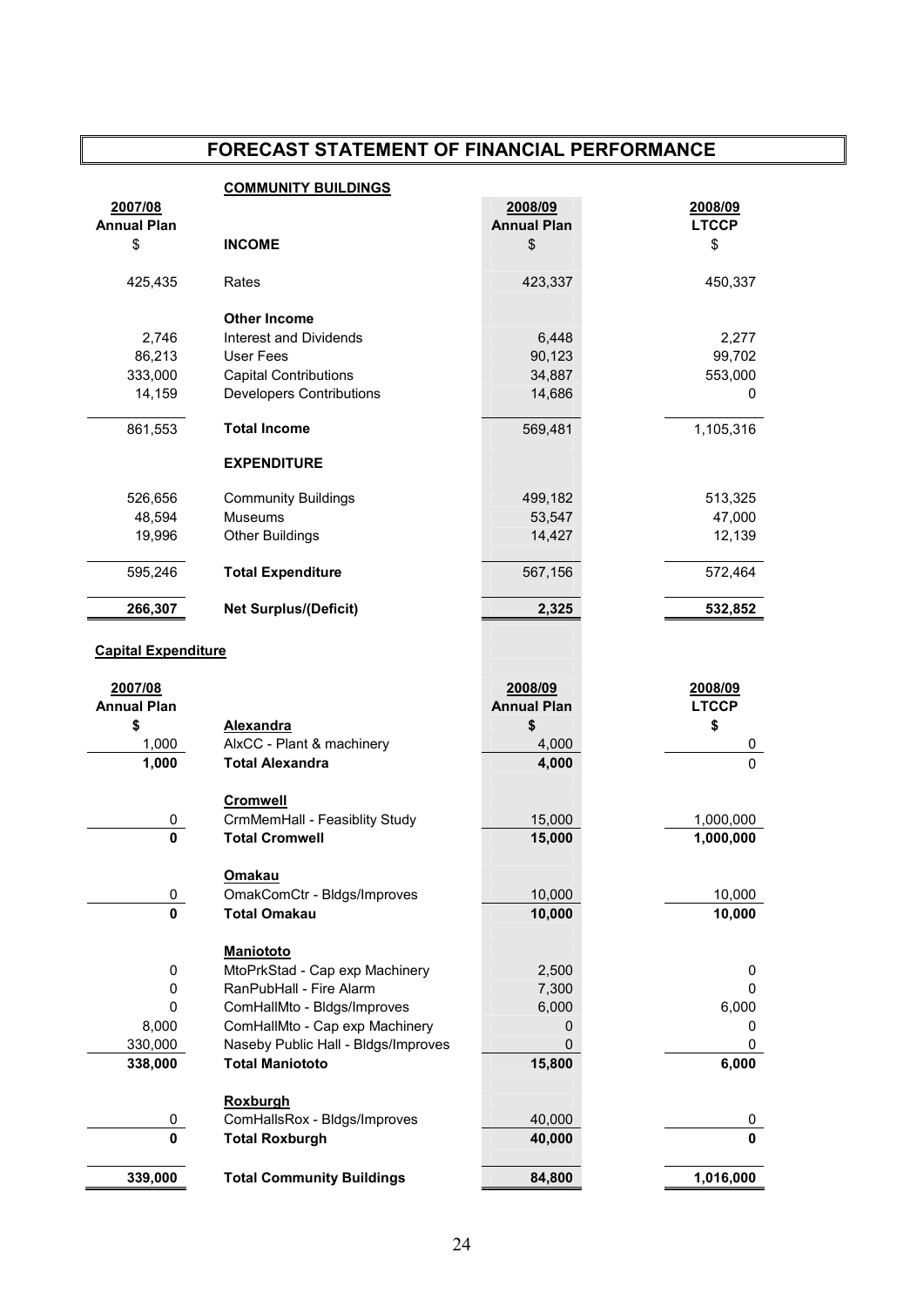### FORECAST STATEMENT OF FINANCIAL PERFORMANCE

#### ELDERLY PERSONS HOUSING

| 2007/08<br><b>Annual Plan</b> |                                            | 2008/09<br><b>Annual Plan</b> | 2008/09<br><b>LTCCP</b> |
|-------------------------------|--------------------------------------------|-------------------------------|-------------------------|
| \$                            | <b>INCOME</b>                              | \$                            | \$                      |
| 23,220                        | Rates                                      | 19,026                        | $-8,914$                |
| 416,563                       | <b>Other Income</b><br>User fees           | 450,000                       | 429,060                 |
| 439,783                       | <b>Total Income</b>                        | 469,026                       | 420,146                 |
|                               | <b>EXPENDITURE</b>                         |                               |                         |
| 439,783                       | <b>Elderly Persons Housing Expenditure</b> | 448,526                       | 420,146                 |
| 439,783                       | <b>Total Expenditure</b>                   | 448,526                       | 420,146                 |
| 0                             | <b>Net Surplus/(Deficit)</b>               | 20,500                        | 0                       |
|                               | <b>Elderly Persons Capital Expenditure</b> |                               |                         |
| 2007/08<br><b>Annual Plan</b> |                                            | 2008/09<br><b>Annual Plan</b> | 2008/09<br><b>LTCCP</b> |
| \$<br>28,900                  | <b>Building Improvements</b>               | \$<br>13,500                  | \$<br>6,988             |
| 33,340                        | Furniture & Fittings                       | 38,100                        | 33,104                  |
| 62,240                        | <b>Total Elderly Persons</b>               | 51,600                        | 40,092                  |

### Key Issues:

The LTCCP shows a contribution to rates of \$8,900: however, for 2008/09 the rates have been kept at previous years with the surplus contributing to loan repayments.

### Variance to the LTCCP:

Repairs and maintenance was increased by \$24,400 in the 2007/08 Annual Plan, to reflect the 10 year maintenance forecast presented to the LTCCP. The programme was accepted at the time of the adoption of the plan but the budget was not increased to reflect this. This has continued into 2008/09.

### Capital expenditure:

Buildings improvements and Furniture and Fittings have also increased for the same reason as above.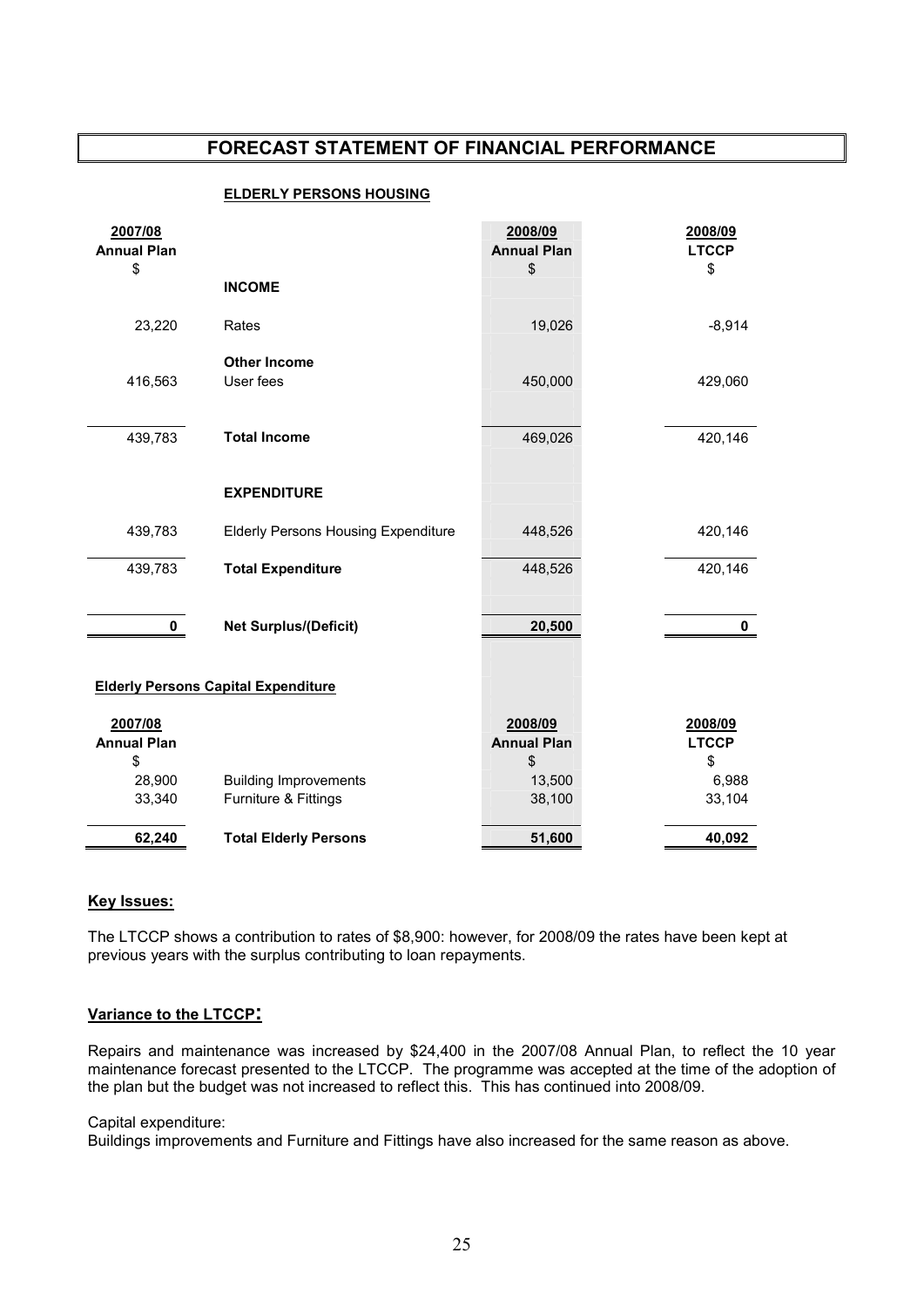### COMMUNITY SERVICES

### **Grants**

### Key Issues:

None

### Variance to the LTCCP:

See a full list of grants on page 28 – 29.

### **District**

### Otago Museum

The grant has increased from \$15,797 to \$22,817 to reflect the changes in the new Heads of Agreement for Otago Museum. In the previous Heads of Agreement Council was only paying an annual CPI adjustment; this apparently was not the intention. Council should, in fact, have been paying the budget increase per annum and the CPI adjustment. This has been rectified in the new Heads of Agreement. The 2008/09 budget was adjusted to reflect this.

A grant of \$35,000 to Central Stories for 2008/09 is to help fund the Central Otago heritage strategy, run education programmes for the district's schools, support to the other museums in the district in terms of creating consistent standards.

A grant of \$60,000 has been allowed to support the Clean Air Project.

### Vincent

Ongoing funding from the Board of \$38,245 has been maintained and a further \$25,000 has been approved for 2008/09.

Grant for Clyde Caretaker taken out as the Board has included this work as a variation of day works in the Parks and Recreation Contract.

Omakau caretaker new \$600 grant in 2007/08 has been increased to \$1,500 and the Ophir Pool grant of \$500 continues into 2008/09.

### Cromwell

\$100,000 grant to Cromwell Race Course was bought forward to 2006/07. This was funded by reserves and with no rate effect.

A new \$10,000 grant is budgeted to assist with the production of the Cromwell History Book.

A grant of \$5,000, funded from reserves, for The Tarras Community Association.

\$11,813 is granted to the Central Otago Motorcycle Club as a rental rebate. The revenue is budgeted for in the Endowment Land Account.

### Earnscleugh/Manuherikia

Now included in Vincent. \$2,000 for St Bathans moved to Litter Bins.

### **Maniototo**

Naseby Visitors Centre grant of \$1,400 and Greenwaste grant of \$2,300, have stayed to the level they were increased in 2007/08. The Oturehua toilets new \$1,500 grant in 2007/08 has continued into 2008/09.

### Roxburgh

Grants general has been reduced to \$2,000.

Roxburgh Pioneer Generation Brass Band grant increased to \$1,500 in 2007/08 has continued. The grant to the Teviot Valley Bulletin is no longer required.

The Board has approved a \$250 grant to the Ettrick Hall Committee.

Other minor changes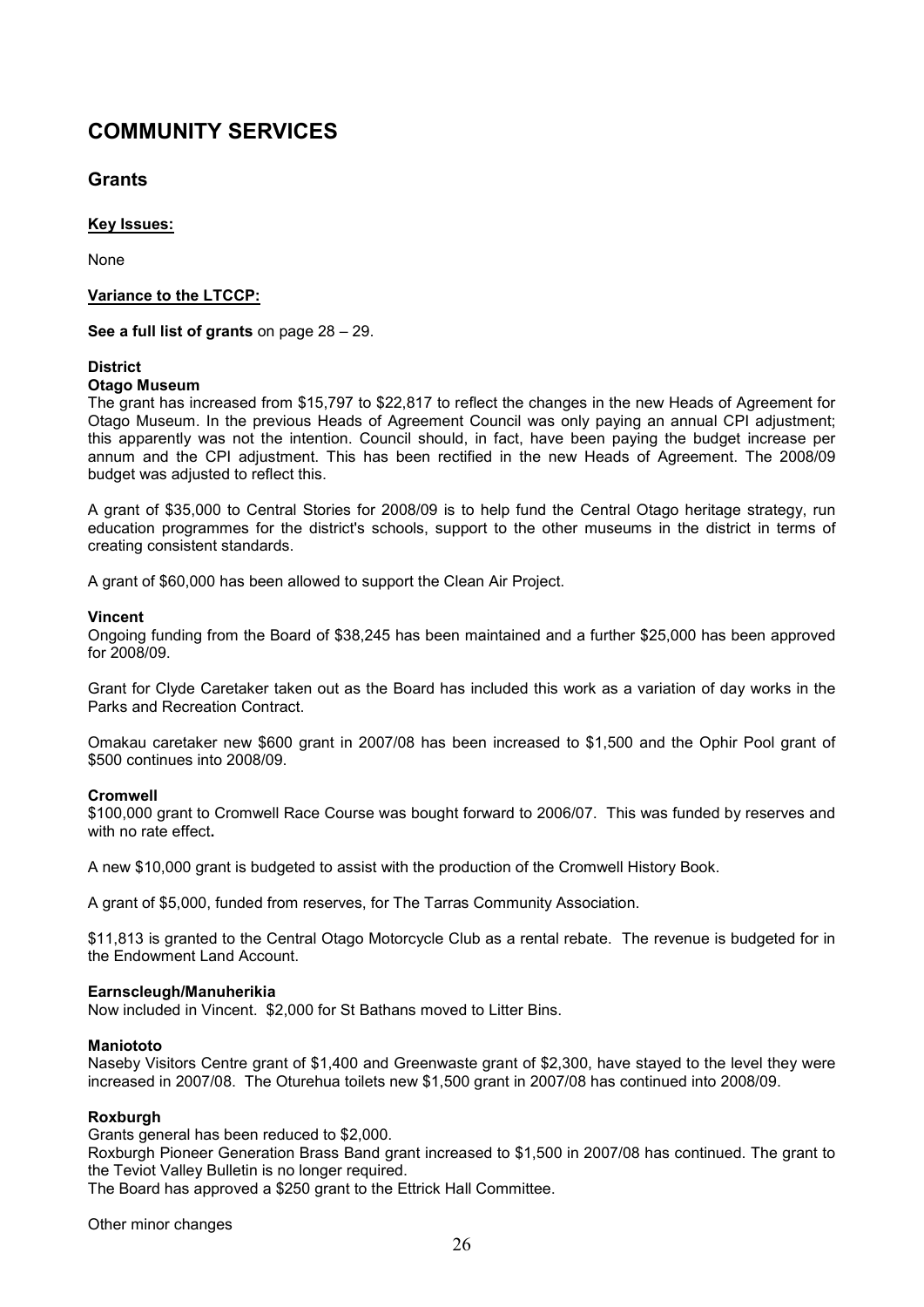### FORECAST STATEMENT OF FINANCIAL PERFORMANCE

### **GRANTS**

| 2007/08            |                                 | 2008/09            | 2008/09      |
|--------------------|---------------------------------|--------------------|--------------|
| <b>Annual Plan</b> |                                 | <b>Annual Plan</b> | <b>LTCCP</b> |
| \$                 |                                 | \$                 | \$           |
|                    | <b>INCOME</b>                   |                    |              |
| 225,900            | Rates                           | 336,115            | 208,072      |
|                    | <b>Other Income</b>             |                    |              |
| 23,000             | Government Grants and Subsidies | 23,000             | 20,750       |
| 57                 | Interest                        | 67                 | 59           |
| 2,122              | Other Income                    | 1,700              | 2,185        |
| 251,079            | <b>Total Income</b>             | 360,882            | 231,066      |
|                    | <b>EXPENDITURE</b>              |                    |              |
| 92,680             | <b>District</b>                 | 190,107            | 65,483       |
| 222,858            | Vincent                         | 128,467            | 145,360      |
| 19,018             | Cromwell                        | 28,239             | 101,718      |
| 11,951             | Maniototo                       | 11,951             | 8,450        |
| 17,015             | Roxburgh                        | 7,051              | 10,001       |
| 363,522            | <b>Total Expenditure</b>        | 365,815            | 331,012      |
| (112, 443)         | <b>Net Surplus/(Deficit)</b>    | (4, 933)           | (99, 946)    |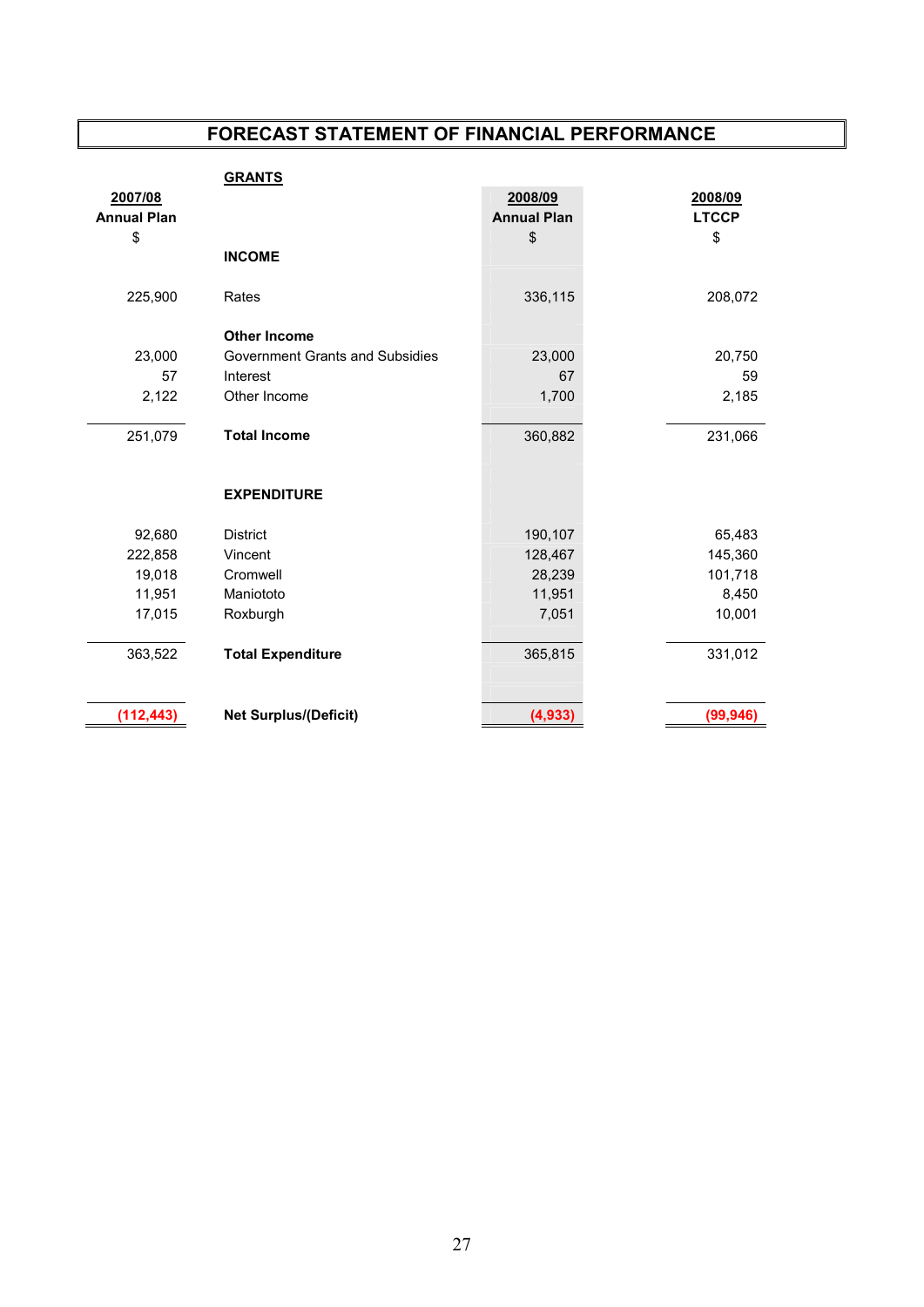|  |  | Grants 2008/09 (Does not include administration costs) |
|--|--|--------------------------------------------------------|
|--|--|--------------------------------------------------------|

| 2007/08<br><b>Annual Plan</b> |                                 | 2008/09<br><b>Annual Plan</b> | 2008/09<br><b>LTCCP</b> |
|-------------------------------|---------------------------------|-------------------------------|-------------------------|
| \$                            |                                 | \$                            | \$                      |
|                               | <b>District</b>                 |                               |                         |
| 500                           | Grants general                  | 0                             | 515                     |
| 1,200                         | Omakau Rec Res (Litter Bins)    | 1,200                         | 1,200                   |
| 0                             | <b>Central Stories</b>          | 35,000                        | 0                       |
| 6,000                         | Cohen                           | 6,365                         | 6,365                   |
| 0                             | Clean Air Project               | 60,000                        | 0                       |
| 675                           | Keep NZ Beautiful               | 675                           | 675                     |
| 20,331                        | Otago Museum                    | 22,817                        | 15,797                  |
| 8,748                         | <b>SPARC/Hillary Commission</b> | 8,748                         | 14,250                  |
| 35,000                        | Sports Central                  | 35,000                        | 14,000                  |
| 13,300                        | <b>Creative New Zealand</b>     | 13,300                        | 13,300                  |
| 213,200                       | Central Otago Wastebusters      | 228,230                       | 190,962                 |
| 298,954                       | <b>Total District</b>           | 411,335                       | 257,064                 |
|                               | <b>Vincent</b>                  |                               |                         |
| 57,130                        | Historical Soc.                 | 63,245                        | 38,245                  |
| 2,500                         | Grants general                  | 2,500                         | 2,500                   |
| 2,500                         | Non Council Halls               | 2,500                         | 2,500                   |
| 3,683                         | Citizens Advice.                | 3,778                         | 3,778                   |
| 1,250                         | ANZAC Day Observance.           | 1,250                         | 1,250                   |
| 500                           | Alex. Pipe Band                 | 500                           | 500                     |
| 9,500                         | <b>Central Stories</b>          | 9,500                         | 9,500                   |
| 7,500                         | Lake Dunstan Track              | 0                             | 0                       |
| 20,000                        | Clyde Caretaker                 | 0                             | 40,000                  |
| 1,000                         | <b>Burgess Weather</b>          | 1,000                         | 1,000                   |
| 2,100                         | <b>Community Assistance</b>     | 2,100                         | 2,100                   |
| 15,000                        | Ida Valley Playcentre Group     | 0                             | 0                       |
|                               | Keep Alex/Clyde Beautiful       |                               |                         |
| 3,936                         |                                 | 4,045                         | 4,045                   |
| 60,000                        | Ice and Line                    | 0                             | 0                       |
| 600                           | Omakau Caretaker                | 1,500                         | 0                       |
| 500                           | Ophir Pool                      | 500                           | 0                       |
| 0                             | Ophir Caretaker                 | 0                             | 1,500                   |
| 32,493                        | Alexandra Blossom Festival      | 33,456                        | 33,431                  |
| 220,192                       | <b>Total Vincent</b>            | 125,874                       | 140,349                 |
|                               | <b>Cromwell</b>                 |                               |                         |
| 500                           | Grants general                  | 500                           | 500                     |
| 75                            | Anzac Day Observance            | 75                            | 75                      |
| 7,500                         | Lake Dunstan Track              | 0                             | 0                       |
| 0                             | Crom RaceCourse                 | 0                             | 100,000                 |
| 10,000                        | <b>Crom Promotions</b>          | 0                             | 0                       |
| 500                           | <b>Community Assistance</b>     | 500                           | 500                     |
| 0                             | <b>Cromwell History Book</b>    | 10,000                        | 0                       |
| 350                           | Rotary Glen Irrigation          | 350                           | 350                     |
| $\pmb{0}$                     | CO M/Cycle Club Cromwell        | 11,813                        | 0                       |
| 0                             | Tarras Community Assoc.         | 5,000                         | 0                       |
| 18,925                        | <b>Total Cromwell</b>           | 28,238                        | 101,425                 |
|                               |                                 |                               |                         |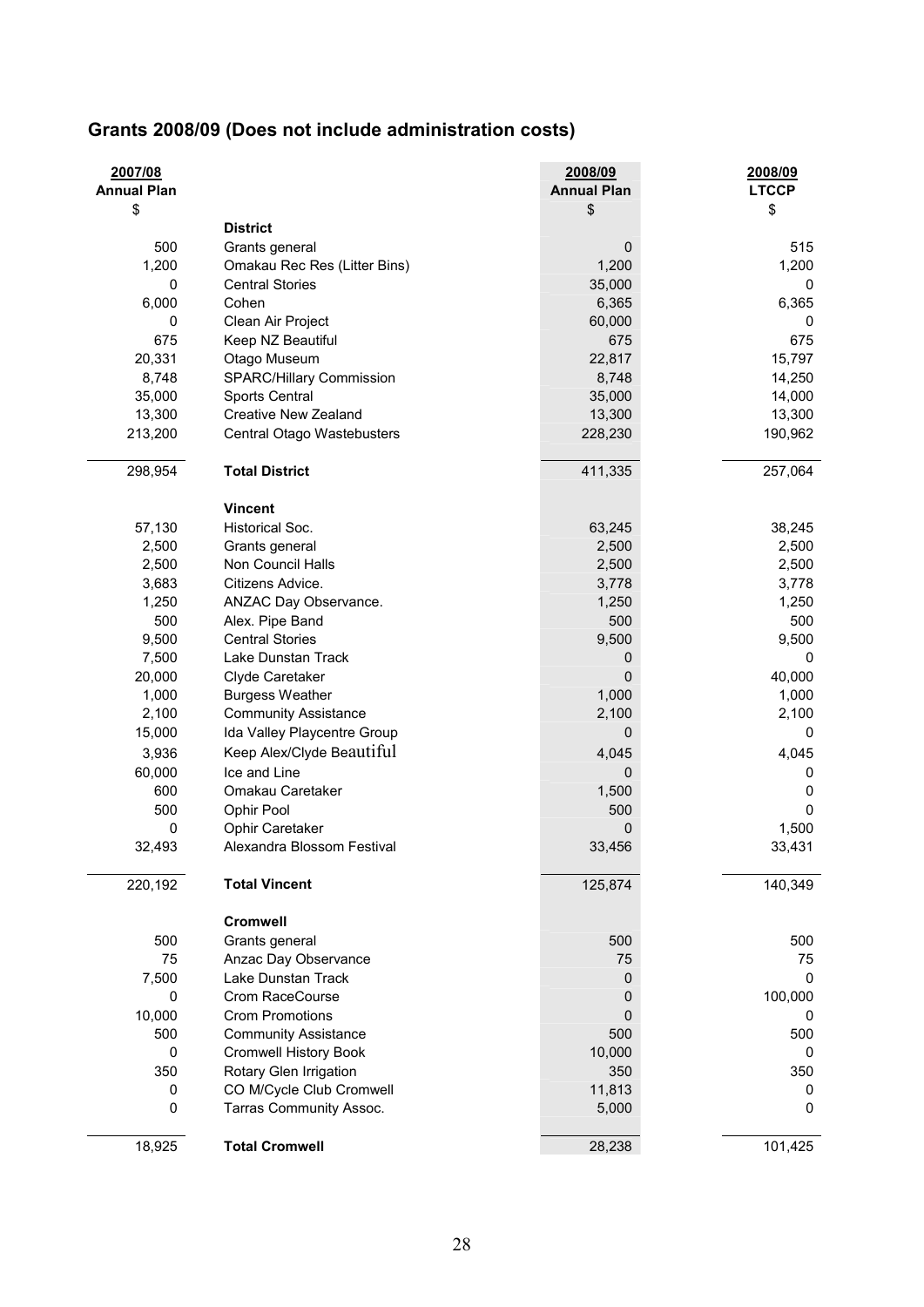### Grants 2008/2009 continued

| 2007/08<br><b>Annual Plan</b> |                                 | 2008/09<br><b>Annual Plan</b> | 2008/09<br><b>LTCCP</b> |
|-------------------------------|---------------------------------|-------------------------------|-------------------------|
| \$                            |                                 | \$                            | \$                      |
|                               | <b>Maniototo</b>                |                               |                         |
| 3,000                         | Grants general                  | 3,000                         | 3,000                   |
| 1.500                         | Outurehua Hall Toilet           | 1,500                         | 0                       |
| 1,400                         | Naseby Info Centre              | 1,400                         | 700                     |
| 250                           | Maniototo Ice Rink              | 250                           | 250                     |
| 3,500                         | <b>Maniototo Early Settlers</b> | 3,500                         | 3,500                   |
| 2,300                         | Greenwaste                      | 2,300                         | 1,000                   |
| 11,950                        | <b>Total Maniototo Grants</b>   | 11,950                        | 8,450                   |
|                               | Roxburgh                        |                               |                         |
| 4,700                         | Grants general                  | 2,000                         | 4,700                   |
| 300                           | Anzac Day Observance            | 300                           | 300                     |
| 7,500                         | Lake Dunstan Walk/Way           | $\Omega$                      | 0                       |
| 0                             | <b>Ettrick Hall Committee</b>   | 250                           | 0                       |
| 500                           | <b>Grants Venue Hire</b>        | 500                           | 500                     |
| 1,250                         | <b>Millers Flat Athletics</b>   | 1,250                         | 1,250                   |
| 250                           | Teviot Museum gran              | 250                           | 250                     |
| 1,500                         | Roxburgh Silver Band            | 1,500                         | 500                     |
| 1,000                         | Rox Sports Ground Committee     | 1,000                         | 1,000                   |
| $\Omega$                      | Newspaper P/copyng              | 0                             | 1,500                   |
| 17,000                        | <b>Total Roxburgh</b>           | 7,050                         | 10,000                  |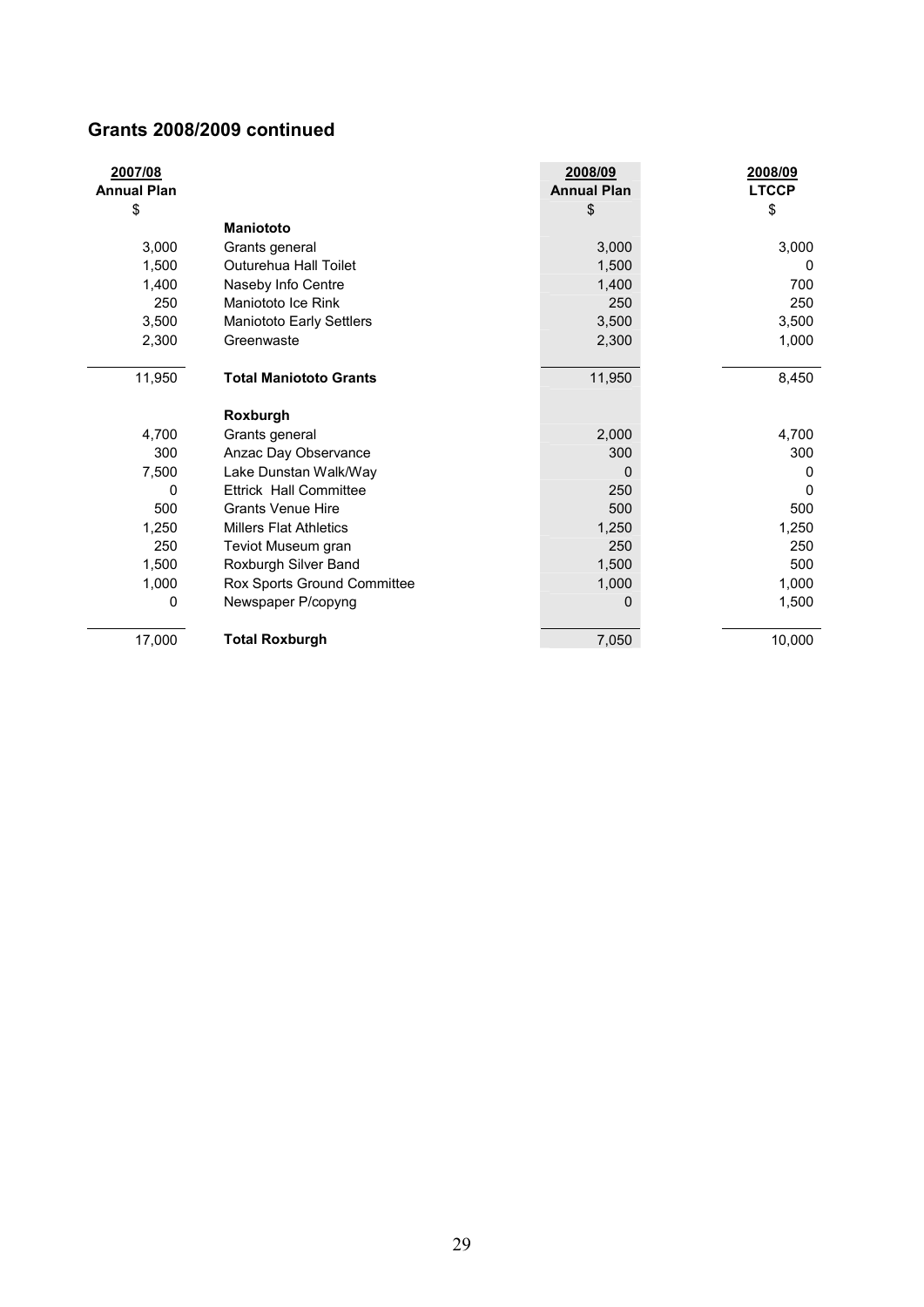### COMMUNITY SERVICES

### Lake Dunstan (Clutha Management)

### Key Issues:

This now includes maintenance of the Alexandra Boat ramp.

### Variance to the LTCCP:

Capital contributions \$10,000 – see below.

An increase of \$5,000 for both repairs and maintenance and buoys and signs budgets.

Capital Expenditure:

A new budget of \$50,000 for new Information Kiosks to be installed at the boat ramps around Lake Dunstan. \$10,000 capital contributions has been allowed for funding from other parties interested in displaying their signs within the Kiosks.

\$26,000 for new pontoons.

An additional \$20,000 has been included to enable further landscaping work to be undertaken.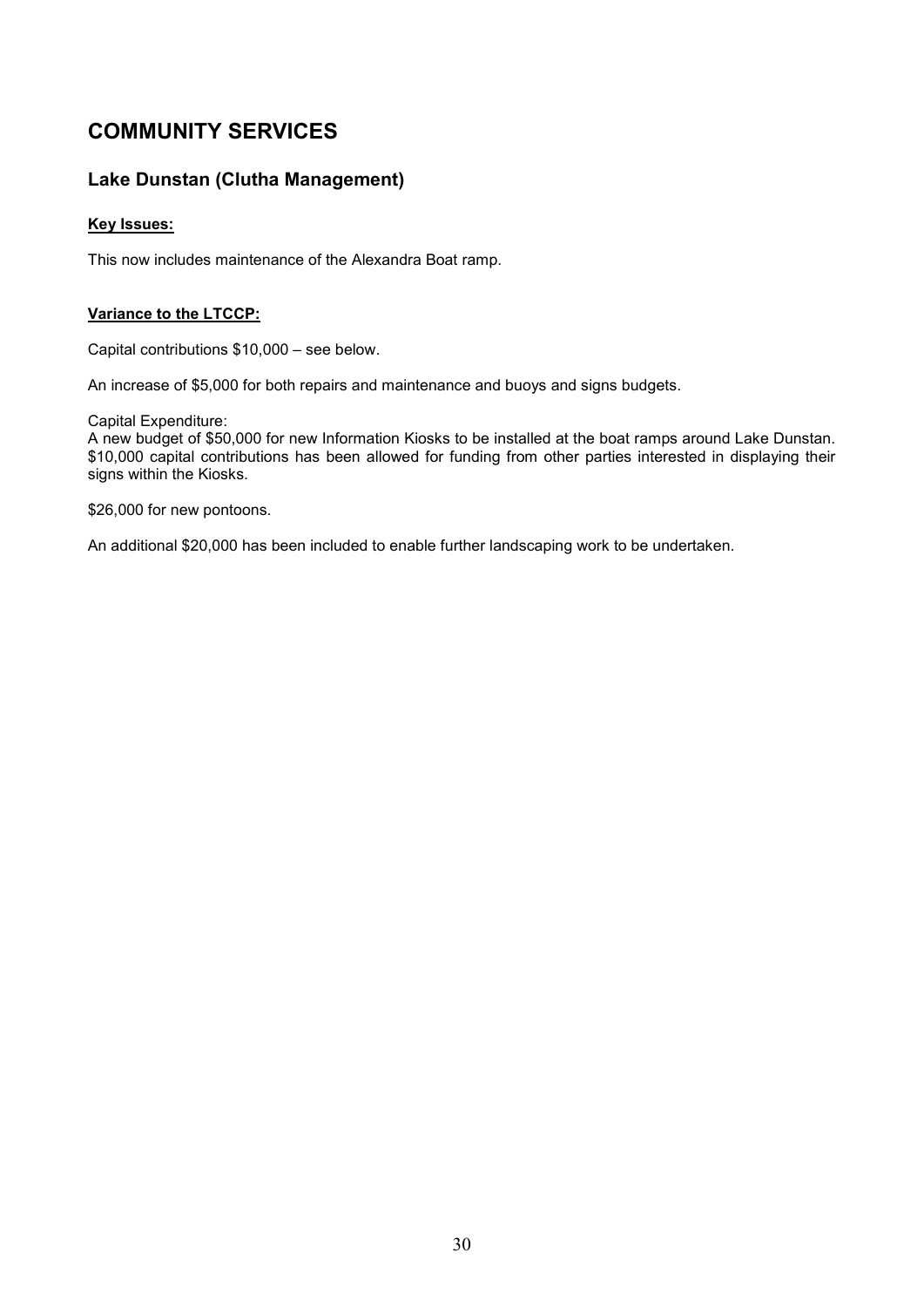### FORECAST STATEMENT OF FINANCIAL PERFORMANCE

### CLUTHA MANAGEMENT (including Lake Dunstan)

| 2007/08<br><b>Annual Plan</b>                |                                      | 2008/09<br><b>Annual Plan</b> | 2008/09<br><b>LTCCP</b> |
|----------------------------------------------|--------------------------------------|-------------------------------|-------------------------|
| \$                                           | <b>INCOME</b>                        | \$                            | \$                      |
| 58,238                                       | Rates                                | 71,174                        | 67,111                  |
|                                              | <b>Other Income</b>                  |                               |                         |
| 16,946<br>22,500                             | Interest<br><b>Capital Donations</b> | 23,206<br>10,000              | 16,304<br>0             |
| 97,684                                       | <b>Total Income</b>                  | 104,380                       | 83,415                  |
|                                              | <b>EXPENDITURE</b>                   |                               |                         |
| 75,184                                       | <b>Operating Expenditure</b>         | 94,380                        | 83,415                  |
| 75,184                                       | <b>Total Expenditure</b>             | 94,380                        | 83,415                  |
| 22,500                                       | <b>Net Surplus/(Deficit)</b>         | 10,000                        | $\mathbf 0$             |
| <b>Clutha Management Capital Expenditure</b> |                                      |                               |                         |
| 2007/08<br><b>Annual Plan</b>                |                                      | 2008/09<br><b>Annual Plan</b> | 2008/09<br><b>LTCCP</b> |
| \$<br>0                                      | Kiosks                               | \$<br>50,000                  | \$<br>0                 |
| $\mathbf 0$                                  | Pontoons                             | 26,000                        | 0                       |
| 10,000                                       | Landscaping                          | 30,000                        | 10,000                  |
| 22,500                                       | <b>Walking Tracks</b>                | 0                             | 0                       |
| 32,500                                       | <b>Total Capital Expenditure</b>     | 116,000                       | 10,000                  |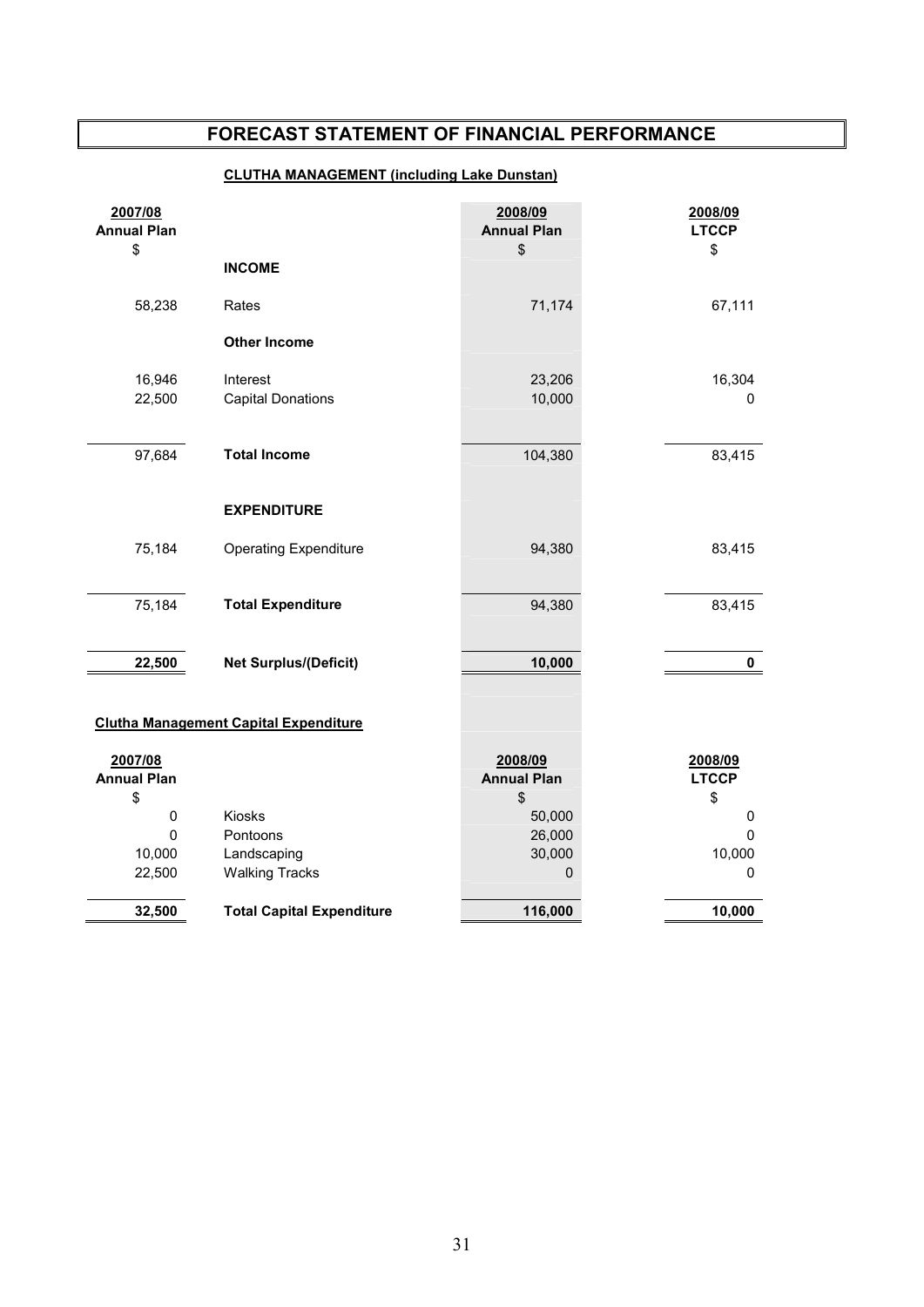### COMMUNITY SERVICES

### Libraries

### Key Issues:

No significant changes proposed, except for the computer system.

There have been significant problems with the library computer system and the Shared Library Services Manager (SLSM) has been researching the possibility of CODC and QLDC sharing a computer system with several other lower South Island districts. This has been agreed in principle, at a capital cost to each council in the region of \$50,000, and increased annual maintenance costs around \$3,000.

### Variance to the LTCCP:

### **District**

As above

Capital expenditure \$40,000 for software as above.

### Alexandra

Capital Expenditure An increase in Library Books, Talking Books and Video/DVD budgets as per 2007/08 budget.

### Cromwell

Increase in IT charges due to more terminals at Library.

Capital expenditure \$4,000 for shelving due to increase in usage of Library and development of specialised collections.

### Clyde

Minor changes

Capital Expenditure \$4,000 for heat pump and \$6,000 for a land line. The Library does not presently have a land line and is connected by a wireless connection. The budget has been transferred from Roxburgh Library.

### **Maniototo**

No change to the LTCCP.

### Roxburgh

Minor changes only.

### Capital Expenditure Library extensions of \$50,000 budgeted for in the LTCCP have been taken out and part transferred to other Library cost centres.

Other minor changes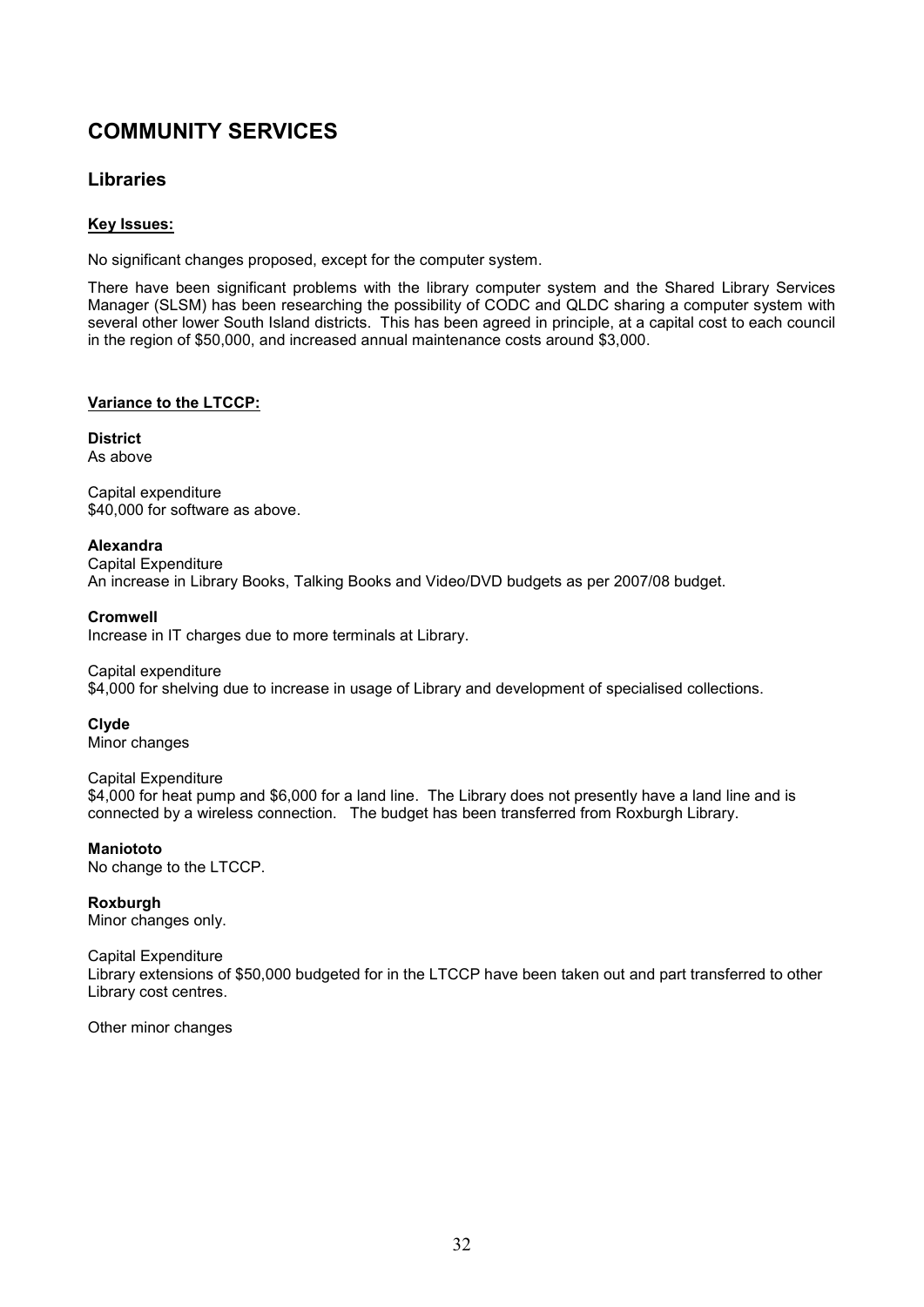### FORECAST STATEMENT OF FINANCIAL PERFORMANCE

|                            | <b>LIBRARIES</b>               |                    |              |
|----------------------------|--------------------------------|--------------------|--------------|
| 2007/08                    |                                | 2008/09            | 2008/09      |
| <b>Annual Plan</b>         |                                | <b>Annual Plan</b> | <b>LTCCP</b> |
| \$                         |                                | \$                 | \$           |
|                            | <b>INCOME</b>                  |                    |              |
|                            |                                |                    |              |
| 773,403                    | Rates                          | 806,914            | 741,262      |
|                            |                                |                    |              |
|                            | <b>Other Income</b>            |                    |              |
| 62,189                     | Users Fees and Other Income    | 63,598             | 64,600       |
|                            |                                |                    |              |
| 835,592                    | <b>Total Income</b>            | 870,512            | 805,862      |
|                            |                                |                    |              |
|                            |                                |                    |              |
|                            | <b>EXPENDITURE</b>             |                    |              |
|                            |                                |                    |              |
| 88,494                     | <b>District</b>                | 95,483             | 87,147       |
| 391,416                    | Alexandra                      | 406,337            | 390,756      |
| 238,073                    | Cromwell                       | 245,548            | 198,812      |
| 14,905                     | Clyde                          | 15,652             | 15,921       |
| 43,870                     | Maniototo                      | 48,478             | 47,370       |
| 58,834                     | Roxburgh                       | 59,014             | 65,856       |
|                            |                                |                    |              |
| 835,592                    | <b>Total Expenditure</b>       | 870,512            | 805,862      |
|                            |                                |                    |              |
|                            |                                |                    |              |
| 0                          | <b>Net Surplus/(Deficit)</b>   | 0                  | 0            |
|                            |                                |                    |              |
|                            |                                |                    |              |
| <b>Capital Expenditure</b> |                                |                    |              |
|                            |                                |                    |              |
| 2007/08                    |                                | 2008/09            | 2008/09      |
| <b>Annual Plan</b>         |                                | <b>Annual Plan</b> | <b>LTCCP</b> |
|                            | <b>District Library Policy</b> |                    |              |
| 5,566                      | Computing software             | 40,000             | 0            |
| 1,700                      | Computing implementation       | 0                  | 0            |
| 7,266                      | <b>Total District</b>          | 40,000             | $\mathbf{0}$ |
|                            |                                |                    |              |
| \$                         | <b>Alexandra Library</b>       | \$                 | \$           |
| 0                          | Bldgs/Improvements             | 0                  |              |
| 50,000                     | <b>Library Books</b>           | 55,000             | 50,000       |
| 2,000                      | <b>Talking Books</b>           | 2,000              | 1,000        |
| 2,000                      | Video/DVDs                     | 2,000              | 1,000        |
| 5,000                      | Signs                          |                    | 5,000        |
|                            | <b>Total Alexandra Library</b> | 0                  |              |
| 59,000                     |                                | 59,000             | 57,000       |
|                            |                                |                    |              |
|                            | <b>Cromwell Library</b>        |                    |              |
| 0                          | <b>Furniture and Fittings</b>  | 4,000              | 0            |
| 0                          | Plant and Machinery            | 2,100              | 0            |
| 30,000                     | <b>Library Books</b>           | 30,000             | 30,000       |
| 500                        | <b>Talking Books</b>           | 500                | 500          |
| 1,000                      | Video/DVDs                     | 1,000              | 1,000        |
| 31,500                     | <b>Total Cromwell Library</b>  | 37,600             | 31,500       |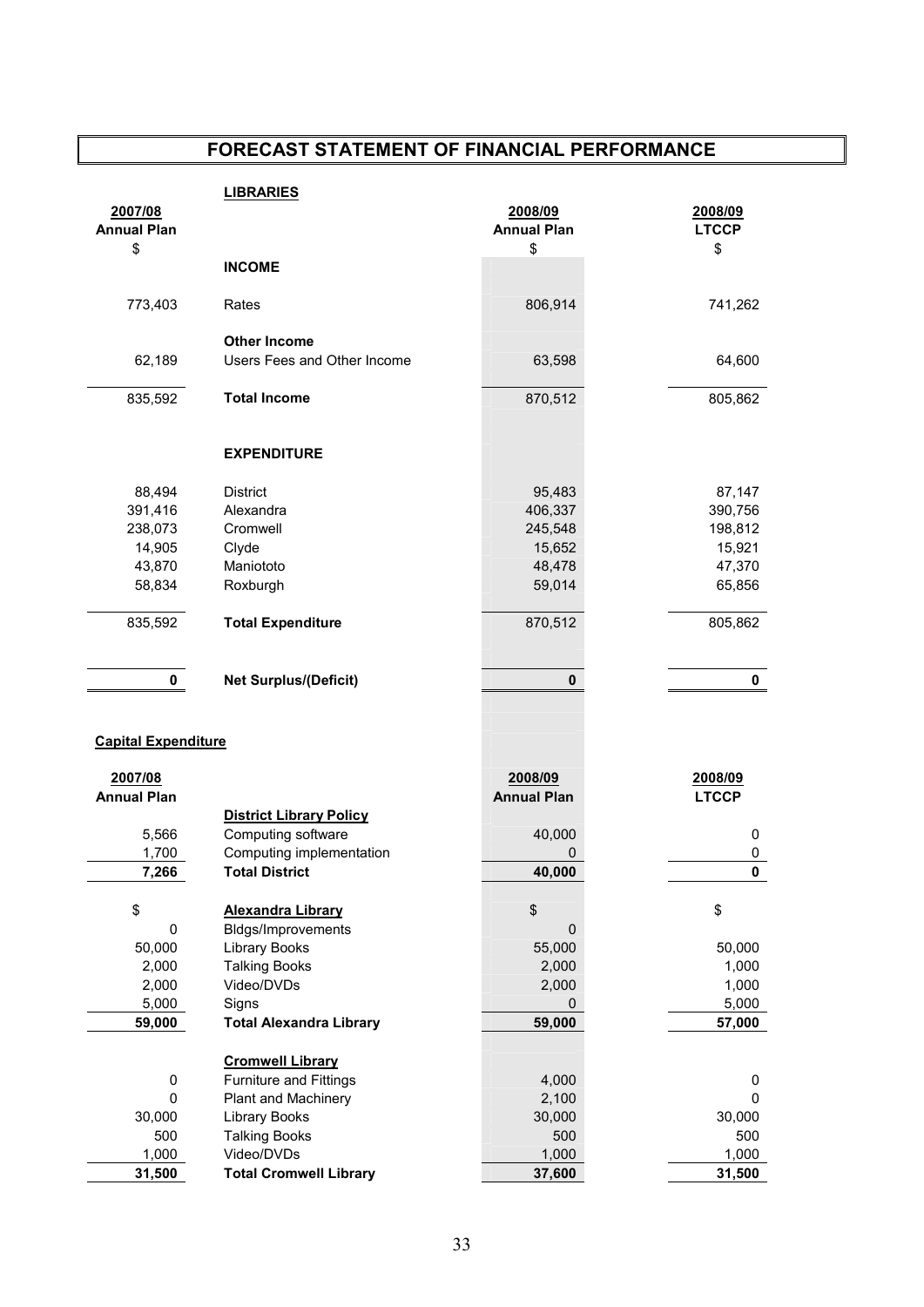|                    | <b>LIBRARIES</b> continued       |                    |              |
|--------------------|----------------------------------|--------------------|--------------|
| 2007/08            |                                  | 2008/09            | 2008/09      |
| <b>Annual Plan</b> |                                  | <b>Annual Plan</b> | <b>LTCCP</b> |
| \$                 |                                  | \$                 | \$           |
|                    | <b>Clyde Library</b>             |                    |              |
| 0                  | Land Line                        | 6,000              | 0            |
| $\Omega$           | Plant and Machinery              | 4,000              | $\Omega$     |
| 7,000              | Library Books                    | 7,000              | 7,000        |
| 7,000              | <b>Total Clyde Library</b>       | 17,000             | 7,000        |
|                    |                                  |                    |              |
|                    | <b>Maniototo Library</b>         |                    |              |
| 22,000             | Library Books                    | 22,000             | 22,000       |
|                    |                                  |                    |              |
| 22,000             | <b>Total Maniototo Library</b>   | 22,000             | 22,000       |
|                    |                                  |                    |              |
|                    | <b>Roxburgh Library</b>          |                    |              |
| $\Omega$           | Buildings/Improvements           | 0                  | 55,000       |
| 500                | <b>Office Equipment General</b>  | 0                  | 0            |
| 17,250             | <b>Library Books</b>             | 15,000             | 15,000       |
| 500                | Periodicals                      | 500                | 500          |
| 500                | Video/DVDs                       | 500                | 0            |
| $\Omega$           | Signs                            | 250                | $\Omega$     |
|                    |                                  |                    |              |
| 18,750             | <b>Total Roxburgh Library</b>    | 16,250             | 70,500       |
|                    |                                  |                    |              |
|                    |                                  |                    |              |
| 145,516            | <b>Total Capital Expenditure</b> | 191,850            | 188,000      |
|                    |                                  |                    |              |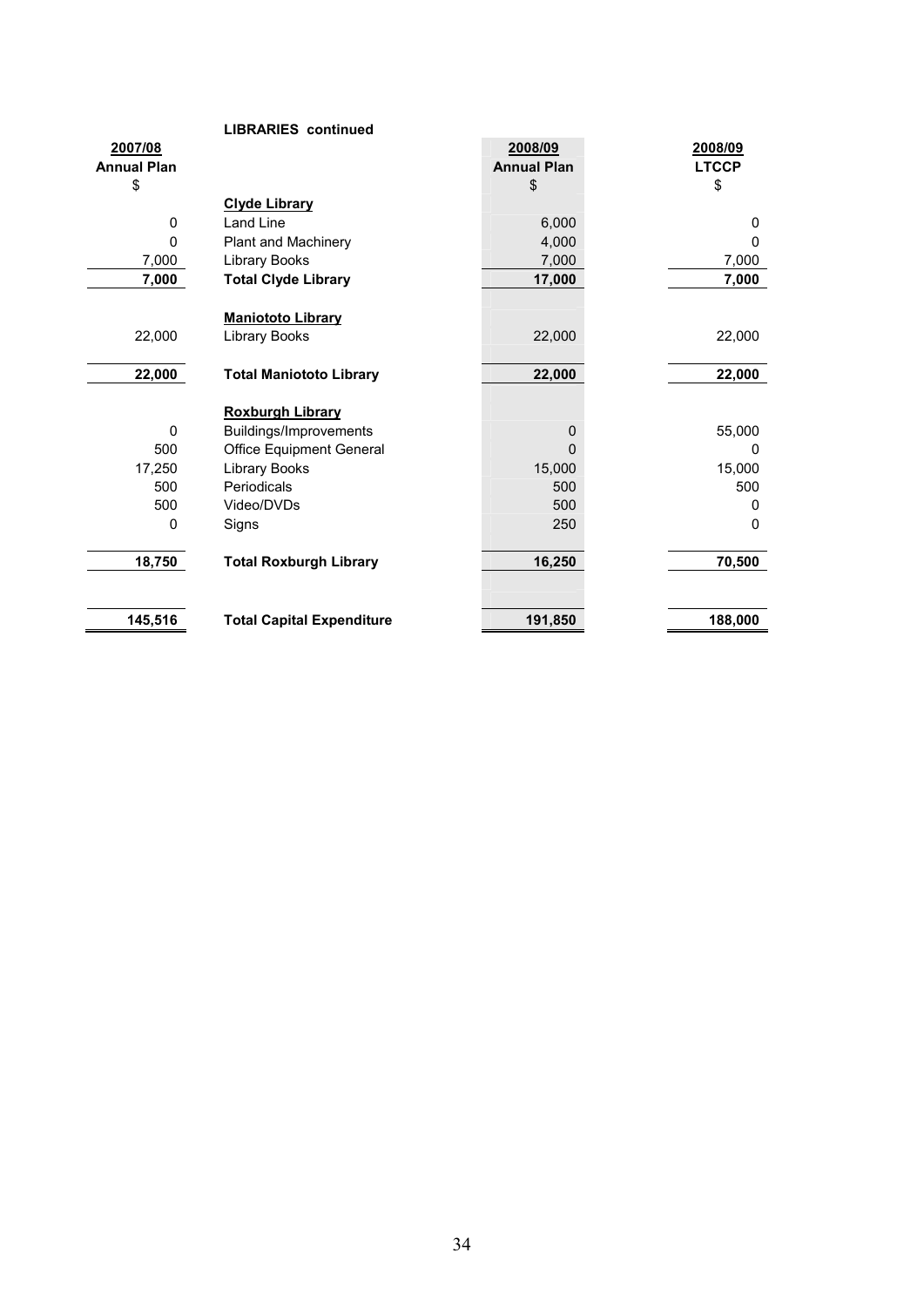# COMMUNITY SERVICES

# Parks and Recreation

## Key Issues:

There is an increase in all reserves following a reassessment of greenways irrigation to bring the cost of water used closer to actual units used. This is an internal charge from the water accounts with a negative effect on rates for parks and recreation.

### Patearoa Recreation Reserve

There was an anticipated deficit in the investment account of \$15,000 at the end of 2006/07. This was funded by \$11,609 from General Reserves and \$5,000 from the Patearoa Recreation Reserve Committee.

In 2007/08 rates were set and assessed to partially fund the operating cost of the Reserve, the rate being raised across the whole Ward. It is anticipated that the proposed camping ground on the Reserve will eventually obviate the necessity for rating.

In 2008/09 the account is again in deficit and the rates set have been increased to \$13,000.

### Variance to the LTCCP:

### Vincent

Increase in reserves charges for irrigation as explained above.

Previous grant of \$20,000 for Clyde caretaker, now part of parks contract work for Clyde and Fraser Domain. To be rated over Clyde only.

Other minor changes

### Cromwell

Increase in reserves charges for irrigation as explained above.

Other minor changes

### Earnscleugh/Manuherikia

Now combined with Vincent

### **Maniototo**

Patearoa Recreation Reserve Now to have \$13,000 rates collected as part of the ward rate (see above). An increase of \$2,367 in the electricity budget and \$1,000 for maintenance to meet actual costs.

### Other Reserves Maniototo

\$5,000 for the control of noxious weeds and an additional \$1,000 for mowing grass verges.

### Roxburgh

Teviot Valley Walkway

From 1 July 2007 a rate of \$1,500 in respect of the Teviot Valley Walkway has been collected as part of the ward recreation rate (funding has previously been by way of grant).

Reserves Roxburgh Capital expenditure Reduction of \$2,000 landscaping.

Other minor changes.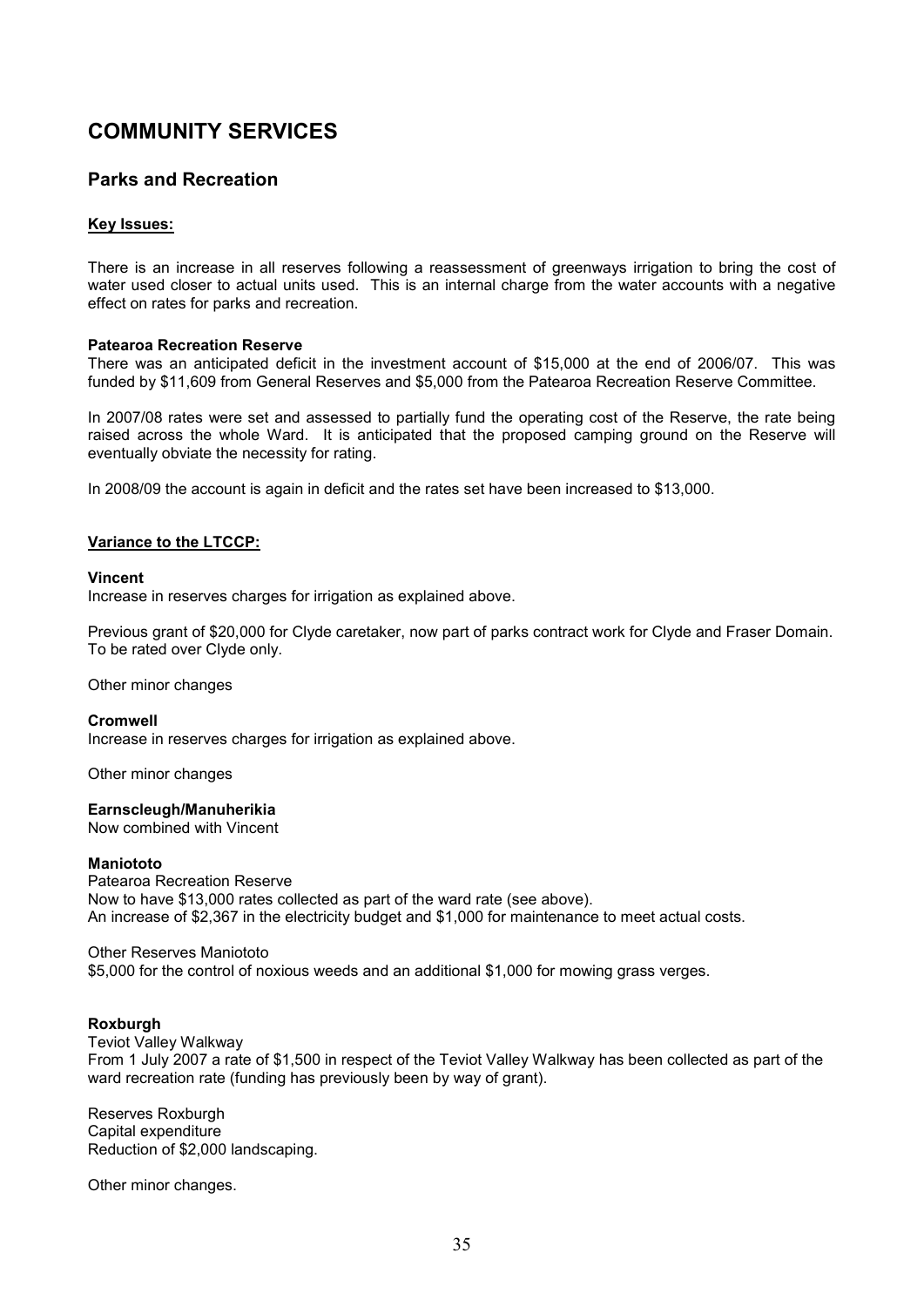|                            | <b>RESERVES</b>                    |                    |              |
|----------------------------|------------------------------------|--------------------|--------------|
| 2007/08                    |                                    | 2008/09            | 2008/09      |
| <b>Annual Plan</b>         |                                    | <b>Annual Plan</b> | <b>LTCCP</b> |
| \$                         | <b>INCOME</b>                      | \$                 | \$           |
| 1,264,818                  | Rates                              | 1,320,743          | 1,183,379    |
|                            | <b>Other Income</b>                |                    |              |
| 187,617                    | <b>User Fees</b>                   | 199,985            | 192,598      |
| 13,748                     | Interest                           | 16,510             | 17,267       |
| 60,000                     | <b>Other Capital Contributions</b> | $\mathbf{0}$       | 0            |
| 2,927                      | <b>Development Contributions</b>   | 3,036              | $\mathbf{0}$ |
| 1,529,110                  | <b>Total Income</b>                | 1,540,274          | 1,393,244    |
|                            |                                    |                    |              |
|                            |                                    |                    |              |
|                            | <b>EXPENDITURE</b>                 |                    |              |
| 698,962                    | Vincent                            | 737,640            | 674,603      |
| 513,962                    | Cromwell                           | 526,769            | 462,858      |
| 158,740                    | Maniototo                          | 177,169            | 159,966      |
| 98,644                     | Roxburgh                           | 105,172            | 100,184      |
| 1,470,308                  | <b>Total Expenditure</b>           | 1,546,750          | 1,397,611    |
|                            |                                    |                    |              |
| 58,802                     | <b>Net Surplus/(Deficit)</b>       | (6, 476)           | (4, 367)     |
|                            |                                    |                    |              |
|                            |                                    |                    |              |
| <b>Capital Expenditure</b> |                                    |                    |              |
| 2007/08                    |                                    | 2008/09            | 2008/09      |
| <b>Annual Plan</b>         |                                    | <b>Annual Plan</b> | <b>LTCCP</b> |
| \$                         | <b>Vincent</b>                     | \$                 | \$           |

| <b>Annual Plan</b> |                                | <b>Annual Plan</b> | <b>LTCCP</b> |
|--------------------|--------------------------------|--------------------|--------------|
| \$                 | Vincent                        | S                  | S            |
| 6,000              | MolPk - Fencing                | O                  | Ω            |
| 0                  | MolPk - Outdoor Furniture      | 3,000              | 3,000        |
| 5,000              | OtrResAlx - Fencing            | 5,000              | 5,000        |
| 13,000             | OtrResAlx - Play equipment     |                    |              |
| 1,200              | OtrResAlx - Signs              |                    |              |
| 5,000              | OtrResAlx - Irrigation         |                    |              |
| 3,000              | OtrResAlx - CapEx Landscaping  | 20,000             | 20,000       |
| 3,000              | PionPk - Outdoor Furniture     |                    |              |
| 5,000              | PionPk - Play equipment        |                    |              |
| 120,000            | PionPk - Tennis courts upgrade |                    |              |
| 13,000             | PionPk - Irrigation            | 13,000             | 13,000       |
| 3,000              | OmakRRC - Irrigation           | 3,000              | 3,000        |
| 0                  | ClydDom - Outdoor Furniture    | 3,000              | 3,000        |
| 50,000             | ClydDom - Play equipment       | Ω                  |              |
| 0                  | ClydDom - Irrigation           | 10,000             | 10,000       |
| 2,000              | ClydDom - Fencing              | 2,000              | 2,000        |
| 229,200            | <b>Total Vincent</b>           | 59,000             | 59,000       |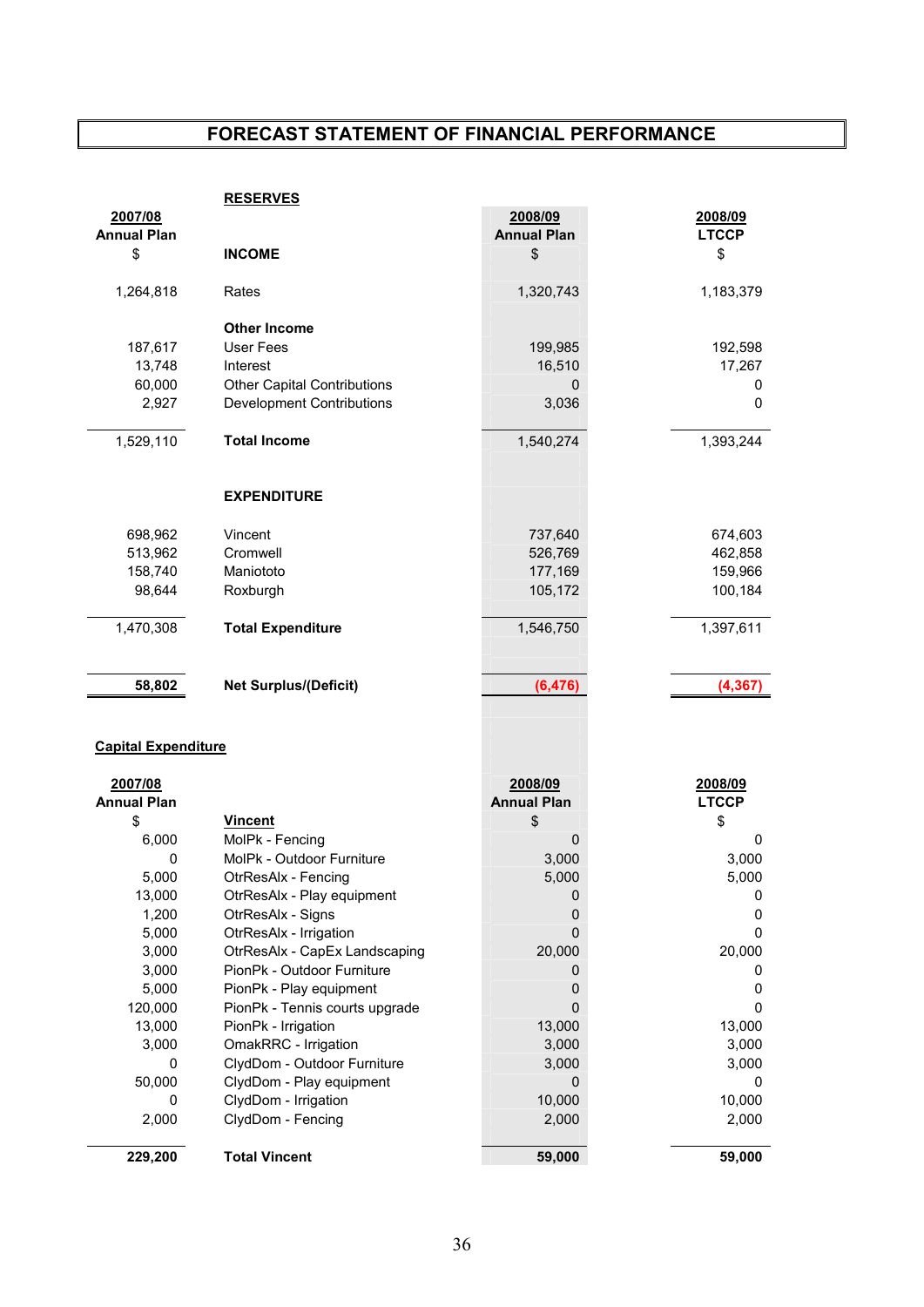|                    | <b>Reserves continued</b>        |                    |              |
|--------------------|----------------------------------|--------------------|--------------|
| 2007/08            |                                  | 2008/09            | 2008/09      |
| <b>Annual Plan</b> |                                  | <b>Annual Plan</b> | <b>LTCCP</b> |
| \$                 |                                  | \$                 | \$           |
|                    | <b>Cromwell</b>                  |                    |              |
| 50,000             | AndPk - Bore and Pump            | $\Omega$           | $\mathbf{0}$ |
| 2,000              | AndPk - Irrigation               | 2,000              | 2,000        |
| 0                  | AndPk - Upgrade Gardens          | 3,000              | 3,000        |
| 35,000             | RuResCrm - Play equipment        | $\mathbf 0$        | 0            |
| 2,500              | RuResCrm - Fencing               | 7,500              | 7,500        |
| 5,000              | UrbResCrom - Fencing             | 5,000              | 5,000        |
| 20,000             | UrbResCrom - Play equipment      | 0                  | 0            |
| 3,000              | UrbResCrom - Irrigation          | 3,000              | 3,000        |
| 100,000            | UrbResCrom - Landscaping         | 3,000              | 3,000        |
|                    |                                  |                    |              |
| 217,500            | <b>Total Cromwell</b>            | 23,500             | 23,500       |
|                    |                                  |                    |              |
|                    | <b>Maniototo</b>                 |                    |              |
| 0                  | OthrResMto - Outdoor Furniture   | 3,000              | 3,000        |
| $\mathbf{0}$       | OthrResMto - Irrigation          | 5,000              | 5,000        |
| 2000               | OthrResMto - Fencing             | 7,000              | 7,000        |
| 2,500              | OthrResMto - CapEx Landscaping   | 4,500              | 4,500        |
| 0                  | OthrResMto - Walway Upgrades     | 30,000             | 30,000       |
|                    |                                  |                    |              |
| 4,500              | <b>Total Maniototo</b>           | 49,500             | 49,500       |
|                    |                                  |                    |              |
|                    | <b>Roxburgh</b>                  |                    |              |
| 0                  | RoxResUrb - CapEx Landscaping    | $\mathbf 0$        | 2000         |
|                    |                                  |                    |              |
| $\mathbf{0}$       |                                  | $\mathbf{0}$       | 2,000        |
|                    |                                  |                    |              |
|                    | <b>Total Capital Expenditure</b> |                    |              |
| 451,200            |                                  | 132,000            | 134,000      |
|                    |                                  |                    |              |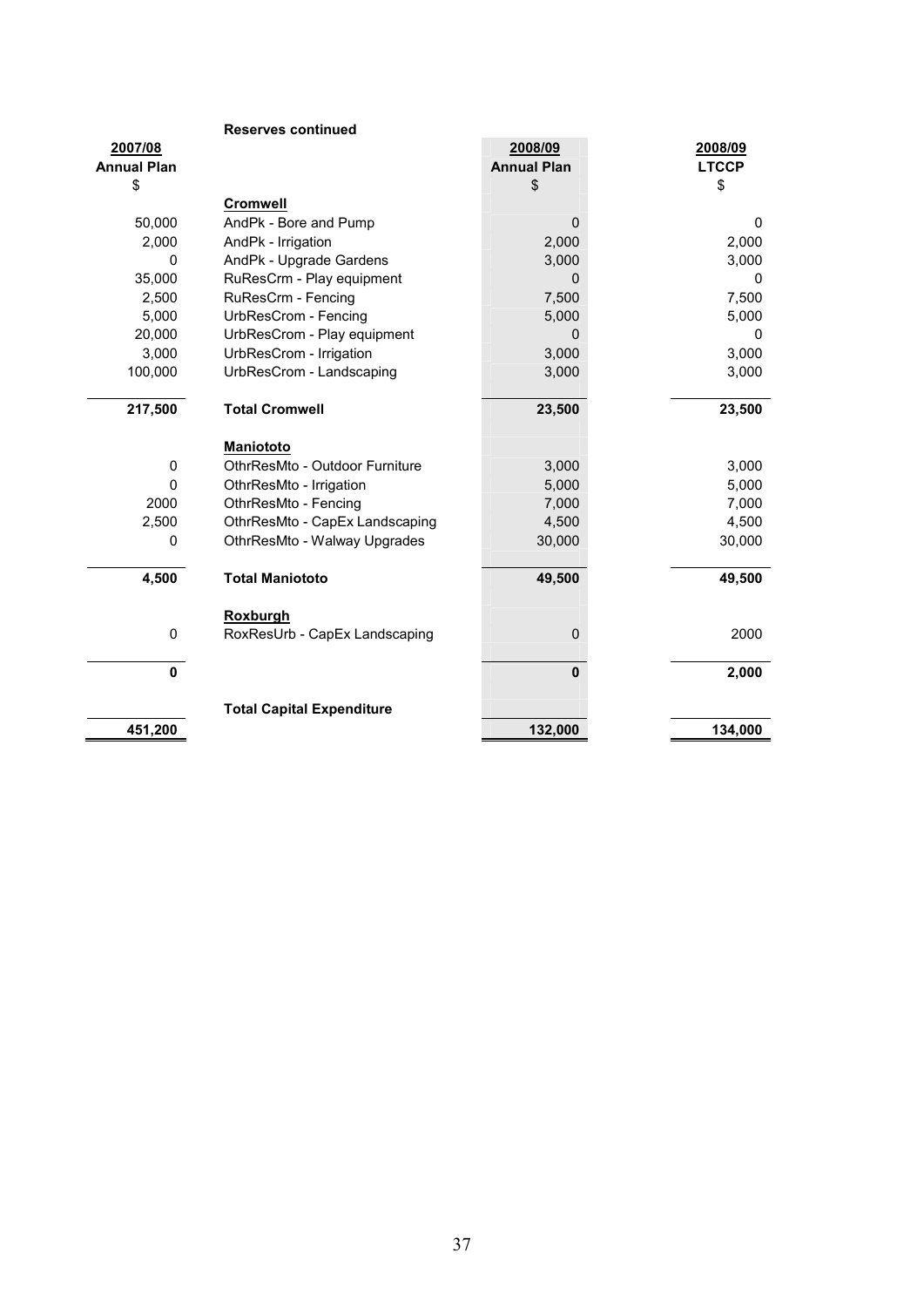# COMMUNITY SERVICES

# Swim Centres

## Key Issues:

Cromwell Swim Centre

The Cromwell Swim centre upgrade is nearing completion and budgeted rates for 2008/09 are \$470,159, an increase of \$114,890 over the LTCCP. Staff remuneration is a major contributor to this variance, due to the increased hours of operating.

Depreciation has increased but the Board is only funding depreciation on plant and machinery and furniture and fittings with the assumption that if a further upgrade or replacement of the pool or building is ever required, funding will come from outside sources as was the case with this upgrade.

### Variance to the LTCCP:

### Alexandra

Molyneux Aquatic Centre Purchase and sale of goods have increased, offsetting each other. Remuneration of casual staff has increased; this was omitted when calculating remuneration for the LTCCP. Increases in buildings, plant and general repairs and maintenance.

Other minor changes

Capital Expenditure \$5,000 for new shelving, \$10,000 for pool covers replacement and \$10,000 for replacement starting blocks.

Other minor changes.

Cromwell Cromwell Swim Centre (see above)

## Capital expenditure

With the upgrade there is a requirement for a new floor cleaner - \$6,000, motorised pool cover remover -\$10,000, pool and spa blankets and mobile reel system \$13,290, \$4,000 has also been allowed to make the storage area an efficient use of space and less of a Health and Safety issue it represents at present.

## Clyde Pool

The Board took over the funding of the Clyde Pool for the 2007/08 season and the budget has been kept for the 2008/09 season. This is rated over Earnscleugh only.

### **Maniototo**

New budgets for cleaning \$500, fire protection \$4,745, training \$500. Increases in building repairs and maintenance, and remuneration.

Other minor changes.

## Roxburgh

The improvements to the Roxburgh pool have been deferred as community support has not been confirmed. A subcommittee made up of the local community has been set up to determine from the community the type of pool best suited for Roxburgh. Work is ongoing.

The physical works contract budget is not required as the subcommittee has taken over the operation of the plant and pool.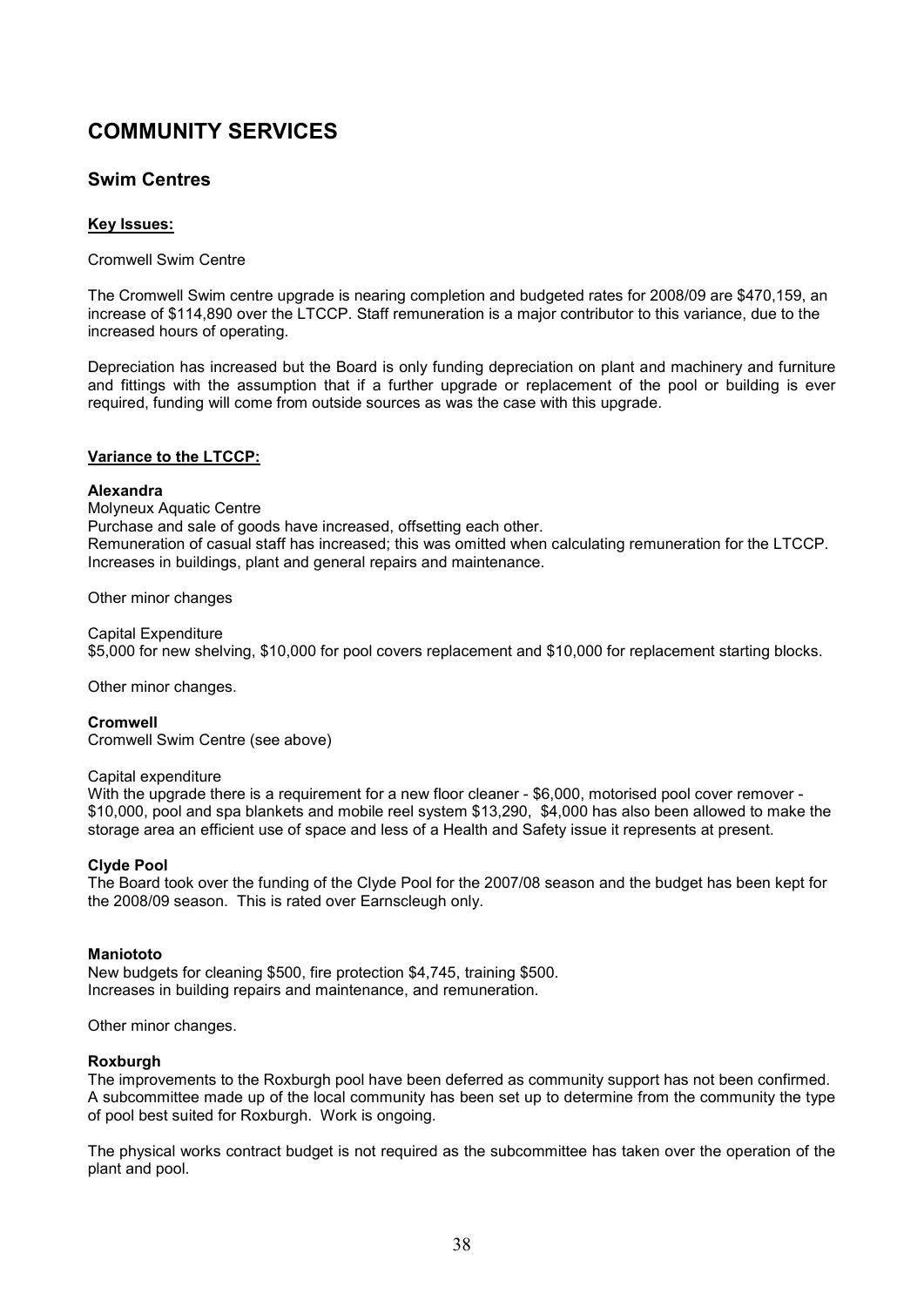### **SWIM CENTRES**

| 2007/08<br><b>Annual Plan</b> |                                                            | 2008/09<br><b>Annual Plan</b> | 2008/09<br><b>LTCCP</b> |
|-------------------------------|------------------------------------------------------------|-------------------------------|-------------------------|
| \$                            |                                                            | \$                            | \$                      |
| 784,123                       | Rates                                                      | 1,064,362                     | 868,451                 |
|                               |                                                            |                               |                         |
|                               | <b>Other Income</b>                                        |                               |                         |
| 2,662                         | Interest and dividends                                     | 3,660                         | 0                       |
| 331,705                       | User fees and other                                        | 350,805                       | 323,930                 |
| 33,074                        | <b>Development Contributions</b>                           | 34,306                        | 33,757                  |
| 1,767,300                     | <b>Capital Contributions</b>                               | 0                             | 0                       |
| 2,918,864                     |                                                            | 1,453,133                     | 1,226,138               |
|                               | <b>EXPENDITURE</b>                                         |                               |                         |
| 729,996                       | Alexandra                                                  | 754,834                       | 691,082                 |
| 373,532                       | Cromwell                                                   | 649,800                       | 502,669                 |
| 44,854                        | Clyde                                                      | 42,987                        | 0                       |
| 102,346                       | Maniototo                                                  | 82,010                        | 49,455                  |
| 29,501                        | Roxburgh                                                   | 29,811                        | 61,052                  |
|                               |                                                            |                               |                         |
| 1,280,229                     | <b>Total Expenditure</b>                                   | 1,559,442                     | 1,304,258               |
|                               |                                                            |                               |                         |
| 1,638,635                     | <b>Net Surplus/(Deficit)</b>                               | (106, 309)                    | (78, 120)               |
|                               |                                                            |                               |                         |
|                               |                                                            |                               |                         |
|                               | <b>Swim Centres Capital Expenditure</b>                    |                               |                         |
|                               |                                                            |                               |                         |
| 2007/08                       |                                                            | 2008/09                       | 2008/09                 |
| <b>Annual Plan</b>            |                                                            | <b>Annual Plan</b>            | <b>LTCCP</b>            |
| \$                            | <b>Alexandra</b>                                           | \$                            | \$                      |
| 6,600                         | Machinery and Plant                                        | $\mathbf 0$                   | 0                       |
| 0                             | MolyPool - Office equipment                                | 3,000                         | $\pmb{0}$               |
| 0                             | MolyPool - Recreation equipment                            | 10,000                        | 0                       |
| 0                             | Molypool - Starting blocks                                 | 10,000                        | $\pmb{0}$               |
| 5,000                         | Feasibility study                                          | O                             | 0                       |
| 11,600                        | <b>Total Alexandra Pool</b>                                | 23,000                        | $\mathbf 0$             |
|                               |                                                            |                               |                         |
| 0                             | <b>Cromwell</b>                                            |                               |                         |
|                               | CrmPool - Appliances                                       | 12,000<br>0                   | 12,000                  |
| 3,316,000<br>0                | Buildings and improvements                                 |                               | 0<br>0                  |
| 0                             | Furniture and fittings                                     | 6,000                         | 0                       |
| 0                             | CrmPool - Cap exp Machinery &                              | 6,000<br>23,290               | 0                       |
| 0                             | CrmPool - Recreation equipment<br>CrmPool - Play equipment | 10,000                        | 10,000                  |
| 3,316,000                     | <b>Total Cromwell Pool</b>                                 | 57,290                        | 22,000                  |
|                               |                                                            |                               |                         |
|                               | <b>Clyde Pool</b>                                          |                               |                         |
| 1,000                         | Machinery & Plant                                          | $\mathbf 0$                   | 0                       |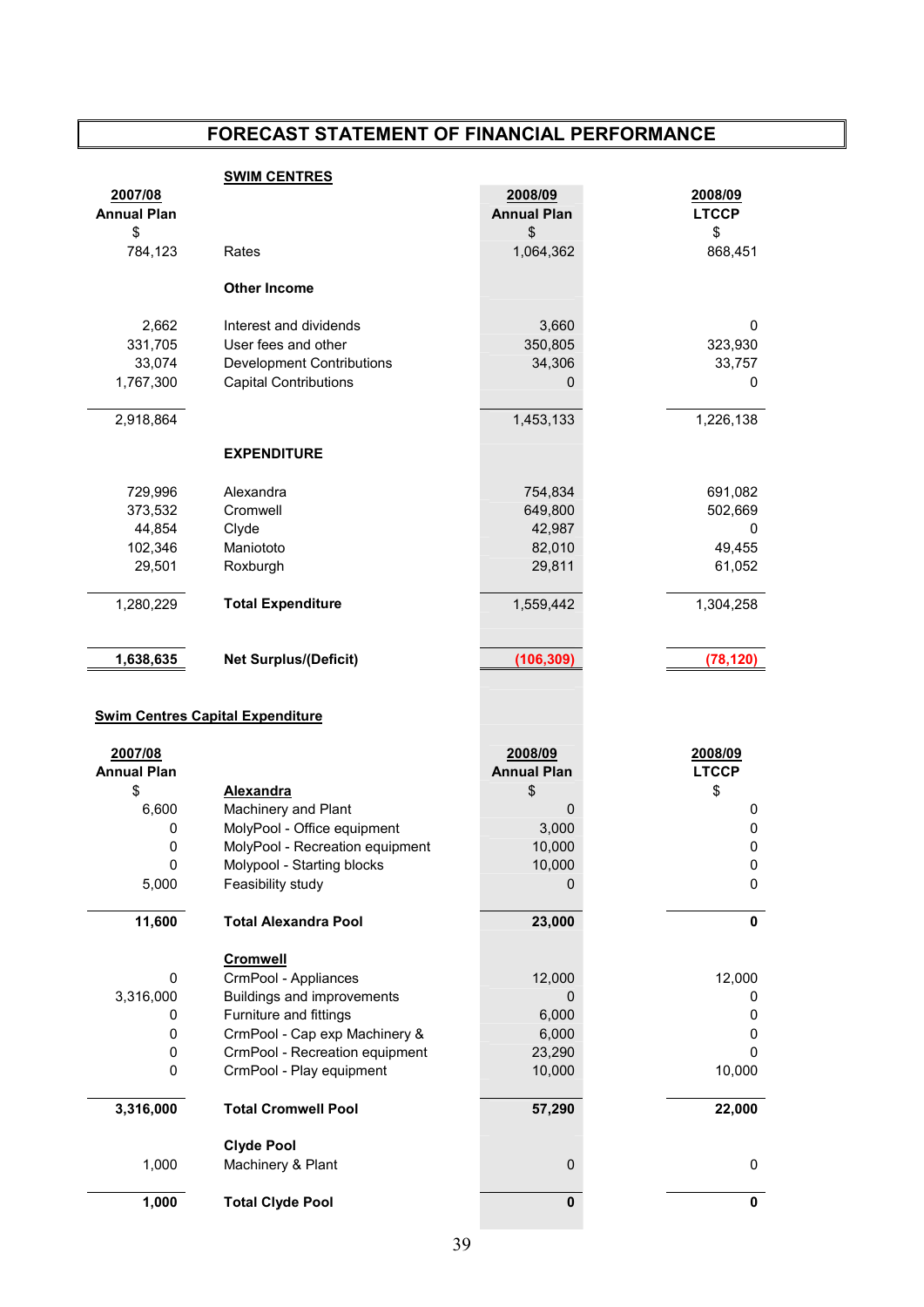|                    | <b>Swim Centres continued</b>    |                    |              |
|--------------------|----------------------------------|--------------------|--------------|
| 2007/08            |                                  | 2008/09            | 2008/09      |
| <b>Annual Plan</b> |                                  | <b>Annual Plan</b> | <b>LTCCP</b> |
| \$                 |                                  | \$                 | \$           |
|                    | <b>Ranfurly</b>                  |                    |              |
| 5,000              | Naseby Swimming Dam              | 5,000              | 5,000        |
|                    |                                  |                    |              |
| 5,000              | <b>Total Maniototo Pools</b>     | 5,000              | 5,000        |
|                    |                                  |                    |              |
|                    | <b>Roxburgh</b>                  |                    |              |
| 70,000             | Rox - Buildings and improvements | 0                  | 0            |
| 0                  | M/FPool - Cap exp Machinery &    | 0                  | 10,000       |
|                    |                                  |                    |              |
| 70,000             | <b>Total Roxburgh Pools</b>      | $\bf{0}$           | 10,000       |
|                    |                                  |                    |              |
|                    |                                  |                    |              |
| 3,403,600          | <b>Total Capital Expenditure</b> | 85,290             | 37,000       |
|                    |                                  |                    |              |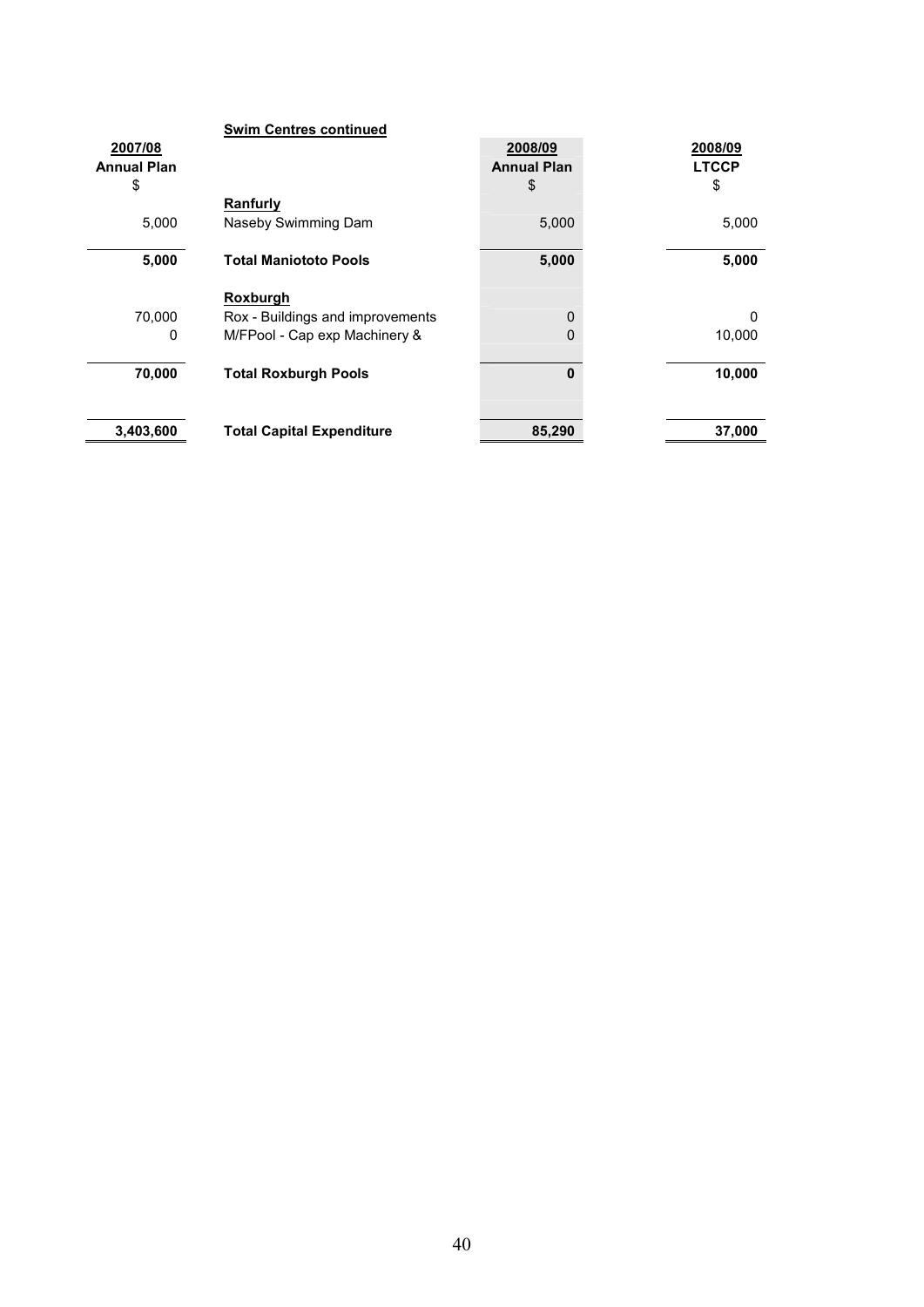# DISTRICT DEVELOPMENT SERVICES

Council has an important role to play in achieving a thriving, diverse, sustainable economy. Indirectly it contributes to economic growth through the provision of infrastructure and services that make the district attractive to businesses, residents and visitors. It also has a direct role to play as a funder for economic development initiatives and promoter of the district.

Council aims to achieve this through its District Development unit that encompasses Tourism Central Otago, supported by Visitor Information Centres and local promotion groups, economic and community development functions. And, of course, Council recently launched an exciting new initiative – the regional identity – to assist in this.

This group of activities also includes Council's investment properties (such as the National Bank building, Alexandra) and the airports.

While recognising that economic growth is important to the district, Council is also conscious that the community has other outcomes it is seeking to achieve, and so economic well-being will be balanced with environmental, social and cultural well-being.

### Groups of assets used by District Development Services?

These comprise:

- Information Centre buildings
- aerodromes
- airport in Alexandra
- land and buildings held as investment property

### Maintenance, renewal and replacement programme?

All assets require ongoing maintenance if they are to continue to perform, particularly as they get older. Eventually assets or parts of assets come to the end of their useful lives and need to be renewed or replaced. Council has an established ongoing maintenance programme for its assets which ensures that maintenance is carried out so assets function properly. All of the maintenance work is funded from rates. Renewal and replacements are detailed in the relevant SMP.

## How will we measure progress?

- $\triangleright$  Satisfaction with how the region is marketed as a tourism destination by residents and ratepayers of the District will be rated as "at or better" than levels indicated in previous Resident Opinion Surveys.
- $\triangleright$  Satisfaction with the service received from Council Information Centres will be rated "at or better" than levels indicated in previous Resident Opinion Surveys.
- $\triangleright$  Resident awareness of, use of, and satisfaction with, the "Central Otago A World of Difference" brand will be improved upon each year as shown through results obtained in the Resident Opinion Survey.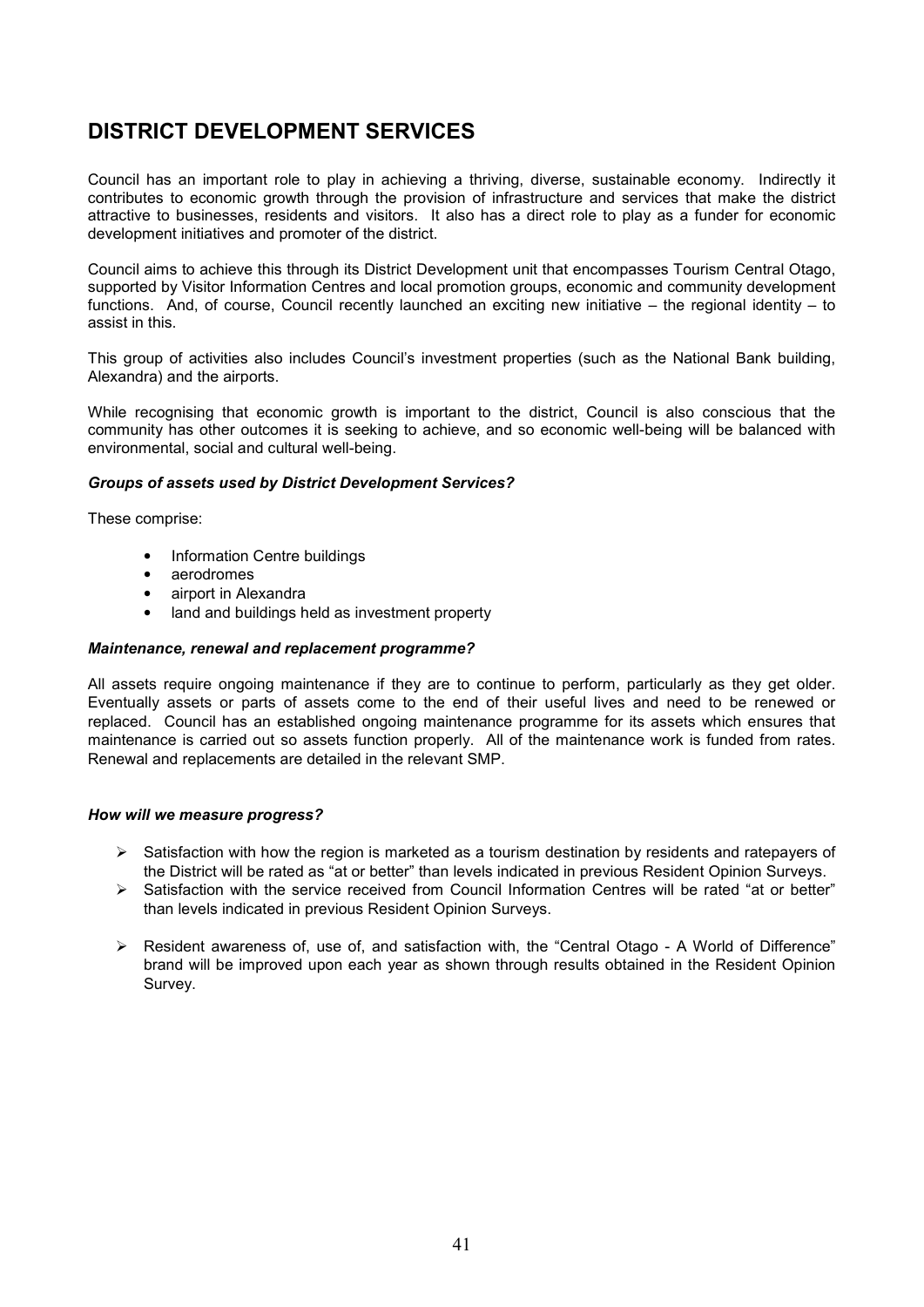|                    | <b>AIRPORTS</b>              |                    |              |
|--------------------|------------------------------|--------------------|--------------|
| 2007/08            |                              | 2008/09            | 2008/09      |
| <b>Annual Plan</b> |                              | <b>Annual Plan</b> | <b>LTCCP</b> |
| \$                 |                              | \$                 | \$           |
|                    | <b>INCOME</b>                |                    |              |
| 25,138             | Rates                        | 29,610             | 10,318       |
|                    | <b>Other Income</b>          |                    |              |
| 17,000             | <b>Rental Hires</b>          | 25,000             | 25,000       |
|                    |                              |                    |              |
| 42,138             | <b>Total Income</b>          | 54,610             | 35,318       |
|                    |                              |                    |              |
|                    | <b>EXPENDITURE</b>           |                    |              |
| 51,428             | Administration expenses      | 41,090             | 24,414       |
|                    |                              |                    |              |
| 51,428             | <b>Total Expenditure</b>     | 41,090             | 24,414       |
|                    |                              |                    |              |
| (9, 290)           | <b>Net Surplus/(Deficit)</b> | 13,520             | 10,904       |

# Airports

## Key Issues:

The terminal at the Alexandra airport has been upgraded to cater for regular Mainland flights to and from Alexandra.

# Variance to the LTCCP:

## Alexandra Airport

As a result of the above the operating budget has increased by \$17,200.

Other Airports Minor changes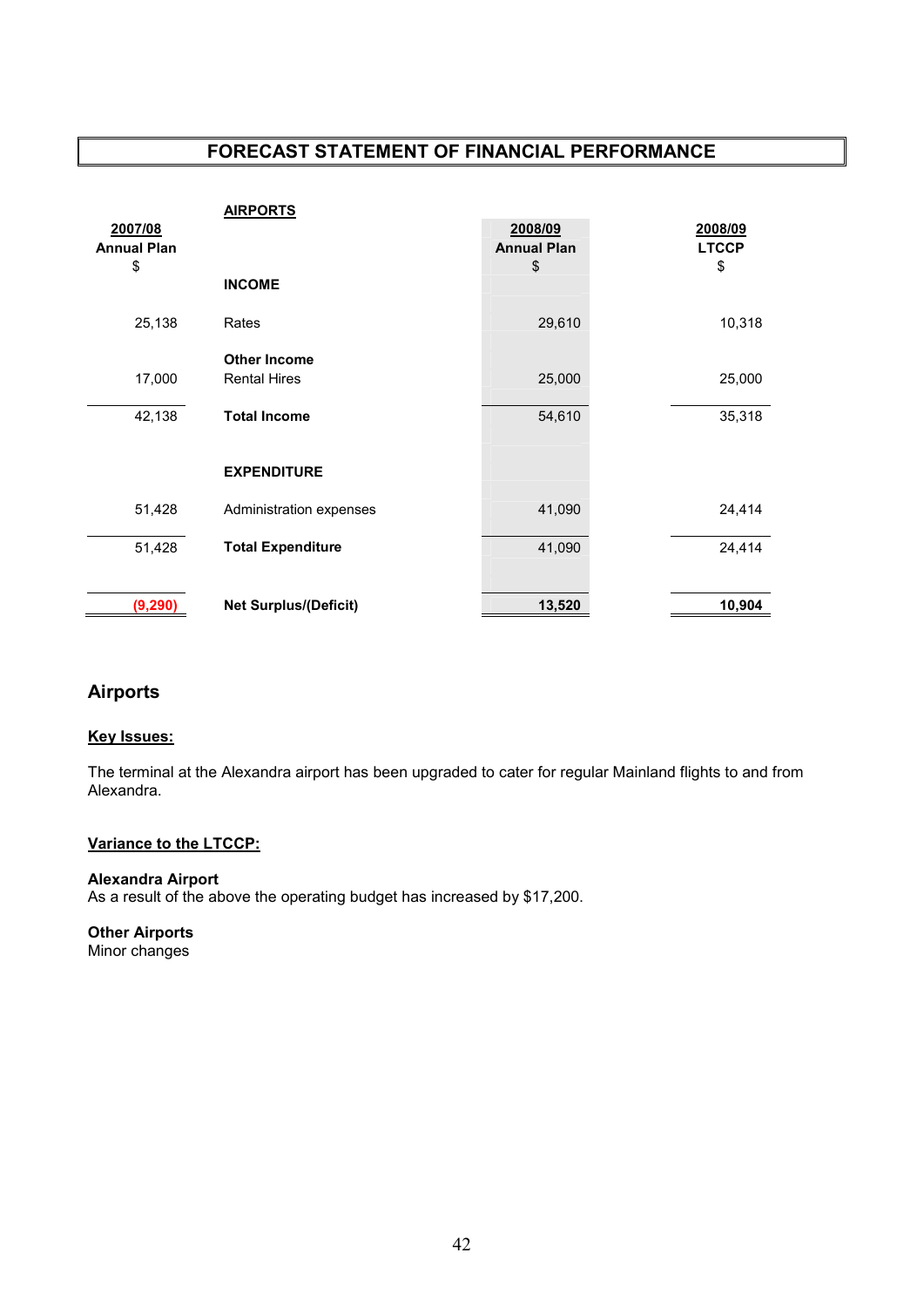# DISTRICT DEVELOPMENT SERVICES

# Commercial and other property

# Key Issues:

No key issues

# Variance to the LTCCP:

## Alexandra

Property General Alexandra Budgets for sale and purchase of land have been deferred from 2006/07 to 2008/09.

Other minor changes

Capital Expenditure \$6,500 for Joint Forest development.

### Cromwell

Increased staff time allocated to Property General Cromwell and Industrial Estate.

Other minor changes.

Maniototo Rental and other properties now budgeting for rates expense omitted in the LTCCP.

Other minor changes

Roxburgh Minor changes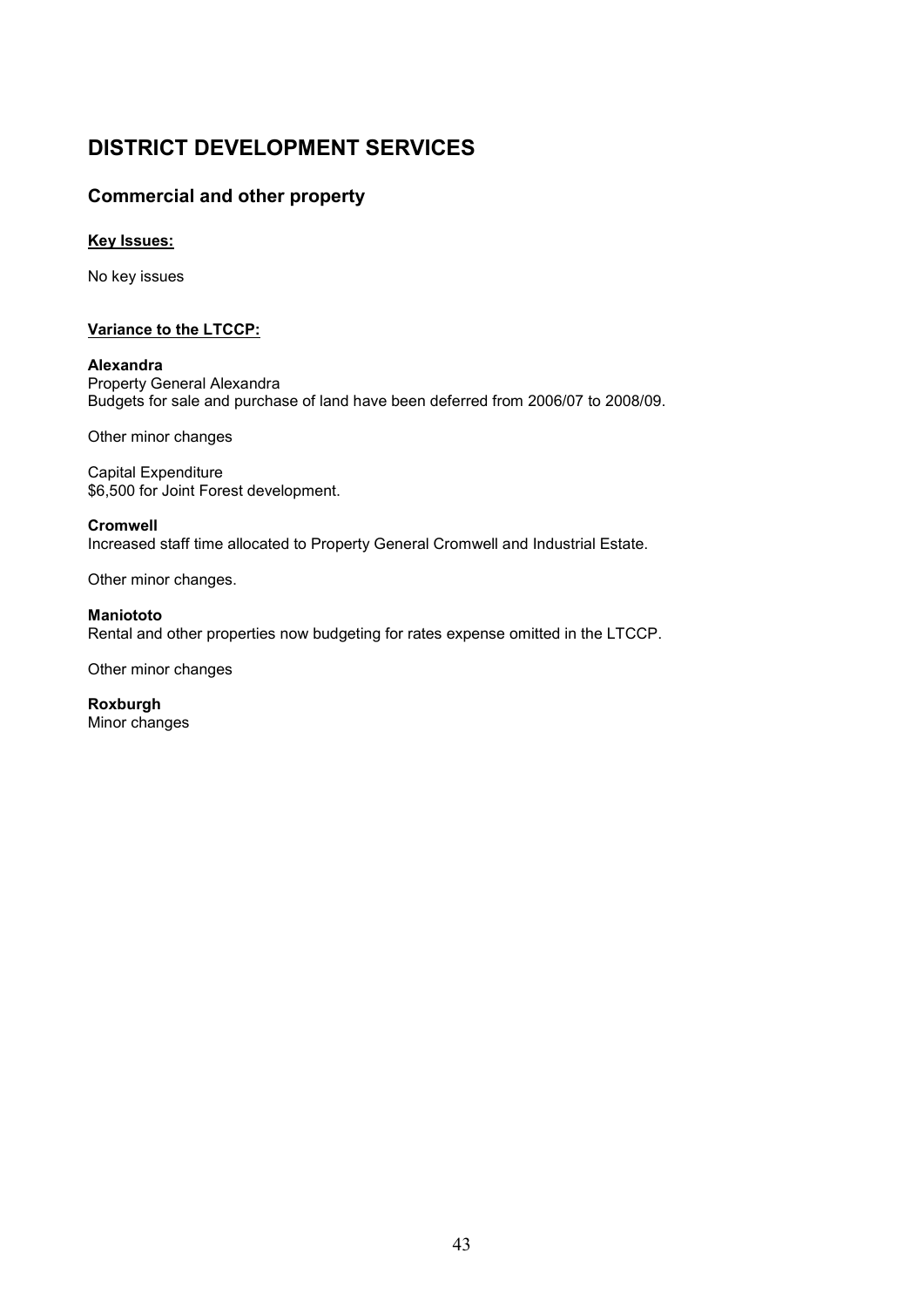# COMMERCIAL PROPERTY (Including Forests)

| \$<br>\$<br>\$<br>$-21,457$<br>6,651<br>$-47,976$<br>Rates<br><b>Other Income</b><br>11,607<br>Interest<br>10,792<br>12,003<br>211,295<br><b>User Fees</b><br>218,772<br>219,920<br><b>Total Income</b><br>201,445<br>236,215<br>183,947<br><b>EXPENDITURE</b><br>6,302<br>$-5$<br>$-98$<br><b>District</b><br>119,208<br>130,354<br>119,998<br>Vincent<br>166,582<br>141,465<br>149,532<br>Cromwell<br>64,910<br>85,693<br>47,980<br>Maniototo<br>16,818<br>19,335<br>14,895<br>Roxburgh<br>356,770<br><b>Total Expenditure</b><br>401,959<br>324,240<br>(155, 325)<br><b>Net Surplus/(Deficit)</b><br>(165, 744)<br>(140, 293)<br><b>CAPITAL EXPENDITURE</b><br>2007/08<br>2008/09<br>2008/09<br><b>Annual Plan</b><br><b>Annual Plan</b><br><b>LTCCP</b><br>\$<br>\$<br><b>Alexandra</b><br>\$<br>13,000<br>J V Forest - Development<br>6,500<br>0<br>1,000,000<br>1,175,000<br>PropGenAlx - Land<br>1,175,000<br><b>Total Alexandra</b><br>1,013,000<br>1,181,500<br>1,175,000<br><b>Cromwell</b><br>2,000,000<br>PtyGenCrm - Land<br>2,000,000<br><sup>0</sup><br>PtyGenCrm - Development Costs<br>1,000,000<br>1,000,000<br>470,000<br>730,000<br>IndEstCrom - Infus & Comm Rec<br><b>Total Cromwell</b><br>1,200,000<br>3,000,000<br>3,000,000<br>Maniototo<br><b>Forestry Development</b><br>63,955<br>$\pmb{0}$<br>0<br><b>Total Maniototo</b><br>$\mathbf{0}$<br>63,955<br>$\Omega$<br>2,276,955<br><b>Total Capital Expenditure</b><br>4,181,500<br>4,175,000 | 2007/08<br><b>Annual Plan</b> | 2008/09<br><b>Annual Plan</b> | 2008/09<br><b>LTCCP</b> |
|--------------------------------------------------------------------------------------------------------------------------------------------------------------------------------------------------------------------------------------------------------------------------------------------------------------------------------------------------------------------------------------------------------------------------------------------------------------------------------------------------------------------------------------------------------------------------------------------------------------------------------------------------------------------------------------------------------------------------------------------------------------------------------------------------------------------------------------------------------------------------------------------------------------------------------------------------------------------------------------------------------------------------------------------------------------------------------------------------------------------------------------------------------------------------------------------------------------------------------------------------------------------------------------------------------------------------------------------------------------------------------------------------------------------------------------------------------------------------|-------------------------------|-------------------------------|-------------------------|
|                                                                                                                                                                                                                                                                                                                                                                                                                                                                                                                                                                                                                                                                                                                                                                                                                                                                                                                                                                                                                                                                                                                                                                                                                                                                                                                                                                                                                                                                          |                               |                               |                         |
|                                                                                                                                                                                                                                                                                                                                                                                                                                                                                                                                                                                                                                                                                                                                                                                                                                                                                                                                                                                                                                                                                                                                                                                                                                                                                                                                                                                                                                                                          |                               |                               |                         |
|                                                                                                                                                                                                                                                                                                                                                                                                                                                                                                                                                                                                                                                                                                                                                                                                                                                                                                                                                                                                                                                                                                                                                                                                                                                                                                                                                                                                                                                                          |                               |                               |                         |
|                                                                                                                                                                                                                                                                                                                                                                                                                                                                                                                                                                                                                                                                                                                                                                                                                                                                                                                                                                                                                                                                                                                                                                                                                                                                                                                                                                                                                                                                          |                               |                               |                         |
|                                                                                                                                                                                                                                                                                                                                                                                                                                                                                                                                                                                                                                                                                                                                                                                                                                                                                                                                                                                                                                                                                                                                                                                                                                                                                                                                                                                                                                                                          |                               |                               |                         |
|                                                                                                                                                                                                                                                                                                                                                                                                                                                                                                                                                                                                                                                                                                                                                                                                                                                                                                                                                                                                                                                                                                                                                                                                                                                                                                                                                                                                                                                                          |                               |                               |                         |
|                                                                                                                                                                                                                                                                                                                                                                                                                                                                                                                                                                                                                                                                                                                                                                                                                                                                                                                                                                                                                                                                                                                                                                                                                                                                                                                                                                                                                                                                          |                               |                               |                         |
|                                                                                                                                                                                                                                                                                                                                                                                                                                                                                                                                                                                                                                                                                                                                                                                                                                                                                                                                                                                                                                                                                                                                                                                                                                                                                                                                                                                                                                                                          |                               |                               |                         |
|                                                                                                                                                                                                                                                                                                                                                                                                                                                                                                                                                                                                                                                                                                                                                                                                                                                                                                                                                                                                                                                                                                                                                                                                                                                                                                                                                                                                                                                                          |                               |                               |                         |
|                                                                                                                                                                                                                                                                                                                                                                                                                                                                                                                                                                                                                                                                                                                                                                                                                                                                                                                                                                                                                                                                                                                                                                                                                                                                                                                                                                                                                                                                          |                               |                               |                         |
|                                                                                                                                                                                                                                                                                                                                                                                                                                                                                                                                                                                                                                                                                                                                                                                                                                                                                                                                                                                                                                                                                                                                                                                                                                                                                                                                                                                                                                                                          |                               |                               |                         |
|                                                                                                                                                                                                                                                                                                                                                                                                                                                                                                                                                                                                                                                                                                                                                                                                                                                                                                                                                                                                                                                                                                                                                                                                                                                                                                                                                                                                                                                                          |                               |                               |                         |
|                                                                                                                                                                                                                                                                                                                                                                                                                                                                                                                                                                                                                                                                                                                                                                                                                                                                                                                                                                                                                                                                                                                                                                                                                                                                                                                                                                                                                                                                          |                               |                               |                         |
|                                                                                                                                                                                                                                                                                                                                                                                                                                                                                                                                                                                                                                                                                                                                                                                                                                                                                                                                                                                                                                                                                                                                                                                                                                                                                                                                                                                                                                                                          |                               |                               |                         |
|                                                                                                                                                                                                                                                                                                                                                                                                                                                                                                                                                                                                                                                                                                                                                                                                                                                                                                                                                                                                                                                                                                                                                                                                                                                                                                                                                                                                                                                                          |                               |                               |                         |
|                                                                                                                                                                                                                                                                                                                                                                                                                                                                                                                                                                                                                                                                                                                                                                                                                                                                                                                                                                                                                                                                                                                                                                                                                                                                                                                                                                                                                                                                          |                               |                               |                         |
|                                                                                                                                                                                                                                                                                                                                                                                                                                                                                                                                                                                                                                                                                                                                                                                                                                                                                                                                                                                                                                                                                                                                                                                                                                                                                                                                                                                                                                                                          |                               |                               |                         |
|                                                                                                                                                                                                                                                                                                                                                                                                                                                                                                                                                                                                                                                                                                                                                                                                                                                                                                                                                                                                                                                                                                                                                                                                                                                                                                                                                                                                                                                                          |                               |                               |                         |
|                                                                                                                                                                                                                                                                                                                                                                                                                                                                                                                                                                                                                                                                                                                                                                                                                                                                                                                                                                                                                                                                                                                                                                                                                                                                                                                                                                                                                                                                          |                               |                               |                         |
|                                                                                                                                                                                                                                                                                                                                                                                                                                                                                                                                                                                                                                                                                                                                                                                                                                                                                                                                                                                                                                                                                                                                                                                                                                                                                                                                                                                                                                                                          |                               |                               |                         |
|                                                                                                                                                                                                                                                                                                                                                                                                                                                                                                                                                                                                                                                                                                                                                                                                                                                                                                                                                                                                                                                                                                                                                                                                                                                                                                                                                                                                                                                                          |                               |                               |                         |
|                                                                                                                                                                                                                                                                                                                                                                                                                                                                                                                                                                                                                                                                                                                                                                                                                                                                                                                                                                                                                                                                                                                                                                                                                                                                                                                                                                                                                                                                          |                               |                               |                         |
|                                                                                                                                                                                                                                                                                                                                                                                                                                                                                                                                                                                                                                                                                                                                                                                                                                                                                                                                                                                                                                                                                                                                                                                                                                                                                                                                                                                                                                                                          |                               |                               |                         |
|                                                                                                                                                                                                                                                                                                                                                                                                                                                                                                                                                                                                                                                                                                                                                                                                                                                                                                                                                                                                                                                                                                                                                                                                                                                                                                                                                                                                                                                                          |                               |                               |                         |
|                                                                                                                                                                                                                                                                                                                                                                                                                                                                                                                                                                                                                                                                                                                                                                                                                                                                                                                                                                                                                                                                                                                                                                                                                                                                                                                                                                                                                                                                          |                               |                               |                         |
|                                                                                                                                                                                                                                                                                                                                                                                                                                                                                                                                                                                                                                                                                                                                                                                                                                                                                                                                                                                                                                                                                                                                                                                                                                                                                                                                                                                                                                                                          |                               |                               |                         |
|                                                                                                                                                                                                                                                                                                                                                                                                                                                                                                                                                                                                                                                                                                                                                                                                                                                                                                                                                                                                                                                                                                                                                                                                                                                                                                                                                                                                                                                                          |                               |                               |                         |
|                                                                                                                                                                                                                                                                                                                                                                                                                                                                                                                                                                                                                                                                                                                                                                                                                                                                                                                                                                                                                                                                                                                                                                                                                                                                                                                                                                                                                                                                          |                               |                               |                         |
|                                                                                                                                                                                                                                                                                                                                                                                                                                                                                                                                                                                                                                                                                                                                                                                                                                                                                                                                                                                                                                                                                                                                                                                                                                                                                                                                                                                                                                                                          |                               |                               |                         |
|                                                                                                                                                                                                                                                                                                                                                                                                                                                                                                                                                                                                                                                                                                                                                                                                                                                                                                                                                                                                                                                                                                                                                                                                                                                                                                                                                                                                                                                                          |                               |                               |                         |
|                                                                                                                                                                                                                                                                                                                                                                                                                                                                                                                                                                                                                                                                                                                                                                                                                                                                                                                                                                                                                                                                                                                                                                                                                                                                                                                                                                                                                                                                          |                               |                               |                         |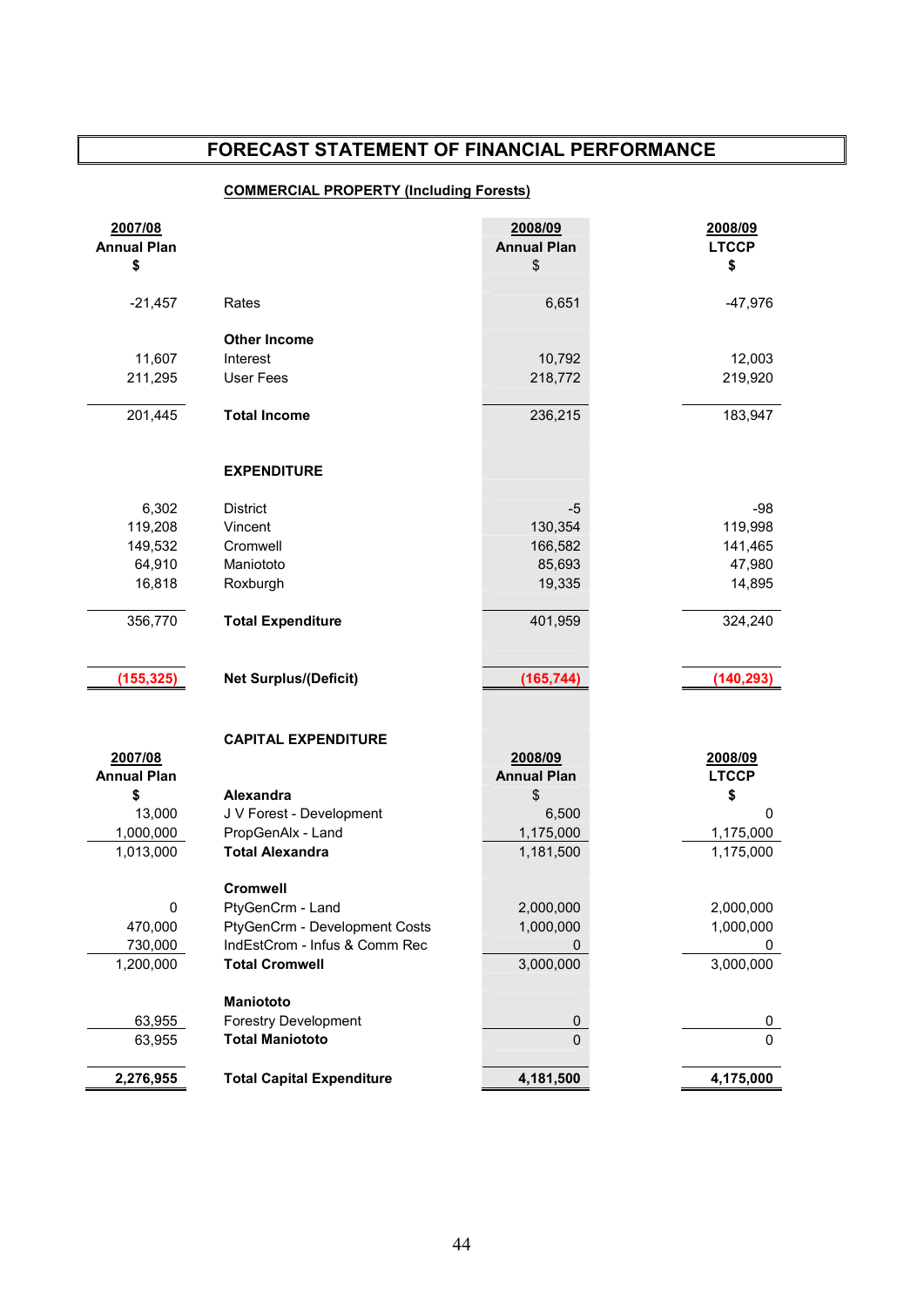# DISTRICT DEVELOPMENT SERVICES

# **Community**

# Key Issues:

None

# Variance to the LTCCP:

## District Development

Increase in training and staff remuneration due to the transfer of a staff member from Administration Alexandra.

Some other minor changes

# Regional Identity

Amortisation of the brand transferred from Tourism Central Otago to Regional Identity.

Central Otago Awards budget of \$13,450 now sitting in Regional Identity. This budget was previously allocated across the Elected Members' cost centres.

# Communications

No changes to the LTCCP.

# Community Planner

Management Consultants budget renamed to Community Outcomes. The budget has been reduced to \$15,000 to fund communications, publications and working with partners on outcomes.

\$15,000 staff remuneration no longer required as the community outcomes were reviewed earlier this year.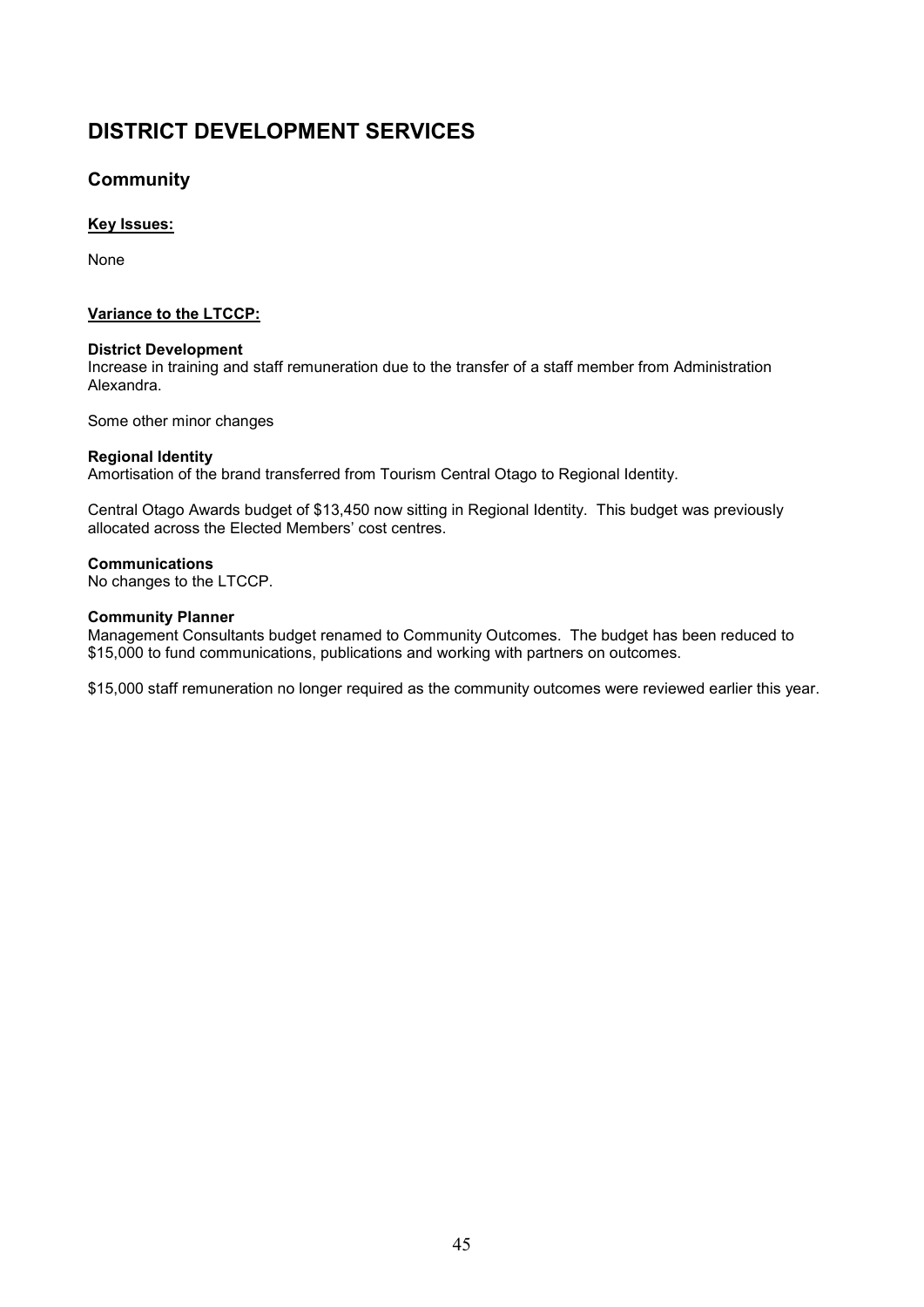|                            | <b>District Development - Community</b> |                    |              |
|----------------------------|-----------------------------------------|--------------------|--------------|
| 2007/08                    |                                         | 2008/09            | 2008/09      |
| <b>Annual Plan</b>         |                                         | <b>Annual Plan</b> | <b>LTCCP</b> |
| \$                         |                                         | \$                 | \$           |
|                            |                                         |                    |              |
| 497,184                    | Rates                                   | 574,579            | 510,079      |
| 497,184                    | <b>Total Income</b>                     | 574,579            | 510,079      |
|                            |                                         |                    |              |
|                            | <b>EXPENDITURE</b>                      |                    |              |
|                            |                                         |                    |              |
| 381,435                    | <b>District Development</b>             | 418,133            | 362,676      |
| 78,394                     | Regional Identiry                       | 94,611             | 65,179       |
| 28,090                     | Communications                          | 28,535             | 28,803       |
| 9,265                      | <b>Community Planner</b>                | 33,300             | 53,421       |
|                            |                                         |                    |              |
| 497,184                    |                                         | 574,579            | 510,079      |
|                            | <b>Total Expenditure</b>                |                    |              |
|                            |                                         |                    |              |
| $\pmb{0}$                  | <b>Net Surplus/(Deficit)</b>            | $\Omega$           | 0            |
|                            |                                         |                    |              |
|                            |                                         |                    |              |
| <b>Capital Expenditure</b> |                                         |                    |              |
| 2007/08                    |                                         | 2008/09            | 2008/09      |
| <b>Annual Plan</b>         |                                         | <b>Annual Plan</b> | <b>LTCCP</b> |
| \$                         |                                         | \$                 | \$           |
| 28,000                     | DistDevt - Motor cars & utes            | 32,000             | 28000        |
|                            |                                         |                    |              |
| 28,000                     | <b>Total Capital Expenditure</b>        | 32,000             | 28,000       |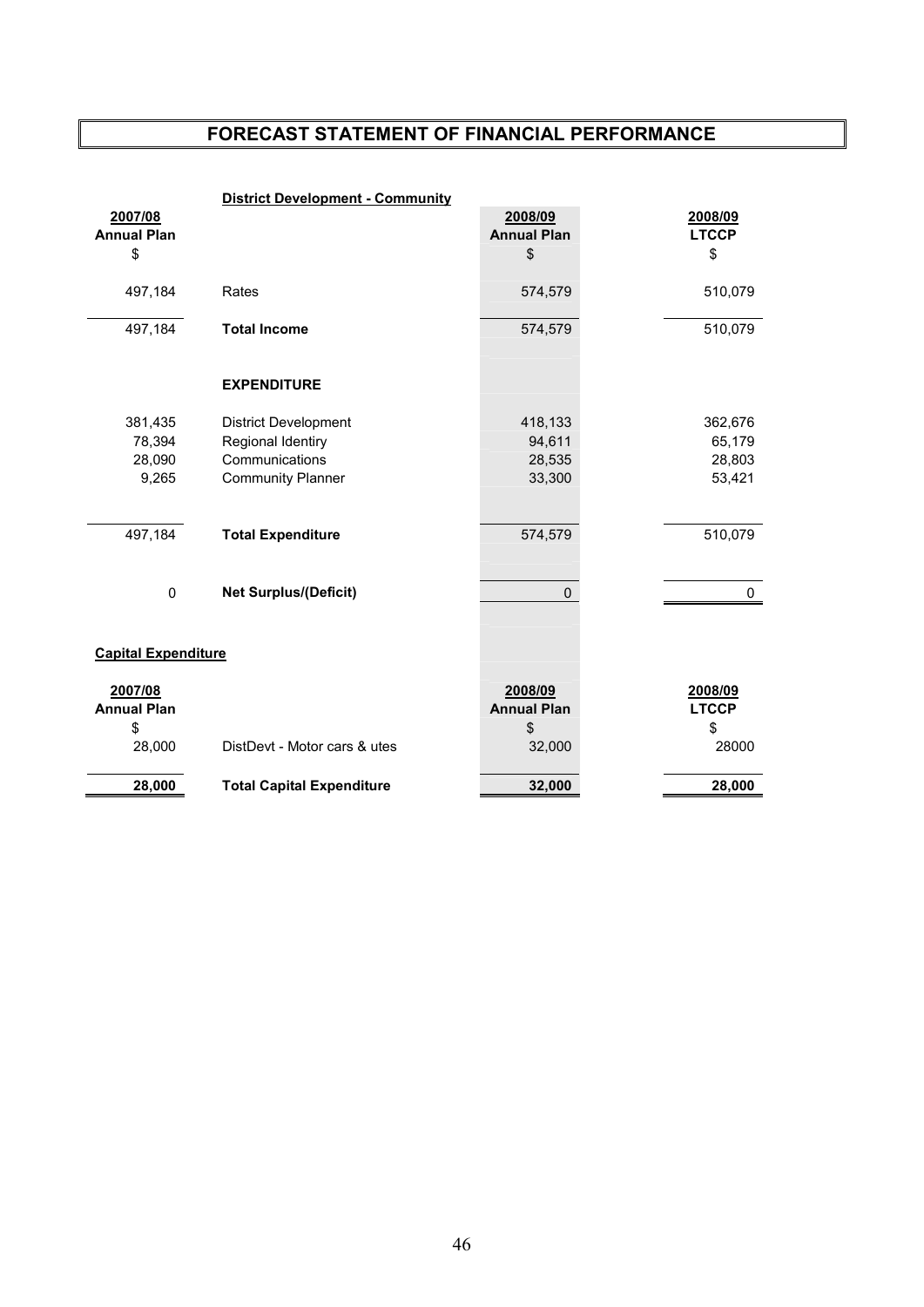| FORECAST STATEMENT OF FINANCIAL PERFORMANCE |                              |                                     |                               |  |
|---------------------------------------------|------------------------------|-------------------------------------|-------------------------------|--|
| 2007/08<br><b>Annual Plan</b><br>\$         | <b>INCOME</b>                | 2008/09<br><b>Annual Plan</b><br>\$ | 2008/09<br><b>LTCCP</b><br>\$ |  |
| 173,219                                     | Rates                        | 156,861                             | 173,472                       |  |
| 173,219                                     | <b>Total Income</b>          | 156,861                             | 173,472                       |  |
|                                             | <b>EXPENDITURE</b>           |                                     |                               |  |
| 173,219                                     | Operating expenditure        | 156,861                             | 173,472                       |  |
| 173,219                                     | <b>Total Expenditure</b>     | 156,861                             | 200,513                       |  |
| $\mathbf{0}$                                | <b>Net Surplus/(Deficit)</b> | 0                                   | 0                             |  |

# Economic Development

# Key Issues:

None

# Variance to the LTCCP:

\$10,000 project costs moved to Tourism Central Otago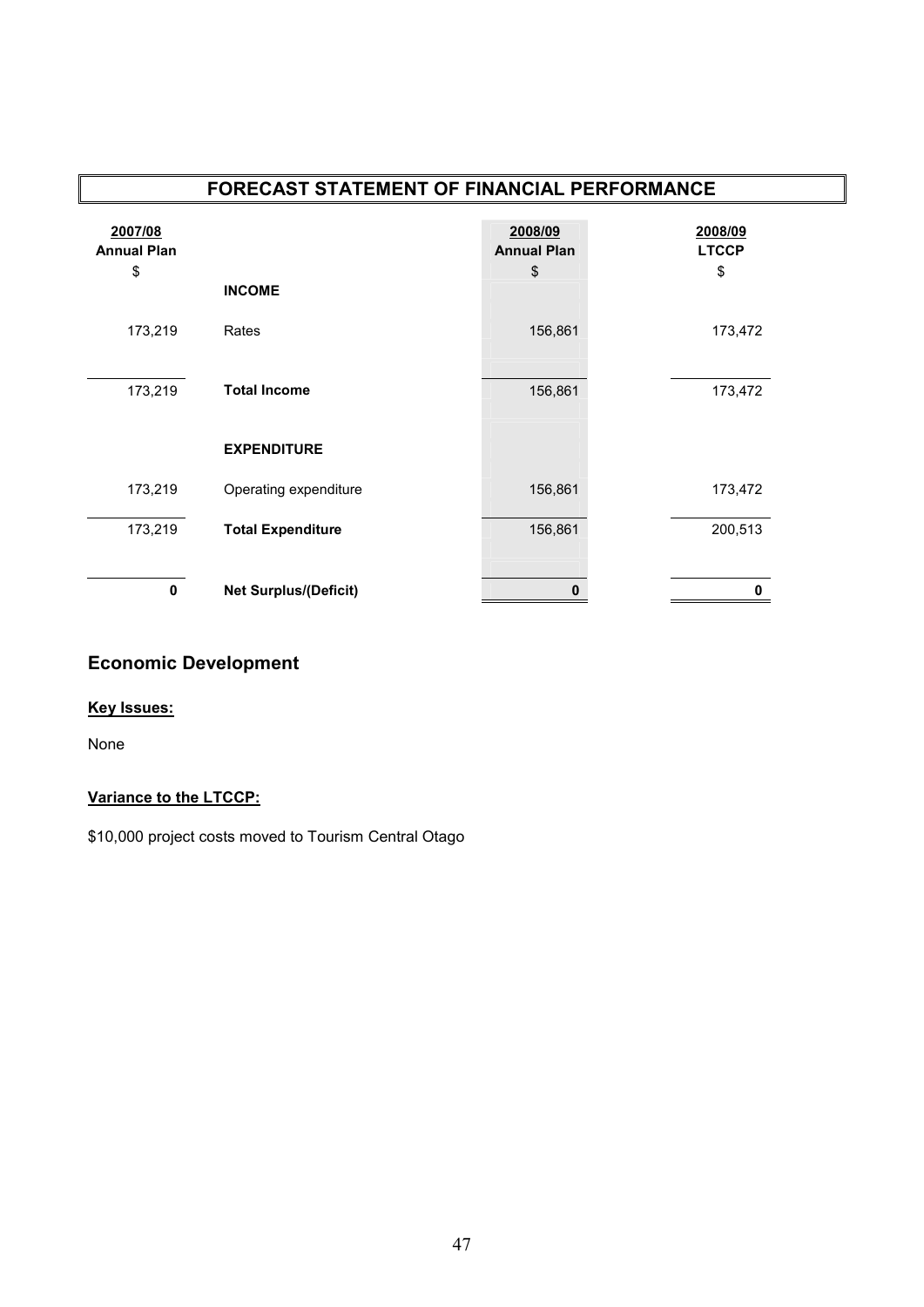|                    | <b>PROMOTIONS GROUPS</b>     |                    |              |
|--------------------|------------------------------|--------------------|--------------|
| 2007/08            |                              | 2008/09            | 2008/09      |
| <b>Annual Plan</b> |                              | <b>Annual Plan</b> | <b>LTCCP</b> |
| \$                 |                              | \$                 | \$           |
|                    | <b>INCOME</b>                |                    |              |
| 185,161            | Rates                        | 183,128            | 181,165      |
| 185,161            | <b>Total Income</b>          | 183,128            | 181,165      |
|                    | <b>EXPENDITURE</b>           |                    |              |
| 61,047             | Alexandra                    | 61,047             | 61,047       |
| 90,111             | Cromwell                     | 90,064             | 90,115       |
| 10,001             | Earnscleugh/Manuherikia      | 10,001             | 10,001       |
| 20,001             | Maniototo                    | 18,015             | 16,001       |
| 4,001              | Roxburgh                     | 4,001              | 4,001        |
| 185,161            | <b>Total Expenditure</b>     | 183,128            | 181,165      |
| 0                  | <b>Net Surplus/(Deficit)</b> | 0                  | 0            |

## **Variance to the LTCCP**

Alexandra No changes to the LTCCP

### Cromwell

No changes to the LTCCP

# Earnscleugh/Manuherikia

No changes to the LTCCP

## Maniototo

\$18,000, split as follows: Maniototo Promotions group \$12,000 and Rural Art Deco Maniototo Inc. \$5,000. In addition \$1,000 to be available for updating of the www.maniototo.co.nz web site. Funding is subject to cooperation from both groups being evident with a link from the www.ranfurlyartdeco.co.nz site to www.maniototo.co.nz site being set up.

## **Roxburgh**

No changes to the LTCCP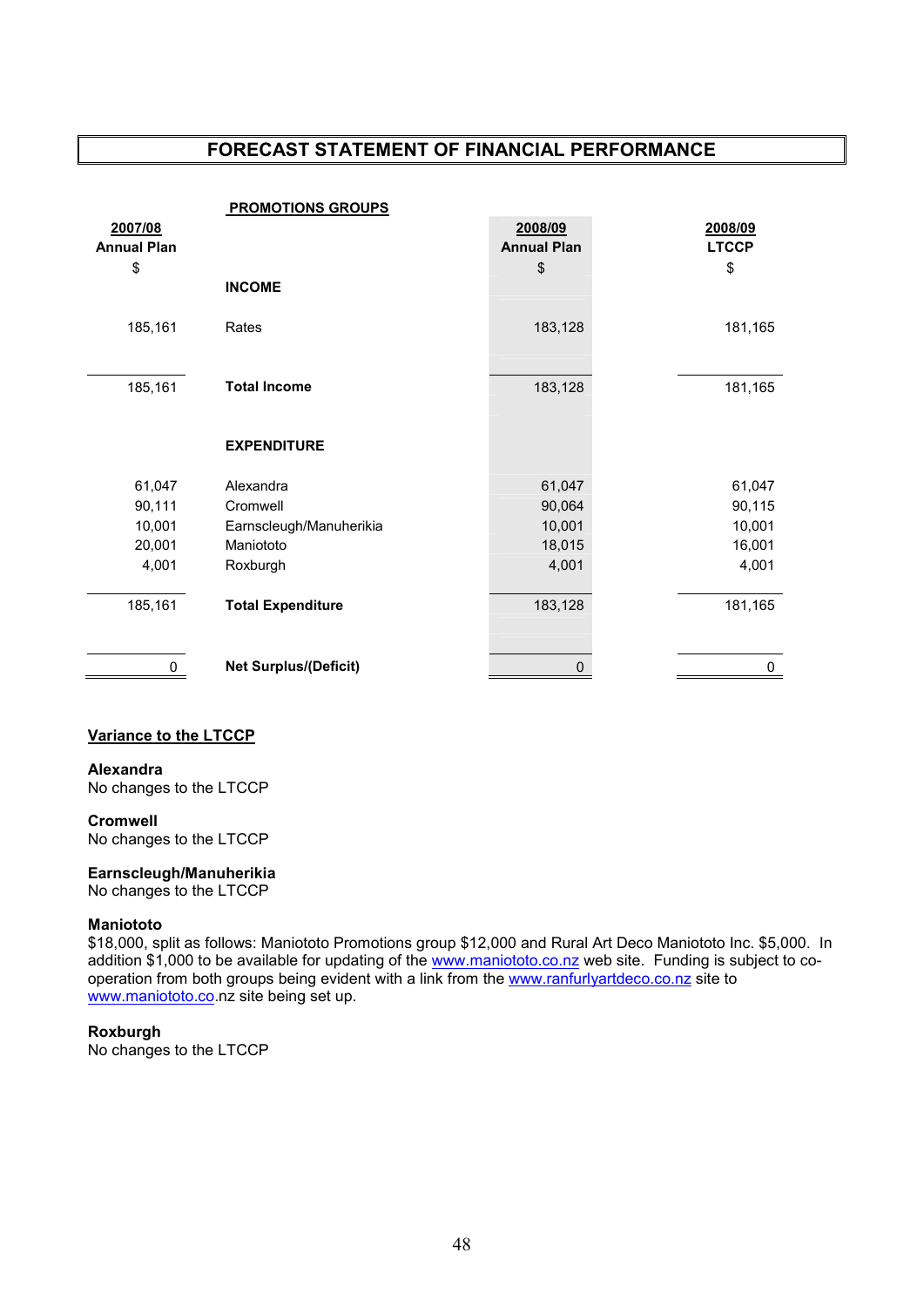# DISTRICT DEVELOPMENT SERVICES

# Tourism Central Otago

## Key Issues:

## Cromwell Visitors Information Centre

During 2007 a review of the Visitor Information Centres throughout Centre Otago was completed. One of the recommendations was to relocate the Cromwell Visitor Centre to a prominent location. Initial costings have been established for the building and fit out at \$2 million.

Funding is uncertain at this stage, but is expected to be a combination of District and Community funds. There may also be an option to lease some space.

No costs have been included in the budget for 2008/09 because of the uncertainty about where funds will be provided from and when the work will be done.

## Variance to the LTCCP:

### Tourism Central Otago

\$10,000 projects budget moved from Economic Development. Increases in travel, marketing and Trenz Registration budgets to reflect the actual costs.

There is both increased budgeted cost and corresponding increases in budgeted revenue for AAAGuide and Trade Manual.

### District Visitor Information Centre Policy

The Visitor Information Centre review resulted in a Visitor Information Centre Manager position which has increased staff cost budgets.

### Alexandra Visitor Information Centre

Bookings and retail sales revenue and expenditure have increased correspondingly.

Information Technology charges have increased along with the increased number of terminals.

Other minor changes

### Cromwell Information Centre

(see key issues above)

Other minor changes

Capital Expenditure \$2,100 for a heat pump.

## Maniototo Information Centre

Bookings and retail sales revenue and expenditure have increased correspondingly. Increased opening hours has increased salary budget.

Minor charges only

## Roxburgh Information Centre

Minor changes only

Capital Expenditure \$5,000 for feasibility study into the moving of the Roxburgh Visitor Information Centre.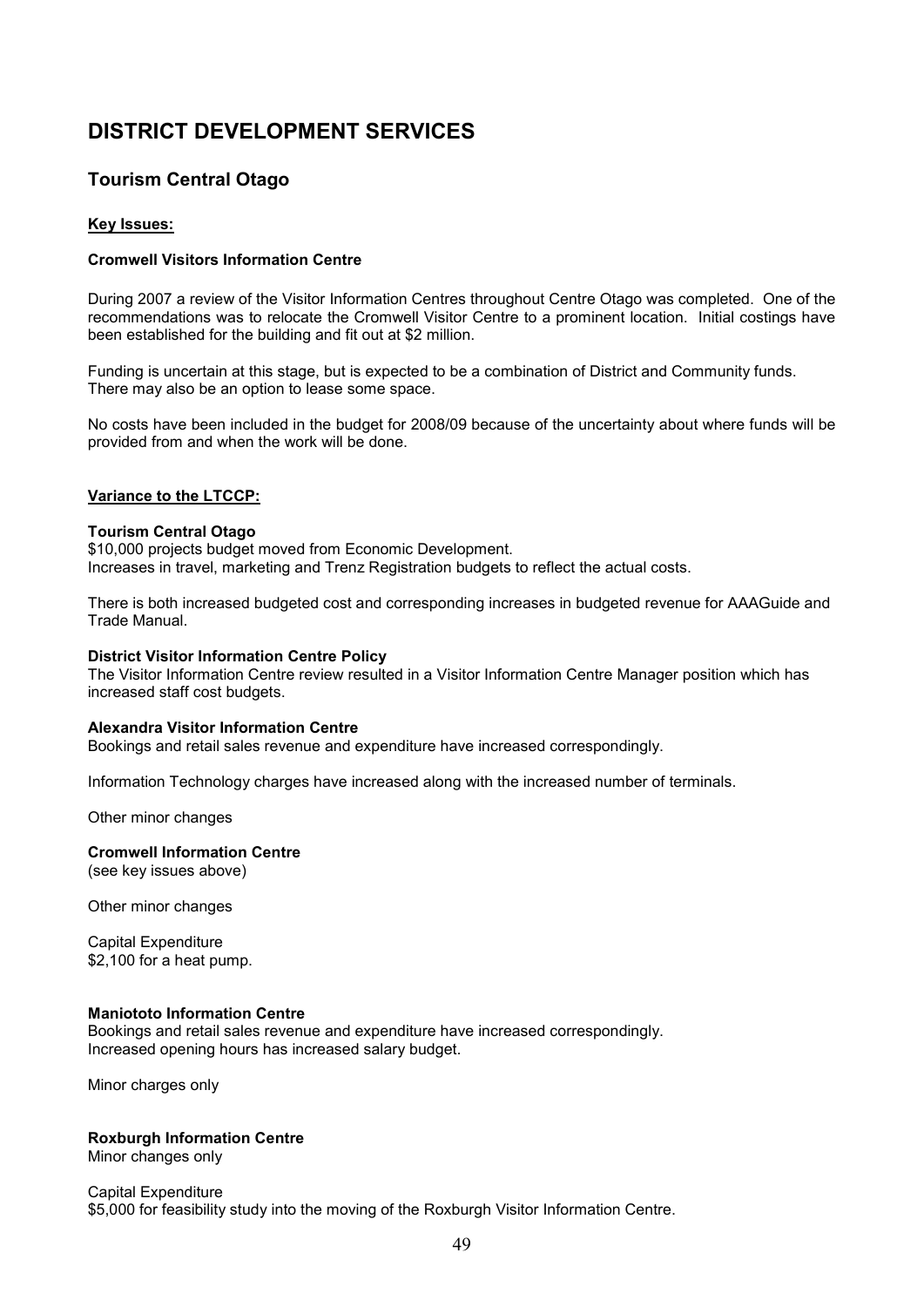# TOURISM CENTRAL OTAGO - VISITOR INFORMATION CENTRES

| 2007/08<br><b>Annual Plan</b>       |                                                  | 2008/09<br><b>Annual Plan</b>       | 2008/09<br><b>LTCCP</b>       |
|-------------------------------------|--------------------------------------------------|-------------------------------------|-------------------------------|
| \$                                  |                                                  | \$                                  | \$                            |
|                                     | <b>INCOME</b>                                    |                                     |                               |
| 712,449                             | Rates                                            | 906,725                             | 708,922                       |
|                                     | <b>Other Income</b>                              |                                     |                               |
| 551,775                             | User Fees                                        | 641,446                             | 454,687                       |
| 0                                   | Interest                                         | 0                                   | 461                           |
| 1,264,224                           | <b>Total Income</b>                              | 1,548,171                           | 1,164,070                     |
|                                     | <b>EXPENDITURE</b>                               |                                     |                               |
| 231,073                             | Tourism Central Otago                            | 289,716                             | 244,837                       |
| 36,174                              | <b>District</b>                                  | 125,938                             | 37,511                        |
| 458,858                             | Alexandra Visitors Centre                        | 471,571                             | 354,084                       |
| 391,290                             | <b>Cromwell Visitors Centre</b>                  | 416,208                             | 384,685                       |
| 86,437                              | Maniototo Visitors Centre                        | 171,990                             | 78,667                        |
| 60,392                              | Roxburgh Visitors Centre                         | 72,748                              | 64,286                        |
| 1,264,224                           | <b>Total Expenditure</b>                         | 1,548,171                           | 1,164,070                     |
| 0                                   | <b>Net Surplus/(Deficit)</b>                     | 0                                   | 0                             |
| <b>Capital Expenditure</b>          |                                                  |                                     |                               |
| 2007/08<br><b>Annual Plan</b><br>\$ |                                                  | 2008/09<br><b>Annual Plan</b><br>\$ | 2008/09<br><b>LTCCP</b><br>\$ |
|                                     | Cromwell                                         |                                     |                               |
| $\pmb{0}$                           | Plant and machinery                              | 2,100                               | $\pmb{0}$                     |
| $\mathbf 0$                         | <b>Total Cromwell</b>                            | 2,100                               | $\pmb{0}$                     |
| $\mathbf 0$                         | Roxburgh<br><b>Buildings</b> _ Feasibility Study | 5,000                               | $\pmb{0}$                     |
| $\mathbf 0$                         | <b>Total Roxburgh</b>                            | 5,000                               | $\pmb{0}$                     |
|                                     |                                                  |                                     |                               |
| 0                                   | <b>Total Capital Expenditure</b>                 | 7,100                               | 0                             |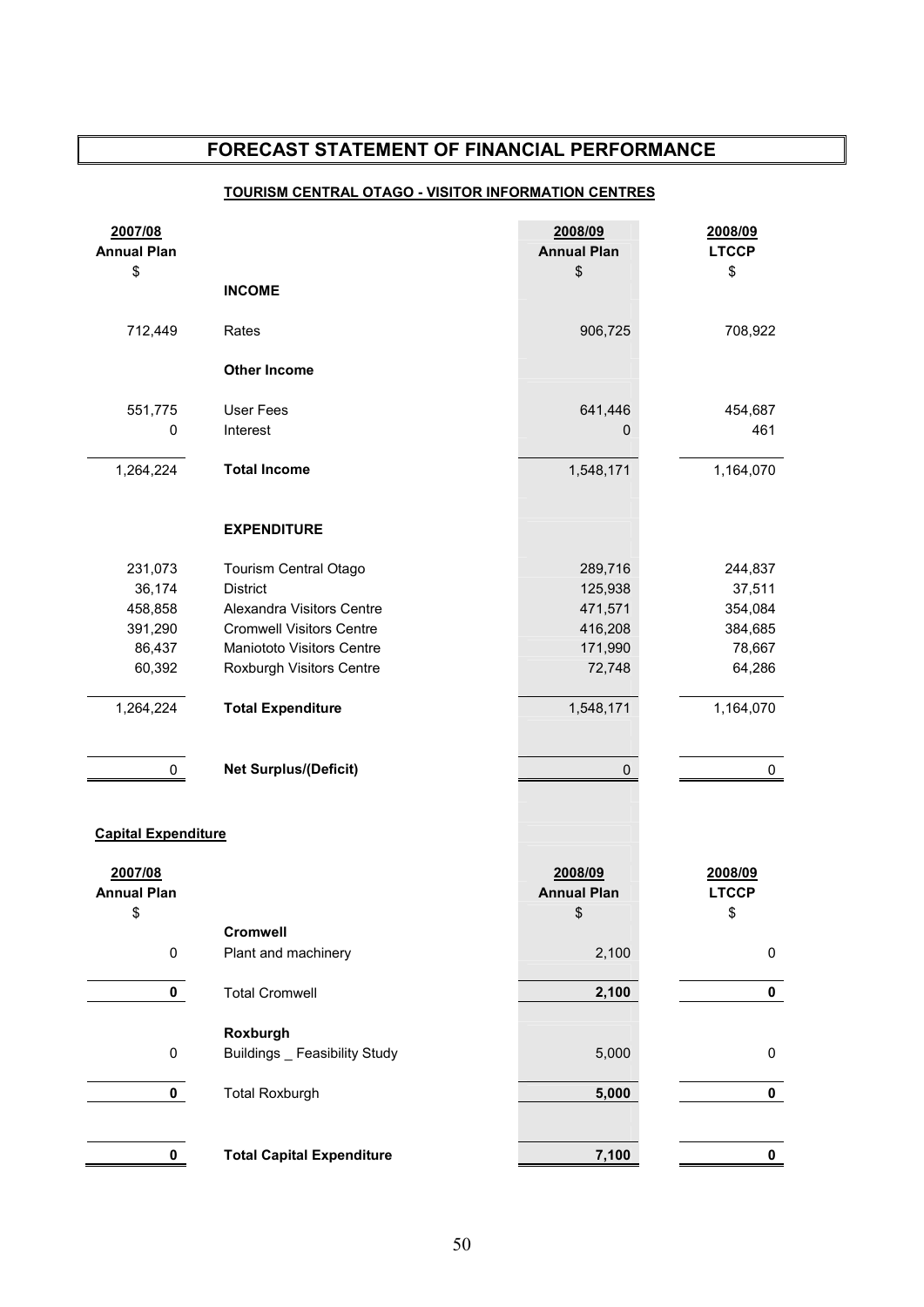This group relates to services Council provides and assets it manages to assist the district continue to function effectively and safely.

Roading ensures people can travel safely and business can function, contributing to the economic well-being of the district.

Water, wastewater, stormwater and waste management contribute towards a sustainable environment, contributing to social well-being by assisting with keeping the community healthy.

Public toilets do the same, plus assist economic well-being by ensuring tourists and other visitors are well catered for.

### Groups of assets used by Utilities Services?

These comprise:

- roads, bridges, footpaths, carparks, etc.
- water, wastewater and stormwater reticulation
- pumping stations
- transfer stations
- land fill sites
- public toilet blocks
- street furniture

### Maintenance, renewal and replacement programme?

All assets require ongoing maintenance if they are to continue to perform, particularly as they get older. Eventually assets or parts of assets come to the end of their useful lives and need to be renewed or replaced. Council has an established ongoing maintenance programme for its assets which ensures that maintenance is carried out so assets function properly. All of the maintenance work is funded from rates. Renewal and replacements are detailed in the relevant SMP.

### How will we measure progress?

- $\triangleright$  Reliable, potable drinking water supplies with adequate fire fighting capacity will be provided, measured by Drinking Water Standards 2005 assessed by pass/fail rates of tests to NZ Drinking Water Standards, Fire Service hydrant tests, and the percentage of time water is available, all at or above current levels.
- $\triangleright$  Public health will be protected by providing a reliable wastewater disposal network that complies with Resource Consent requirements, measured by full compliance with ORC discharge resource consent conditions.
- $\triangleright$  Public property will be protected by providing a reliable stormwater disposal network, measured by the number of complaints received from the public.
- $\triangleright$  Satisfaction with Council waste management facilities (transfer stations, collection services and landfills) is "at or better" than indicated in previous Resident Opinion Surveys.
- $\triangleright$  The weight of material diverted by Central Otago Wastebusters is "at or better" than the previous year.
- $\triangleright$  A smooth and safe sealed roading network will be provided, where all roads with a daily average traffic of over 200 vehicles per day are sealed.
- $\triangleright$  Gravel roads will be maintained to provide a smooth safe riding surface, where regular evasive action is not required owing to potholes, corrugations and excessive or large loose aggregate. The pavement will be shaped with consistent and adequate camber to shed water. Measurement will be via benchmarking surveys and the Resident Opinion Survey.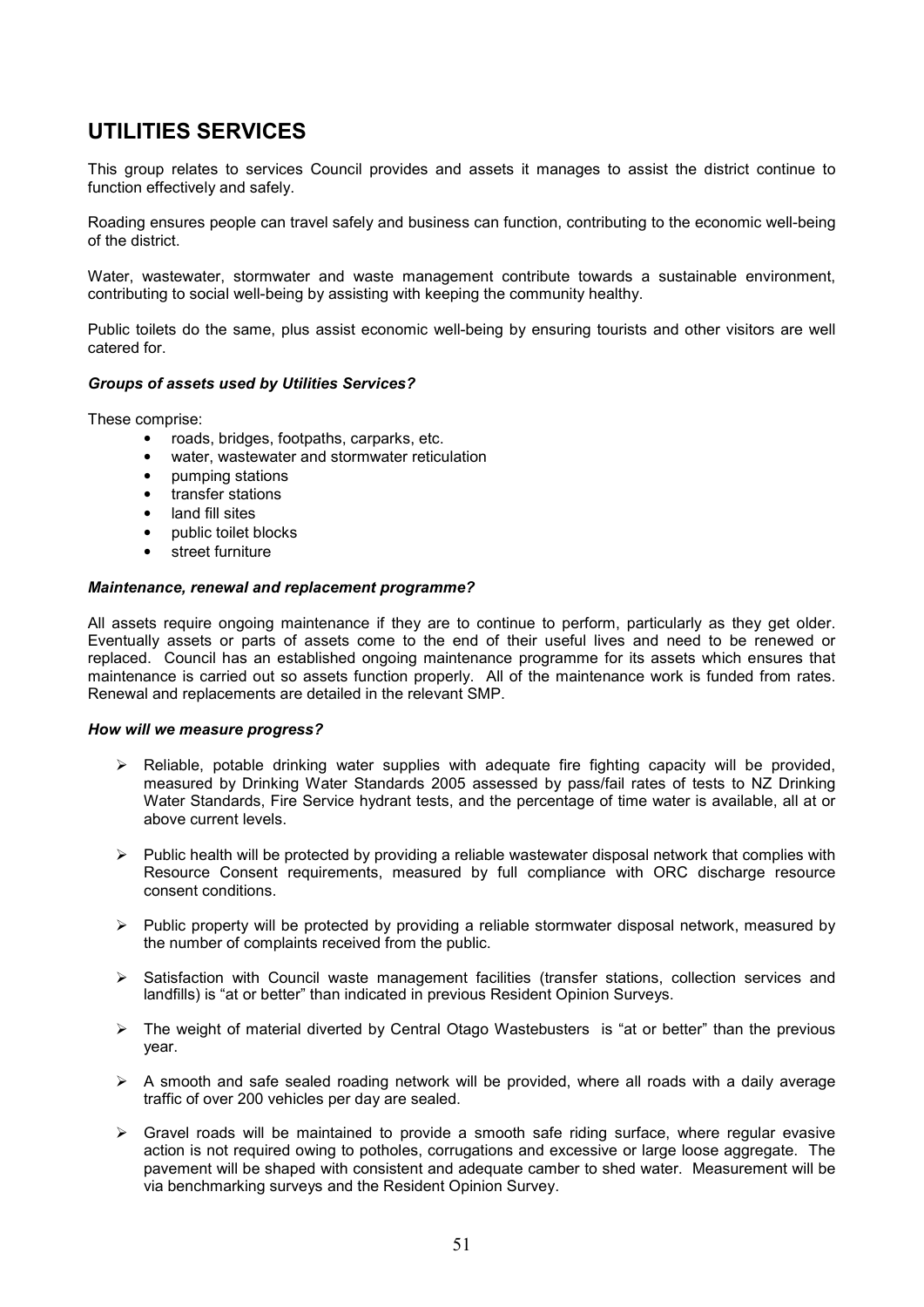- > Activities within the roading corridor will be managed through analysis of causative factors and overall crash data to ensure the road environment is not a contributing cause to crashes, measured as the percentage of crashes where road environment is not a contributing factor.
- $\triangleright$  Safe, convenient and attractive footpaths and cycleways will be provided as appropriate, as measured by satisfaction and usage statistics from the Resident Opinion Survey.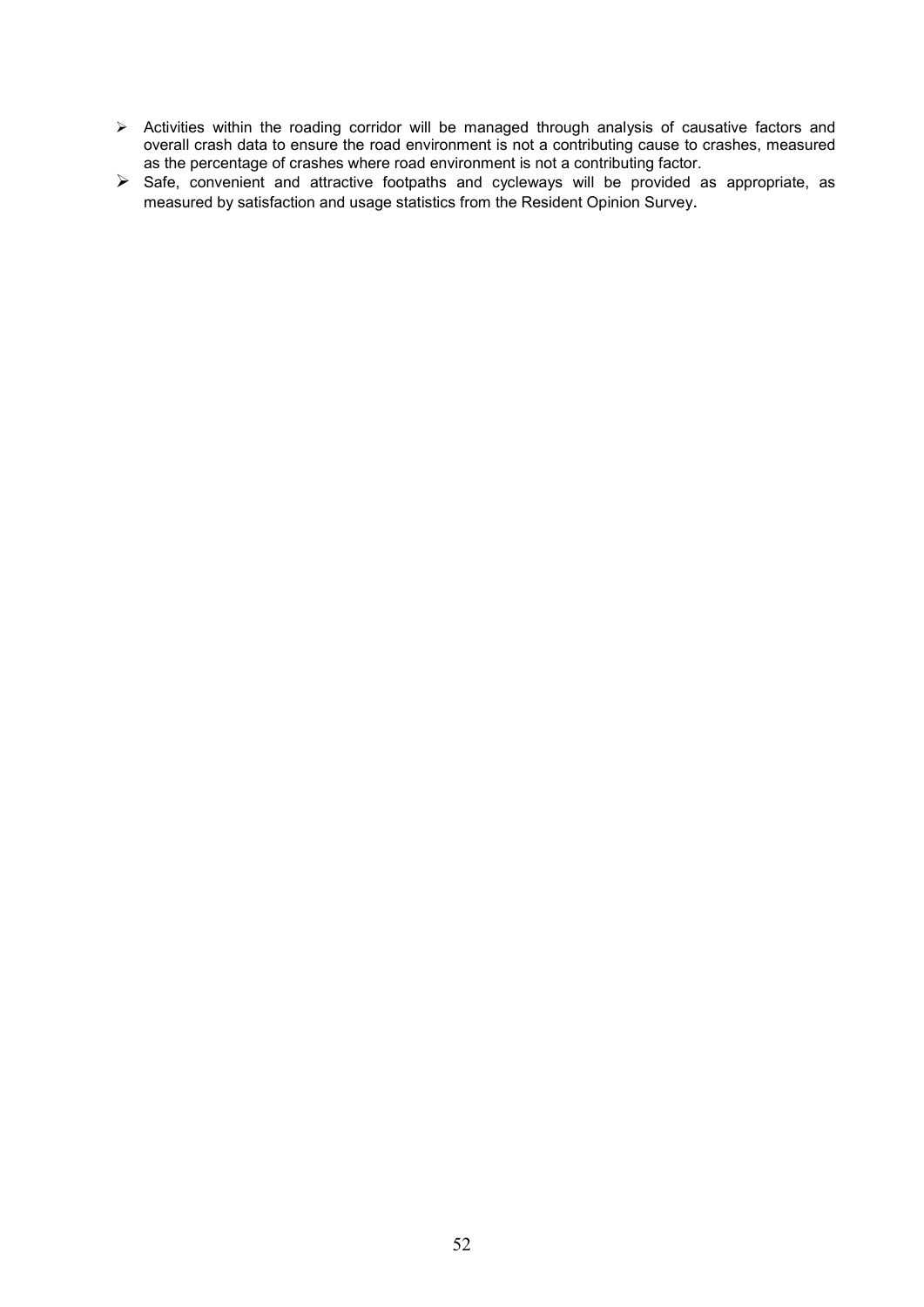# District Roading

# Key Issues:

The escalation rates which were applied to the LTCCP budgets were significantly less than actual escalation and an adjustment has been required to meet this difference.

This increase has only been applied to budgets where a specified quantity of work is required to be undertaken to meet service levels. For areas where work is programmed up to a set budget level the increased escalation factor has not been applied.

Last year the Pavement Maintenance budget was overspent due to extreme winter conditions. As this is not an annual occurrence, but an unknown, the budget has not been increased. However, an amount of \$50,000 has been allowed in roading unsubsidised budgets to build up a fund to cover such incidents. If expenditure occurs it will be transferred to the Pavement Maintenance budget.

Roading Assets were revalued as at 1 July 2006 and the depreciation budgets in 2008/09 Annual Plan are generally higher than the 2006/16 LTCCP.

### Land Transport New Zealand Work Categories

Land Transport New Zealand has changed to work category structure, and this has resulted in some splitting of previous cost centres. The overall costs have not been changed other than where indicated. Professional fees are now budgeted in the cost centre the work is done. This affects capital expenditure.

### Variance to the LTCCP:

### **Operating**

## Pavement Maintenance

Minor changes only

### Capital Expenditure

Transfer of professional services costs from 1715 7692 to meet LTNZ requirements. This is offset by recovery of costs.

### Bridges

Escalation Increased depreciation post revaluation.

### Capital Expenditure

Transfer of professional services costs from 1715 7692 to meet LTNZ requirements.

### Safety Traffic Services

Traffic Services escalation adjustment of 7.9% applied in 2007/08.

Land Transport New Zealand has changed the categories and subsidies under which road safety is funded and the rates cost to the Central Otago District Council is \$27,866.

Details of these programmes may be obtained from Council's Office in Alexandra. Corresponding revenue has increased with Queenstown Lakes District Council contributing 50% of the costs.

### Pedestrian Services

\$50,000 budget for extreme weather conditions as above. Minor changes only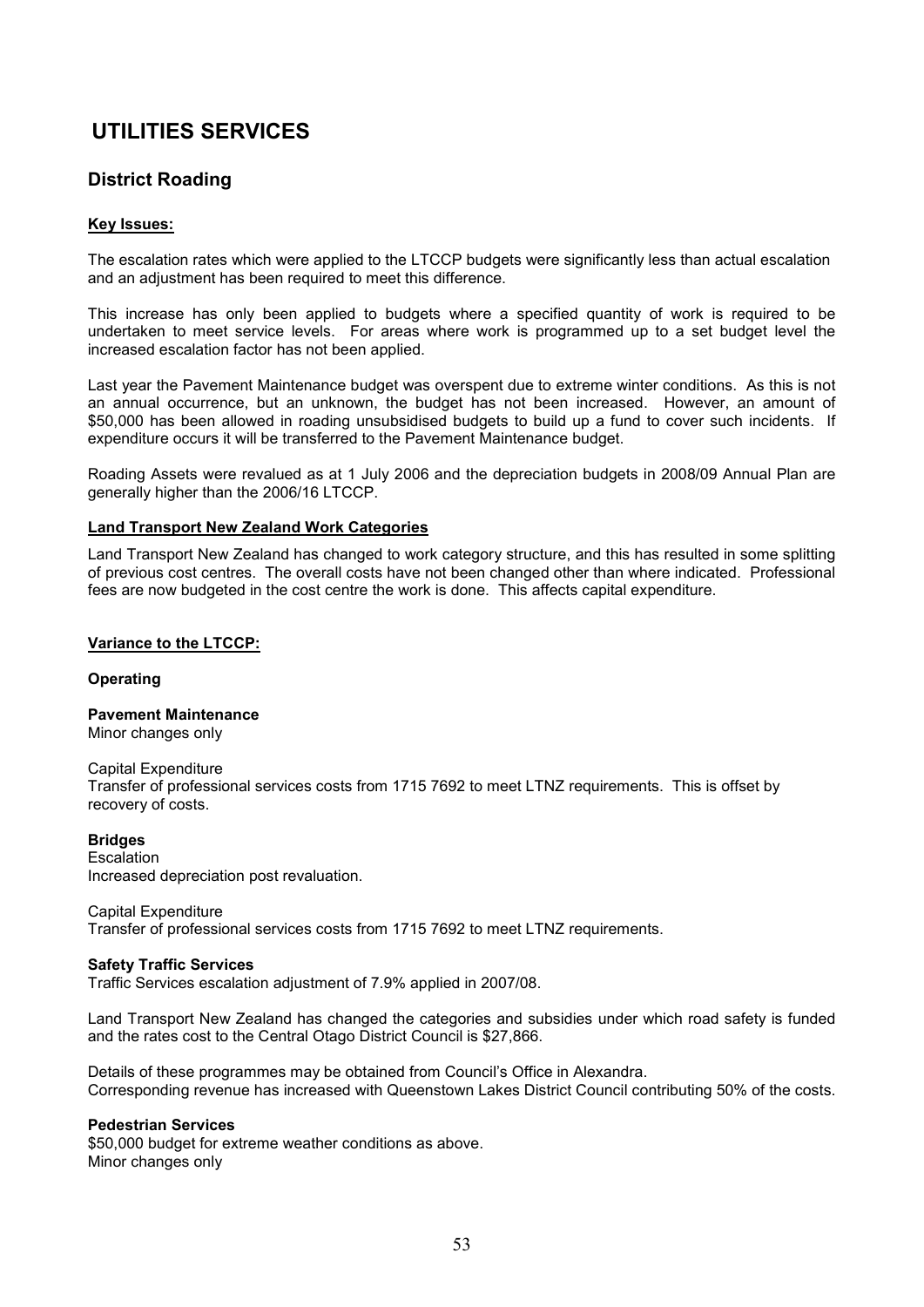### Roading Policy

Roading Policy expenditure has increased to account for roadstopping. This is offset by recovery of costs from the applicant.

### Roading Unit

Internal roading staff costs which are funded by Land Transport NZ instead of contracting an external consultant for the same work.

Budget has been updated based on actual costs since preparation of the LTCCP, and actual costs are less than originally forecasted.

The total cost from this cost centre is transferred as an internal charge to 1715 4902 for claiming Land Transport NZ subsidy.

### Roading Assets and Depreciation

Reflects the increase in depreciation with increased depreciation on revaluation of roading assets and increased capital expenditure in previous years.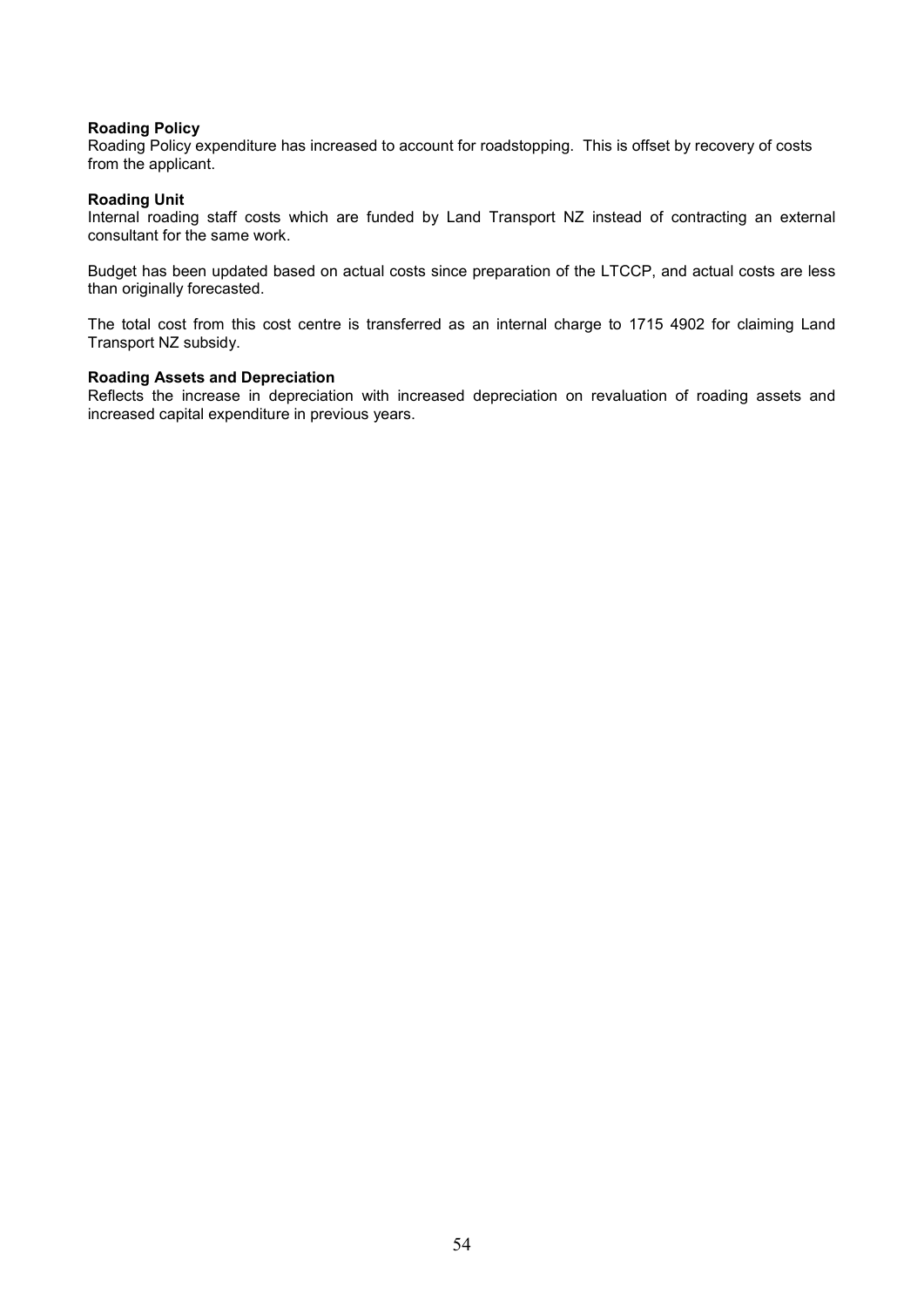|                    | <b>DISTRICT ROADING</b>                     |                    |              |
|--------------------|---------------------------------------------|--------------------|--------------|
| 2007/08            |                                             | 2008/09            | 2008/09      |
| <b>Annual Plan</b> |                                             | <b>Annual Plan</b> | <b>LTCCP</b> |
| \$                 |                                             | \$                 | \$           |
|                    | <b>INCOME</b>                               |                    |              |
| 2,980,793          | Rates                                       | 3,141,846          | 3,012,095    |
|                    | <b>Other Income</b>                         |                    |              |
| 2,874,161          | Government grants and subsidies             | 3,014,791          | 2,727,492    |
| 0                  | <b>Interest and Dividends</b>               | 0                  | 0            |
| 487,939            | User fees and other income                  | 258,788            | 332,562      |
| 393,405            | Developers contribution                     | 424,238            | 424,238      |
| 6,736,298          | <b>Total Income</b>                         | 6,839,663          | 6,496,387    |
|                    | <b>EXPENDITURE</b>                          |                    |              |
| 2,154,686          | <b>Pavement Maintenance</b>                 | 2,118,932          | 2,107,686    |
| 677,733            | <b>Bridge Maintenance</b>                   | 776,403            | 612,297      |
| 568,457            | Safety/Traffic Services                     | 593,439            | 482,387      |
| 61,547             | <b>Pedestrian Services</b>                  | 116,923            | 61,559       |
| 145,411            | Roading Policy                              | 112,674            | 82,197       |
| 31,123             | Roading Unit                                | 25,041             | 41,000       |
| 3,158,701          | Roading Assets and Depreciation             | 3,748,878          | 2,915,740    |
| 6,797,658          | <b>Total Expenditure</b>                    | 7,492,290          | 6,302,866    |
| (61, 360)          | <b>Net Surplus/(Deficit)</b>                | (652, 627)         | 193,521      |
|                    |                                             |                    |              |
|                    | <b>District Roading Capital Expenditure</b> |                    |              |
| 2007/08            |                                             | 2008/09            | 2008/09      |
| <b>Annual Plan</b> |                                             | <b>Annual Plan</b> | <b>LTCCP</b> |
| \$                 |                                             | \$                 | \$           |
|                    | <b>Pavement Maintenance</b>                 |                    |              |
| 274,400            | New Capital Works                           | 247,915            | 218,100      |
| 766,036            | Renewals                                    | 785,953            | 763,900      |
| 1,040,436          | <b>Total Pavement Maintenance</b>           | 1,033,868          | 982,000      |

| טט <del>ר</del> ,ט <del>ד</del> ט,ו | TULAI FAVEINENL IVIANILENANCE              | 1,000,000 | JUZ,UUU |
|-------------------------------------|--------------------------------------------|-----------|---------|
|                                     | <b>Drainage</b>                            |           |         |
| 21,500                              | New Capital Works                          | 25,000    | 25,000  |
| 26,004                              | Renewals                                   | 26,680    | 25,900  |
| 47,504                              | <b>Total Drainage</b>                      | 51,680    | 50,900  |
| 66,000                              | <b>Road Construction - Profession Sves</b> | 0         | 61,700  |
| 379,000                             | MinSafPro - New safety project             | 406,718   | 380,300 |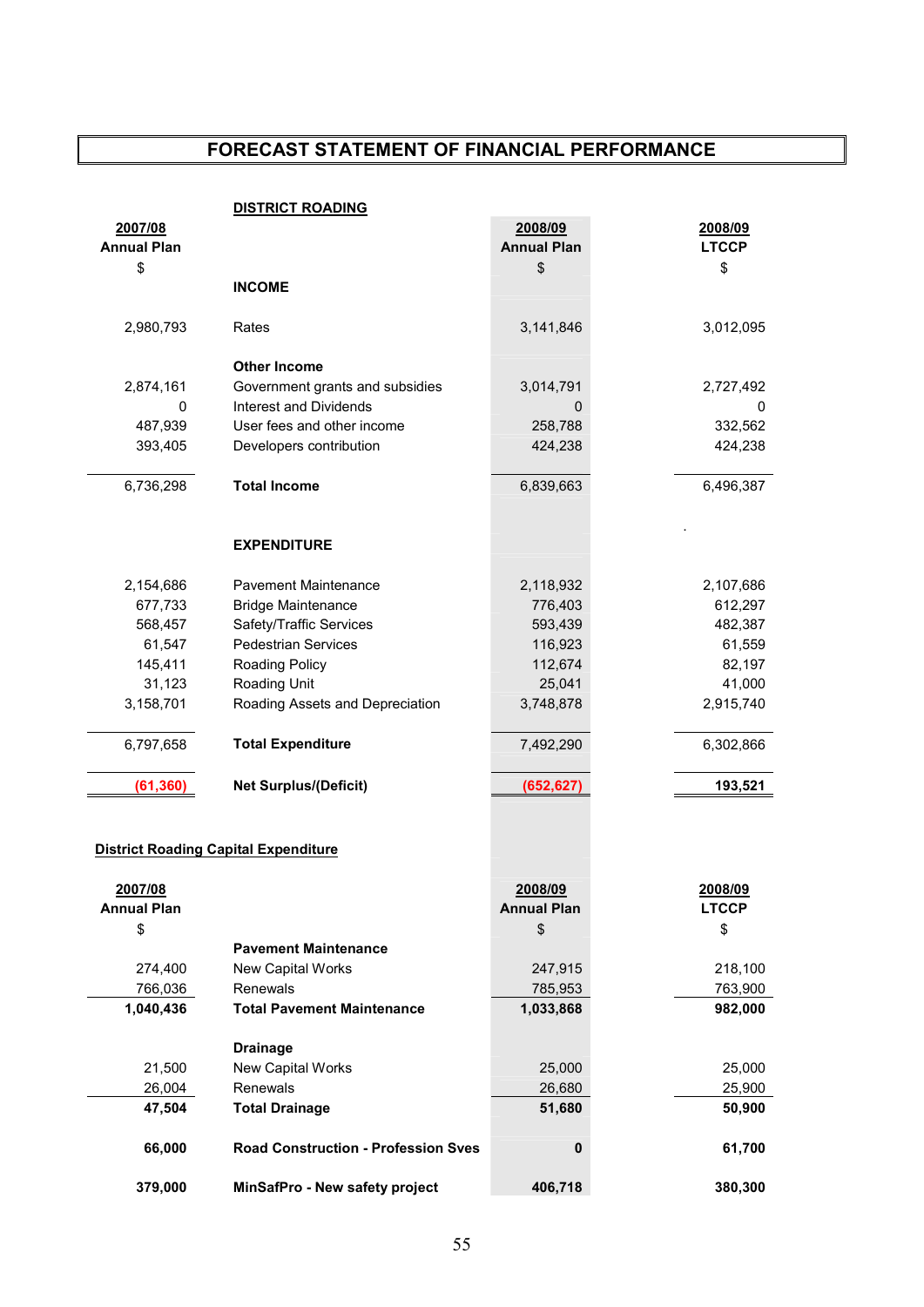|                    | <b>District Roading continued</b>  |                    |              |
|--------------------|------------------------------------|--------------------|--------------|
| 2007/08            |                                    | 2008/09            | 2008/09      |
| <b>Annual Plan</b> |                                    | <b>Annual Plan</b> | <b>LTCCP</b> |
| \$                 |                                    | \$                 | \$           |
|                    | <b>Maintenance Chip Seal</b>       |                    |              |
| 867,416            | Reseal Rds - Reseal Renewal        | 920,000            | 865,200      |
| 96,994             | Reseal Rds - Asphalt Renewal       | 99,500             | 96,800       |
| 0                  | <b>Professional Services</b>       | 30,000             | 0            |
| 964,410            | <b>Total Maintenance Chip Seal</b> | 1,019,500          | 962,000      |
|                    | <b>Area Pavement Treatment</b>     |                    |              |
| 18,500             | New Capital Works                  | 32,000             | 32,000       |
| 312,910            | AreaPave - Pavement Renewal        | 220,000            | 190,000      |
| 0                  | <b>Professional Services</b>       | 17,600             | 0            |
| 331,410            | <b>Total Area Pavement</b>         | 269,600            | 222,000      |
|                    |                                    |                    |              |
|                    | <b>Bridges</b>                     |                    |              |
| 182,000            | <b>Bridge Renewals</b>             | 80,000             | 80,000       |
| 0                  | <b>Professional Services</b>       | 4,640              | 0            |
| 182,000            |                                    | 84,640             | 80,000       |
|                    |                                    |                    |              |
|                    | <b>Traffic Services</b>            |                    |              |
| 10,000             | New Signs                          | 10,000             | 10,000       |
| $\mathbf 0$        | <b>New Reflector Markers</b>       | $\pmb{0}$          | 15,000       |
| 94,008             | <b>Renewal Signs</b>               | 96,452             | 93,700       |
| 43,133             | Renewal Edge Markers               | 44,254             | 43,000       |
| 3,078              | Local Signs                        | 3,309              | 3,309        |
| 150,219            | <b>Total Traffic Services</b>      | 154,015            | 165,009      |
|                    | <b>Seal Extension</b>              |                    |              |
| 0                  | Seal extension - non subsidised    | 0                  | 0            |
| $\pmb{0}$          | Seal Extension - subsidised        | 0                  | 0            |
| $\mathbf 0$        | <b>Total Seal Extension</b>        | 0                  | 0            |
| 50000              | <b>Roading Policy</b>              | 0                  | 0            |
| 3,210,979          | <b>Total Roading Programme</b>     | 3,020,021          | 2,903,909    |

## District Roading continued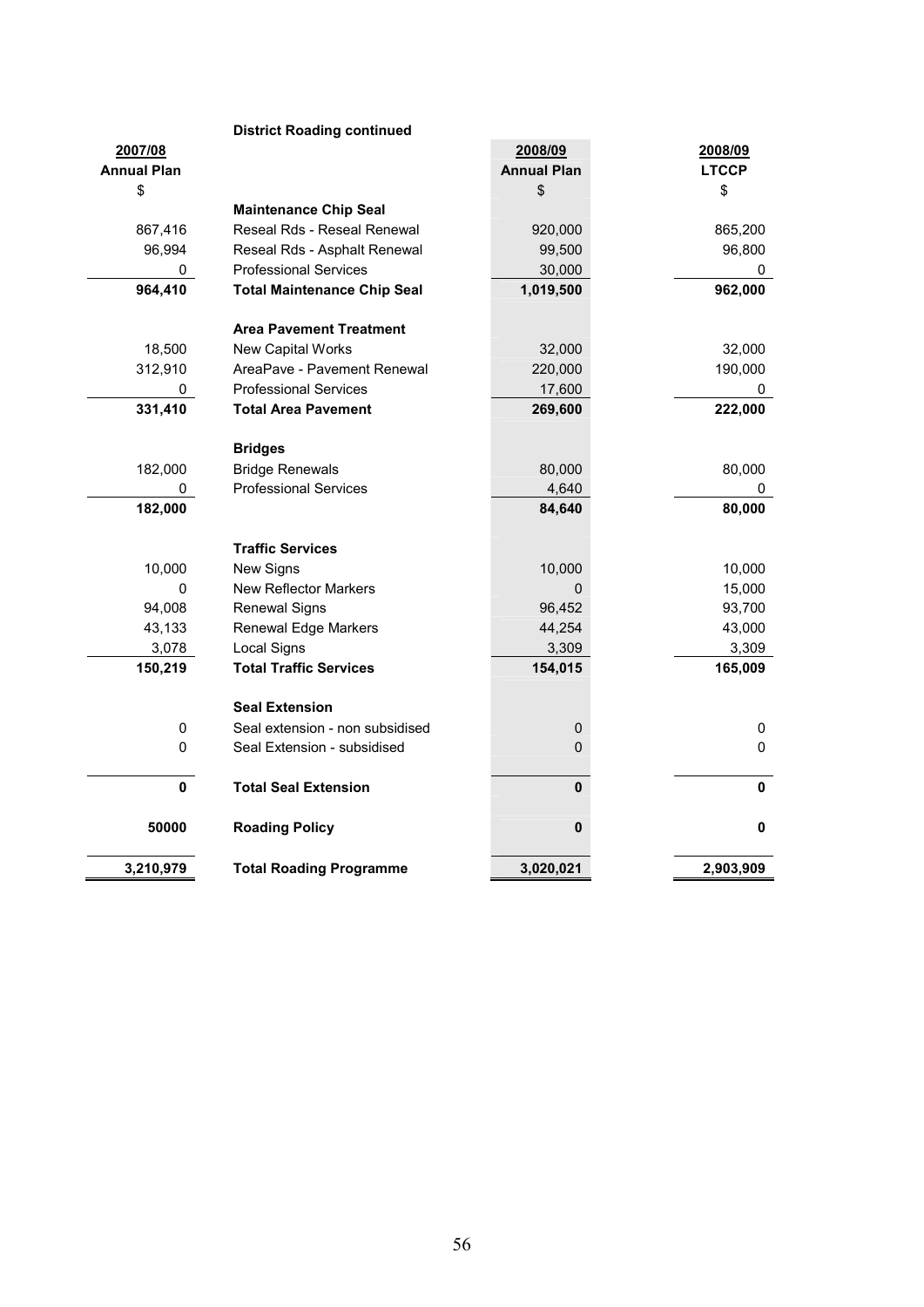# Footpaths, carparks and street cleaning

# Key Issues:

## Alexandra Town Centre

## Loans

There is currently a loan from Council to the Alexandra Community Board (now part of Vincent Community Board) relating to the upgrade of the CBD in 1991. The loan at 1 July 2008 will be \$137,100 and was originally for 20 years. The Board is undertaking a further upgrade of the CBD, and asked Council to reschedule the balance over a further 20 years. The effect for the ratepayers paying for this loan will be a change from \$53,225 a year for 3 years to \$13,675 a year for 20 years. Council agreed, but it will not come into effect until the Vincent Community Board raises its new loan (see below).

There is also an existing internal loan from the Vincent Community Board (previously Alexandra Community Board) which has been extended for 20 years from 1 July 2008.

An external loan of \$300,000 budgeted for from 1 July 2008 on the assumption that the upgrade work would be completed by this date has been deferred and will now be raised when required.

New budget \$5,000 for maintenance and servicing of CCCTV security cameras.

## Variance to the LTCCP:

Vincent Unsubsidised Roading Minor changes

Alexandra Town Centre – as above

Cromwell Minor changes only

Capital Expenditure \$45,000 for extensions to Cromwell Mall carpark.

**Maniototo** Minor changes

**Roxburgh** No change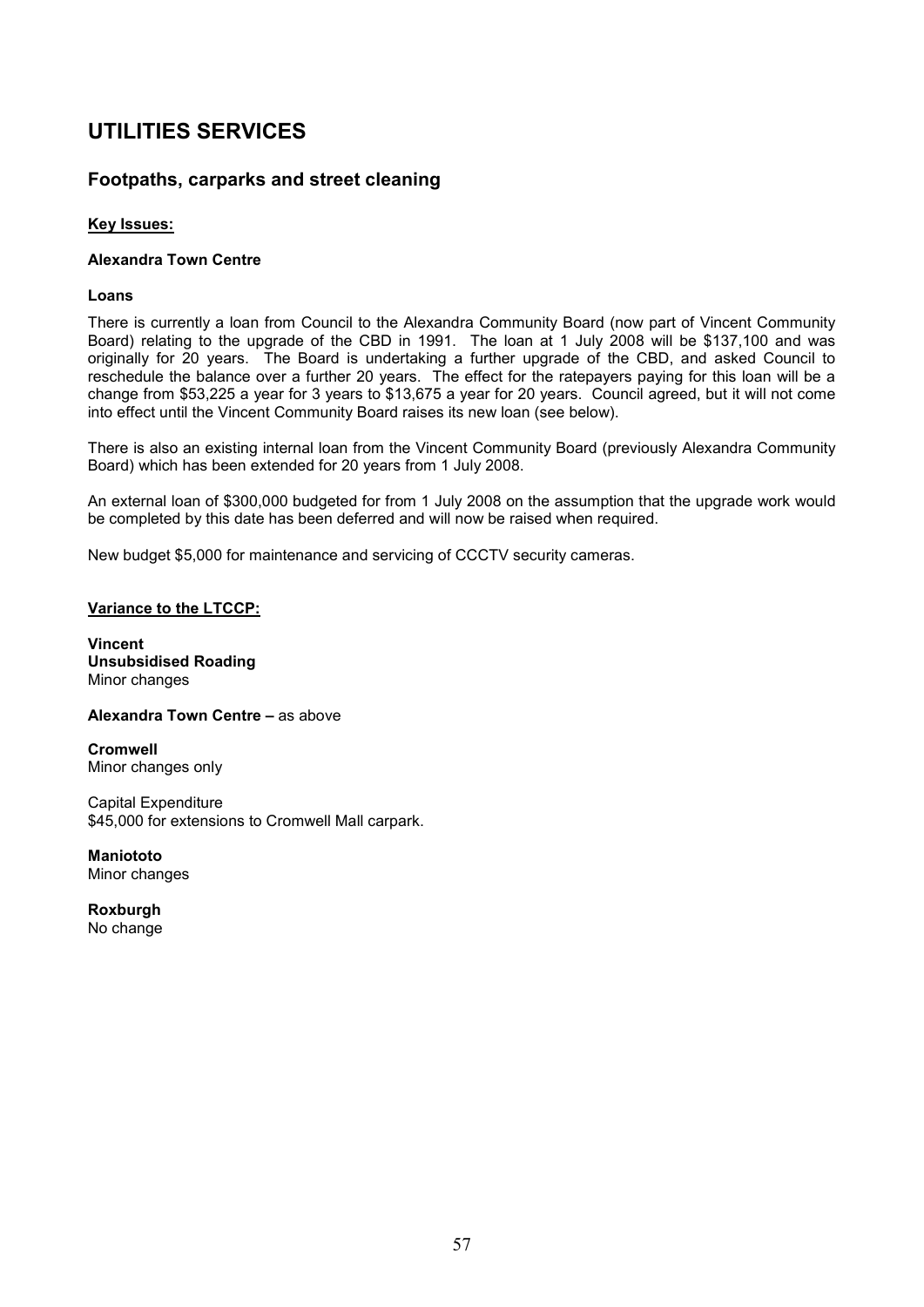# FOOTPATHS, CARPARKS AND STREET CLEANING

| 2007/08<br><b>Annual Plan</b> |                              | 2008/09<br><b>Annual Plan</b> | 2008/09<br><b>LTCCP</b> |
|-------------------------------|------------------------------|-------------------------------|-------------------------|
| \$                            |                              | \$                            | \$                      |
|                               | <b>INCOME</b>                |                               |                         |
| 654,011                       | Rates                        | 653,772                       | 661,996                 |
|                               | <b>Other Income</b>          |                               |                         |
| 6,049                         | Interest                     | 19,132                        | 6,185                   |
| 6,185                         | User fees and other income   | 6,185                         | 2,109                   |
| 666,245                       | <b>Total Income</b>          | 679,089                       | 670,290                 |
|                               |                              |                               |                         |
|                               | <b>EXPENDITURE</b>           |                               |                         |
| 249,426                       | Alexandra                    | 272,825                       | 292,540                 |
| 238,556                       | Cromwell                     | 268,384                       | 230,667                 |
| 36,984                        | Maniototo                    | 43,660                        | 34,545                  |
| 25,963                        | Roxburgh                     | 26,637                        | 30,099                  |
| 550,929                       | <b>Total Expenditure</b>     | 611,506                       | 587,851                 |
| 115,316                       | <b>Net Surplus/(Deficit)</b> | 67,583                        | 82,439                  |

## Footpaths, Carparks and Street Cleaning Capital Expenditure

| 2007/08<br><b>Annual Plan</b> |                        | 2008/09<br><b>Annual Plan</b> | 2008/09<br><b>LTCCP</b> |
|-------------------------------|------------------------|-------------------------------|-------------------------|
| \$                            | Vincent                | \$                            | \$                      |
|                               | Alexandra              |                               |                         |
| 10,000                        | Footpath extensions    | $\Omega$                      | $\Omega$                |
| 63,200                        | Pedestrian services    | 67,900                        | 67,900                  |
| 0                             | Shakey Bridge          | 20,000                        | 20,000                  |
| 570,000                       | Town Centre Upgrade    | 0                             | 0                       |
| 643,200                       | <b>Total Alexandra</b> | 87,900                        | 87,900                  |
|                               |                        |                               |                         |
|                               | <b>Clyde</b>           |                               |                         |
| 61,000                        | Pedestrian services    | 14,000                        | 14,000                  |
| 61,000                        | <b>Total Clyde</b>     | 14,000                        | 14,000                  |
|                               |                        |                               |                         |
|                               | Omakau/Ophir           |                               |                         |
| 12,700                        | Pedestrian services    | 13,700                        | 13,700                  |
| 12,700                        | Total Omakau/Ophir     | 13,700                        | 13,700                  |
|                               |                        |                               |                         |
| 716,900                       | <b>Total Vincent</b>   | 115,600                       | 115,600                 |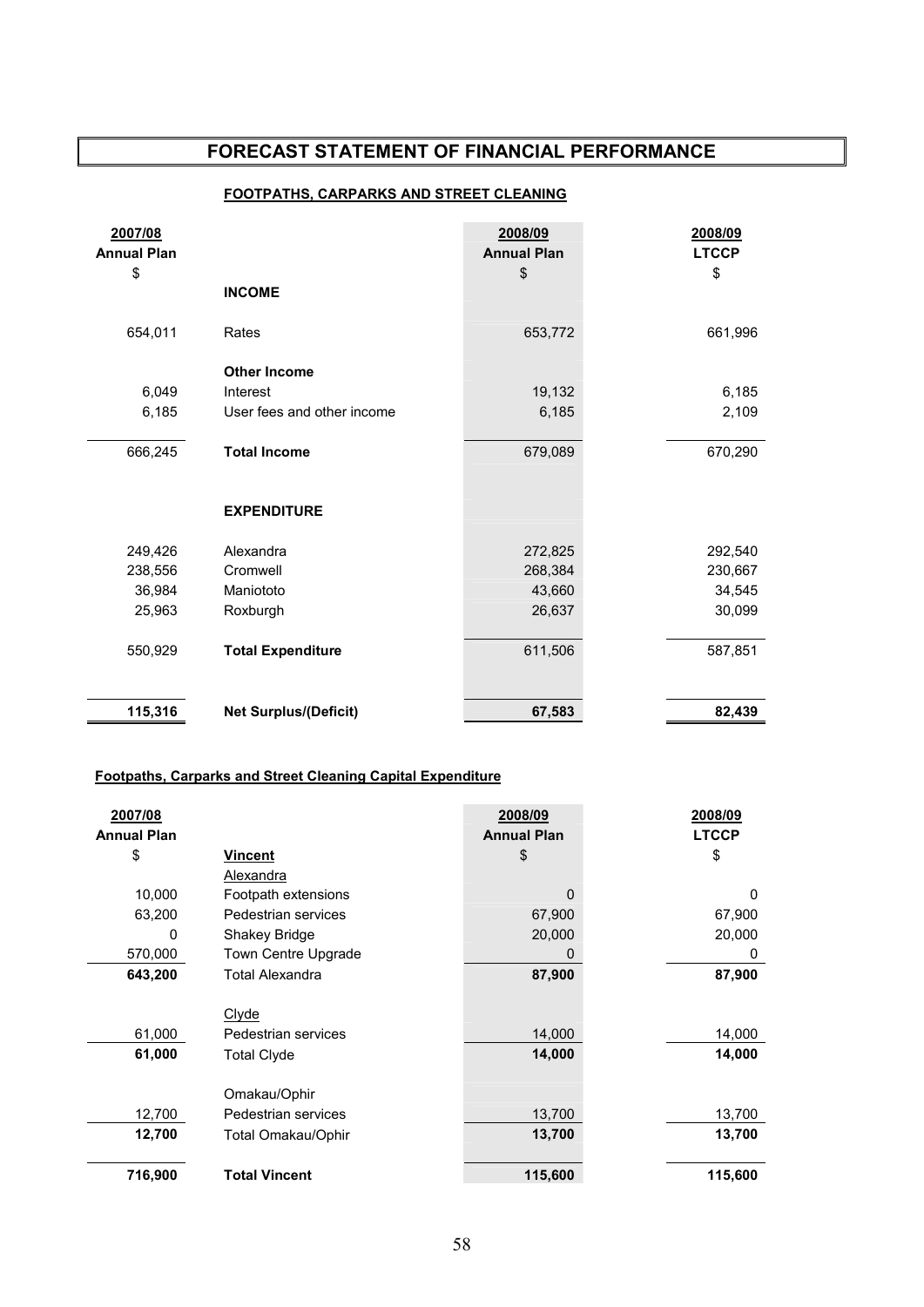# Local Roading continued

| 2007/08            |                                  | 2008/09            | 2008/09      |
|--------------------|----------------------------------|--------------------|--------------|
| <b>Annual Plan</b> |                                  | <b>Annual Plan</b> | <b>LTCCP</b> |
| \$                 |                                  | \$                 | \$           |
|                    | <b>Cromwel</b>                   |                    |              |
| 5,000              | <b>Verical curves</b>            | $\Omega$           | 0            |
| 100,200            | Pedestrian services              | 100,200            | 100,200      |
| 0                  | Kerb and Channel                 | 9,000              | 9,000        |
| 32,000             | Carpark renewals                 | 50,600             | 50,800       |
| 0                  | <b>Carpark Construction</b>      | 45,000             | 0            |
| 137,200            | <b>Total Cromwell</b>            | 204,800            | 160,000      |
|                    |                                  |                    |              |
|                    | <b>Maniototo</b>                 |                    |              |
| 10,000             | Pedestrian services              | 10,000             | 10,000       |
| 15,000             | Kerb and Channel                 | 10,000             | 10,000       |
| 0                  | <b>Unsubsidised Roading</b>      | 15,400             | 15,400       |
| 25,000             | <b>Total Maniototo</b>           | 35,400             | 35,400       |
|                    |                                  |                    |              |
|                    | Roxburgh                         |                    |              |
| 17,700             | Pedestrian services              | 19,100             | 19,100       |
| 17,700             | <b>Total Roxburgh</b>            | 19,100             | 19,100       |
|                    |                                  |                    |              |
| 896,800            | <b>Total Capital Expenditure</b> | 374,900            | 330,100      |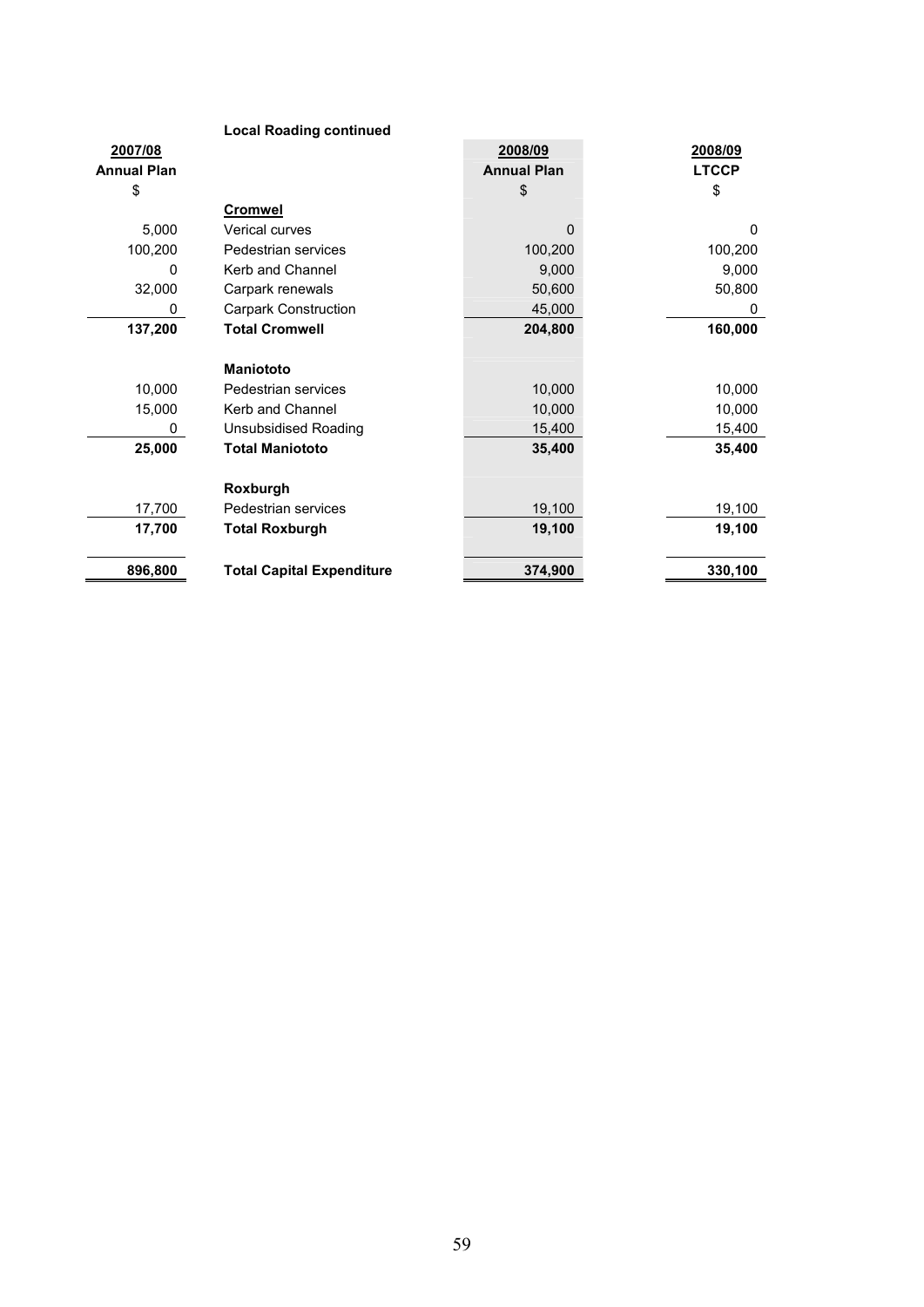| <b>PUBLIC TOILETS</b>                       |                                                |
|---------------------------------------------|------------------------------------------------|
| 2007/08                                     | 2008/09<br>2008/09                             |
| <b>Annual Plan</b>                          | <b>Annual Plan</b><br><b>LTCCP</b><br>\$<br>\$ |
| \$<br><b>INCOME</b>                         |                                                |
|                                             |                                                |
| 149,623<br>Rates                            | 175,894<br>161,795                             |
| <b>Other Income</b>                         |                                                |
| 1,125<br><b>Development Contributions</b>   | 1,167<br>1,167                                 |
|                                             |                                                |
| 150,748<br><b>Total Income</b>              | 177,061<br>162,962                             |
|                                             |                                                |
| <b>EXPENDITURE</b>                          |                                                |
| Operating<br>149,623                        | 161,795<br>175,894                             |
| <b>Total Expenditure</b><br>149,623         | 175,894<br>161,795                             |
|                                             |                                                |
| 1,125<br><b>Net Surplus/(Deficit)</b>       | 1,167<br>1,167                                 |
|                                             |                                                |
|                                             |                                                |
| <b>Public Toilets Capital Expenditure</b>   |                                                |
| 2007/08                                     | 2008/09<br>2008/09                             |
| <b>Annual Plan</b>                          | <b>Annual Plan</b><br><b>LTCCP</b>             |
| \$                                          | \$<br>\$                                       |
| 160,000<br>Buildings and improvement        | 300,000<br>5,000                               |
| 160,000<br><b>Total Capital Expenditure</b> | 300,000<br>5,000                               |

# Key Issues:

\$33,000 for maintenance and improvements to the Tarbert Street Toilets.

# Variance to the LTCCP:

Physical works contract reduced by \$22,000.

Capital expenditure \$300,000 budgeted for building/upgrading toilets, funded by an internal loan from the Earnscleugh/Manuherikia General Development Fund.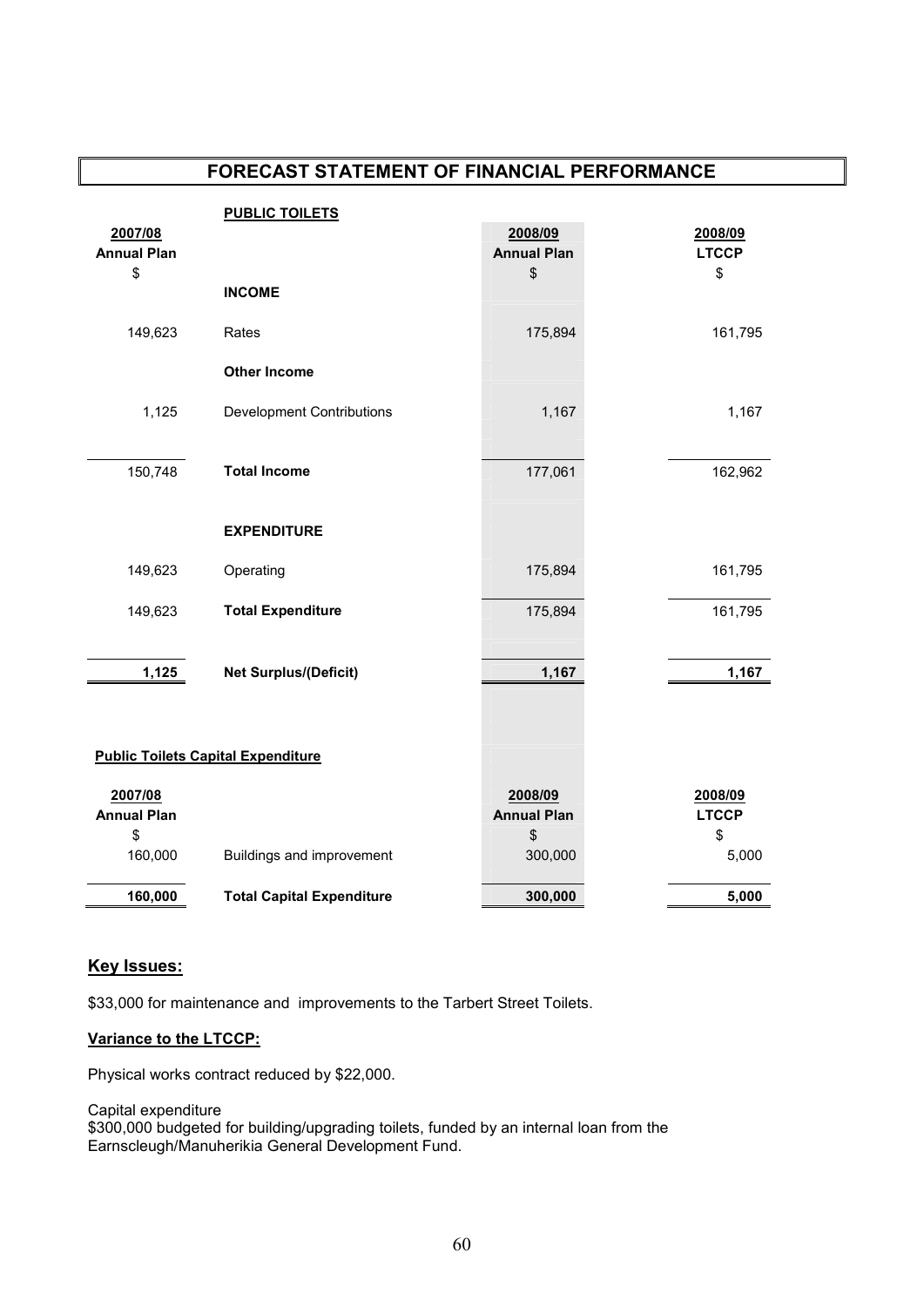# Key Issues:

Page 21 of the 2006/16 LTCCP advised that Council had revalued its utilities for the first time since 1994. An effect of the revaluation was the significant increase in the value of the assets and depreciation. Council proposed to fund the increase over 5 years. 2008/09 will be year 3 and so Council will be funding three fifths of the depreciation.

Utilities are now managed by Bizeassets Asset Management System and over the past 3 years all data pertaining to the revaluation has been evaluated and amended where necessary. Revaluations are now an annual process and in some instances, have had an effect on the annual depreciation charge which has increased in some areas and decreased in others.

# **Stormwater**

## Key Issues:

See above

## Variance to the LTCCP:

Slight increase in depreciation.

### Roxburgh Stormwater

Physical works budget contract rate decrease of \$7,000 as at re-tender the contractor re-apportioned risk share. This reduction has been applied to the Roxburgh Stormwater investment account.

### Capital Expenditure

Industrial Area Discharge – \$15,000 budget to allow investigations into possible relocation of discharge point from above the borefield area to below; also put in place any land permission issues related.

Closed circuit TV Inspections – \$10,000 new budget to allow CCTV of the more critical sections of the network particularly culverts.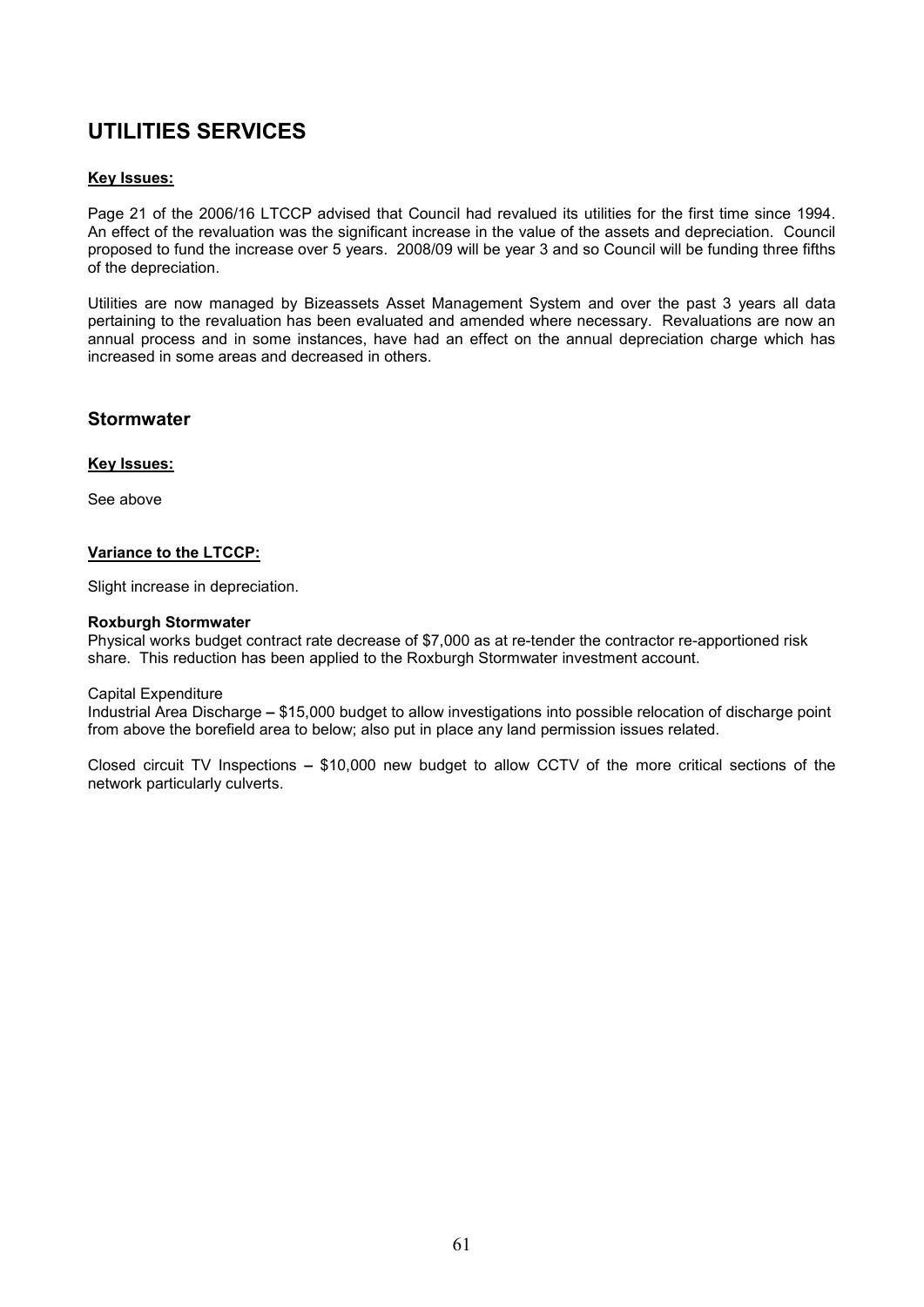|                    | <b>STORMWATER</b>            |                    |              |
|--------------------|------------------------------|--------------------|--------------|
| 2007/08            |                              | 2008/09            | 2008/09      |
| <b>Annual Plan</b> |                              | <b>Annual Plan</b> | <b>LTCCP</b> |
| \$                 |                              | \$                 | \$           |
|                    | <b>INCOME</b>                |                    |              |
| 375,124            | Rates                        | 348,960            | 366,605      |
|                    | <b>Other Income</b>          |                    |              |
| 7,462              | Interest                     | 12,359             | 383          |
|                    |                              |                    |              |
| 382,586            | <b>Total Income</b>          | 361,319            | 366,988      |
|                    |                              |                    |              |
|                    | <b>EXPENDITURE</b>           |                    |              |
|                    |                              |                    |              |
| 136,676            | Alexandra                    | 123,330            | 138,864      |
| 166,915            | Cromwell                     | 160,805            | 165,094      |
| 11,372             | Earnscleugh/Manuherikia      | 7,323              | $\mathbf 0$  |
| 50,170             | Maniototo                    | 54,652             | 40,923       |
| 45,710             | Roxburgh                     | 28,502             | 35,773       |
| 410,843            | <b>Total Expenditure</b>     | 374,612            | 380,654      |
|                    |                              |                    |              |
| (28, 257)          | <b>Net Surplus/(Deficit)</b> | (13, 293)          | (18, 512)    |
|                    |                              |                    |              |
|                    |                              |                    |              |
| 2007/08            |                              | 2008/09            | 2008/09      |
| <b>Annual Plan</b> |                              | <b>Annual Plan</b> | <b>LTCCP</b> |
| \$                 |                              | \$                 | \$           |
|                    | Alexandra                    |                    |              |
| $\pmb{0}$          | <b>Stormwater Extension</b>  | 15,000             | $\pmb{0}$    |
| $\pmb{0}$          | <b>Total Alexandra</b>       | 15,000             | 0            |
|                    |                              |                    |              |

| Alliudi I idil |                                 | AIIIIuai I Iaii | --- |
|----------------|---------------------------------|-----------------|-----|
| \$             |                                 | \$              | \$  |
|                | Alexandra                       |                 |     |
| 0              | <b>Stormwater Extension</b>     | 15,000          | 0   |
|                |                                 |                 |     |
| $\mathbf 0$    | <b>Total Alexandra</b>          | 15,000          | 0   |
|                |                                 |                 |     |
|                | <b>Cromwell</b>                 |                 |     |
| 0              | <b>CCTV</b> Inspections         | 10,000          | 0   |
|                |                                 |                 |     |
| 0              | <b>Total Cromwell</b>           | 10,000          | 0   |
|                |                                 |                 |     |
| $\mathbf{0}$   | <b>Total Stormwater Capital</b> | 25,000          |     |
|                |                                 |                 |     |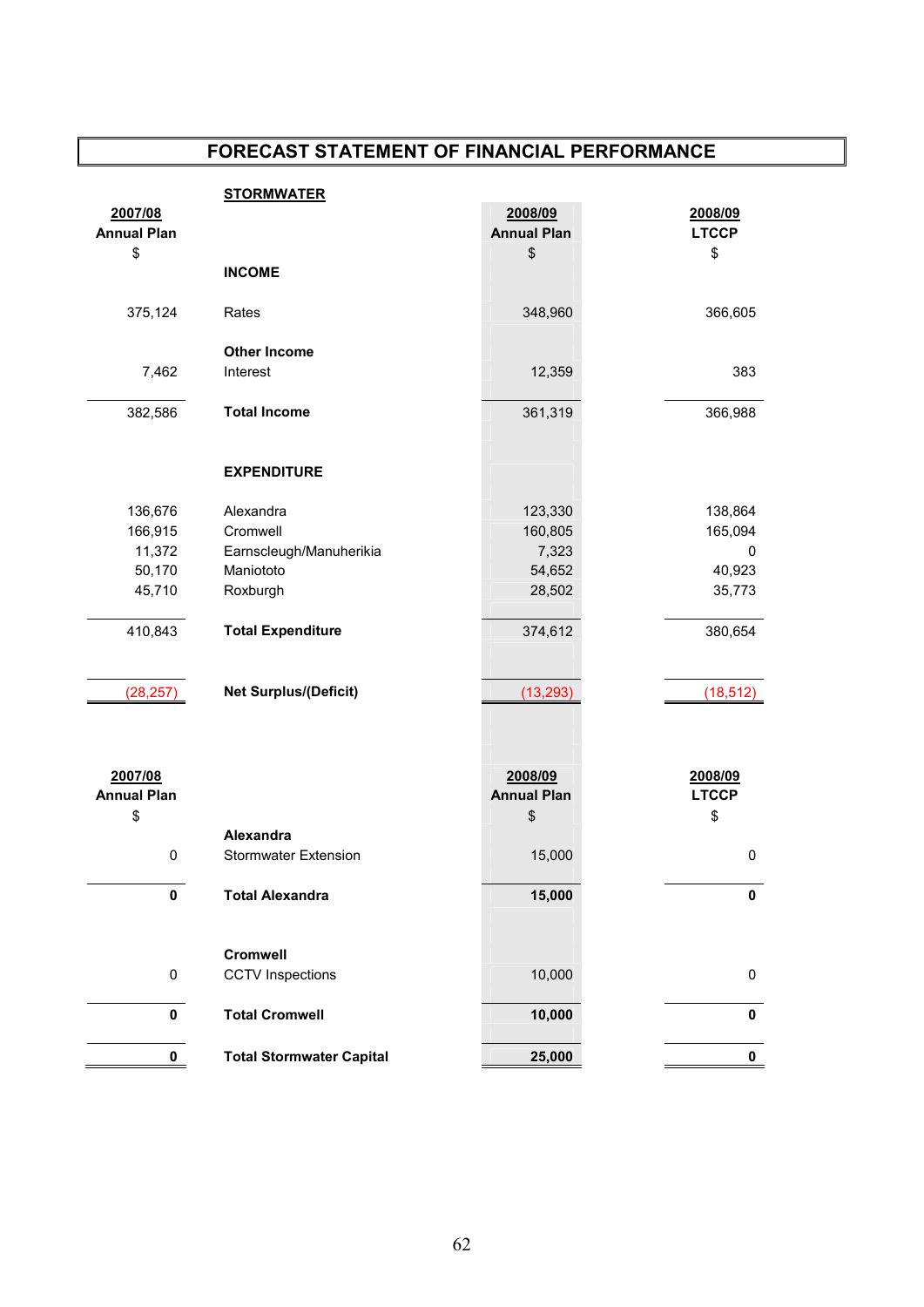# Utilities Services Management

## Key Issues:

Council's Asset Management Plans (AMPs) are now reviewed annually. Part of the resource needed to complete the plans is undertaken by a consultant. Additional budgets have been allowed for the reviews and funds are also required for work to produce the 2008 revaluation; additionally condition assessment data collection and refining renewal programmes.

These costs are allocated across the various schemes on an asset value basis.

## Variance to the LTCCP:

### Wastewater Policy

An additional \$10,000 allowed for review of AMPs as above. \$15,000 for SCADA Maintenance and operation. (This cost is also allocated across the various schemes)

### Water Planning and Policy

An additional \$10,000 allowed for review of AMPs as above.

\$10,000 for SCADA Maintenance and operation. (This cost is also allocated across the various schemes)

### Stormwater Policy

An additional \$3,000 allowed for review of AMPs as above.

#### Asset Management

Other income decreased– this is recovery of the Development Engineer's salary and on costs. Reduced to \$35,000 to reflect additional non-recoverable time associated with development contributions, engineering standards and pre consent advice, and the intention that a significant amount of the recoverable cost work will be undertaken by consultants.

Staff Remuneration – reduced to \$35,000 with expectation that Development Engineer's Salary will be funded from other sources.

Training has increased to reflect staffing increases and to enable Utility Services Manager to attend industry meetings.

Management Consultants increased to \$10,000. These costs are associated with development and reviews of Development and Financial Contributions policy. Significant review required in 2008/09 to match LTCCP, and also includes preparation of policy guidelines and training of staff.

### Capital expenditure

Vehicle budget increased to meet actual cost of purchasing replacement.

Other minor changes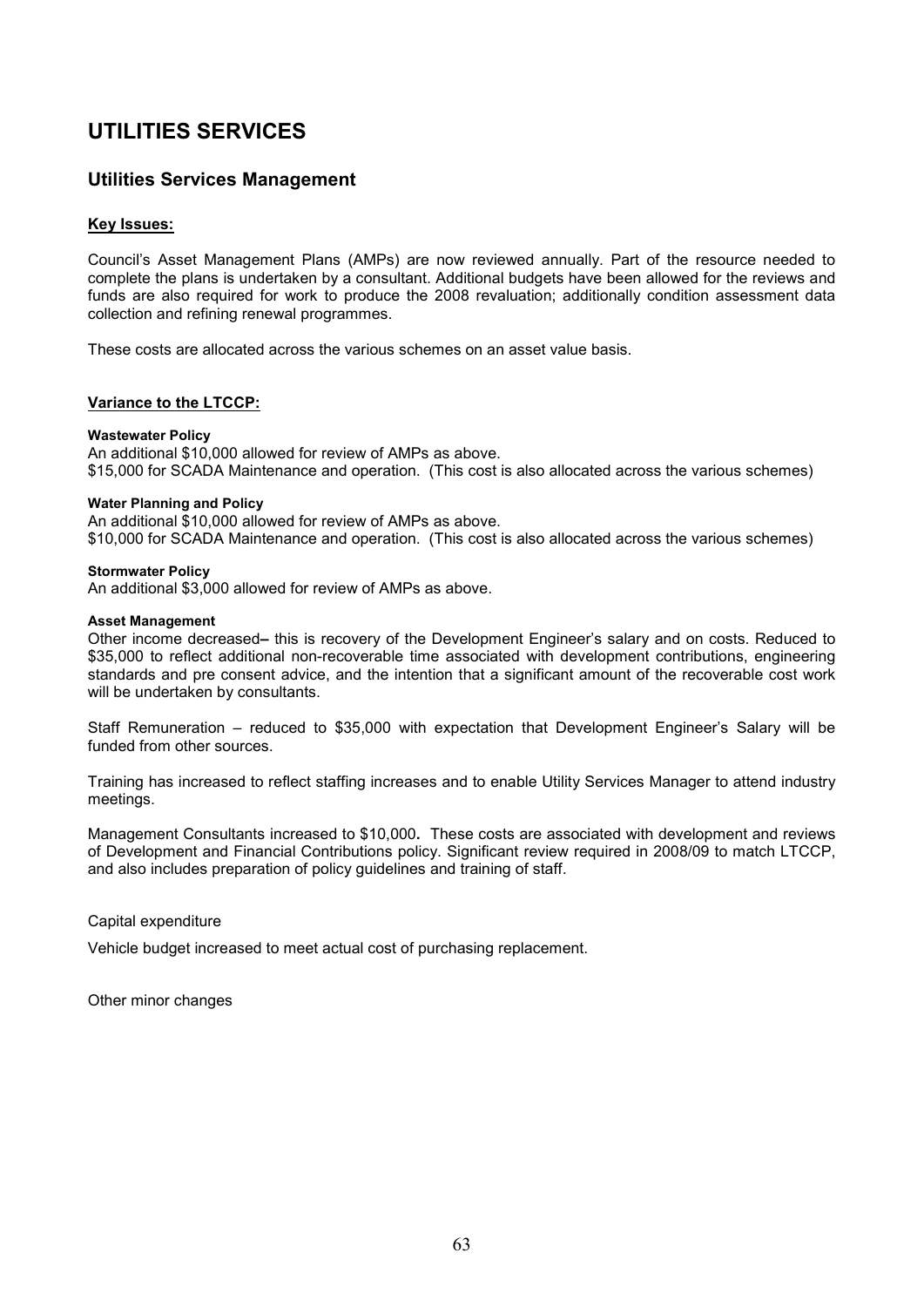|                            | <b>UTILTIES MANAGEMENT</b>       |                    |              |
|----------------------------|----------------------------------|--------------------|--------------|
| 2007/08                    |                                  | 2008/09            | 2008/09      |
| <b>Annual Plan</b>         |                                  | <b>Annual Plan</b> | <b>LTCCP</b> |
| \$                         |                                  | \$                 | \$           |
|                            | <b>INCOME</b>                    |                    |              |
| 208,196                    | Rates                            | 219,385            | 195,938      |
|                            | <b>Other Income</b>              |                    |              |
| 70,000                     | Other Income                     | 35,000             | 86,569       |
| 278,196                    | <b>Total Income</b>              | 254,385            | 282,507      |
|                            | <b>EXPENDITURE</b>               |                    |              |
| 278,196                    | Expenditure                      | 254,385            | 282,507      |
| 278,196                    | <b>Total Expenditure</b>         | 254,385            | 282,507      |
| 0                          | <b>Net Surplus/(Deficit)</b>     | 0                  | 0            |
|                            |                                  |                    |              |
| <b>Capital Expenditure</b> |                                  |                    |              |
|                            |                                  |                    |              |
| 2007/08                    |                                  | 2008/09            | 2008/09      |
| <b>Annual Plan</b>         |                                  | <b>Annual Plan</b> | <b>LTCCP</b> |
| \$                         |                                  | \$                 | \$           |
| $\pmb{0}$                  | Vehicles                         | 28,000             | 25,000       |
| $\pmb{0}$                  | <b>Total Capital Expenditure</b> | 28,000             | 25,000       |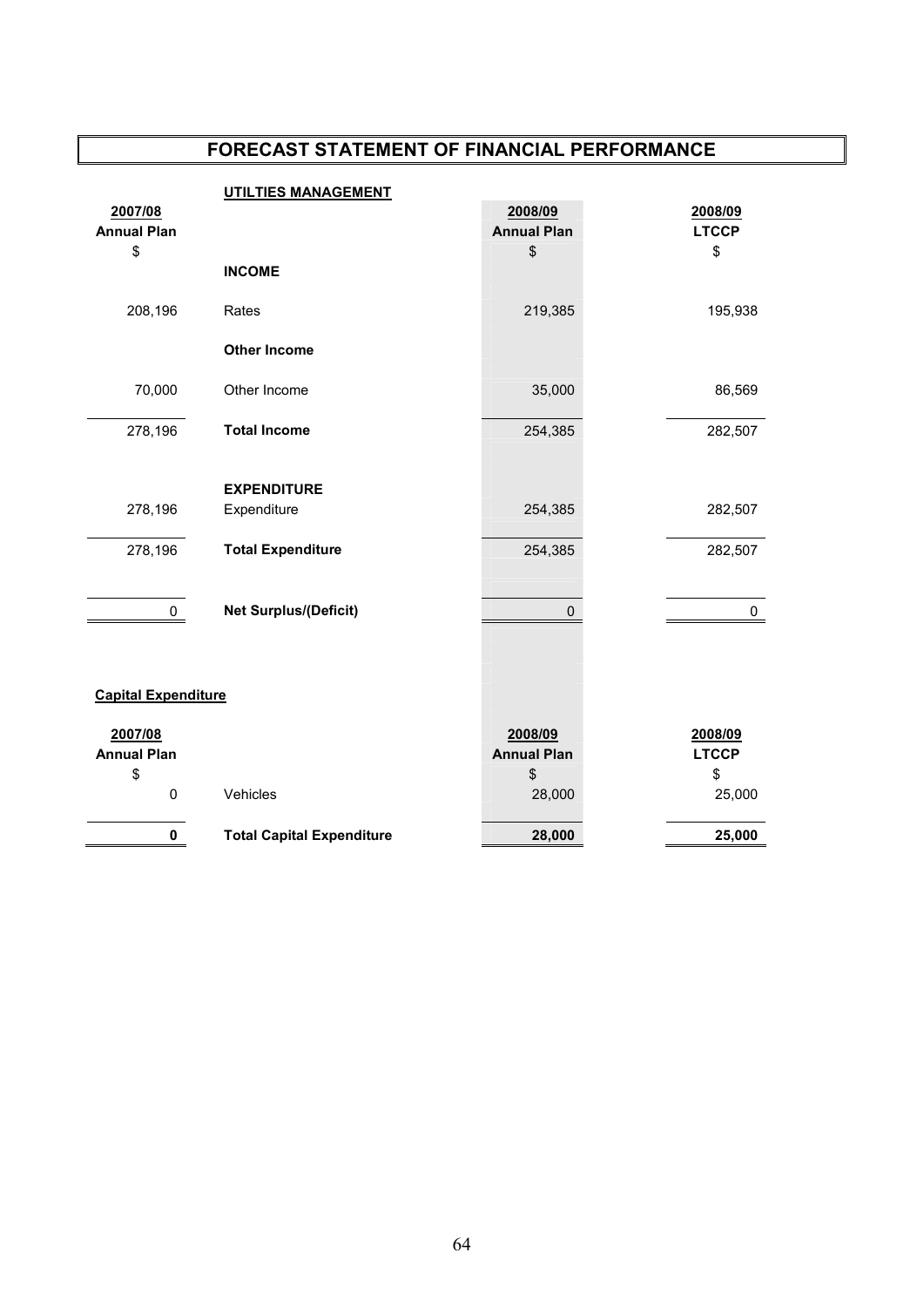# **Wastewater**

## Key Issues:

Page 21 of the 2006/16 LTCCP advised that Council had revalued its utilities for the first time since 1994. An effect of the revaluation was the significant increase in the value of the assets and depreciation. Council proposed to fund the increase over 5 years. 2008/09 is year 3 and so Council is funding three fifths of the depreciation.

Utilities are now managed by Bizeassets Asset Management System and over the past 3 years all data pertaining to the revaluation has been evaluated and amended where necessary. Revaluations are now an annual process and in some instances, have had an effect on the annual depreciation charge which has increased in some areas and decreased in others.

Greater than anticipated escalation costs which includes two years escalations on top of the year 2 renegotiated rates have increased the overall physical works budgets. However, new budgets have been created to account for separate capital items (Laterals and Manholes), which were previously in the physical works budgets, and this has had the effect of reducing the effect of the escalations.

### Variance to the LTCCP:

### Alexandra

An increase of \$87,000 to accommodate increased disposal rates for treated sludge. Effect of depreciation on revaluations and additional assets purchased 2007/08. Escalation as above

Capital expenditure:

Buildings and Improvements - \$229,352 deferred from 2007/08 and an additional \$180,000 has been allowed to undertake recommendations of emergency conveyance-report due early 2008. The future development budget has been reduced to nil to compensate for the additional \$180,000.

\$15,000 to allow for the installation of Telemetry to the new pumpstations on Lookout Estate. These were not included in the main Telemetry project but are necessary to allow integration with Council's new system.

New Budget of \$36,500 to undertake Closed Circuit TV inspections of 10% of the network or 4.5kms per year for 5 years. This will allow staff to prioritise renewals of the aging network.

Laterals \$3,453 and Manholes \$8,790 as explained above.

An additional \$8,000 in non pipe renewals budget to upgrade PS #2 Tarbert Street Pumpstation necessary to improve public safety and security issues.

Future development budget transferred to Buildings and Improvement as above.

### Cromwell

Effect of depreciation on revaluations and additional assets purchased 2007/08. Escalation as above

### Capital expenditure:

Lowburn Bridge Pumpstation Upgrade – \$126,000 new budget. Electrical control equipment is in very poor condition and will be replaced immediately. It is prudent to renew the pumps at the same time.

Closed Circuit TV Inspections – \$42,000 new budget to undertake CCTV inspections of 10% of the network or 5.2kms per year for 5 years. This will allow staff to prioritise renewals of the aging network.

Laterals \$6,549 and manholes \$9,672 as explained above.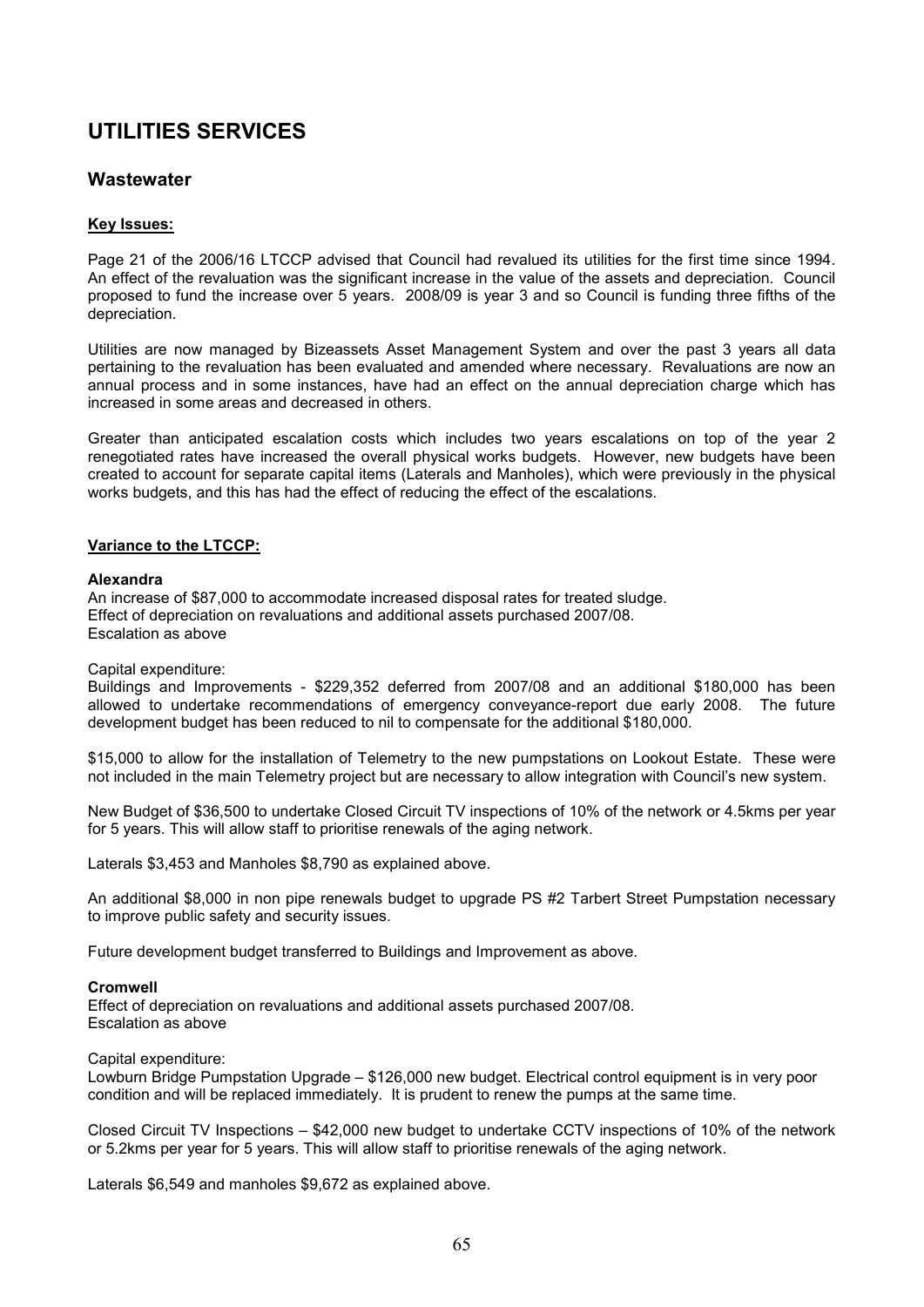\$63,000 for improvements to the Cromwell Racecourse infrastructure to address the ongoing problems with the disposal of sewage.

\$315,000 new budget required to undertake investigation and consultation for the resource consent renewal. Its is very likely that similar funding will be required for 2 further years as planning for a large upgrade proceeds. It should be noted that budgets are based on project pure (QLDC Wanaka) as an indicative costs. The Cromwell Treatment Upgrade could require funding of between \$10 million to \$13 million by 2012/2013.

### Clyde

Effect of depreciation on revaluations and additional assets purchased 2007/08. Escalation as above

Capital Expenditure

An additional \$5,000 for ongoing ground water monitoring.

### Omakau

Effect of depreciation on revaluations and additional assets purchased 2007/08. Escalation as above

### Capital Expenditure

Closed Circuit TV Inspections – \$4,000 new budget to undertake CCTV inspections of 10% of the network or 5.2kms per year for 5 years. This will allow staff to prioritise renewals of the aging network.

Laterals \$1,908 and manholes \$5,106 as explained above.

### Ranfurly

Effect of depreciation on revaluations and additional assets purchased 2007/08. Escalation as above

### Capital Expenditure

Closed Circuit TV Inspections – \$9,000 new budget to undertake CCTV inspections of 10% of the network or 5.2kms per year for 5 years. This will allow staff to prioritise renewals of the aging network. Laterals \$1,955 and manholes \$5,096 as explained above.

### Naseby

Effect of depreciation on revaluations and additional assets purchased 2007/08. Escalation as above

### Capital Expenditure

Closed Circuit TV Inspections – \$5,600 new budget to undertake CCTV inspections of 10% of the network or 5.2kms per year for 5 years. This will allow staff to prioritise renewals of the aging network.

Laterals \$2,007 and manholes \$5,106 as explained above.

### Roxburgh

Physical works contract rated decrease of \$20,000 as at recent re-tender the contractor re-apportioned risk share. This reduction has been applied to the Roxburgh Wastewater investment account. Effect of depreciation on revaluations and additional assets purchased 2007/08. Escalation as above

Closed Circuit TV Inspections – \$11,000 new budget to undertake CCTV inspections of 10% of the network or 5.2kms per year for 5 years. This will allow staff to prioritise renewals of the aging network.

Laterals \$1,908 and manholes \$5,127 as explained above.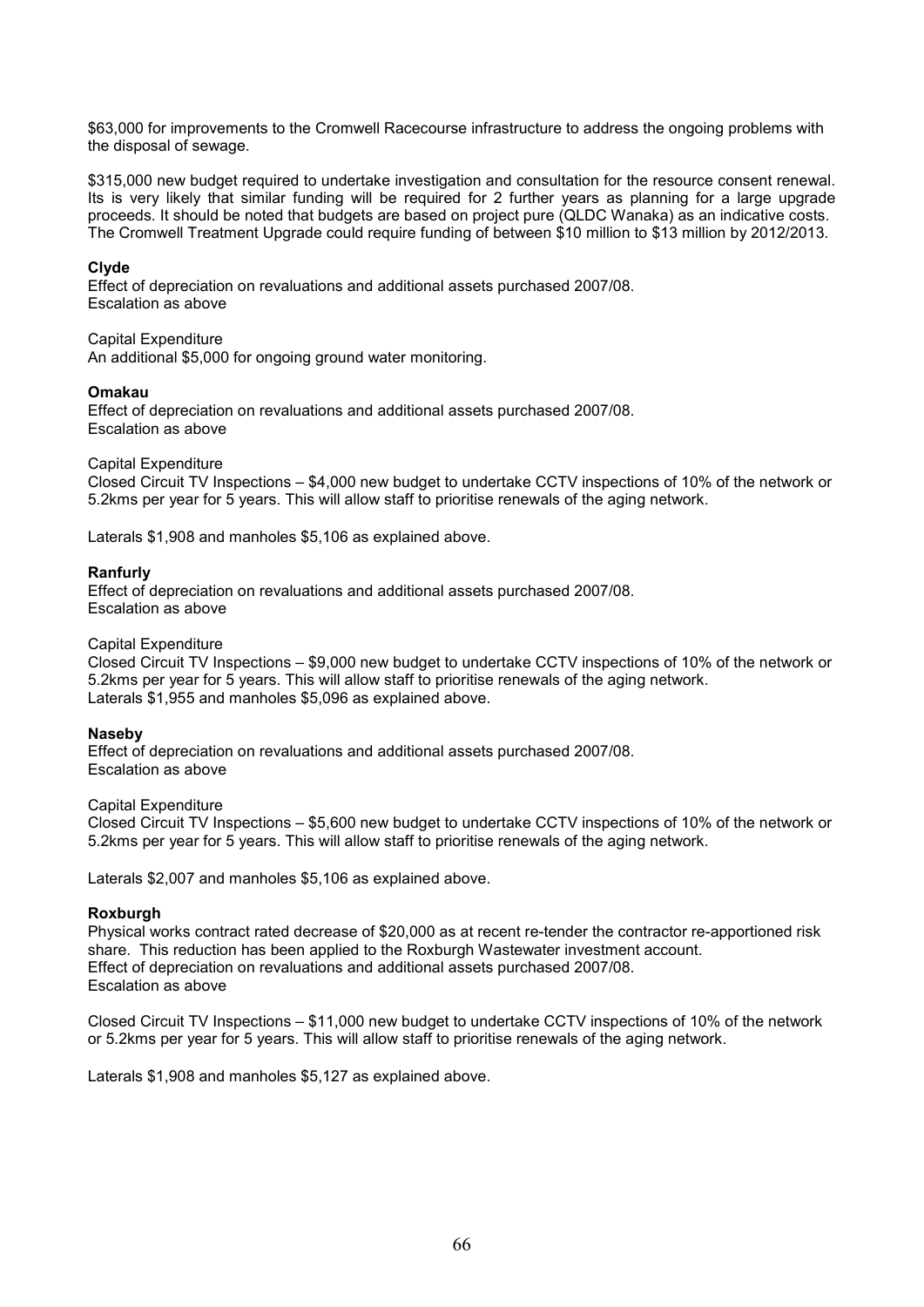### **WASTEWATER**

| 2007/08<br><b>Annual Plan</b><br>\$ |                                | 2008/09<br><b>Annual Plan</b> | 2008/09<br><b>LTCCP</b><br>\$ |
|-------------------------------------|--------------------------------|-------------------------------|-------------------------------|
|                                     | <b>INCOME</b>                  | \$                            |                               |
|                                     |                                |                               |                               |
| 1,734,454                           | Rates                          | 1,891,752                     | 1,813,767                     |
|                                     | <b>Other Income</b>            |                               |                               |
| 54,086                              | Interest                       | 87,658                        | 24,024                        |
| 25,513                              | User fees and other income     | 35,240                        | 26,236                        |
| 266,062                             | Developers contribution        | 165,295                       | 165,295                       |
| 7,000                               | Other capital contributions    | 5,000                         | 7,000                         |
| 350,000                             | Vested assets                  | 230,000                       | 230,000                       |
| 2,437,115                           | <b>Total Income</b>            | 2,414,945                     | 2,266,322                     |
|                                     | <b>EXPENDITURE</b>             |                               |                               |
| 856,066                             | Alexandra                      | 955,149                       | 822,655                       |
| 678,399                             | Cromwell                       | 716,150                       | 672,636                       |
| 3,525                               | Cl;yde                         | 12,513                        | 22,175                        |
| 43,559                              | Omakau                         | 45,911                        | 43,024                        |
| 135,004                             | Ranfurly                       | 126,598                       | 131,304                       |
| 57,481                              | Naseby                         | 59,160                        | 61,286                        |
| 170,215                             | Roxburgh                       | 150,631                       | 172,820                       |
|                                     |                                |                               |                               |
| 1,944,249                           |                                | 2,066,112                     | 1,925,900                     |
|                                     |                                |                               |                               |
| 492,866                             | <b>Net Surplus/(Deficit)</b>   | 348,833                       | 340,422                       |
|                                     |                                |                               |                               |
| <b>Capital Expenditure</b>          |                                |                               |                               |
| 2007/08                             |                                | 2008/09                       | 2008/09                       |
| <b>Annual Plan</b>                  |                                | <b>Annual Plan</b>            | <b>LTCCP</b>                  |
| \$                                  | <b>Alexandra</b>               | \$                            | \$                            |
| 229352                              | <b>Building improvements</b>   | 410,000                       |                               |
| 0                                   | Machinery & Plant              | 18,576                        | 18,576                        |
| 0                                   | Telemetry                      | 15,000                        | 0                             |
| 31,000                              | Computing modelling            | 0                             | 0                             |
| 20,000                              | Wastewater retic'n extension   | 0                             | 0                             |
| 20,000                              | Wastewater reticulation upsize | 0                             | 0                             |
| 25,000                              | Refurbish pump station         | 0                             | 0                             |
| 0                                   | <b>CCTV</b> Inspections        | 36,500                        | 0                             |
| 3,320                               | Lateral Renewals               | 3,453                         | 0                             |
| 8,452                               | Manholes                       | 8,790                         | 0                             |
| 183,000                             | Sewer reticn rnwl              | 195,000                       | 195,000                       |
| 89,290                              | <b>Balance Tank</b>            | 0                             | 0                             |
| 0                                   | Non Pipe renewals              | 18,272                        | 10,272                        |
| 0                                   | AMPs & Management costs        | 10,000                        | 10,000                        |
| 150,000                             | Future Development             | 0                             | 170,000                       |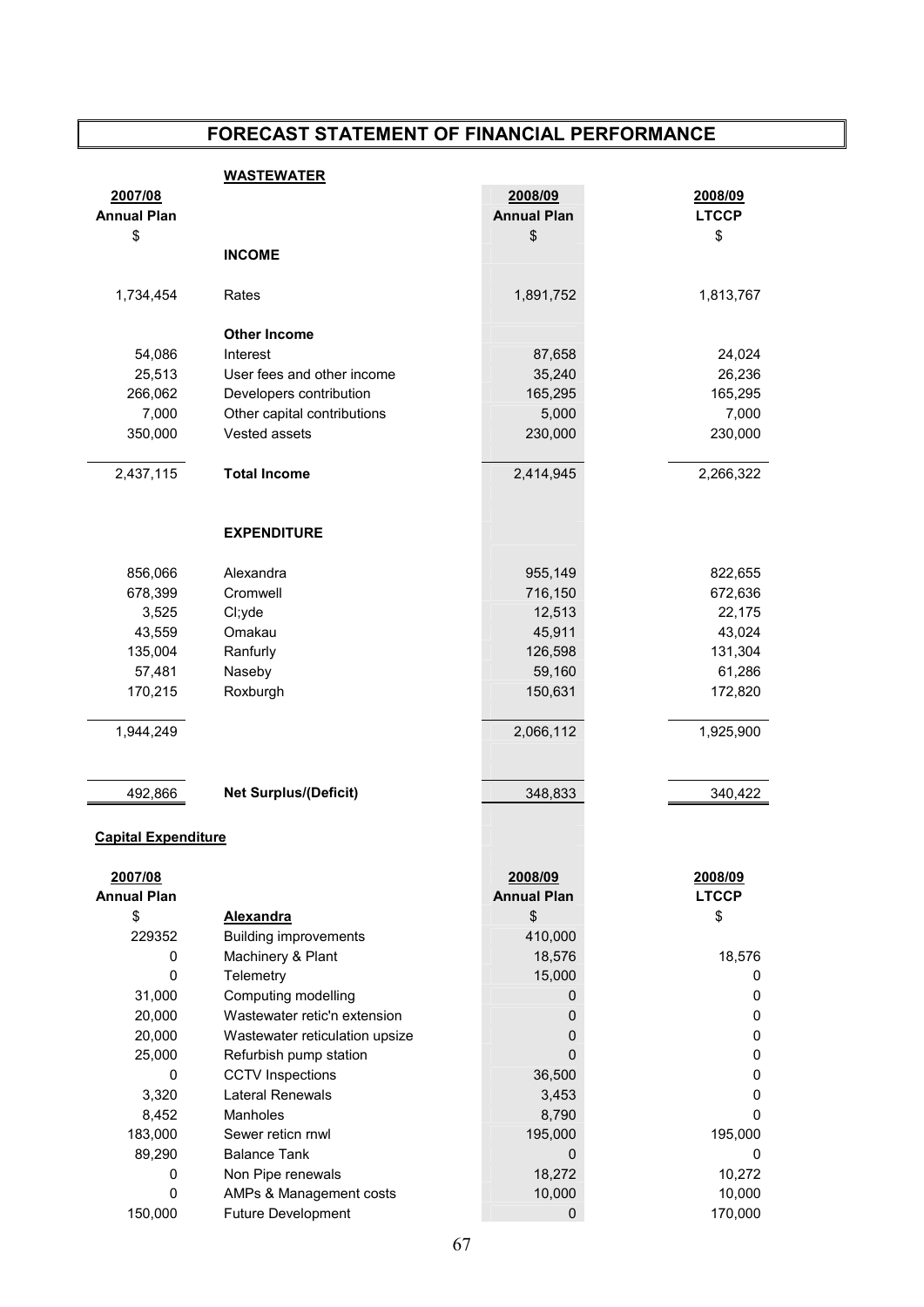|                    | <b>Wastewater Alexandra continued</b> |                    |              |
|--------------------|---------------------------------------|--------------------|--------------|
| 2007/08            |                                       | 2008/09            | 2008/09      |
| <b>Annual Plan</b> |                                       | <b>Annual Plan</b> | <b>LTCCP</b> |
| \$                 |                                       | \$                 | \$           |
| 6,000              | <b>Resource Consents</b>              | 0                  | 0            |
| 100,000            | <b>Vested Assets</b>                  | 80,000             | 80,000       |
| 865,414            | <b>Total Alexandra</b>                | 795,591            | 483,848      |
|                    | <b>Cromwell</b>                       |                    |              |
| 100,000            | Bannockburn oxidation pond No.2       | 0                  | 0            |
| 20,000             | Machinery and plant                   | 0                  | 0            |
| 125,000            | Wastewater reticulation extension     | 140,000            | 0            |
| 0                  | Cromwell racecourse upgrade           | 63,000             | 0            |
| 33,750             | Computing modelling                   | 0                  | 0            |
| 25,000             | Pump station upgrade                  | 126,000            | 0            |
| 0                  | <b>CCTV</b> Inspections               | 42,000             | 0            |
| 6,297              | Lateral renewals                      | 6,549              | 0            |
| 9,300              | Manholes                              | 9,672              | 0            |
| 25,992             | Sewer reticn rnwl                     | 38,245             | 38,245       |
| 150,000            | Rapid Infiltration Trial              | 0                  | 0            |
| 26,523             | Water pump replacement                | 27,318             | 27,318       |
| 200,000            | Treatment upgrade                     | 315,000            | 325,000      |
| 75,000             | Infiltration detection                | 0                  | 0            |
| 0                  | Future Development                    | 0                  | 240,000      |
| 250,000            | <b>Vested Assets</b>                  | 150,000            | 150,000      |
| 1,046,862          | <b>Total Cromwell</b>                 | 917,784            | 780,563      |
|                    | <b>Clyde</b>                          |                    |              |
| 5,000              | Sample bore                           | 0                  |              |
| 5,000              | <b>WW Ground Water Monitoring</b>     | 5,000              | 0            |
| 20,000             | Other Cap exp                         | 80,000             | 250,000      |
| 30,000             | <b>Total Clyde</b>                    | 85,000             | 250,000      |
|                    | Omakau                                |                    |              |
| 0                  | Wastewater Retic'n extension          | 0                  | 50,000       |
| U                  | <b>CCTV</b> Inspections               | 4,000              |              |
| 1,835              | Lateral renewals                      | 1,908              | 0            |
| 4,910              | Manholes                              | 5,106              | 0            |
| 7,500              | AMPS & Mgmt Costs                     | 0                  | 0            |
| 25,000             | Future Development                    | 0                  | 0            |
| 39,245             | <b>Total Omakau/Ophir</b>             | 11,014             | 50,000       |
|                    | Ranfurly                              |                    |              |
| 0                  | Machinery & Plant                     | 10,927             | 10,927       |
| 0                  | <b>CCTV</b> Inspections               | 9,000              | 0            |
| 1,880              | Lateral renewals                      | 1,955              | 0            |
| 4,900              | Manholes                              | 5,096              | 0            |
| 15,914             | Non Pipe Renewals                     | 21,855             | 21,855       |
| 4,000              | Emergency conveyance                  | 25,000             | 25,000       |
| 26,694             | <b>Total Ranfurly</b>                 | 73,833             | 57,782       |
|                    | <b>Naseby</b>                         |                    |              |
| 0                  | <b>CCTV</b> Inspections               | 5,600              |              |
| 1,930              | Laterals                              | 2,007              | 0            |
| 4,910              | Manholes                              | 5,106              | 0            |
| 6,840              | <b>Total Naseby</b>                   | 12,713             | $\mathbf 0$  |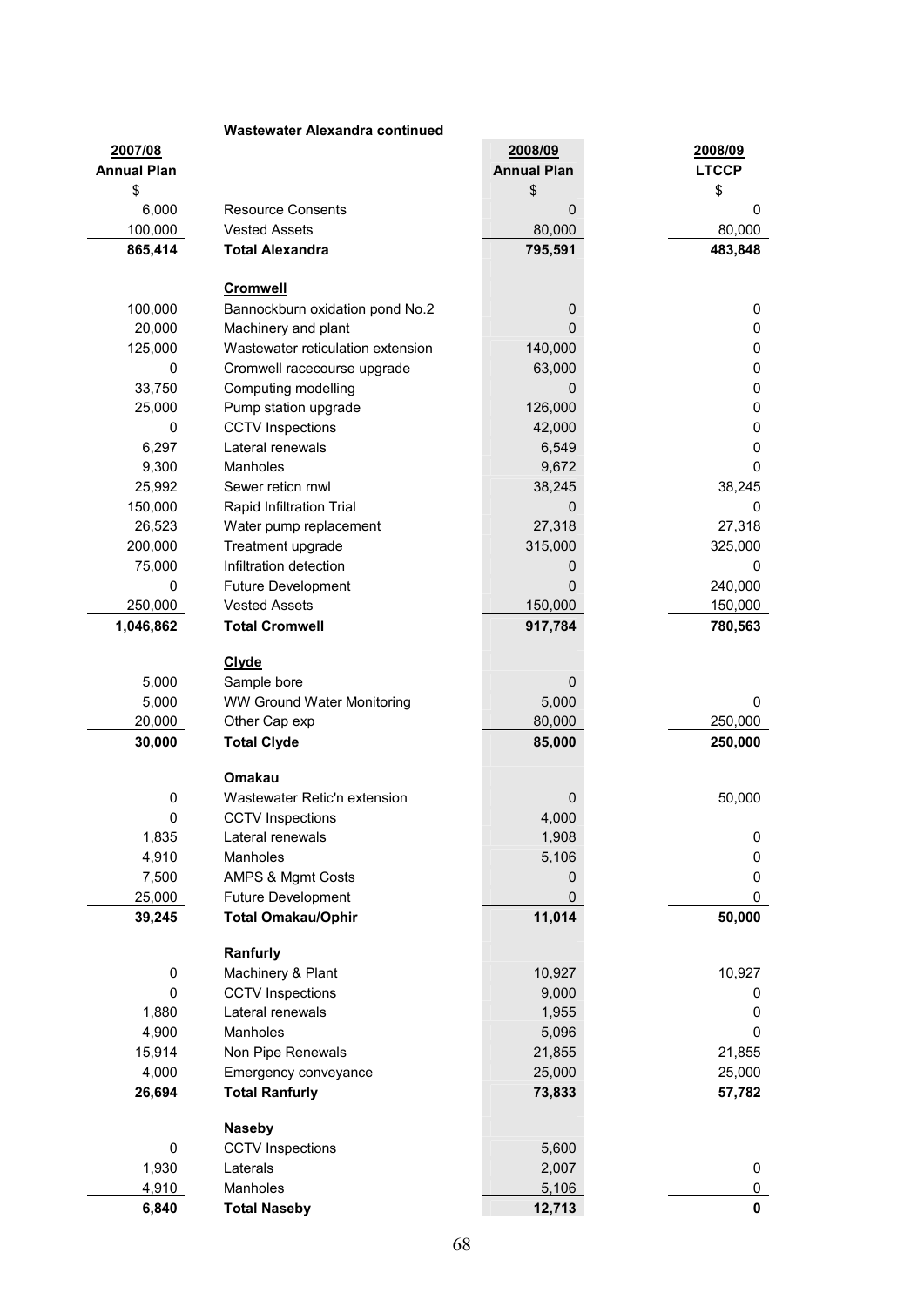|                    | <b>Wastewater continued</b>      |                    |              |
|--------------------|----------------------------------|--------------------|--------------|
| 2007/08            |                                  | 2008/09            | 2008/09      |
| <b>Annual Plan</b> |                                  | <b>Annual Plan</b> | <b>LTCCP</b> |
| \$                 |                                  | \$                 | \$           |
|                    | Roxburgh                         |                    |              |
| 3.000              | Reticulation extension           | 3,000              | 3,000        |
| 0                  | <b>CCTV</b> Inspections          | 11,000             | 0            |
| 1,835              | Laterals                         | 1,908              | 0            |
| 4,930              | Manholes                         | 5,127              | ŋ            |
| 15,914             | Reticulation renewal             | 16,391             | 16,391       |
| 13,792             | Pump replacement                 | 12,020             | 12,020       |
| 25,000             | Emergency conveyance             | 45,000             | 25,000       |
| 0                  | Land based Treatment Upgrade     | 50,000             | 50,000       |
| 0                  | Resource consents                | 10,000             | 10,000       |
| 64,471             | <b>Total Roxburgh</b>            | 154,446            | 116,411      |
| 2,079,526          | <b>Total Capital Expenditure</b> | 2,050,381          | 1,738,604    |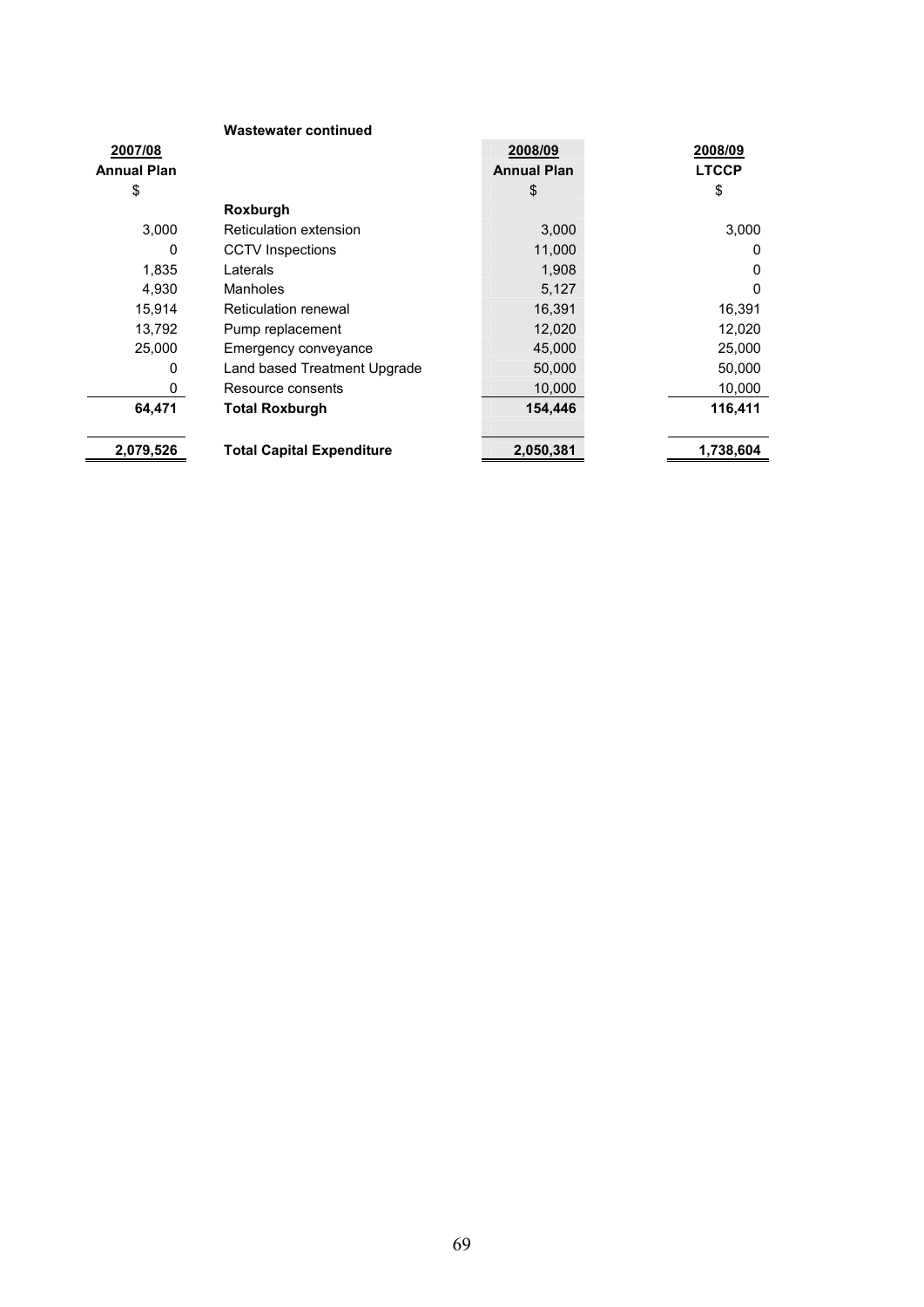# **Water**

# Key Issues:

# Water – District wide

Greater than anticipated escalation costs which includes two years escalations on top of renegotiated rates have increased the overall physical works budgets. However, new budgets have been created to account for separate capital items (new Tobies and Meters and Valves and Hydrants), which were previously in the physical works budgets, and this has had the effect of reducing the effect of the escalations.

Page 21 of the 2006/16 LTCCP advised that Council had revalued its utilities for the first time since 1994. An effect of the revaluation was the significant increase in the value of the assets and depreciation. Council proposed to fund the increase over 5 years. 2008/09 is year 3 and so Council is funding three fifths of the depreciation.

Utilities are now managed by Bizeassets Asset Management System and over the past 3 years all data pertaining to the revaluation has been evaluated and amended where necessary. Revaluations are now an annual process and in some instances, have had an effect on the annual depreciation charge which has increased in some areas and decreased in others.

The income from the increase in all reserves expenditure, following the reassessment of greenways irrigation to bring the cost of water used closer to actual units used, is shown in the water accounts.

Funding has been allowed for the installation of consumer water meters targeting the greater than 1100m2 and commercial and industrial properties. This will allow meters to be installed as per Council's current water supply bylaw.

### Cromwell

Pisa Village is now a separate water account with operating and capital expenditure assigned to it.

# Variance to the LTCCP:

### Alexandra

Physical works contract increased by \$51,000 due to a rate increase with recent re-tender and increase in increase in minor repairs.

Escalation and depreciation as explained above.

Other minor changes

Internal loan - The Board has approved an internal loan be established from 1 July 2008 to fund the projected deficit investment account balance in Alexandra water of \$1m at 30 June 2008.

Internal Income of \$32,459 due to assessment of greenways irrigation to better reflect actual usage, (as explained above)

Capital Expenditure:

Booster Pumpstation– \$130,000 Rationalisation of Bridge Hill pumping system approx \$50k/yr savings in reduced network failures and pumping costs. Deferred to 2008/2009 due to delays with land ownership.

Valves and Hydrants \$9,832 as explained above.

Tobies and meters \$26,000 as explained above and an additional increase of \$45,000 to allow for actual number of tobies renewed.

Meters – \$250,000 to continue the installation of consumer water meters targeting the 360 >1100m2 and commercial properties then urban properties. It is planned to install water meters over a four year period in response to the District Wide Water Strategy.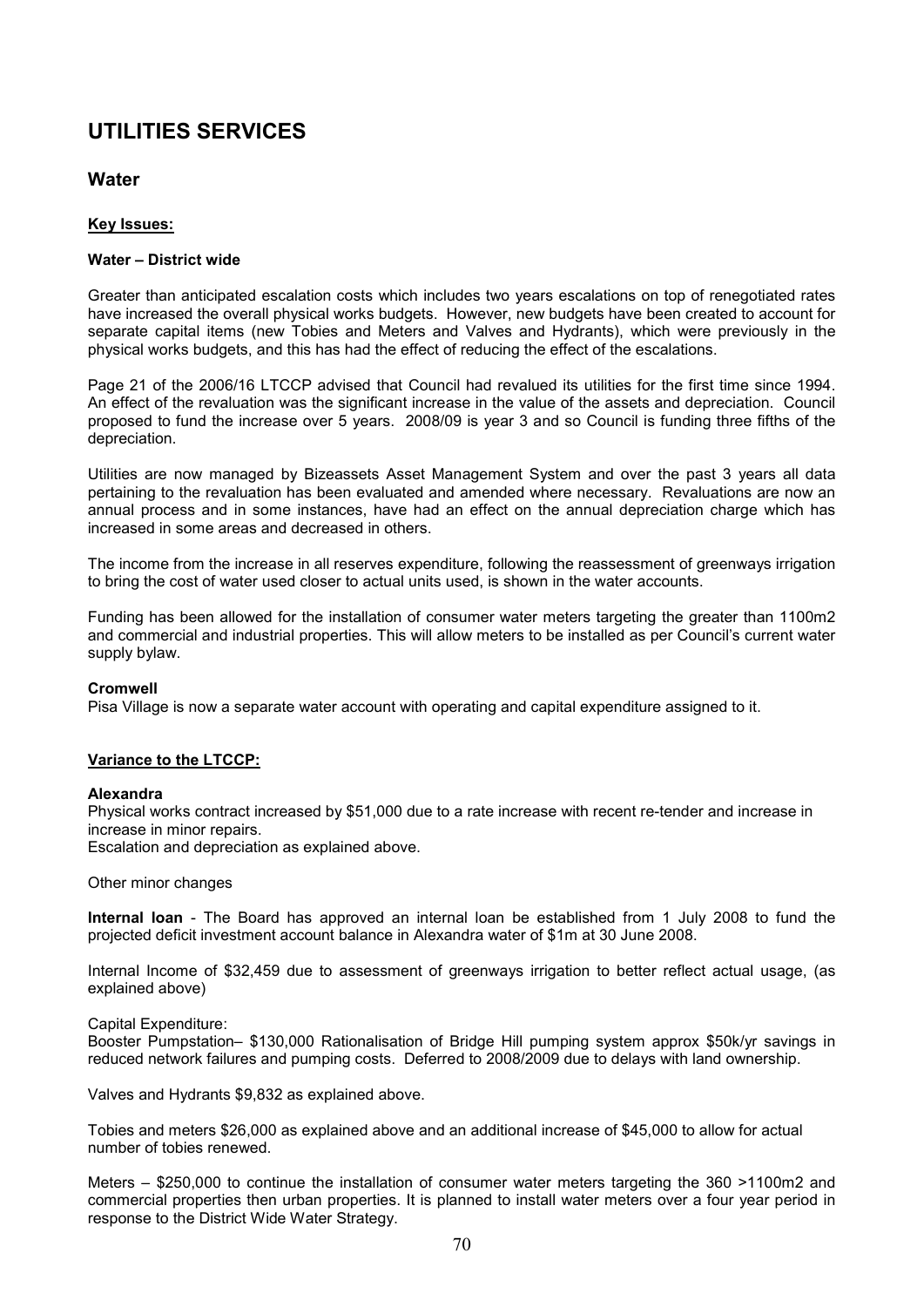# Water continued

Water Investigations – \$200,000 budget to allow for further test drilling and sampling of potential new water sources for Alexandra Water Supply.

Note the \$2 million allowed in 2007/08 LTCCP has been deferred to 2011/2012 to align with HAB.

Note the budget for future development taken out.

### Cromwell

Physical works contract increased \$68,000 rates increase as at recent re-tender the contractor reapportioned risk share. Escalation as and depreciation as explained above.

Other minor changes

An increase in income to \$115,812 due to assessment of greenways irrigation to better reflect actual usage, (as explained above)

Capital expenditure: Valves and Hydrants \$18,078 as explained above.

Tobies \$63,336 as explained above.

Water Meters – \$130,000 to continue the installation of consumer water meters. >1100m<sup>2</sup> are now complete the next area to do is commercial properties then urban properties. It is planned to install water meters over a four year period in response to the District Wide Water Strategy.

Water Quality Investigations Stage 1 – \$28,000 funding to allow for a scoping study into the appropriateness of the current borefield and determine if other more suitable sites exist, this study will take into consideration possible impacts of wastewater treatment options.

Catchment Assessments – \$5,000 as required by the PHRMP to assess risk, source grading, effects of drought and land use.

Note budget for Future Development now taken out.

# Pisa Village

Capital Expenditure:

Machinery and Plant - new budget of \$7,000 to allow minor renewals with equipment and instruments, only include items outside cost limits of maintenance contract.

Valves and Hydrants \$2,080 links to physical works budget.

Tobies and meters \$2,600 links to physical works budget.

Water reticulation renewal – new budget of \$5,000 to allow minor renewals.

Non piped renewals – new budget of \$4,000 to allow minor renewals.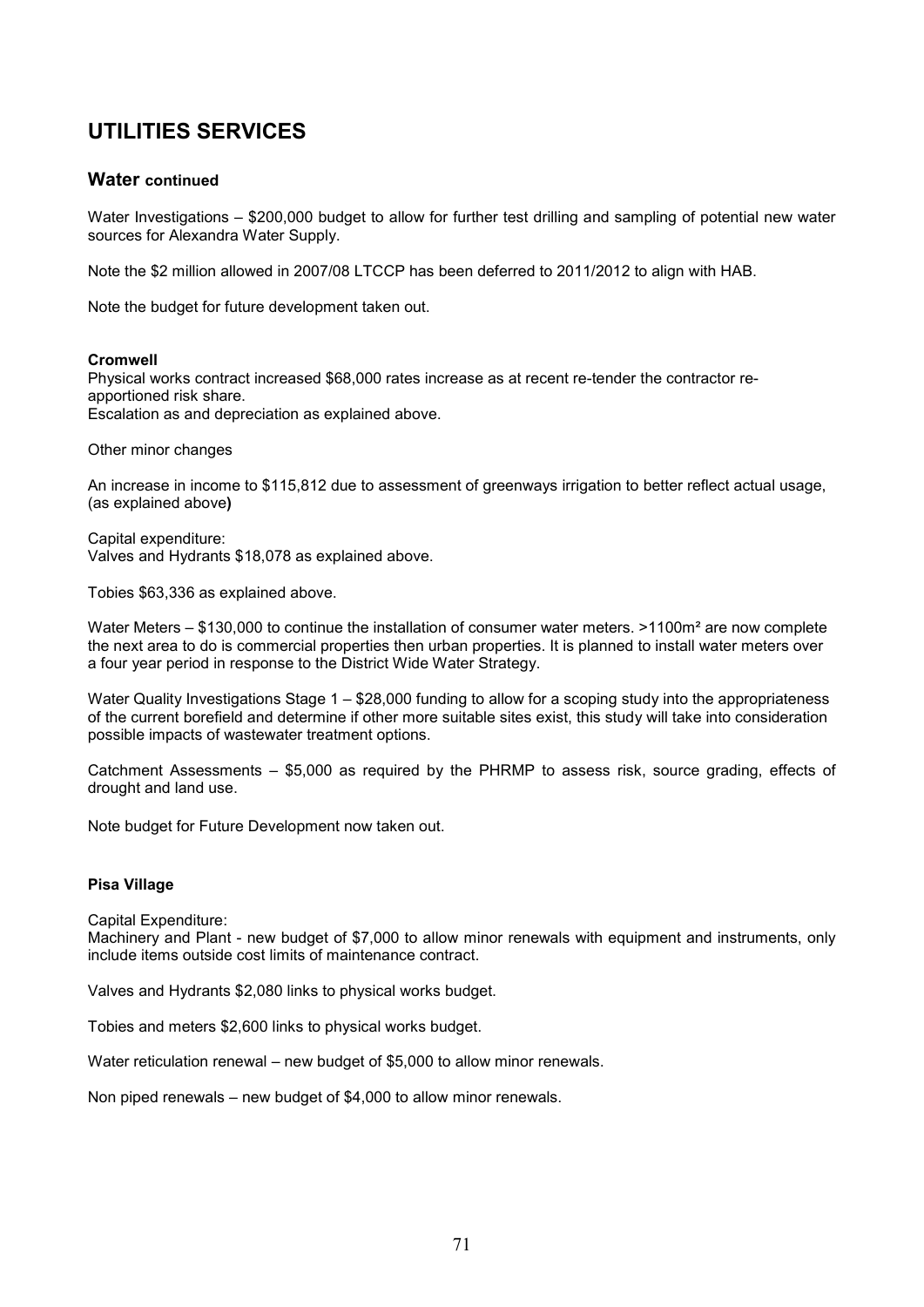# Water continued

## Clyde

Physical works contract increased by \$28,800 due to a rate increase as with recent re-tender the contractor reappointed risk share.

Escalation and depreciation as explained above.

Other minor changes

Income of \$536 due to assessment of greenways irrigation to better reflect actual usage, (as explained above).

Capital expenditure:

Valves and Hydrants \$8,246 as explained above.

Isolating Valves – \$5,000 lack of isolation valves leading to necessity to shut large areas of town down to do emergency repairs. New budget would allow approximately 1 or 2 new valves per year.

Tobies and meters \$18,070 as explained above.

Water Meters (Reserves) – \$38,000 new budget to allow installation of meters to all parks and reserves connections as previously requested by the Board.

Water Meters – \$60,000 to continue the installation of consumer water meters targeting the >1100m2 and commercial properties then urban properties. It is planned to install water meters over a four year period in response to the District Wide Water Strategy.

Note the budget for future development has been taken out.

### Omakau/Ophir

Escalation and depreciation as explained above.

Other minor changes

Capital expenditure: Valves and Hydrants \$3,588 as explained above.

Tobies and meters \$5,500 as explained above.

Water Meters – \$20,000 to fund the installation of consumer water meters targeting the >1100m2 and commercial properties then urban properties. It is planned to install water over a four year period in response to the District Wide Water Strategy.

### Patearoa

Escalation and depreciation as explained above.

Other minor changes

### Capital Expenditure

Valves and Hydrants \$5,200 as explained above.

Tobies and meters \$1,726 as explained above.

Catchment Assessments –\$5,000 as required by the PHRMP to assess risk, source grading, effects of drought and land use.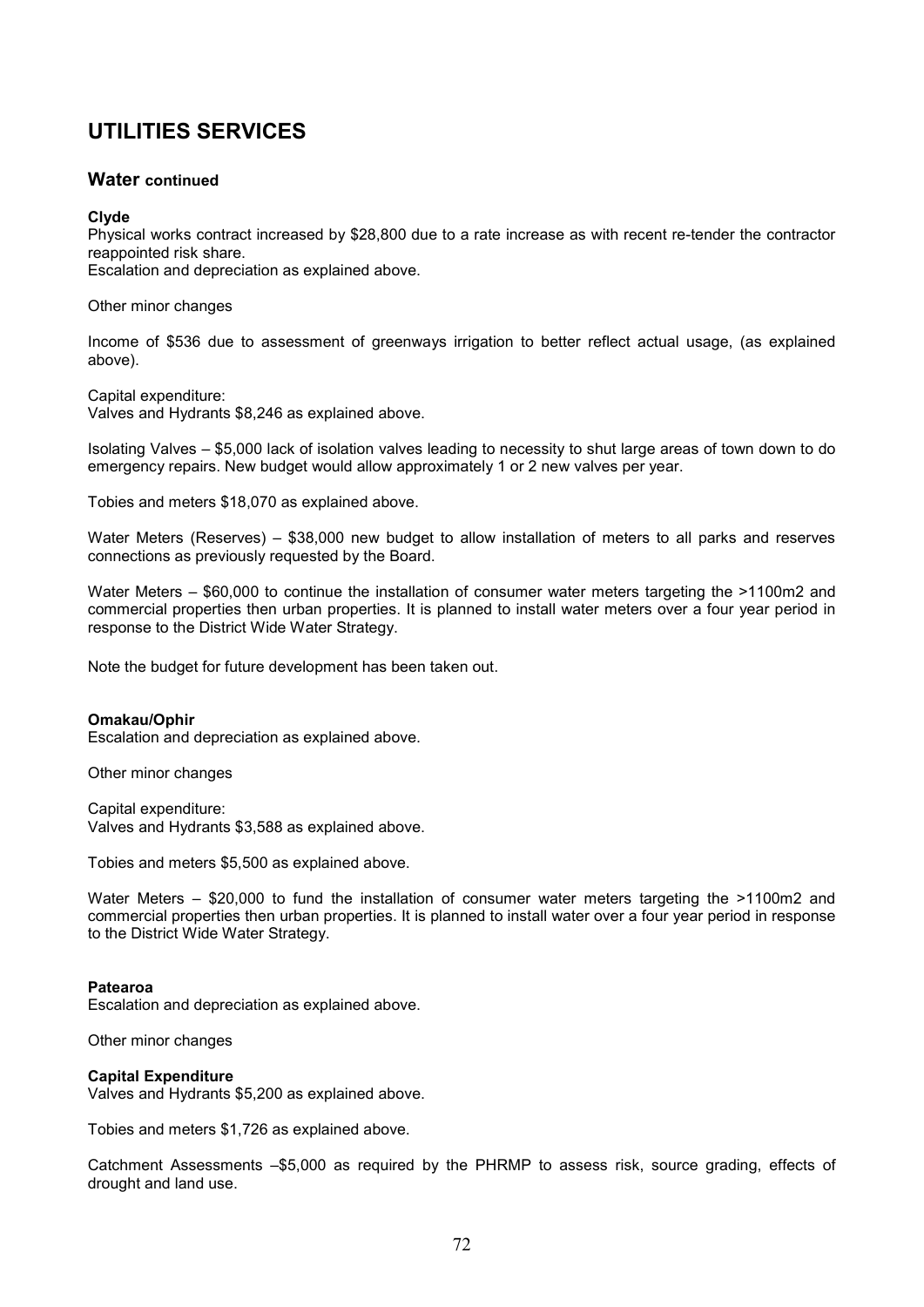# Water continued

## Ranfurly

Physical works budget contract rate decrease of \$10,000 as at re-tender the contractor re-apportioned risk share.

Escalation and depreciation as explained above.

Other minor changes

## Capital Expenditure

Valves and Hydrants \$8,790 as explained above.

Isolating Valves –- lack of isolation valves leading to necessity to shut large areas of the scheme rural and urban down to effect repairs. New budget \$5,000.

Tobies and meters \$6,906 as explained above.

Catchment Assessments –\$3,000 as required by the PHRMP to assess risk, source grading, effects of drought and land use.

Water Meters – \$65,000 to continue the installation of consumer water meters targeting the >1100m2 and commercial properties then urban properties. It is planned to install water meters over a four year period in response to the District Wide Water Strategy.

## Naseby

Escalation and depreciation as explained above.

Other minor changes

Internal Loan - The Board has approved an internal loan be established from 1 July 2008 to fund the projected deficit investment account balance in Naseby water of \$78k.

# Capital Expenditure

Tank Replacement Programme – \$14,500 budget increase is required for tank replacements. It is proposed that \$31k be allowed to allow 4 tanks (One bank) to be renewed. A budget of \$16,883 is currently allowed for replacing two tanks.

Valves and Hydrants \$8,790 as explained above.

Tobies and meters \$3,453 as explained above.

Water Meters – \$25,000 to continue the installation of consumer water meters targeting the >1100m2 and commercial properties then urban properties. It is planned to install water meters over a four year period in response to the District Wide Water Strategy.

Catchment Assessments –\$5,000 as required by the PHRMP to assess risk, source grading, effects of drought and land use.

# Roxburgh

Physical works budget contract rate decrease of \$10,000 as at re-tender the contractor re-apportioned risk share. This reduction has been applied to the Roxburgh Water investment account. Escalation and depreciation as explained above.

Income of \$1,773 due to assessment of greenways irrigation to better reflect actual usage, (as explained above).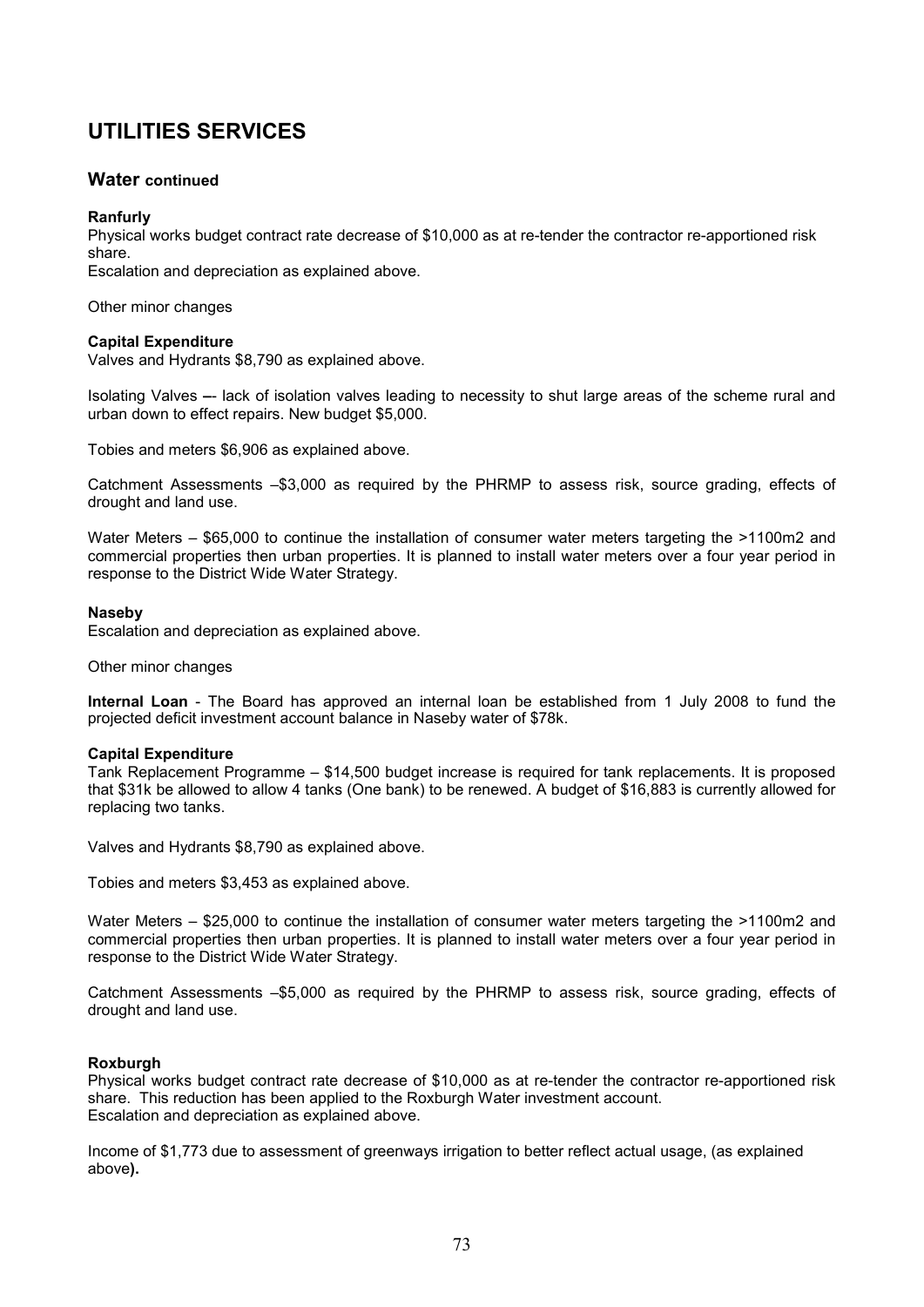# Water continued

## Capital Expenditure

Switchboard Renewal – \$6,000 new budget to replace the existing switchboard board.

Valves and Hydrants \$8,790 as explained above.

Tobies and \$10,000 as explained above.

Water Quality Improvements – \$2,500 new budget as recommended in PHRMP to investigate bird proofing of reservoir and to determine effectiveness of the existing aerator also to plan future maintenance needs.

Water Meters – \$15,000 for the installation of consumer water meters on a selection of small and large residential and commercial properties.

Other minor changes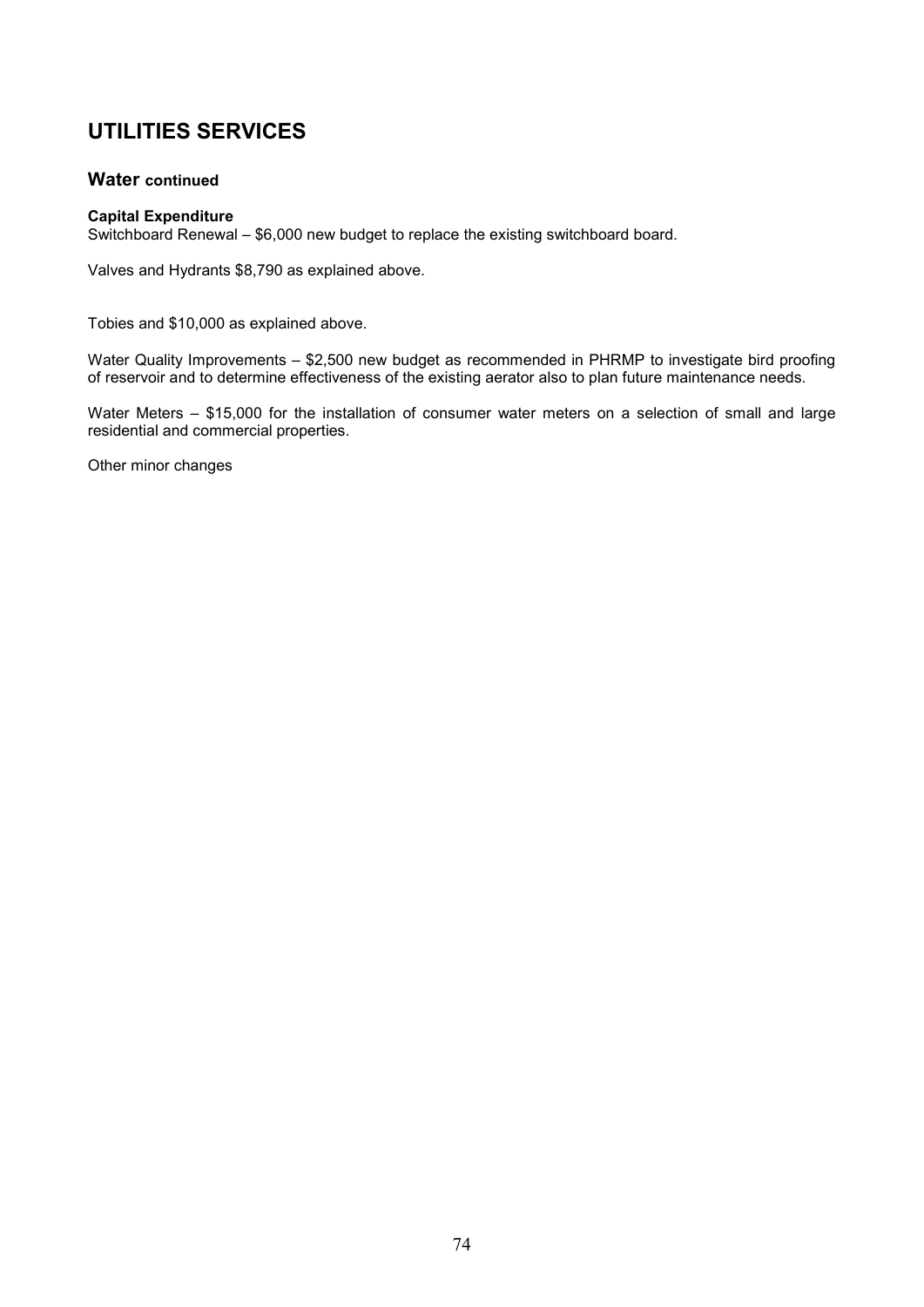# FORECAST STATEMENT OF FINANCIAL PERFORMANCE

|                            | <b>WATER</b>                     |                    |              |
|----------------------------|----------------------------------|--------------------|--------------|
| 2007/08                    |                                  | 2008/09            | 2008/09      |
| <b>Annual Plan</b>         |                                  | <b>Annual Plan</b> | <b>LTCCP</b> |
| \$                         |                                  | \$                 | \$           |
|                            | <b>INCOME</b>                    |                    |              |
| 1,944,061                  | Rates                            | 2,348,460          | 2,380,751    |
|                            | <b>Other Income</b>              |                    |              |
| 18,910                     | <b>Govt Grants and Subsidies</b> | 18,910             | 18,910       |
| 25,663                     | Interest and Dividends           | 36,063             | 16,682       |
| 127,566                    | Users and other Fees             | 239,631            | 128,005      |
| 374,913                    | Developers Contribution          | 359,257            | 359,257      |
| 480,000                    | Vested assets                    | 330,000            | 330,000      |
| 2,971,113                  | <b>Total Income</b>              | 3,332,321          | 3,233,605    |
|                            | <b>EXPENDITURE</b>               |                    |              |
| 627,745                    | Alexandra                        | 881,872            | 904,759      |
| 569,354                    | Cromwell                         | 680,487            | 751,649      |
| 67,673                     | Pisa Village                     | 64,182             | 0            |
| 151,065                    | Clyde                            | 209,036            | 173,457      |
| 99,336                     | Omakau                           | 110,532            | 118,211      |
| 133,644                    | Pateroa                          | 116,888            | 125,633      |
| 277,939                    | Ranfurly                         | 288,524            | 238,700      |
| 139,676                    | Naseby                           | 171,276            | 141,724      |
| 216,940                    | Roxburgh                         | 220,852            | 220,375      |
| 2,283,372                  | <b>Total Expenditure</b>         | 2,743,649          | 2,674,508    |
| 687,741                    | <b>Net Surplus/(Deficit)</b>     | 588,672            | 559,097      |
| <b>Capital Expenditure</b> |                                  |                    |              |
| 2007/08                    |                                  | 2008/09            | 2008/09      |

| 1001100            |                                  | <u>zovojos</u>     | <u>zovoros</u> |
|--------------------|----------------------------------|--------------------|----------------|
| <b>Annual Plan</b> |                                  | <b>Annual Plan</b> | <b>LTCCP</b>   |
| \$                 | Alexandra                        | \$                 | \$             |
| 21,218             | Water Alex - Machinery & plant   | 21,855             | 21,855         |
| 140,000            | Water Alex - Retic Extn Upgrade  | 366,200            | 362,500        |
| 250,000            | Water Alex - Pump Booster        | 130,000            | 0              |
| 9,454              | Water Alex - Valves & Hydrants   | 9,832              | 0              |
| 5,000              | Water Alex - Isolating Valves    |                    | $\Omega$       |
| 26,225             | Water Alex - Tobies              | 71,000             | 0              |
| 20,000             | Water Alex - Backflow prevention | 20,000             | 20,000         |
| 180,353            | Water Alex - Water reticn rnwl   | 196,691            | 196,691        |
| 3,000              | Water Alex - Water meters        | 253,000            | 3,000          |
| 0                  | Water Alex - Water Investigation | 200,000            | 0              |
| 0                  | Water Alex - AMPS & Mgmt Costs   | 10,000             | 10,000         |
| 170,000            | Water Alex - Future Development  | 0                  | 170,000        |
| 150.000            | <b>Vested Assets</b>             | 100.000            | 100,000        |
| 975,250            | <b>Total Alexandra</b>           | 1,378,578          | 884.046        |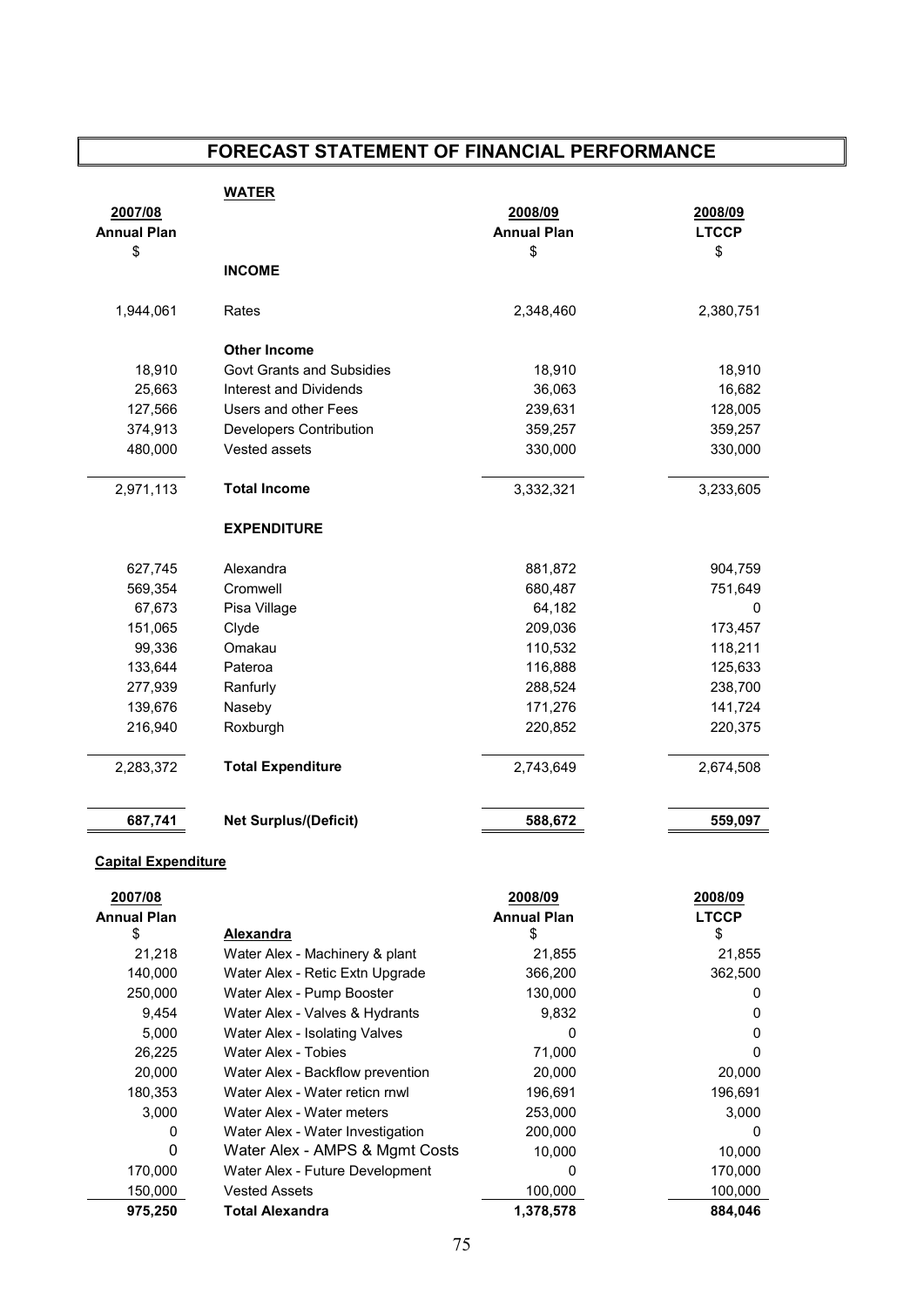|                    | <b>Water continued</b>              |                    |              |
|--------------------|-------------------------------------|--------------------|--------------|
| 2007/08            |                                     | 2008/09            | 2008/09      |
| <b>Annual Plan</b> |                                     | <b>Annual Plan</b> | <b>LTCCP</b> |
| \$                 | <b>Cromwell</b>                     | \$                 | \$           |
| 15,000             | WtrCrm - Machinery & Plant          | 15,914             | 15,914       |
| 477,405            | WtrCrm - Water reticn extn          | 491,727            | 491,727      |
| 17,383             | Valves & Hydrants                   | 18,078             | 0            |
| 60,900             | WtrCrm - Tobies                     | 63,336             | 0            |
| 30,000             | WtrCrm - Backflow prevention        | 30,000             | 30,000       |
| 3,000              | WtrCrm - Water meters               | 130,000            | 3,000        |
| 15,914             | WtrCrm - Bannockburn Town water     | 16,391             | 16,391       |
| 0                  | WtrCrm - Water Investigations       | 28,000             | 0            |
| 0                  | WtrCrm - Catchment assessment       | 5,000              | 0            |
| $\mathbf 0$        | WtrCrm - Future Development         | 0                  | 170,000      |
| 330,000            | <b>Vested Assets</b>                | 230,000            | 230,000      |
| 949,602            | <b>Total Cromwell</b>               | 1,028,446          | 957,032      |
|                    |                                     |                    |              |
|                    | <b>Pisa Village</b>                 |                    |              |
| 7,000              | WtrPisa - Cap exp Machinery & Plant | 7,000              | 0            |
| 2,000              | Wtr Pisa - Valves & Hydrants        | 2,080              | 0            |
| 2,500              | WtrPisa - Tobies & Meters           | 2,600              | 0            |
| 5,000              | WtrPisa - Water reticn rnwl         | 5,000              | 0            |
| 4,000              | WtrPisa - Non Pipe Renewals         | 4,000              | 0            |
| 20,500             | <b>Total Pisa Village</b>           | 20,680             | $\mathbf 0$  |
|                    | <b>Clyde</b>                        |                    |              |
| 10,000             | WtrClyd - Cap exp Machinery & Plant | 0                  | 0            |
| 7,600              | WtrClyd - Water reticn extn         | 7,600              | 7,600        |
|                    | WtrClyd - Water retic'n reserv      | 0                  |              |
| 450,000            |                                     |                    | 0            |
| 7,929              | WtrClyd - Valves and Hydrants       | 8,246              | 0            |
| 0                  | WtrClyd - Isolating Valves          | 5,000              | 0            |
| 17,375             | WtrClyd - Tobies                    | 18,070             | 0            |
| 0                  | WtrClyd - Water meters              | 60,000             | 0            |
| 0                  | WtrClyd - Reserves Wtr Meters       | 38,000             | $\mathbf 0$  |
| $\mathbf 0$        | WtrClyd - AMPS & Mgmt Costs         | 10,000             | 10,000       |
| 30,000             | WtrClyd - Future Development        | 0                  | 20,000       |
| 522,904            | <b>Total Clyde</b>                  | 146,916            | 37,600       |
|                    |                                     |                    |              |
|                    | Omakau/Ophir                        |                    |              |
| 0                  | WtrOm - Cap exp Machinery & plant   | 21,855             | 21,855       |
| 10,000             | WtrOm - Water Reticn extn           | 0                  | 0            |
| 3,450              | WtrOm - Valves and Hydrants         | 3,588              | 0            |
| 1,660              | WtrOm - Tobies                      | 5,500              | 0            |
| 40,000             | WtrOm - Pump Intake Renewal         | 0                  | 0            |
| 0                  | WtrOm - Water meters                | 20,000             | 0            |
| 0                  | WtrOm - AMPS & Mgmt Costs           | 5,000              | 5,000        |
| 20,000             | WtrOm - Future Development          | 0                  | 20,000       |
| 75,110             | <b>Total Omakau/Ophir</b>           | 55,943             | 46,855       |
|                    | Patearoa                            |                    |              |
| 10,000             | WtrPat - Machinery & plant          | 0                  | 0            |
| 0                  | WtrPat - New tanks                  | 15,000             | 15,000       |
| 5,000              | WtrPat - Valves and Hydrants        | 5,200              | 0            |
| 1,660              | WtrPat - Tobies                     | 1,726              | 0            |
| 5,000              | WtrPat - Non Pipe Renewals          | 7,000              | 7,000        |
| 0                  | WtrPat - Condition Assessment       | 5,000              | 0            |
| 21,660             | <b>Total Patearoa</b>               | 33,926             | 22,000       |
|                    |                                     |                    |              |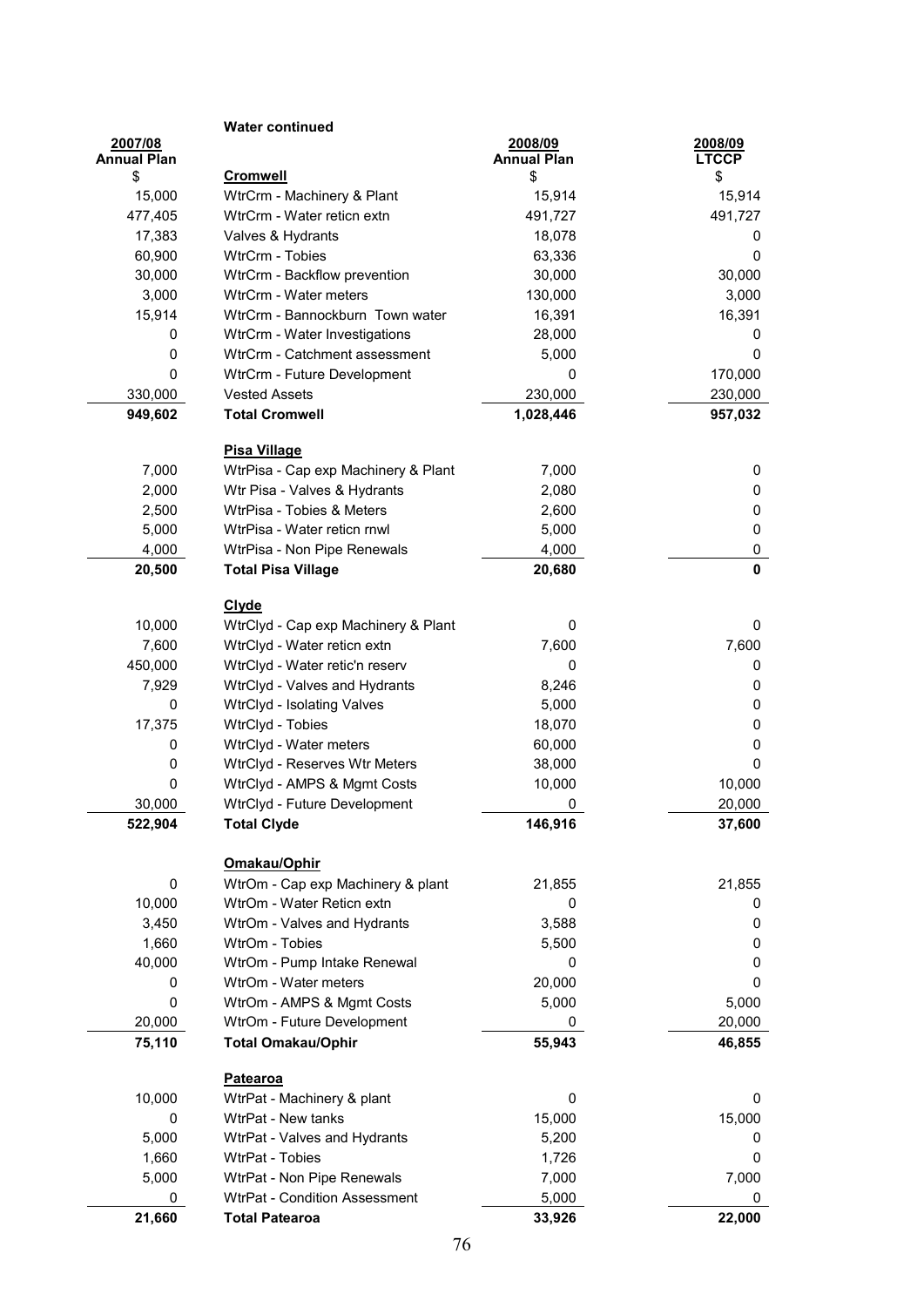|                               | <b>Water continued</b>              |                               |                         |
|-------------------------------|-------------------------------------|-------------------------------|-------------------------|
| 2007/08<br><b>Annual Plan</b> |                                     | 2008/09<br><b>Annual Plan</b> | 2008/09<br><b>LTCCP</b> |
|                               |                                     |                               |                         |
|                               | Ranfurly                            |                               |                         |
| 5,000                         | Machinery and Plant                 | $\mathbf 0$                   | 0                       |
| 8,452                         | WtrRan - Valves and Hydrants        | 8,790                         | 0                       |
| 5,000                         | WtrRan - Isolating Valves           | 5,000                         | 5,000                   |
| 6,640                         | WtrRan - Tobies                     | 6,906                         | 0                       |
| 15,000                        | WtrRan - Intake Pipe Agreements     | 0                             | $\mathbf 0$             |
| 0                             | WtrRan - Water meters               | 65,000                        | $\mathbf 0$             |
| 0                             | WtrRan - Catchment assessment       | 3,000                         | 0                       |
| 40,092                        | <b>Total Ranfurly</b>               | 88,696                        | 5,000                   |
|                               | <b>Naseby</b>                       |                               |                         |
| 8,000                         | WtrNas - Cap exp Machinery & p      | $\mathbf{0}$                  | 0                       |
| 0                             | WtrNas - Tank Replacement Program   | 30,900                        | 16,391                  |
| 8,452                         | WtrNas - Valves and Hydrants        | 8,790                         | 0                       |
| 3,320                         | <b>WtrNas - Tobies</b>              | 3,453                         | $\Omega$                |
| 0                             | WtrNas - Water reticn rnwl          | 32,782                        | 32,782                  |
| 20,000                        | WtrNas - Wtr Quality Upgrade        | $\mathbf{0}$                  | 0                       |
| 0                             | WtrNas - Water meters               | 25,000                        | 0                       |
| 0                             | WtrNas - Catchment assessment       | 5,000                         | 0                       |
| 39,772                        | <b>Total Naseby</b>                 | 105,925                       | 49,173                  |
|                               | <b>Roxburgh</b>                     |                               |                         |
| 0                             | WtrRox - Switchboard: Wtr Treatment | 6,000                         | 0                       |
| $\Omega$                      | WtrRox - Water retic'n reservoir    | $\mathbf 0$                   | 10,000                  |
| 8,452                         | WtrRox - Valves and Hydrants        | 8,790                         | 0                       |
| 10,000                        | <b>WtrRox - Tobies</b>              | 10,000                        | 0                       |
| 0                             | WtrRox - Wtr Quality Improvements   | 2,500                         | $\mathbf 0$             |
| 0                             | WtrRox - Water meters               | 15,000                        | $\mathbf 0$             |
| 18,452                        | <b>Total Roxburgh</b>               | 42,290                        | 10,000                  |
|                               |                                     |                               |                         |
| 2,663,342                     | <b>Total Capital Expenditure</b>    | 2,901,400                     | 2,011,706               |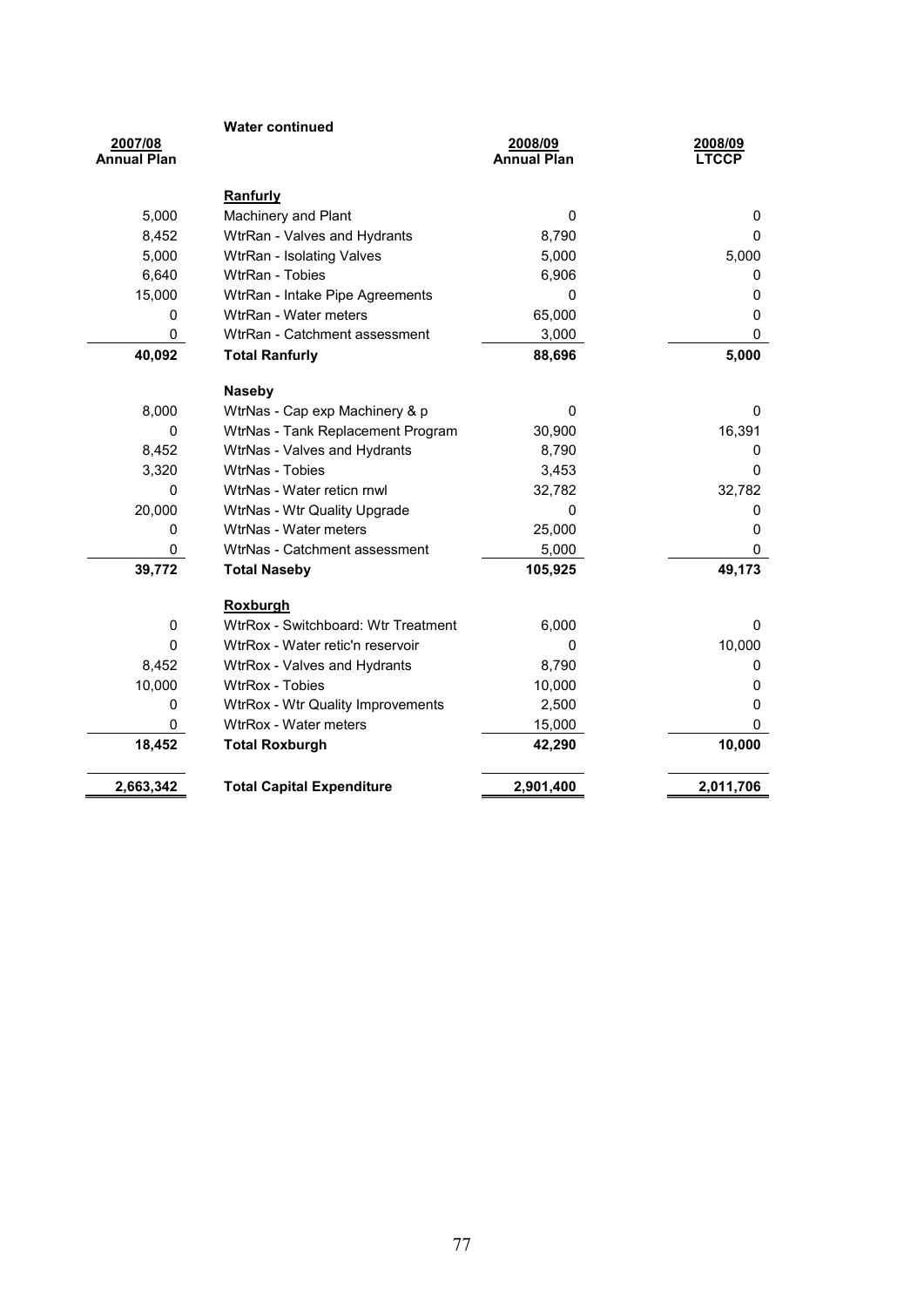# Waste Management

# Key Issues:

Council plans to increase its support to Central Otago WasteBusters (COWB), because it is committed to a "Zero Waste" strategy.

# Variance to the LTCCP:

## Refuse Policy

\$5,000 for Waste Management Plan review work was budgeted in 2007/08. This budget has continued into 2008/09 to complete implementation.

## Refuse Collection

Landfill charges have increased to match growth and escalation charges. Transfer charges have increased to match current costs and trends.

## Public Litter Bins

\$2,000 moved from Grants to Litter Bins for litter disposal at St Bathans.

## Refuse Disposal

Income at transfer stations has increased by \$71,730 to match steady growth of income.

Increased other sales to reflect the revenue generated by sale of recovered metals at transfer stations.

Community Education – A budget of \$20,000 has been allowed to carry out work on several of the education initiatives in the 2007 Solid Waste Minimisation Strategy:

- Initiative A.1.4 Develop a district school education programme on topics such as waste reduction, recycling, littering, composting and resource stewardship i.e. Enviroschools.
- Initiative A.3.1 Provide educational material and programmes to ensure that the community is aware of the need to reduce, reuse, recycle and recover resources e.g. Sustainable Living Programme.
- Initiative A.1.1 Provide assistance and funding for Community Projects that have a waste minimisation objective, initiated by schools, community groups and businesses e.g. Thyme Festival schools competition. (Previously funded from 1522 2946 Waste Reduction Research, budget now reduced).
- Initiative D.2.1 Encourage and promote suitable home composting systems. Previously funded from 1522 2946 Waste Reduction Research, 2946 budget now reduced).

Contracts, transfer station operations and landfill operating have increased to match current costs.

COWB (Recycling) budget has increased by \$30,726 over the two Annual Plan years to match the increase in wages due to the increase in the minimum wage.

Unfortunately the Salvation Army receives a considerable amount of items that they cannot distribute and are forced to dispose of at transfer stations. In 2005/06 funding was made available to cover disposal costs but has been overlooked in subsequent budgets. A budget of \$2,500 has been reinstated.

Other minor changes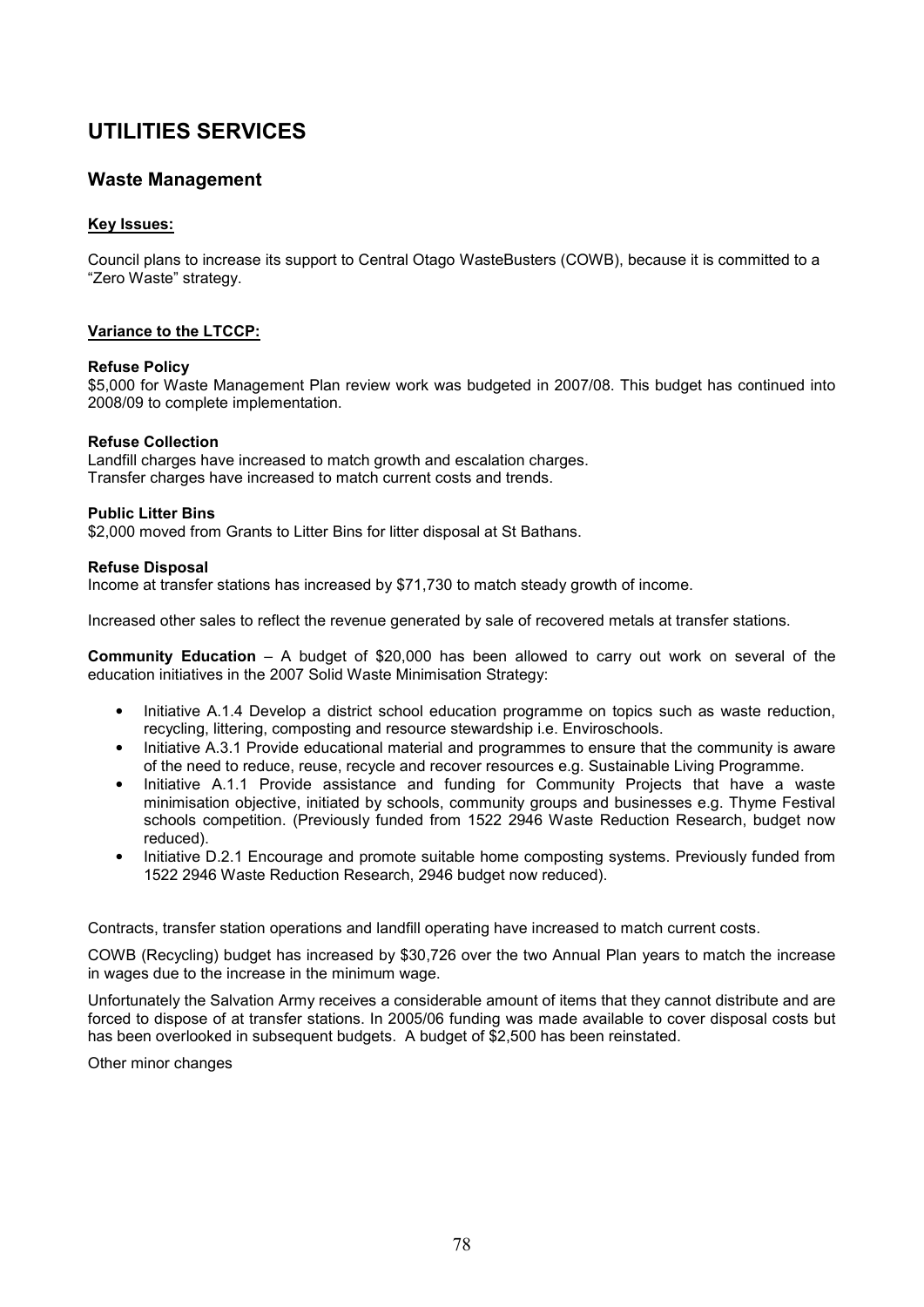# Waste Management continued

## Capital Expenditure

Transfer Station Bins –- Further extend network of recycling drop off containers to four new locations 2007 SWMS Initiative C.2.1 Establish a network of recycling drop off centres within 20km of 80% of the population.

Used Oil Recovery - Establish used oil collection depots at four transfer stations 2007 SWMS Initiative E.7.3 Improve control measures at disposal sites to identify and separate hazardous waste for suitable disposal.

Crushing Platform - Establish concrete base for glass crushing operation 2007 SWMS Initiative C.3.3 Develop and support local solutions for recyclable products.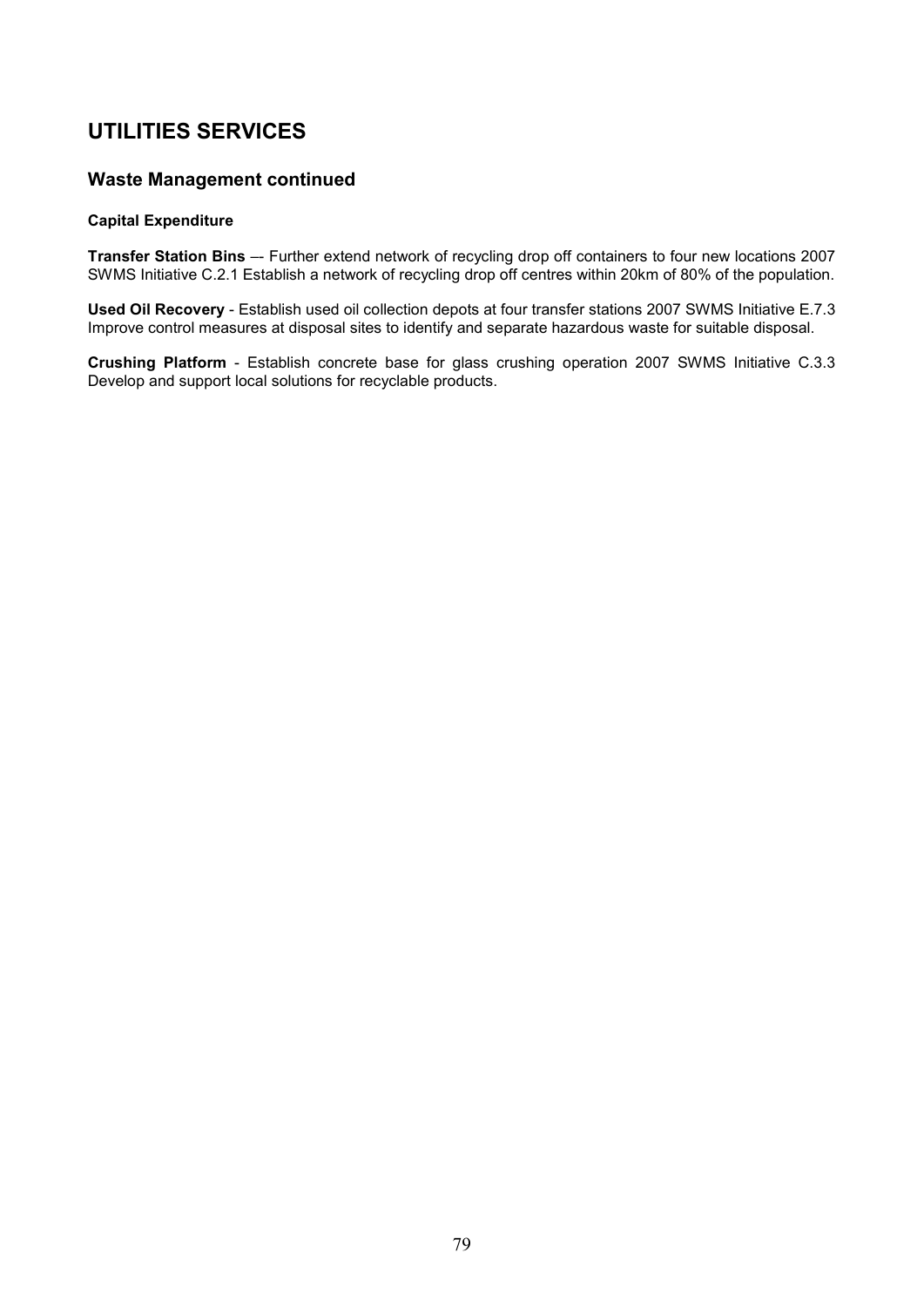# FORECAST STATEMENT OF FINANCIAL PERFORMANCE

# WASTE MANAGEMENT

| \$<br>\$<br>\$<br><b>INCOME</b><br>1,925,723<br>1,617,913<br>Rates<br>1,546,168<br><b>Other Income</b><br>12,730<br>10,839<br>12,922<br>Interest<br>396,530<br>User Fees<br>442,000<br>331,547<br>2,027,173<br><b>Total Income</b><br>2,378,562<br>1,890,637<br><b>EXPENDITURE</b><br>91,501<br>100,279<br><b>Refuse Policy</b><br>106,575<br>940,821<br><b>Refuse Collection</b><br>1,178,323<br>914,155<br>51,225<br><b>Litter Bins</b><br>52,420<br>50,960<br>939,848<br>Refuse Disposal<br>1,056,244<br>834,021<br><b>Total Expenditure</b><br>2,032,173<br>1,890,637<br>2,393,562<br>$\pmb{\ast}$<br>(5,000)<br>(15,000)<br><b>Net Surplus/(Deficit)</b><br>0<br><b>Waste Management Capital Expenditure</b><br>2007/08<br>2008/09<br>2008/09<br><b>Annual Plan</b><br><b>LTCCP</b><br><b>Annual Plan</b> | 2007/08<br><b>Annual Plan</b> | 2008/09<br><b>Annual Plan</b> | 2008/09<br><b>LTCCP</b> |
|----------------------------------------------------------------------------------------------------------------------------------------------------------------------------------------------------------------------------------------------------------------------------------------------------------------------------------------------------------------------------------------------------------------------------------------------------------------------------------------------------------------------------------------------------------------------------------------------------------------------------------------------------------------------------------------------------------------------------------------------------------------------------------------------------------------|-------------------------------|-------------------------------|-------------------------|
|                                                                                                                                                                                                                                                                                                                                                                                                                                                                                                                                                                                                                                                                                                                                                                                                                |                               |                               |                         |
|                                                                                                                                                                                                                                                                                                                                                                                                                                                                                                                                                                                                                                                                                                                                                                                                                |                               |                               |                         |
|                                                                                                                                                                                                                                                                                                                                                                                                                                                                                                                                                                                                                                                                                                                                                                                                                |                               |                               |                         |
|                                                                                                                                                                                                                                                                                                                                                                                                                                                                                                                                                                                                                                                                                                                                                                                                                |                               |                               |                         |
|                                                                                                                                                                                                                                                                                                                                                                                                                                                                                                                                                                                                                                                                                                                                                                                                                |                               |                               |                         |
|                                                                                                                                                                                                                                                                                                                                                                                                                                                                                                                                                                                                                                                                                                                                                                                                                |                               |                               |                         |
|                                                                                                                                                                                                                                                                                                                                                                                                                                                                                                                                                                                                                                                                                                                                                                                                                |                               |                               |                         |
|                                                                                                                                                                                                                                                                                                                                                                                                                                                                                                                                                                                                                                                                                                                                                                                                                |                               |                               |                         |
|                                                                                                                                                                                                                                                                                                                                                                                                                                                                                                                                                                                                                                                                                                                                                                                                                |                               |                               |                         |
|                                                                                                                                                                                                                                                                                                                                                                                                                                                                                                                                                                                                                                                                                                                                                                                                                |                               |                               |                         |
|                                                                                                                                                                                                                                                                                                                                                                                                                                                                                                                                                                                                                                                                                                                                                                                                                |                               |                               |                         |
|                                                                                                                                                                                                                                                                                                                                                                                                                                                                                                                                                                                                                                                                                                                                                                                                                |                               |                               |                         |
|                                                                                                                                                                                                                                                                                                                                                                                                                                                                                                                                                                                                                                                                                                                                                                                                                |                               |                               |                         |
|                                                                                                                                                                                                                                                                                                                                                                                                                                                                                                                                                                                                                                                                                                                                                                                                                |                               |                               |                         |
|                                                                                                                                                                                                                                                                                                                                                                                                                                                                                                                                                                                                                                                                                                                                                                                                                |                               |                               |                         |
|                                                                                                                                                                                                                                                                                                                                                                                                                                                                                                                                                                                                                                                                                                                                                                                                                |                               |                               |                         |
|                                                                                                                                                                                                                                                                                                                                                                                                                                                                                                                                                                                                                                                                                                                                                                                                                |                               |                               |                         |
|                                                                                                                                                                                                                                                                                                                                                                                                                                                                                                                                                                                                                                                                                                                                                                                                                |                               |                               |                         |
|                                                                                                                                                                                                                                                                                                                                                                                                                                                                                                                                                                                                                                                                                                                                                                                                                |                               |                               |                         |
|                                                                                                                                                                                                                                                                                                                                                                                                                                                                                                                                                                                                                                                                                                                                                                                                                |                               |                               |                         |
|                                                                                                                                                                                                                                                                                                                                                                                                                                                                                                                                                                                                                                                                                                                                                                                                                |                               |                               |                         |
|                                                                                                                                                                                                                                                                                                                                                                                                                                                                                                                                                                                                                                                                                                                                                                                                                |                               |                               |                         |
|                                                                                                                                                                                                                                                                                                                                                                                                                                                                                                                                                                                                                                                                                                                                                                                                                |                               |                               |                         |
|                                                                                                                                                                                                                                                                                                                                                                                                                                                                                                                                                                                                                                                                                                                                                                                                                |                               |                               |                         |
|                                                                                                                                                                                                                                                                                                                                                                                                                                                                                                                                                                                                                                                                                                                                                                                                                |                               |                               |                         |
|                                                                                                                                                                                                                                                                                                                                                                                                                                                                                                                                                                                                                                                                                                                                                                                                                |                               |                               |                         |
|                                                                                                                                                                                                                                                                                                                                                                                                                                                                                                                                                                                                                                                                                                                                                                                                                |                               |                               |                         |
|                                                                                                                                                                                                                                                                                                                                                                                                                                                                                                                                                                                                                                                                                                                                                                                                                |                               |                               |                         |
| \$<br>\$<br>\$                                                                                                                                                                                                                                                                                                                                                                                                                                                                                                                                                                                                                                                                                                                                                                                                 |                               |                               |                         |
| 6,000<br><b>Litter Bins</b><br>6,000<br>6,000<br><b>Transfer Station Bins</b><br>15,000                                                                                                                                                                                                                                                                                                                                                                                                                                                                                                                                                                                                                                                                                                                        |                               |                               |                         |
| 0<br>0<br>$\pmb{0}$<br>16,000<br>0                                                                                                                                                                                                                                                                                                                                                                                                                                                                                                                                                                                                                                                                                                                                                                             |                               |                               |                         |
| Oil Disposal Bins<br>$\pmb{0}$<br><b>Glass Crushing Platform</b><br>10,000<br>0                                                                                                                                                                                                                                                                                                                                                                                                                                                                                                                                                                                                                                                                                                                                |                               |                               |                         |
|                                                                                                                                                                                                                                                                                                                                                                                                                                                                                                                                                                                                                                                                                                                                                                                                                |                               |                               |                         |
| 6,000<br><b>Total Capital Expenditure</b><br>47,000<br>6,000                                                                                                                                                                                                                                                                                                                                                                                                                                                                                                                                                                                                                                                                                                                                                   |                               |                               |                         |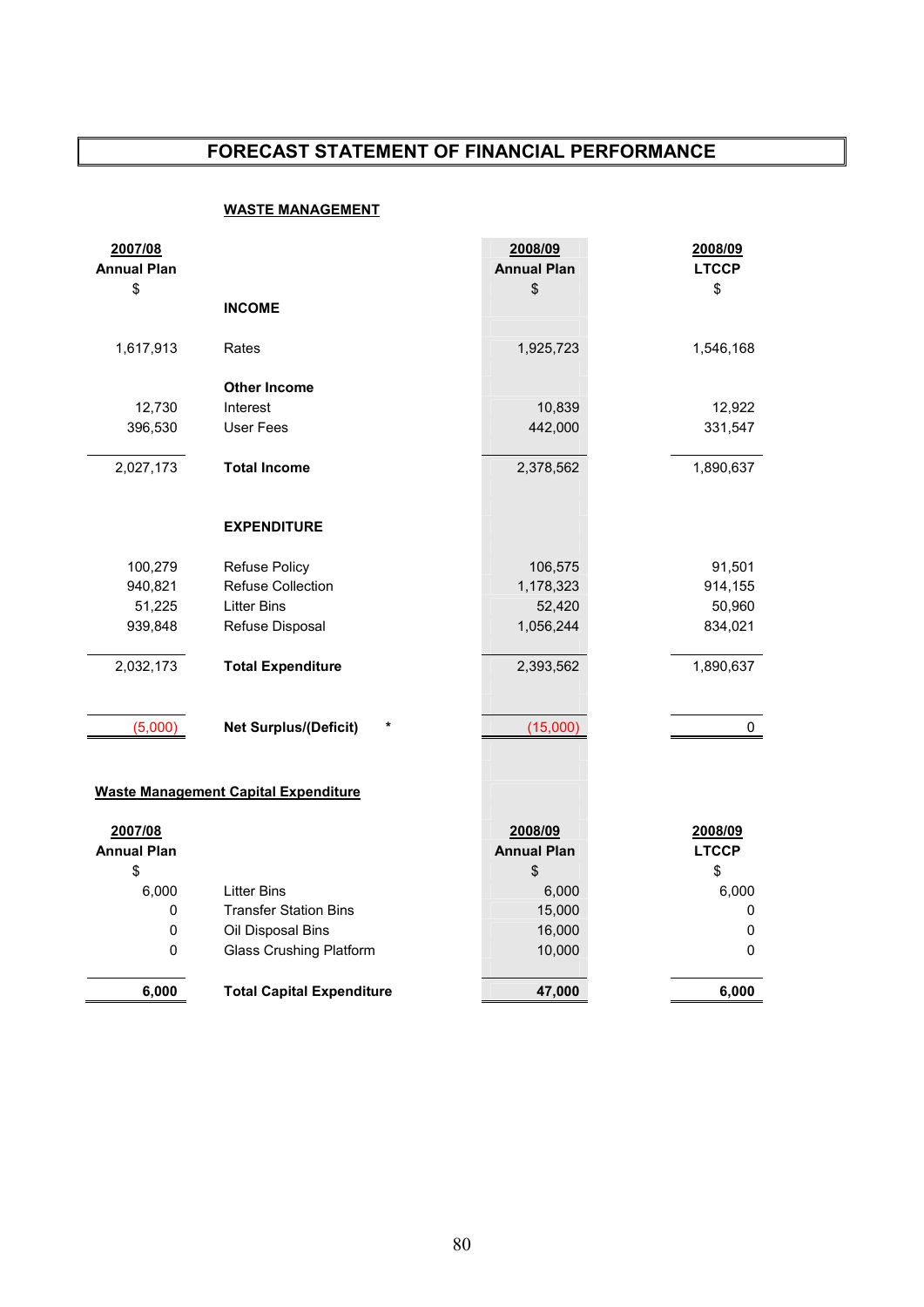# ENVIRONMENTAL SERVICES

This group of activities consists of regulatory services, i.e. things Council must do by law. They contribute strongly to Council's three community outcomes:

- thriving economy
- sustainable environment
- safe and healthy community

because the activities are:

- dog control and registration
- liquor licensing
- environmental health (such as checking restaurants, hairdressers etc.)
- building control
- planning

## Groups of assets used by Environmental Services?

These comprise:

• vehicles and other equipment provided for staff to fulfil their responsibilities

### Maintenance, renewal and replacement programme?

All assets require ongoing maintenance if they are to continue to perform, particularly as they get older. Eventually assets or parts of assets come to the end of their useful lives and need to be renewed or replaced. Council has an established ongoing maintenance programme for its assets which ensures that maintenance is carried out so vehicles and equipment can function properly. Maintenance work is funded from rates. Renewal and replacements are detailed in the relevant SMP.

### How will we measure progress?

- Resource and Building Consent processing times will be reduced through improvement of processes.
- $\triangleright$  Improved satisfaction with public safety in relation to dogs will be achieved by an improvement in dog enforcement, evidenced by results obtained through the Resident Opinion Survey.
- $\triangleright$  Reported issues relating to unsatisfactory or unsafe building practices requiring referral to a higher authority for resolution are maintained or reduced.
- $\triangleright$  Negative feedback received in relation to District Plan and resource consent processes is reduced when compared with previous years.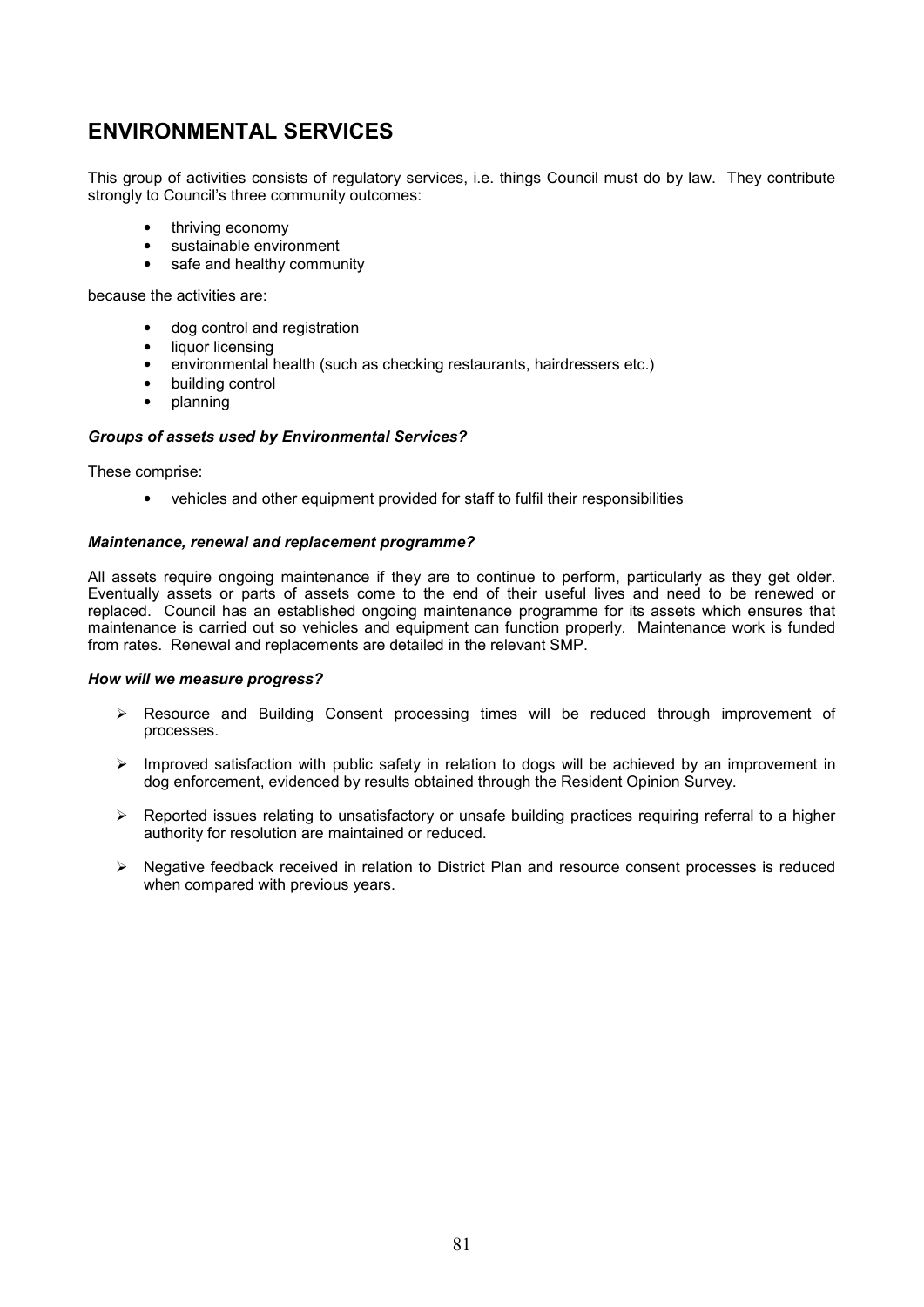# ENVIRONMENTAL SERVICES

# Planning and Environment

# Key Issues:

## Resource Management

Meridian appeal extended three weeks, an additional \$95,000 required to cover the costs.

# Variance to the LTCCP:

### Dog Impounding and Dog Control Impounding expenses have increased slightly.

Central Vets contract for registration is reduced to \$53,000 based on dog numbers.

# Environmental Health and Building

Building consent fees have increased to \$900,000 as the value and activity of building has increased.

Increased staffing required to met the increase in consent fees.

## Resource Management

Increase in land use consents revenue to reflect level of activity.

Increase in LIM fees as more applications received.

A decrease of income from assessing building consents as fees are now more appropriately structured.

Meridian appeal as above.

Photocopying has increased to allow for printing of the District Plan, at the same time \$8,000 revenue has been budgeted for plan sales.

Other minor changes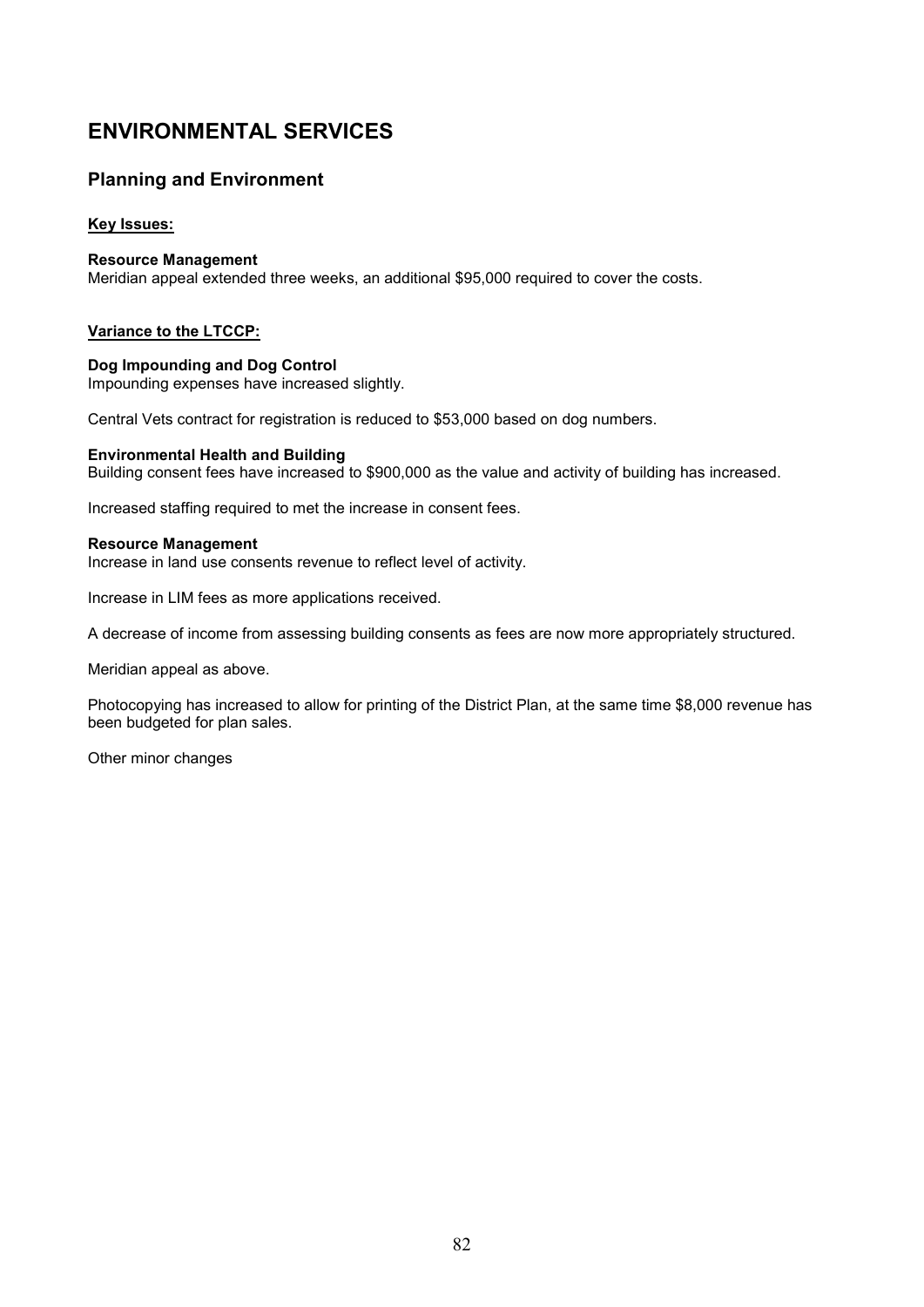# FORECAST STATEMENT OF FINANCIAL PERFORMANCE

| <b>PLANNING AND ENVIRONMENT</b> |                                   |                    |              |
|---------------------------------|-----------------------------------|--------------------|--------------|
| 2007/08                         |                                   | 2008/09            | 2008/09      |
| <b>Annual Plan</b>              |                                   | <b>Annual Plan</b> | <b>LTCCP</b> |
| \$                              |                                   | \$                 | \$           |
|                                 | <b>INCOME</b>                     |                    |              |
|                                 |                                   |                    |              |
| 487,233                         | Rates                             | 563,329            | 460,878      |
|                                 |                                   |                    |              |
|                                 | <b>Other Income</b>               |                    |              |
|                                 |                                   |                    |              |
| 4,004                           | Interest & Dividends              | 6,034              | 4,166        |
| 1,185,170                       | <b>Regulatory Fees</b>            | 1,322,025          | 1,153,947    |
| 334,593                         | User fees & other                 | 343,608            | 351,953      |
|                                 |                                   |                    |              |
| 2,011,000                       | <b>Total Income</b>               | 2,234,996          | 1,970,944    |
|                                 |                                   |                    |              |
|                                 | <b>EXPENDITURE</b>                |                    |              |
| 12,062                          | Abandoned Land                    | 2,024              | 1,808        |
| 0                               | <b>Clutha Resource Consents</b>   | 0                  | 0            |
| 117,286                         | Dog Control and Impounding        | 121,073            | 137,880      |
| 927,283                         | Environmental Health and Building | 1,022,021          | 861,888      |
| 65,444                          | <b>Liquor Licensing</b>           | 63,148             | 55,323       |
| 994,368                         | Resource Management               | 996,631            | 895,896      |
|                                 |                                   |                    |              |
| 2,116,443                       |                                   | 2,204,897          | 1,952,848    |
|                                 |                                   |                    |              |
|                                 |                                   |                    |              |
| (105, 443)                      | <b>Net Surplus/(Deficit)</b>      | 30,099             | 18,096       |
|                                 |                                   |                    |              |
|                                 |                                   |                    |              |
| <b>Capital Expenditure</b>      |                                   |                    |              |
|                                 |                                   |                    |              |
| 2007/08                         |                                   | 2008/09            | 2008/09      |
| <b>Annual Plan</b>              |                                   | <b>Annual Plan</b> | <b>LTCCP</b> |
| \$                              |                                   | \$                 | \$           |
|                                 | <b>Environmental Health</b>       |                    |              |
| 75,000                          | Vehicles                          | 25,000             | 25,000       |
|                                 |                                   |                    |              |
|                                 | <b>Liquor Licensing</b>           |                    |              |
| 1,000                           | Signs                             | 1,000              | 1,000        |
|                                 |                                   |                    |              |
| 76,000                          | <b>Total Capital Expenditure</b>  | 26,000             | 26,000       |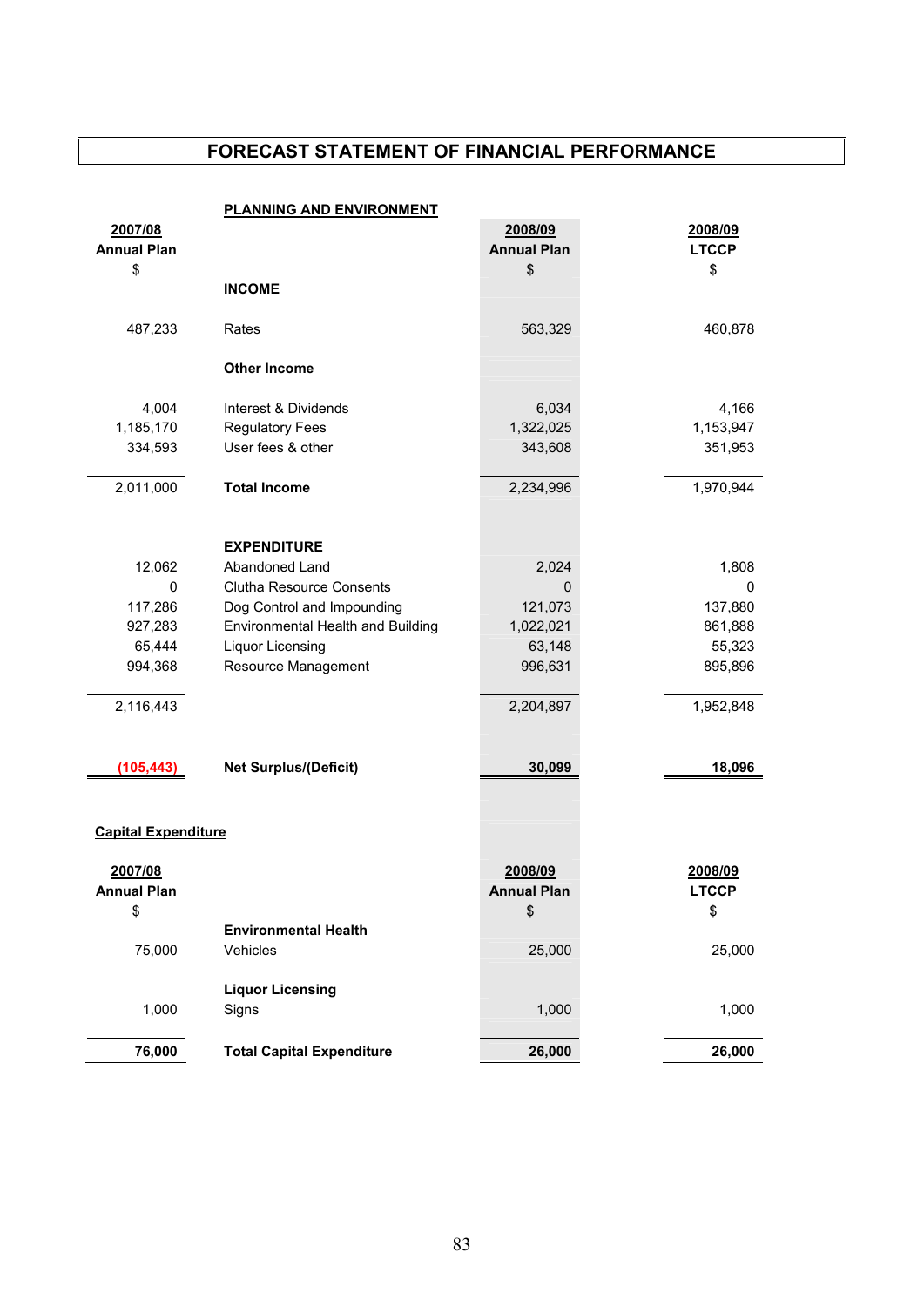# GOVERNANCE AND ADMINISTRATION SERVICES

This group consists of the functions that enable the service departments to perform their duties.

So, it includes the administration buildings in which staff are housed, plus support services such as word processing, computing and customer services, as well as finance, rates, the Chief Executive Officer etc.

Another important component of this group is the cost of running the political processes of the Council, its Committees and the Community Boards.

## Group assets used by Governance and Administration Services?

These comprise:

- **buildings**
- vehicles
- computers
- general office equipment

### Maintenance, renewal and replacement programme?

All assets require ongoing maintenance if they are to continue to perform, particularly as they get older. Eventually assets or parts of assets come to the end of their useful lives and need to be renewed or replaced. Council has an established ongoing maintenance programme for its assets which ensures that maintenance is carried out so assets function properly. Maintenance is funded from rates. Renewal and replacements are detailed in the relevant SMP.

### How will we measure progress?

- $\triangleright$  Satisfaction with Council and Community Board decision making is "at or better" than indicated in previous Resident Opinion Surveys.
- $\triangleright$  Satisfaction with the levels and content of communications from Council and Community Boards, is "at or better" than indicated in previous Resident Opinion Surveys.
- $\triangleright$  Council Service Centres provide prompt, courteous and competent service at levels "at or better" than levels indicated in previous Resident Opinion Surveys.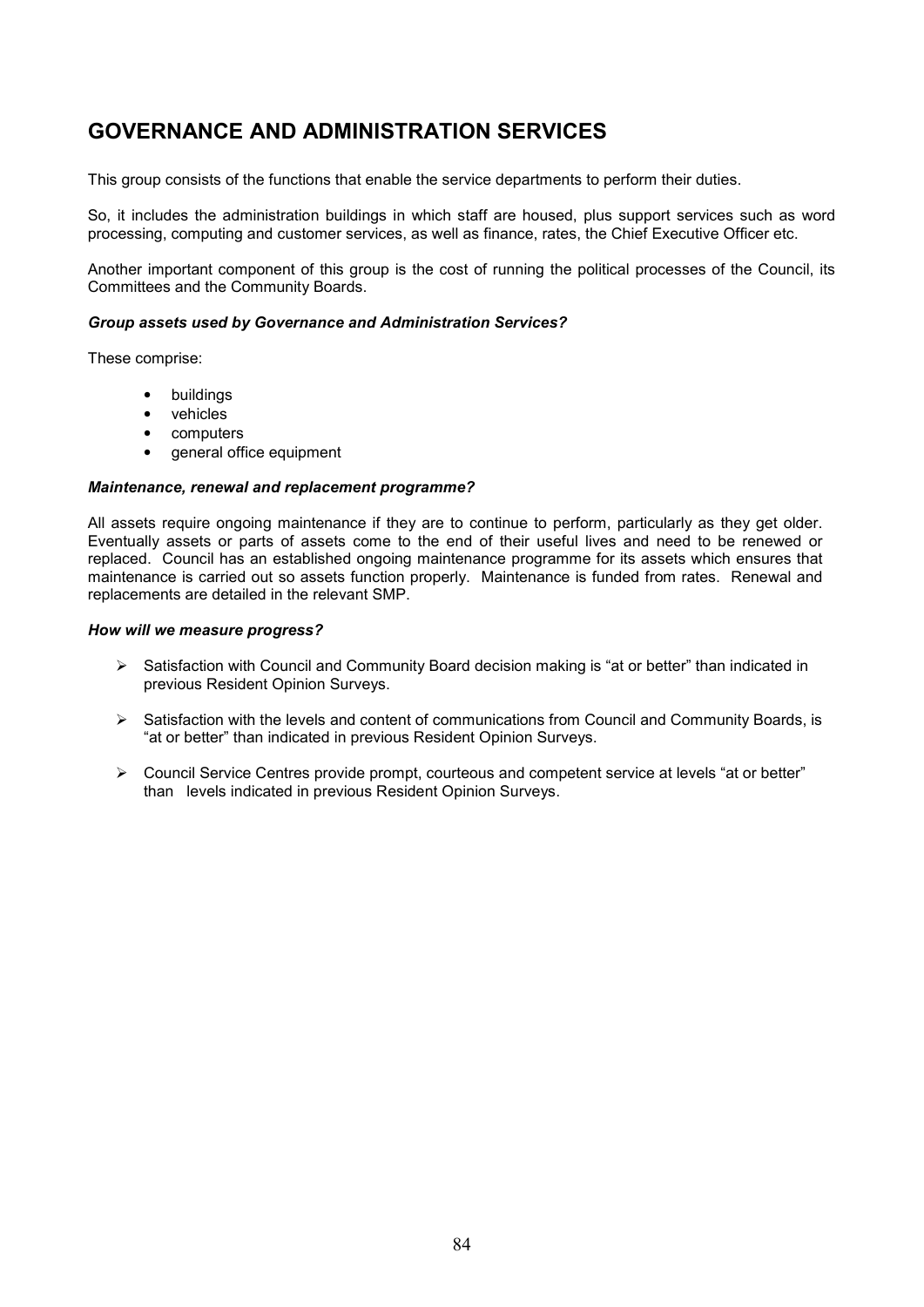# GOVERNANCE AND ADMINISTRATION SERVICES

# Administration Buildings

# Key Issues:

None

# Variance to the LTCCP:

Minor changes only

# William Fraser Building

\$5,000 budgeted to look at heating systems for the building and \$5,000 for plumbing work required.

## Capital Expenditure

William Fraser Building -\$75,500 – The Operations Committee approved in the 2007/08 Annual Plan, \$20,000 for reconfiguration of the assets area subject to the CEO's satisfaction that reconfiguration of the area is beneficial to justify the expenditure and for CEO approval for any new layout. Since then layout workups resulted in an estimate of \$50,000. Further discussion with the CEO has resulted in another development option to better utilise natural light and work space. The result of this is that the estimated cost is in the order of \$70,000.

\$5,500 for electric time lock for Kelman St Door.

\$4,700 has been allowed for the purchase of two heat pumps in the William Fraser Building and \$2,500 for one in the Cromwell Service Centre.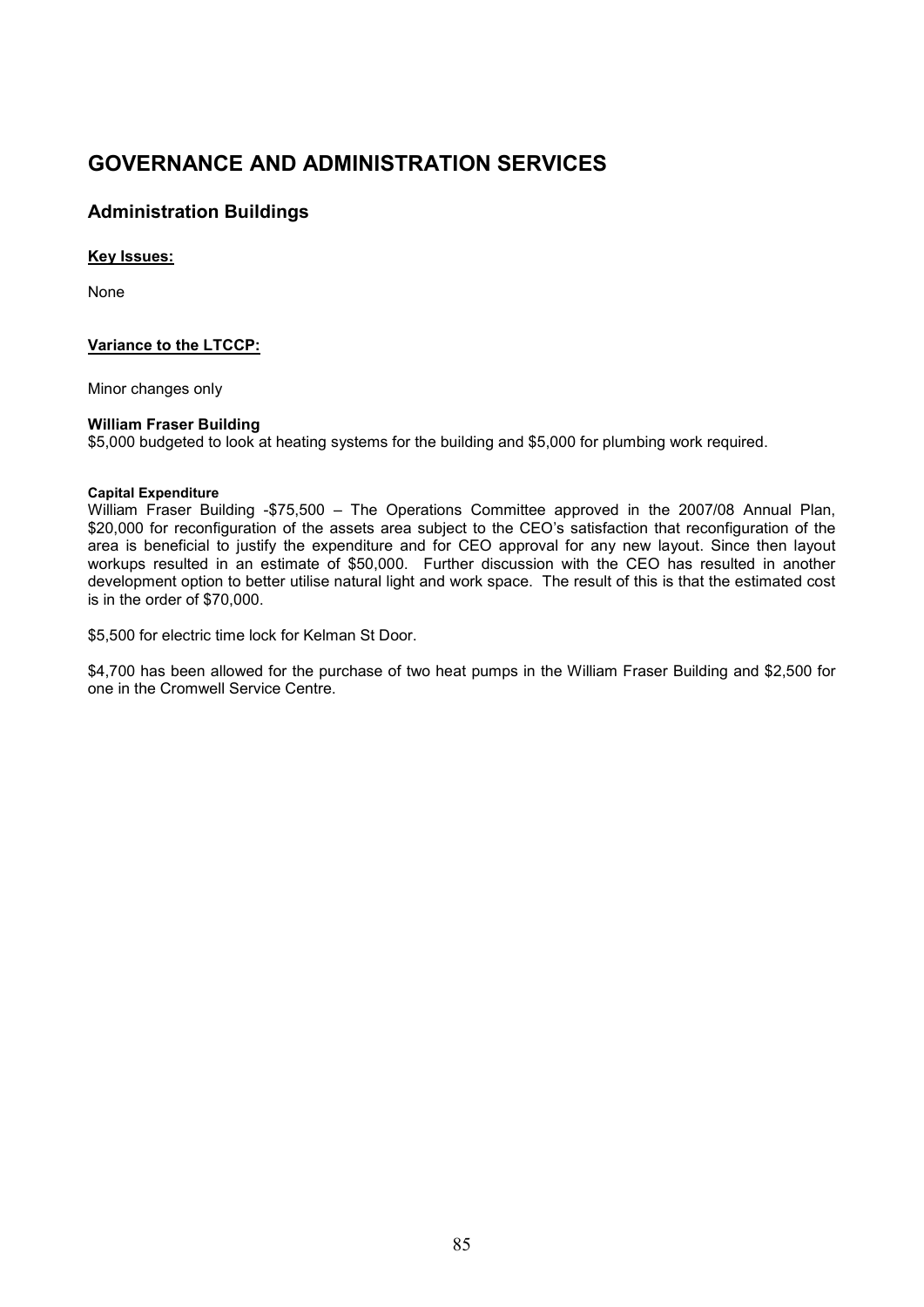# FORECAST STATEMENT OF FINANCIAL PERFORMANCE

|                    | <b>ADMINISTRATION BUILDINGS</b>                     |                    |              |
|--------------------|-----------------------------------------------------|--------------------|--------------|
| 2007/08            |                                                     | 2008/09            | 2008/09      |
| <b>Annual Plan</b> |                                                     | <b>Annual Plan</b> | <b>LTCCP</b> |
| \$                 |                                                     | \$                 | \$           |
|                    | <b>INCOME</b>                                       |                    |              |
|                    |                                                     |                    |              |
| $-91,111$          | Rates                                               | $-81,539$          | $-101,852$   |
|                    |                                                     |                    |              |
|                    | <b>Other Income</b>                                 |                    |              |
| 17,545             | <b>Interest and Dividends</b>                       | 21,297             | 21,727       |
| 136,800            | User fees and other income                          | 137,900            | 137,900      |
|                    |                                                     |                    |              |
| 63,234             | <b>Total Income</b>                                 | 77,658             | 57,775       |
|                    |                                                     |                    |              |
|                    |                                                     |                    |              |
|                    | <b>EXPENDITURE</b>                                  |                    |              |
|                    |                                                     |                    |              |
| 68,401             | William Fraser Building                             | 77,011             | 60,880       |
| 0                  | <b>Admin Building Cromwell</b>                      | 84                 | 302          |
| 3,833              | <b>Admin Building Ranfurly</b>                      | 167                | $-3,482$     |
| 3,000              | Admin Building Roxburgh                             | 0                  | 75           |
| 0                  | Admin Building Clyde                                | 396                | 0            |
|                    |                                                     |                    |              |
| 75,234             | <b>Total Expenditure</b>                            | 77,658             | 57,775       |
|                    |                                                     |                    |              |
|                    |                                                     |                    |              |
| (12,000)           | <b>Net Surplus/(Deficit)</b>                        | 0                  | 0            |
|                    |                                                     |                    |              |
|                    |                                                     |                    |              |
|                    | <b>Administration Buildings Capital Expenditure</b> |                    |              |
|                    |                                                     |                    |              |
| 2007/08            |                                                     | 2008/09            | 2008/09      |
| <b>Annual Plan</b> |                                                     | <b>Annual Plan</b> | <b>LTCCP</b> |
| \$                 |                                                     | \$                 | \$           |
|                    | <b>Administration Buildings</b>                     |                    |              |
| 20,000             | WFBIdg - Bldg Improvements                          | 75,500             | 0            |
| 15,150             | WFBldg - Cap Exp Plant & Mach                       | 4,700              | 0            |
| 20,600             | AdmBlgRan - Bldg Improvements                       | 0                  | 0            |
|                    |                                                     |                    |              |
|                    |                                                     |                    |              |
| 55,750             | <b>Total Administration Buildings</b>               | 80,200             | 0            |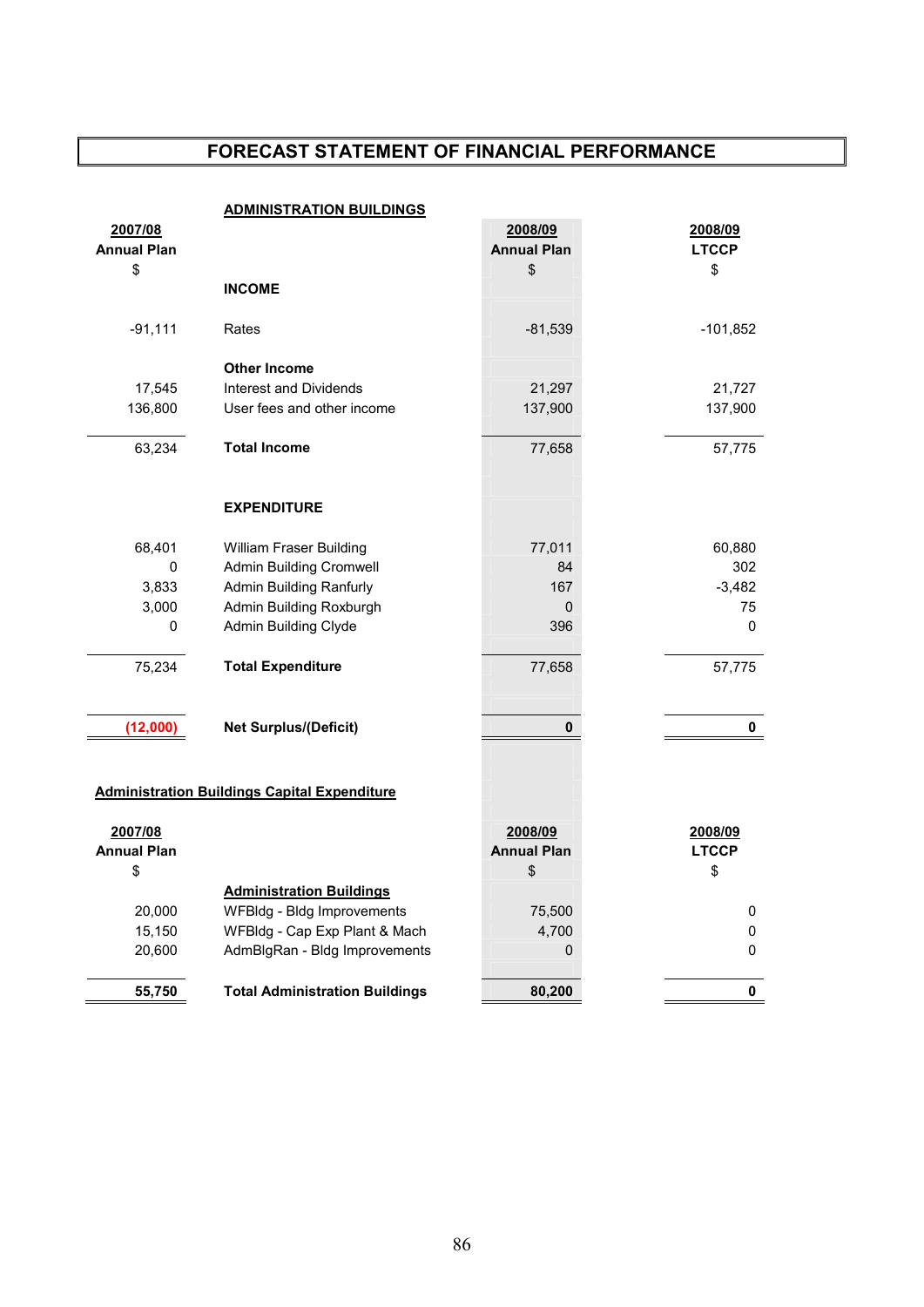# GOVERNANCE AND ADMINISTRATION SERVICES

# **Democracy**

# Key Issues:

The LTCCP was prepared assuming Council continued to have five Community Boards. The decision from the Local Government Commission reduced the Boards to four, combining Alexandra and Earnscleugh Manuherikia into one Board named Vincent.

# Variance to the LTCCP:

# **District**

# Elected Members

A reallocation of management charges and staff remuneration.

Other minor changes

**Elections** No elections 2008/09

# Vincent

Incorporates Alexandra and Earnscleugh/Manuherikia Community Boards which has resulted in a reallocation and reduction of management charges, staff remuneration and other costs.

# Cromwell.

Increase in members' remuneration and management charges.

**Maniototo** Minor changes only

Roxburgh Minor changes only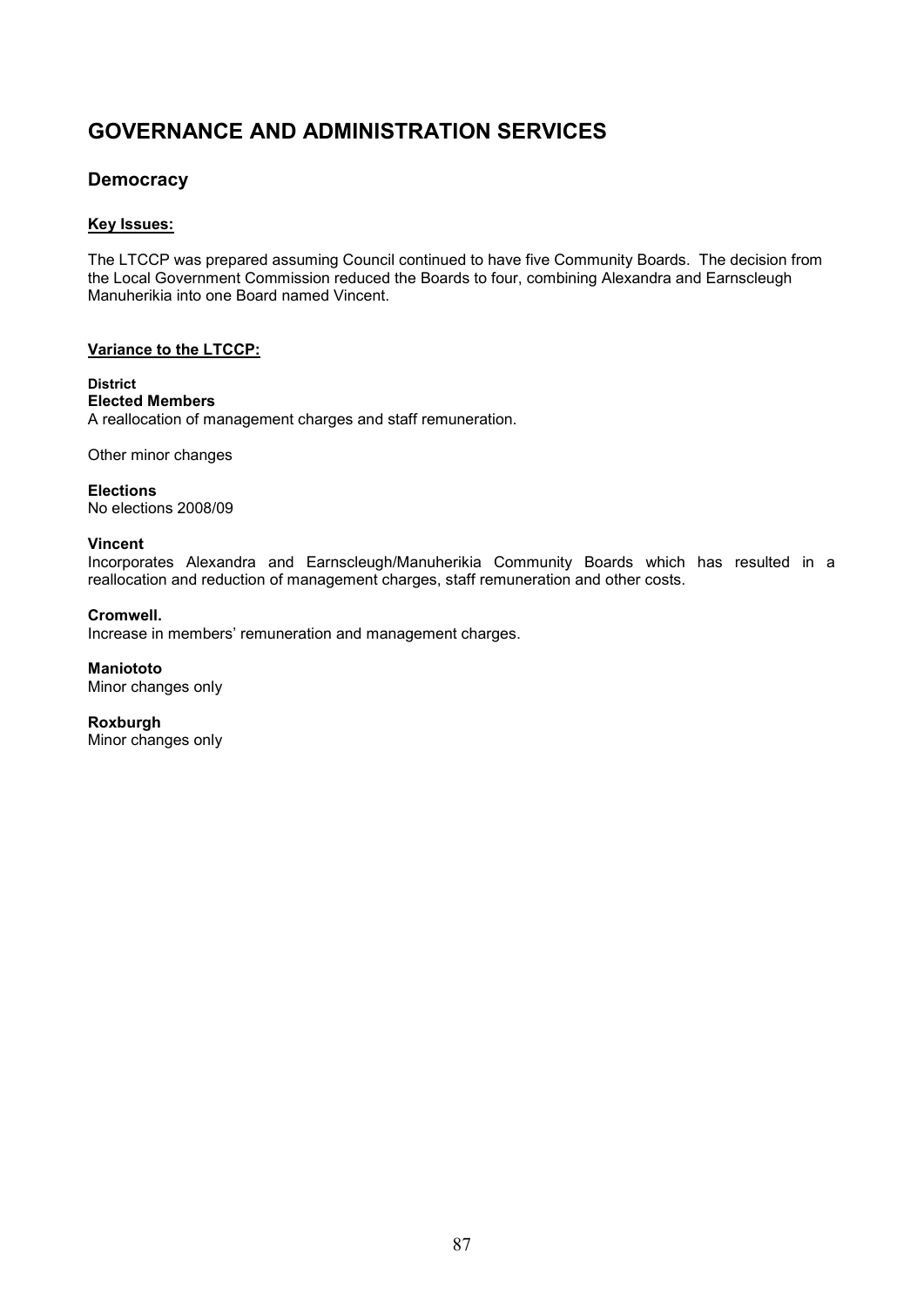# FORECAST STATEMENT OF FINANCIAL PERFORMANCE

|                       | <b>DEMOCRACY</b>                     |                    |              |
|-----------------------|--------------------------------------|--------------------|--------------|
| 2007/08               |                                      | 2008/09            | 2008/09      |
| <b>Annual Plan</b>    |                                      | <b>Annual Plan</b> | <b>LTCCP</b> |
| \$                    |                                      | \$                 | \$           |
|                       | <b>INCOME</b>                        |                    |              |
| 765,300               | Rates                                | 800,108            | 808,313      |
|                       | <b>Other Income</b>                  |                    |              |
| 4,919                 | Interest                             | 4,979              | 5,566        |
| 20,000                | Other Income                         | 0                  | $\pmb{0}$    |
|                       |                                      |                    |              |
| 790,219               | <b>Total Income</b>                  | 805,087            | 813,879      |
|                       |                                      |                    |              |
|                       |                                      |                    |              |
|                       | <b>EXPENDITURE</b>                   |                    |              |
| 496,813               | District                             | 396,920            | 438,860      |
| 143,230               | Vincent                              | 122,187            | 148,670      |
| 102,546               | Cromwell                             | 129,825            | 104,714      |
| 57,394                | Maniototo                            | 68,297             | 62,982       |
| 53,541                | Roxburgh                             | 60,858             | 54,954       |
|                       |                                      |                    |              |
| 853,524               | <b>Total Expenditure</b>             | 778,087            | 810,180      |
|                       |                                      |                    |              |
| (63, 305)             | <b>Net Surplus/(Deficit)</b>         | 27,000             | 3,699        |
|                       |                                      |                    |              |
|                       | <b>Democracy Capital Expenditure</b> |                    |              |
|                       |                                      |                    |              |
| 2007/08               |                                      | 2008/09            | 2008/09      |
| <b>Annual</b><br>Plan |                                      | <b>Annual Plan</b> | <b>LTCCP</b> |
| \$                    |                                      | \$                 | \$           |
| 35,500                | Vehicle                              | 0                  | 0            |
|                       |                                      |                    |              |
| 35,500                | <b>Total Capital Expenditure</b>     | 0                  | 0            |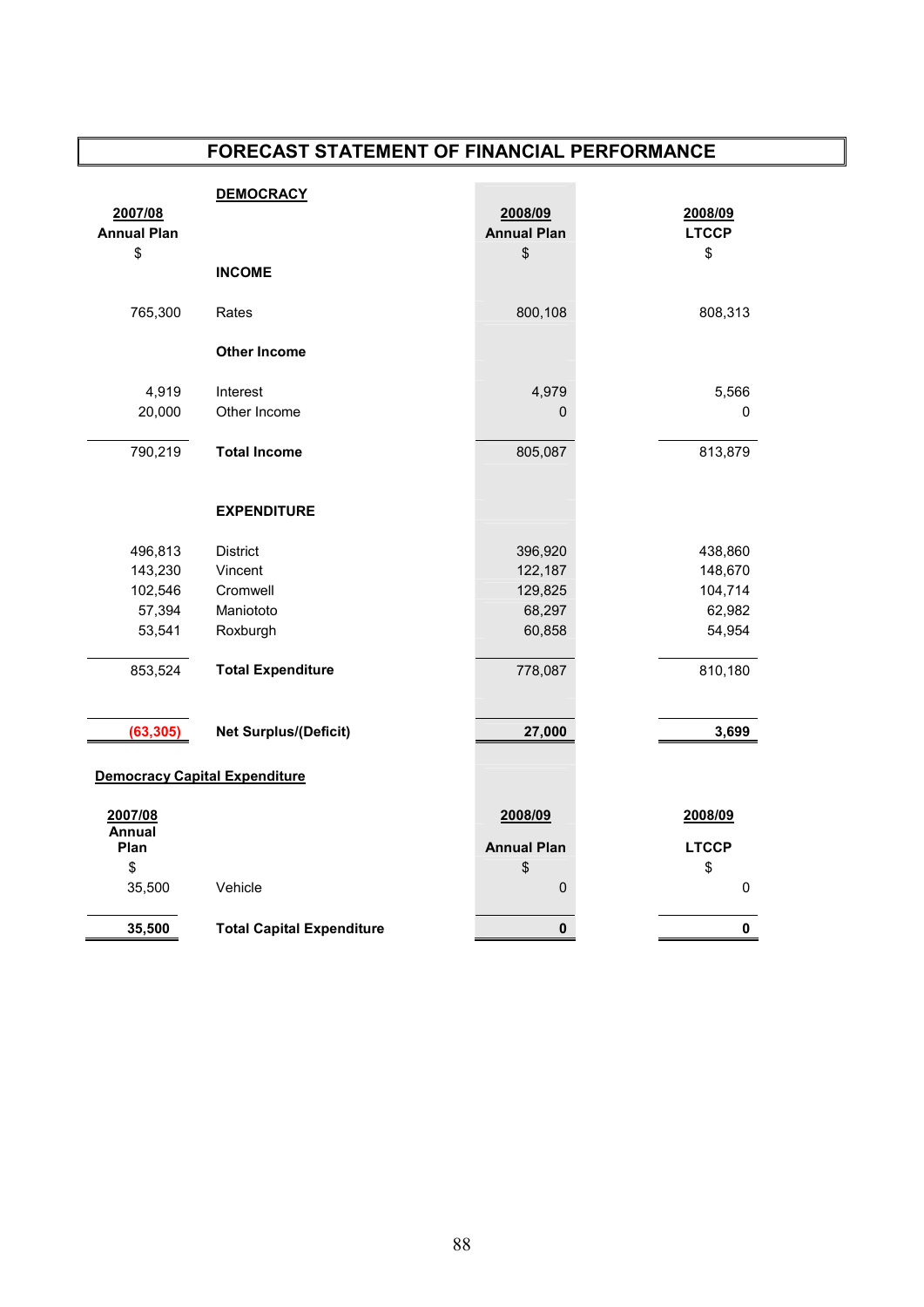# GOVERNANCE AND ADMINISTRATION SERVICES

# **Overheads**

# Key Issues:

None

# Variance to the LTCCP:

# Administration Alexandra

The transfer of a staff member to District Development has resulted in a decrease in training and staff remuneration in overheads.

Vehicle expenses and vehicle hire have both increased due to the increase in pool vehicles, coupled with a more peripatetic staff.

Other minor changes

# Chief Executive Officer

An additional budget of \$20,000 for sustainability review.

## Corporate Services Manager

An increase in audit fees of \$26,600 and Quotable Value fee of \$10,000.

## Information Management

Staff remuneration has reduced to reflect new staff mix.

Other minor changes

Service Centres Minor changes only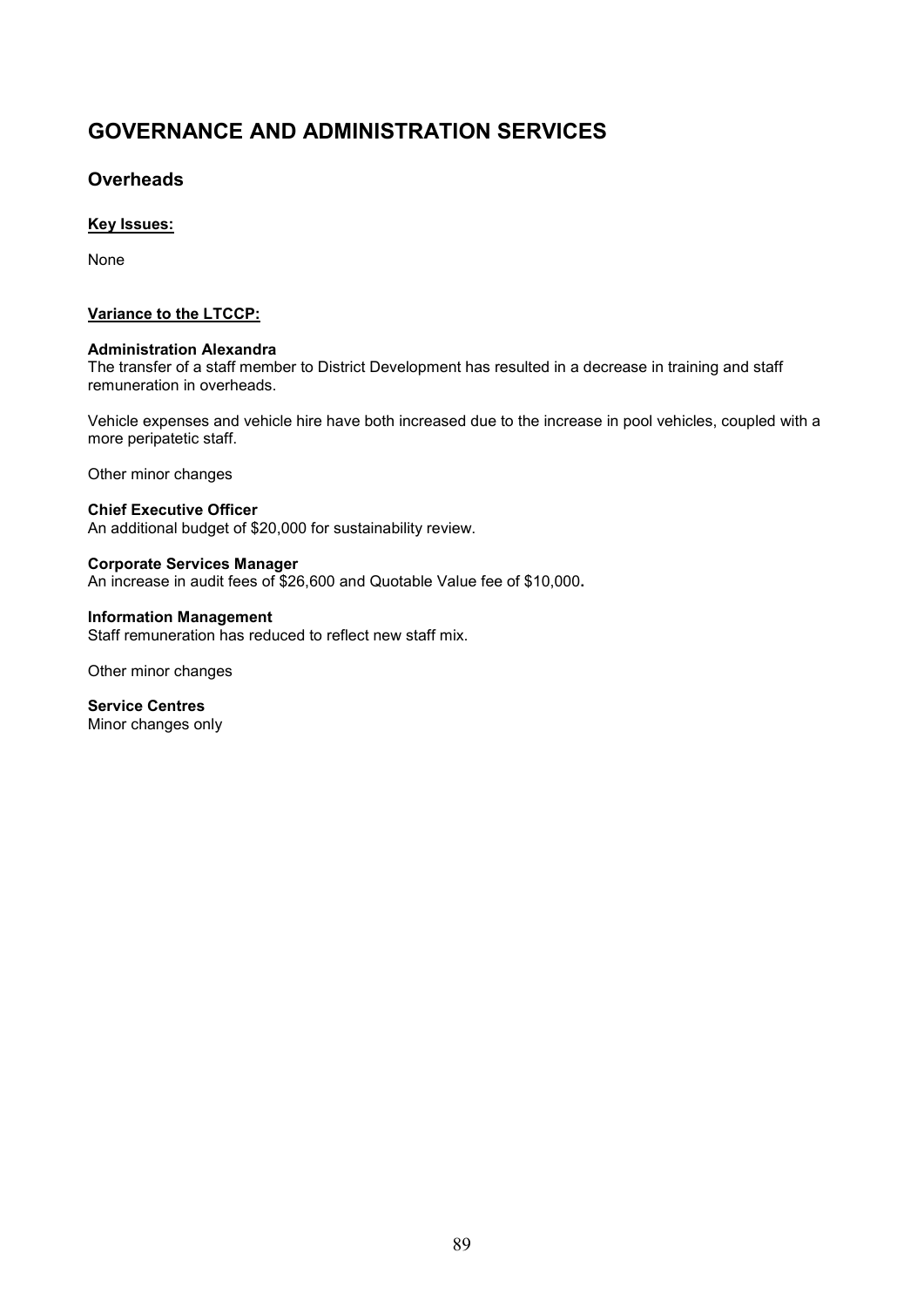# FORECAST STATEMENT OF FINANCIAL PERFORMANCE

|                    | <b>OVERHEADS</b>               |                    |              |
|--------------------|--------------------------------|--------------------|--------------|
| 2007/08            |                                | 2008/09            | 2008/09      |
| <b>Annual Plan</b> |                                | <b>Annual Plan</b> | <b>LTCCP</b> |
| \$                 |                                | \$                 | \$           |
|                    | <b>INCOME</b>                  |                    |              |
| 77,066             | <b>Other Income</b>            | 72,992             | 73,267       |
| 77,066             | <b>Total Income</b>            | 72,992             | 73,267       |
|                    | <b>EXPENDITURE</b>             |                    |              |
| 311,944            | Administration Alexandra       | 355,206            | 420,562      |
| 285,139            | <b>Chief Executive Officer</b> | 288,934            | 273,981      |
| 812,156            | Corporate Services Manager     | 809,215            | 728,792      |
| 216,799            | Information Technology         | 257,012            | 288,749      |
| 208,088            | <b>Service Centres</b>         | 210,905            | 214,644      |
| 1,834,126          | <b>Total Expenditure</b>       | 1,921,272          | 1,926,728    |
| $-1,742,206$       | Overheads Allocated            | $-1,837,194$       | $-1,838,113$ |
| (14, 854)          | <b>Net Surplus/(Deficit)</b>   | (11,086)           | (15, 348)    |

## Overheads Capital Expenditure

| 2007/08            |                                         | 2008/09            | 2008/09      |
|--------------------|-----------------------------------------|--------------------|--------------|
| <b>Annual Plan</b> |                                         | <b>Annual Plan</b> | <b>LTCCP</b> |
| \$                 |                                         | \$                 | \$           |
|                    | <b>Administration Alexandra</b>         |                    |              |
| 27,400             | Furniture and fittings                  | 12.700             | 11,200       |
| 25,000             | Vehicles                                | 25,000             | O            |
| 3,000              | Office equipment                        | 3,000              | 3,000        |
| 55,400             | <b>Total Administration Alexandra</b>   | 40,700             | 14,200       |
|                    | <b>Chief Executive Office</b>           |                    |              |
| 0                  | Vehicles                                | 0                  | 38,500       |
| $\mathbf{0}$       | <b>Total Chief Executive Officer</b>    | $\bf{0}$           | 38,500       |
|                    | <b>Corporate Services Manager</b>       |                    |              |
| 25,000             | Vehicles                                | 25,000             | 0            |
| 25,000             | <b>Total Corporate Services Manager</b> | 25,000             | 0            |
|                    | <b>Information Technology</b>           |                    |              |
| 265,000            | <b>Computing Hardware</b>               | 315,000            | 315,000      |
| 75.000             | <b>Computing Software</b>               | 85.000             | 85.000       |
| 40,000             | Computing Implementation                | 40,000             | 40,000       |
| 380,000            | <b>Total Information Technology</b>     | 440,000            | 440,000      |
| 460,400            | <b>Total Capital Expenditure</b>        | 505,700            | 492,700      |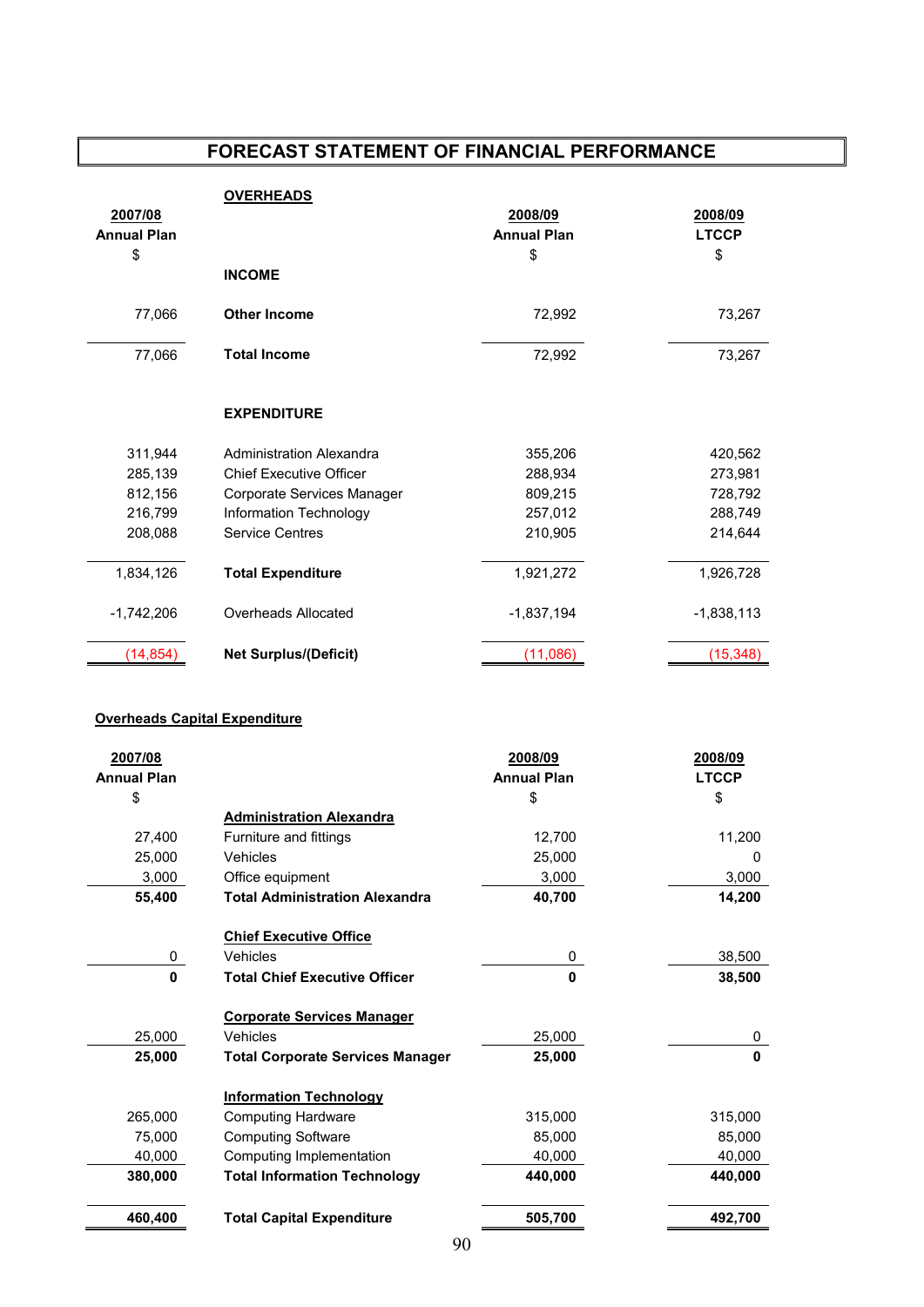# FUNDING IMPACT STATEMENT

| Annual<br>Plan<br>2007/08<br>\$000's |                                  | Annual<br>Plan<br>2008/09<br>\$000's | <b>LTCCP</b><br>2008/09<br>\$000's |
|--------------------------------------|----------------------------------|--------------------------------------|------------------------------------|
|                                      | Revenue and Financing Mechanisms |                                      |                                    |
| 2,505                                | <b>General Rate</b>              | 2,825                                | 2,443                              |
| 1,170                                | Uniform Annual Charge            | 1,135                                | 1,126                              |
|                                      | <b>Targeted Rates</b>            |                                      |                                    |
| 712                                  | Planning and Environment         | 805                                  | 668                                |
| 583                                  | Economic Development             | 604                                  | 565                                |
| 712                                  | Tourism                          | 907                                  | 709                                |
| 1,618                                | Refuse                           | 1,926                                | 1,546                              |
| 773                                  | Library                          | 807                                  | 741                                |
|                                      | <b>Ward Targeted Rates</b>       |                                      |                                    |
|                                      | Alexandra Ward                   |                                      |                                    |
| 227                                  | Ward Services Rate               | 225                                  | 251                                |
| 100                                  | Ward Services Charge             | 126                                  | 75                                 |
| 986                                  | Recreation Uniform Chg           | 1,022                                | 966                                |
| 61                                   | Promotion                        | 61                                   | 61                                 |
| 225                                  | Stormwater                       | 211                                  | 225                                |
| 780                                  | Wastewater [Operating]           | 907                                  | 774                                |
| 601                                  | Alexandra Water Supply           | 848                                  | 863                                |
| 88                                   | Town Centre Upgrading Loan       | 78                                   | 83                                 |
| 27                                   | Capital Works Loan 1993 Loan     | 27                                   | 27                                 |
| $\overline{7}$                       | Capital Works Loan 1991 Loan     | 7                                    | 7                                  |
| 46                                   | Wastewater Renewal               | 45                                   | 46                                 |
|                                      | <b>Cromwell Ward</b>             |                                      |                                    |
| 53                                   | <b>Ward Services Rate</b>        | 85                                   | 133                                |
| 106                                  | <b>Ward Services Charge</b>      | 133                                  | 109                                |
| 744                                  | <b>Recreation &amp; Cultural</b> | 1,016                                | 907                                |
| 90                                   | Promotions                       | 90                                   | 90                                 |
| 387                                  | Cromwelll Water Supply           | 423                                  | 582                                |
| 52                                   | Pisa Village Water Supply        | 53                                   | n/a                                |
| 555                                  | Wastewater                       | 578                                  | 604                                |
|                                      | Earnscleugh/Manuherikia Ward     |                                      |                                    |
| 65                                   | Ward Services E/M Charge         | 60                                   | 65                                 |
| 75                                   | Ward Services Earnscleugh        | 72                                   | 85                                 |
| 19                                   | Ward Services Manuherikia        | 38                                   | 36                                 |
| 20                                   | Village Caretaker Clyde          | 20                                   | n/a                                |
| $\mathbf{1}$                         | Village Caretaker Omakau         | $\overline{2}$                       | n/a                                |
| 93                                   | Earnscleugh Recreation Charge    | 125                                  | 94                                 |
| 50                                   | Manuherikia Recreation Charge    | 29                                   | 22                                 |
| 1                                    | Community Pools - Ophir          | 1                                    | n/a                                |
| 10                                   | Promotion                        | 10                                   | 10                                 |
| 38                                   | <b>Community Halls</b>           | 41                                   | 37                                 |
| 38                                   | Omakau Wastewater                | 37                                   | 40                                 |
| 97                                   | Omakau Water Supply              | 105                                  | 114                                |
| 127                                  | Clyde Water Supply               | 181                                  | 148                                |

The revenue and financing mechanisms to be used by the Council, including the amount to be produced by each mechanism, are as follows: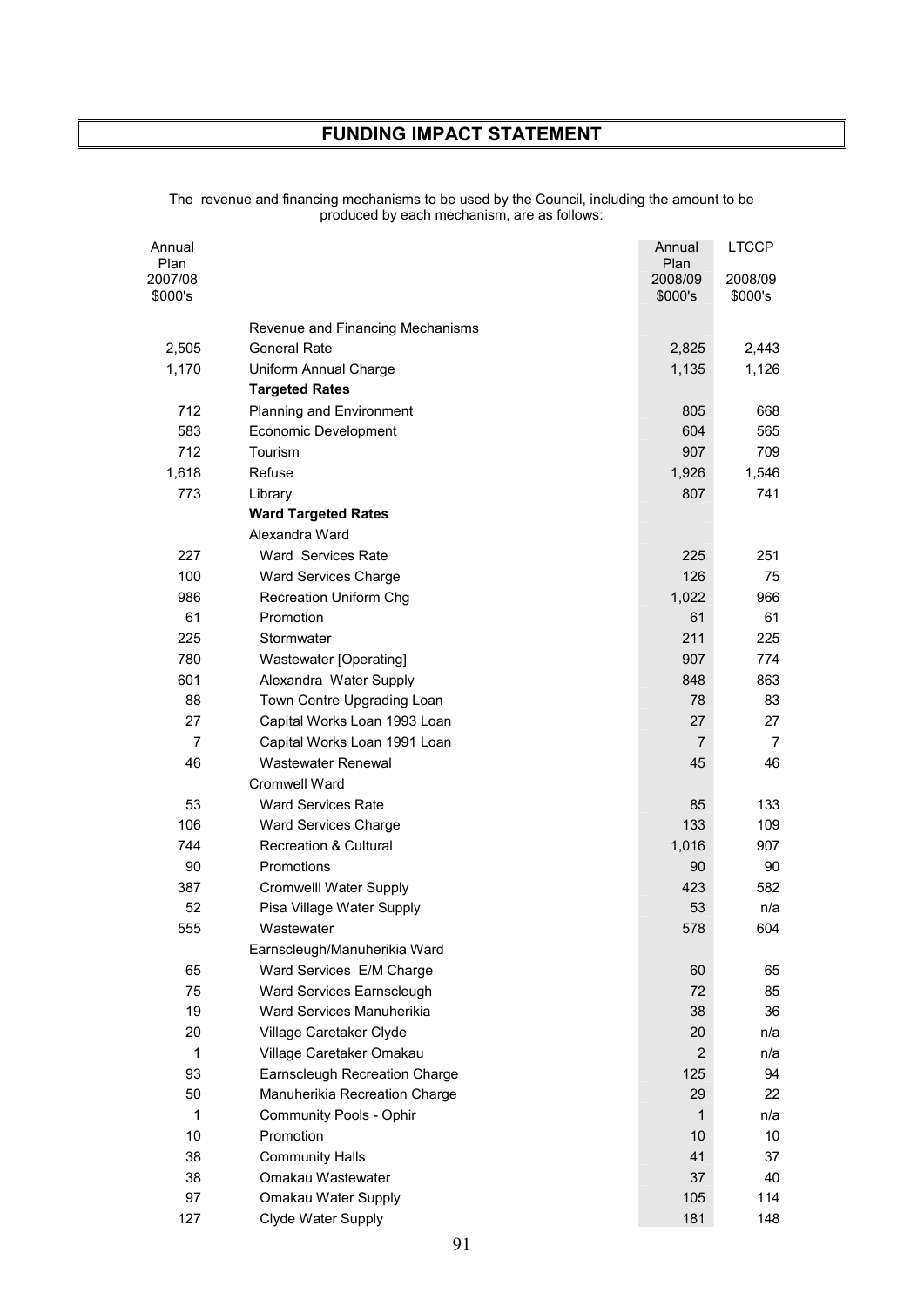| Annual         |                                  | Annual         |              |
|----------------|----------------------------------|----------------|--------------|
| Plan           |                                  | Plan           | <b>LTCCP</b> |
| 2007/08        |                                  | 2008/09        | 2008/09      |
| \$000's        |                                  | \$000's        | \$000's      |
|                | Maniototo Ward                   |                |              |
| 112            | <b>Ward Services Rate</b>        | 143            | 89           |
| 64             | Ward Services Charge             | 75             | 69           |
| 332            | <b>Recreation and Cultural</b>   | 330            | 264          |
| 20             | Promotion                        | 18             | 16           |
| 110            | Ranfurly Wastewater              | 107            | 118          |
| 45             | Naseby Wastewater                | 46             | 50           |
| 235            | Ranfurly Water Supply            | 256            | 215          |
| 133            | Naseby Water Supply              | 167            | 137          |
| 111            | Patearoa Water Supply            | 98             | 115          |
|                | Roxburgh Ward                    |                |              |
| 54             | Ward Services Charge             | 61             | 55           |
| 70             | <b>Ward Services Rate</b>        | 60             | 64           |
| 172            | Ward Recreation Chg              | 172            | 204          |
| $\overline{4}$ | Roxburgh Promotion               | $\overline{4}$ | 4            |
| 200            | Roxburgh Water Supply            | 218            | 205          |
| 145            | Wastewater                       | 154            | 157          |
| $\overline{7}$ | Sewerage Renewal Loan 1991       | $\pmb{0}$      | $\mathbf{1}$ |
| 3              | <b>Wastewater Extension 1993</b> | 3              | 3            |
| 1              | Water Supply Loan                | $\mathbf{1}$   | $\mathbf{1}$ |
| 15,660         |                                  | 17,578         | 16,042       |
|                |                                  |                |              |
| 10,582         | Revenue                          | 10,053         | 9,818        |
|                | Loan Raised                      |                | 0            |
| 2,868          | Sale of Assets                   | 4,215          | 4,218        |
|                | <b>Transfer from Reserves</b>    |                |              |
| 4,062          | Decrease in Cash                 | 1,463          | 0            |
| 33,172         |                                  | 33,309         | 30,078       |

Note that revenue includes fees and charges, subsidies, revenue for capital purposes, dividends and interest, but excludes rates.

L

Explanations for significant variances between the LTCCP and Annual Plan 2008/09 are provided throughout the Annual Plan.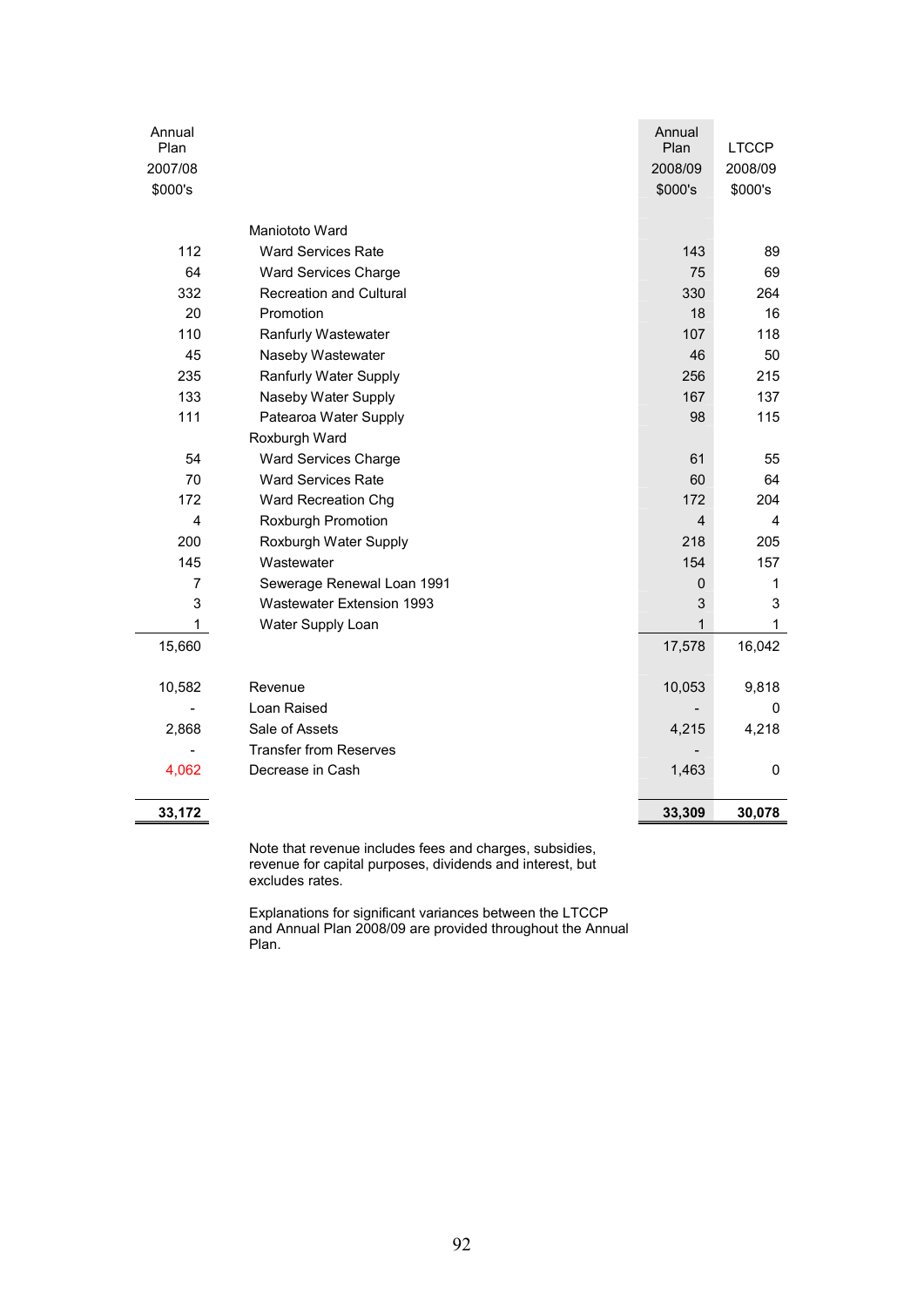# FUNDING IMPACT STATEMENT

FOR THE FINANCIAL YEAR 1 JULY 2008 TO 30 JUNE 2009

### RATING SYSTEM AND INDICATIVE RATES

### **RATES**

The system of rating for the Central Otago District is the land value system. The general rate is set on this basis. Some rates are levied on capital value, as specified. Unless otherwise specified, references to "defined areas" mean sub-divisions of wards as described in the Council resolutions which established the differential rating.

#### IMPORTANT

At various points throughout this document a level of rate or charge is specified. These are indicative figures only included to give an estimate of what rates are likely to be in the financial year. These figures are not final and will be subject to possible change as a result of submissions and until the rating information database is finalised. Any movements in the rating base, e.g. as a result of subdivision activity will change the figures until the rates are set by the Council.

### WATER RATES AND CHARGES

The Council proposes to set a targeted rate for water supply on the basis of a targeted rate per separately used or inhabited part of a rating unit within the district which are either connected to one of the following schemes, or for which a connection is available. This charge will be based on availability of service (the categories are "connected" and "serviceable"). Rating units which are not connected to a scheme, and which are not serviceable will not be liable for this rate. The rates for the respective schemes are shown in the table below:

|              | <b>Connected</b> | <b>Serviceable</b> |
|--------------|------------------|--------------------|
|              | <b>Per Part</b>  | <b>Per Part</b>    |
| Location     |                  |                    |
| Alexandra    | 333.40           | 166.70             |
| Cromwell     | 161.00           | 80.50              |
| Clyde        | 252.60           | 126.30             |
| Naseby       | 613.00           | 306.50             |
| Omakau       | 528.70           | 264.35             |
| Pisa Village | 351.20           | 70.24              |
| Ranfurly     | 554.40           | 277.20             |
| Roxburgh     | 520.20           | 260.10             |

The Council proposes to set a targeted rate for water supply that is based on volume of water supplied to all consumers connected to the Patearoa Rural water scheme.

|                       | <b>Per Unit</b> |
|-----------------------|-----------------|
|                       |                 |
| Patearoa Water Supply | 326.60          |

The Council proposes to set a targeted rate for water supply that is based on volume of water supplied to all extraordinary users of water (category 2, as defined in NZS9201 Section 2.2 (b)) who are connected to the Alexandra, Clyde, Cromwell and Roxburgh (including Lake Roxburgh Village) water schemes, and to all consumers in the Bannockburn extension of the Cromwell water scheme, where there is metering of both ordinary (Category 1 as defined in NZS9201 Section 2.2 (a)) and extraordinary (category 2) use.

|           |                                    | <b>Cents per cubic metre</b> |
|-----------|------------------------------------|------------------------------|
| Alexandra | Category 2                         | 50.23                        |
| Clyde     | Category 2                         | 52.57                        |
| Cromwell  | Category 1 (Bannockburn extension) | 44.03                        |
| Cromwell  | Category 2                         | 44.03                        |
| Roxburgh  | Category 2                         | 73.67                        |

In respect of rating units upon which the rating assessment includes a targeted rate as a fixed charge for water and to which all water supplied is fully metered, there will be an adjustment or adjustments in the water billing system so that the meter charges will not apply until the value of water used in any one financial year exceeds the targeted rate on the rating assessment of the unit.

Water supply charges will be applied to the operations and maintenance of the individual water supplies.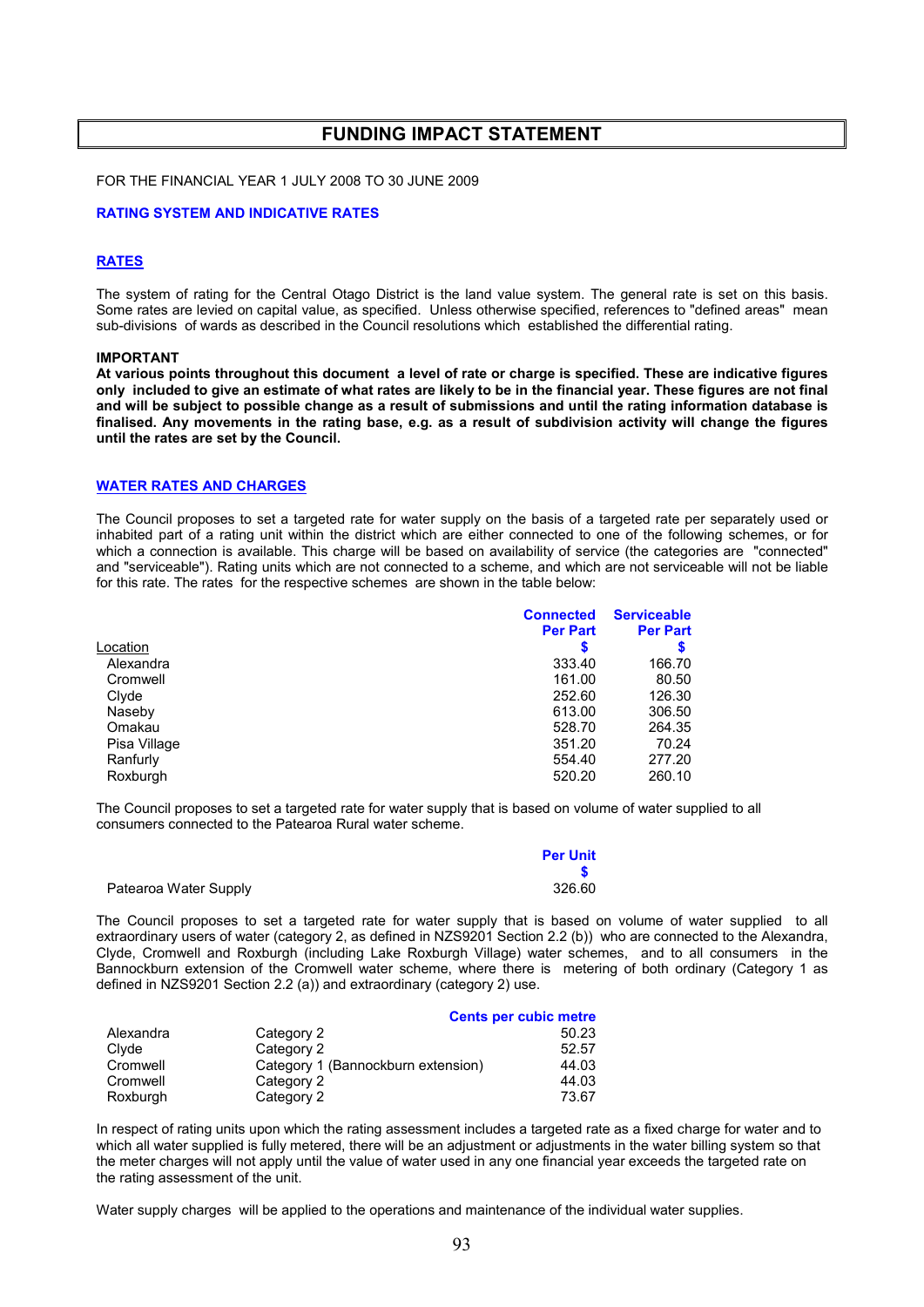### WASTE MANAGEMENT AND COLLECTION CHARGES

The Council proposes to set an annual waste collection charge per property as a fixed charge per separately used or inhabited part of a rating unit within the district, based on the level of service provided. Where a Council provided collection service is available the charge is set on the basis of the number of containers of waste which the Council is prepared to collect as part of its normal waste collection service, that is one wheelie bin per property per week. Additional bins provided to a rating unit will be subjected to an additional annual charge on a per bin basis. The provision of additional bins is at the discretion of the Council.

| Waste Management with Collection        | <b>Per Part</b> | 261.30 |
|-----------------------------------------|-----------------|--------|
| Waste Management no Collection          | <b>Per Part</b> | 73.10  |
| Waste Management 2nd and Subsequent Bin | <b>Per Bin</b>  | 195.98 |

All waste management charges will be applied to the costs of waste collection and its disposal including monitoring of waste sites.

### WASTEWATER CHARGES

The Council proposes to set a targeted rate for wastewater as a fixed charge on the basis of a targeted rate per separately used or inhabited part of a rating unit within the district which are either connected to one of the following schemes, or for which a connection is available. This charge will be based on availability of service (the categories are "connected" and "serviceable"). Rating units which are not connected to a scheme, and which are not serviceable will not be liable for this rate. The Council proposes to set a targeted rate as a fixed charge for each additional pan or urinal in excess of one for those rating units providing commercial accommodation. The rates for the respective schemes are shown in the table below:

|           | <b>Connected</b><br>Per part | <b>Serviceable</b><br>Per part | Second and<br>subsequent WC<br><b>Accommodation</b> |
|-----------|------------------------------|--------------------------------|-----------------------------------------------------|
| Location  |                              | S                              |                                                     |
| Alexandra | 361.80                       | 180.90                         | 90.45                                               |
| Cromwell  | 209.12                       | 104.56                         | 52.28                                               |
| Omakau    | 259.40                       | 129.70                         | 64.90                                               |
| Naseby    | 171.30                       | 85.65                          | 42.83                                               |
| Ranfurly  | 235.90                       | 117.95                         | 58.98                                               |
| Roxburgh  | 383.00                       | 191.50                         | 95.75                                               |

The wastewater charges will be applied for operations and maintenance of the individual schemes.

### WORKS AND SERVICES

The Council proposes to set a targeted rate for each ward for ward services calculated on the basis of land value for each rating unit for non-subsidised roading, housing and property, grants, recreation reserve committees, airport loan servicing (Alexandra only) and other works.

|                    | <b>Cents in \$</b> |
|--------------------|--------------------|
| WARD:              |                    |
| Alexandra          | 0.049              |
| Cromwell           | 0.008              |
| Former Earnscleugh | 0.022              |
| Former Manuherikia | 0.015              |
| Maniototo          | 0.031              |
| Roxburgh           | 0.023              |

The Council proposes to set targeted rates based on location for village caretakers (calculated on land value) within Earnscleugh/Manuherikia ward for each rating unit within Clyde and Omakau, as follows:

|        | Cents in \$ |
|--------|-------------|
| Clyde  | 0.024       |
| Omakau | 0.014       |

The Council proposes to set a targeted rate based on location on those rating units within the defined area for the Alexandra town centre upgrading (calculated on land value of all rateable properties) for servicing the loan raised for the 1991 upgrade works.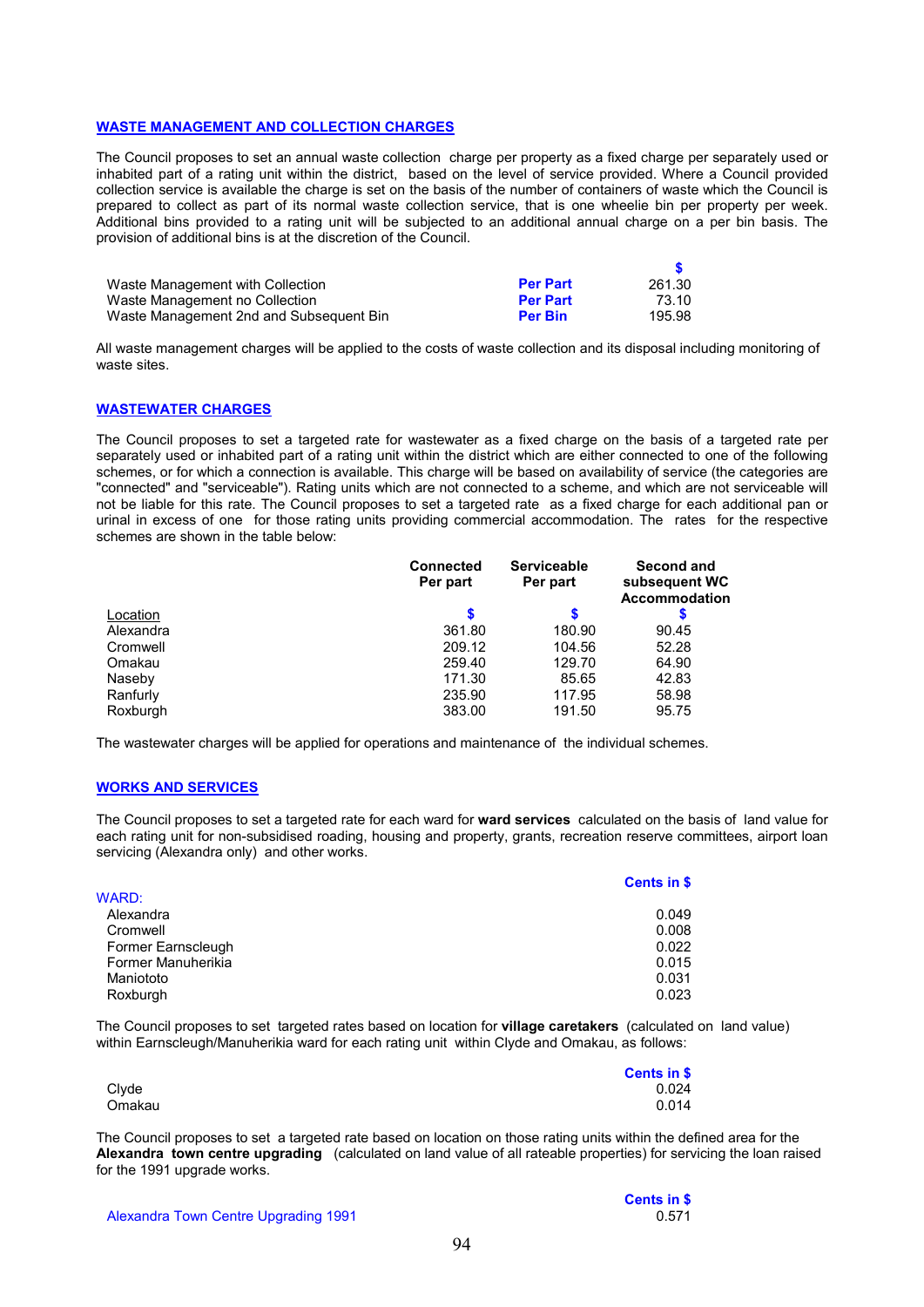The Council proposes to set a targeted rate for **stormwater** in the Alexandra Ward calculated on land value on rating units within the Alexandra Ward. This rate will be set on a differential basis based on area (with the categories being rating units up to 2 hectares in area and rating units greater than 2 hectares). This rate will not be applicable to those rating units which are greater than 2 hectares in area as they are outside the area of benefit.

|                      | <b>Cents in \$</b> |
|----------------------|--------------------|
| Alexandra Stormwater | 0.059              |

The stormwater rate is applied to Alexandra stormwater operations, maintenance and loan charges.

The Council proposes to set targeted rates for ward services within each ward on the basis of a fixed charge for each separately used or inhabited part of a rating unit. The rates are shown in the table below.

|                         | <b>Per Part</b> |
|-------------------------|-----------------|
| WARD:                   |                 |
| Alexandra               | 45.90           |
| Cromwell                | 37.54           |
| Earnscleugh/Manuherikia | 30.70           |
| <b>Maniototo</b>        | 59.20           |
| Roxburgh                | 64.00           |

Ward services charges are used to fund Community Board elected members costs and other works for each respective ward. In Alexandra Ward this also funds the cost of ward level rate remissions.

### RECREATION AND CULTURAL

The Council proposes to set a targeted rate for recreation and culture within each ward. For Cromwell Ward this will be on a differential basis based on location (with the categories being "Cromwell Rural" and "Cromwell Urban"). The targeted rates will be based on a fixed charge per separately used or inhabited part of a rating unit as shown in the table below.

|                                | <b>Per Part</b> |
|--------------------------------|-----------------|
|                                |                 |
| Alexandra                      | 372.70          |
| <b>Cromwell Rural</b>          | 200.40          |
| <b>Cromwell Urban</b>          | 334.00          |
| <b>Former Earnscleugh Ward</b> | 89.60           |
| <b>Maniototo Ward</b>          | 261.60          |
| Former Manuherikia Ward        | 52.70           |
| <b>Roxburgh Ward</b>           | 180.50          |

Recreation and cultural charges fund the operations and maintenance of parks and reserves, museums, sports club loan assistance, community halls (other than Earnscleugh/Manuherikia) and other recreation facilities and amenities. wards and other recreation facilities and amenities.

The Council proposes to set targeted rates based on location for community pools within Manuherikia Ward based on a fixed charge for each separately used or inhabited part of a rating unit, within Ophir township, as follows:

|       | <b>Per Part</b><br>$\mathbf{s}$ |
|-------|---------------------------------|
| Ophir | 11.00                           |

The Council proposes to set a targeted rate for community halls within Earnscleugh/Manuherikia wards based on a fixed charge for each separately used or inhabited part of a rating unit.

|                        | <b>Per Part</b> |
|------------------------|-----------------|
|                        |                 |
| <b>Community Halls</b> | 21.10           |

The Council proposes to set a targeted rate for library services as a fixed charge per rating unit, on a differential basis based on location, (with the categories being "Maniototo Ward" and "District excluding Maniototo"). The targeted rates will be based on a fixed charge for each separately used or inhabited part of a rating unit, as shown in the table below.

| Category                                                               | <b>Per Part</b> |
|------------------------------------------------------------------------|-----------------|
|                                                                        |                 |
| District excluding Maniototo                                           | 81.10           |
| Maniototo                                                              | 48.65           |
| Library charges are applied to operations and maintenance of libraries |                 |

Library charges are applied to operations and maintenance of libraries.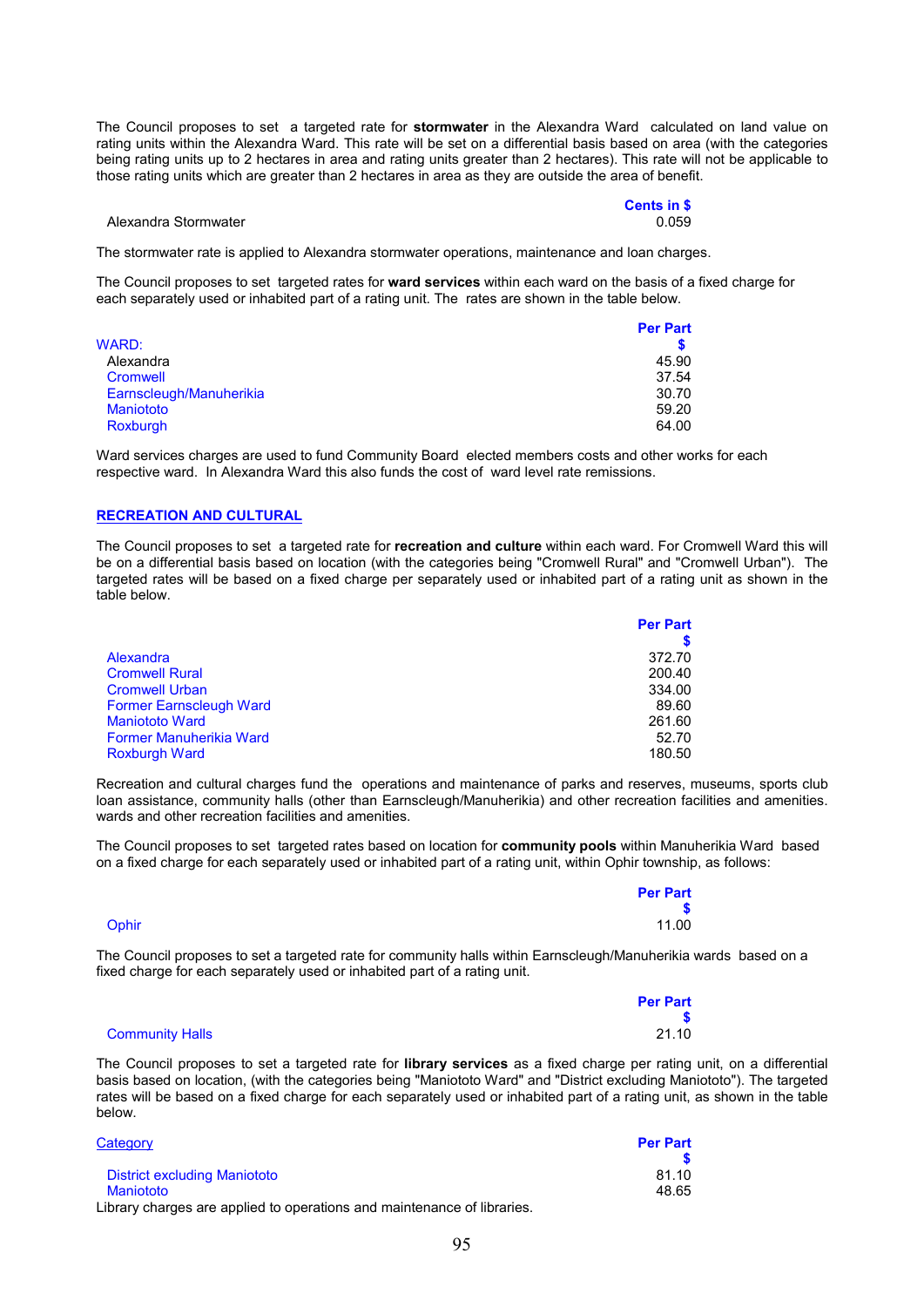#### **PROMOTION**

The Council proposes to set a targeted rate for promotion within each ward. For each ward, other than Maniototo, the rate will be on a differential basis, based on the use to which the rating unit is put (with the categories for Cromwell ward being "Rural", "Urban Commercial and Industrial" and "Urban Residential", the categories for Alexandra Ward being "Commercial and Industrial" and "Residential", the categories for Earnscleugh/Manuherikia wards being "Clyde Dam", "Commercial and Industrial", "Residential" and "Rural" and the categories for Roxburgh ward being "Roxburgh Dam", "Teviot Power Scheme", and "Ward except Hydro Dams"). The targeted rates will be based on the capital value of all rating units as shown in the table below.

|                                                                                                                       | <b>Cents in \$</b>                       |
|-----------------------------------------------------------------------------------------------------------------------|------------------------------------------|
| Alexandra Ward:<br><b>Commercial and Industrial</b><br><b>Residential</b>                                             | 0.03426<br>0.00190                       |
| Cromwell Ward:<br>Rural<br><b>Urban Commercial and Industrial</b><br><b>Urban Residential</b>                         | 0.00184<br>0.02902<br>0.00253            |
| Earnscleugh/Manuherikia<br><b>Commercial and Industrial</b><br><b>Clyde Dam</b><br><b>Residential</b><br>Rural        | 0.01465<br>0.00010<br>0.00103<br>0.00043 |
| <b>Maniototo Ward</b>                                                                                                 | 0.00277                                  |
| <b>Roxburgh Ward</b><br><b>Ward except Hydro Dams</b><br><b>Roxburgh Dam</b><br><b>Teviot Power Scheme - Roxburgh</b> | 0.00089<br>0.00009<br>0.00097            |

The rate revenue is used to promote local areas within the District.

#### LOAN RATES

The Council proposes to set targeted rates to service loans on each unit within the historical area benefiting from the works relating to each loan on all properties which have not elected to pay a lump sum contribution. The targeted rates will be based on the land value of all rating units as shown in the table below.

|                                       | <b>Cents in \$</b> |
|---------------------------------------|--------------------|
| <b>Alexandra Capital Works 1991</b>   | 0.005              |
| <b>Alexandra Capital Works 1993</b>   | 0.010              |
| Alexandra Wastewater Renewal          | 0.053              |
| <b>Roxburgh Sewerage Renewal 1991</b> | 0.004              |
| <b>Roxburgh Water Supply</b>          | 0.025              |

The Council proposes to set a targeted rate for each rating unit within the historical area benefiting from the works relating to each loan on all properties which have not elected to pay a lump sum contribution. The targeted rates will be based on a fixed charge for each separately used or inhabited part of a rating unit as shown in the table below.

|                                    | <b>Per Part</b> |
|------------------------------------|-----------------|
|                                    |                 |
| Roxburgh Wastewater Extension 1993 | 16.00           |

The loan rates and charges are levied to fund the debt servicing cost of capital work as defined.

### PLANNING AND ENVIRONMENT

The Council proposes to set a planning and environment rate on a differential basis based on use (with the differential categories being "Clyde Dam - Earnscleugh, Roxburgh Dam - Roxburgh" and "All areas excluding Clyde Dam - Earnscleugh and Roxburgh Dam - Roxburgh") on all rating units. The rate will be charged on the capital value of all rating units in the District according to the table below.

|                                                                         | <b>Cents in \$</b> |
|-------------------------------------------------------------------------|--------------------|
| All areas excluding Clyde Dam - Earnscleugh and Roxburgh Dam - Roxburgh | 0.01314            |
| Clyde Dam - Earnscleugh, Roxburgh Dam - Roxburgh                        | 0.02577            |

Planning and Environment rates are used to fund functions including Resource Management, Environmental Health and Building, Civil Defence and Rural Fire.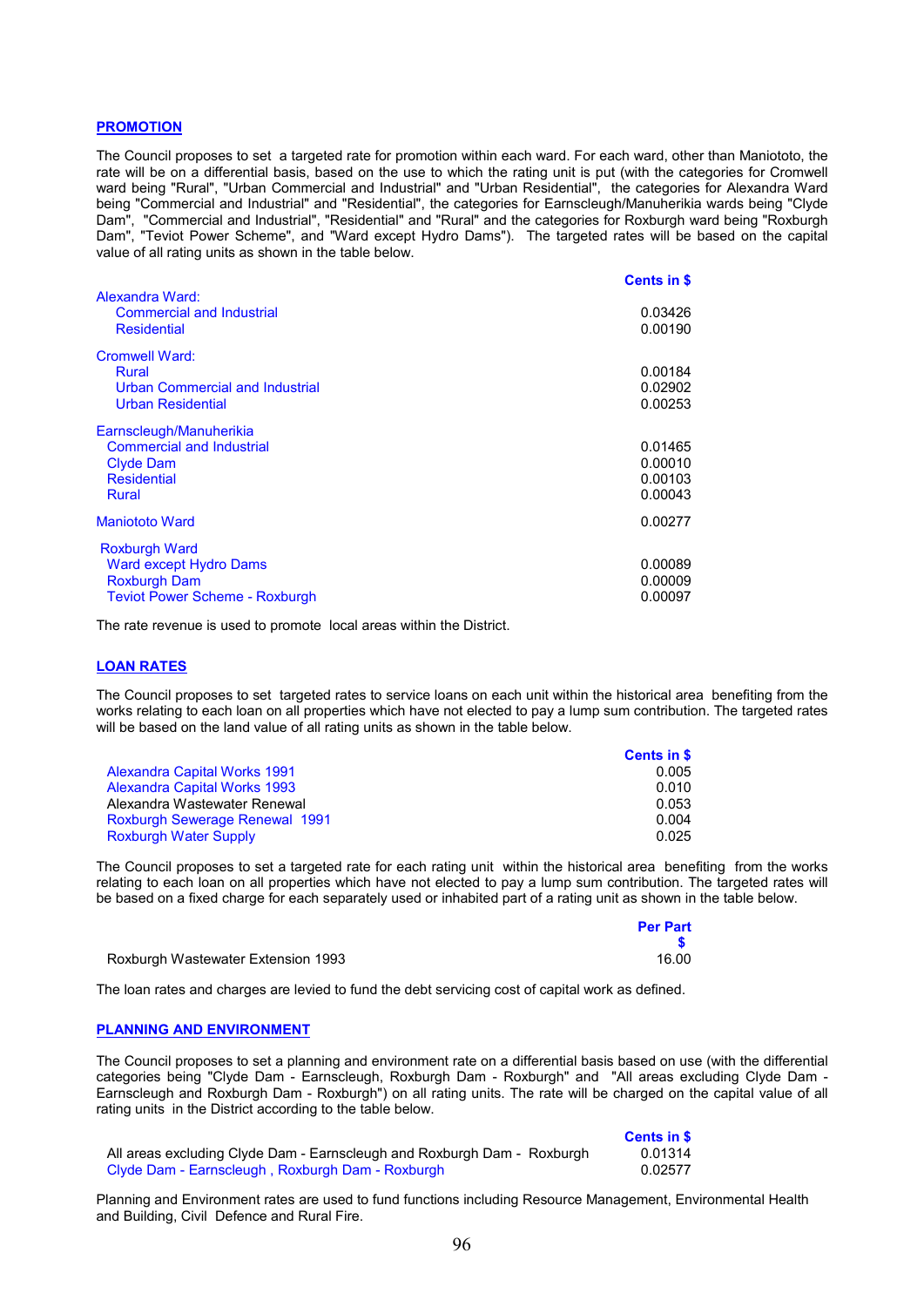### ECONOMIC DEVELOPMENT

The Council proposes to set an economic development rate on a differential basis based on use (with the differential categories being "Clyde Dam Earnscleugh, Roxburgh Dam Roxburgh" and "All areas excluding Clyde Dam Earnscleugh and Roxburgh Dam Roxburgh") on all rating units. The rate will be charged on the capital value of all rating units in the District according to the table below.

|                                                                         | Cents in \$ |
|-------------------------------------------------------------------------|-------------|
| All areas excluding Clyde Dam - Earnscleugh and Roxburgh Dam - Roxburgh | 0.00985     |
| Clyde Dam - Earnscleugh, Roxburgh Dam - Roxburgh                        | 0.01933     |

The Economic Development rate is used to fund District development and economic development activity.

### **TOURISM**

The Council proposes to set a tourism rate on a differential basis based on use (with the differential categories being "Residential", "Rural", "Commercial and Industrial", "Contact Energy Dams", "Small Dams", "Utilities", "Accommodation" and "Sport and Recreation") on all rating units. The rate will be charged on the capital value of all rating units in the District except "Sport and Recreation" in accordance with the table below.

|                            | Cents in \$ |
|----------------------------|-------------|
| Residential                | 0.01196     |
| Rural                      | 0.00965     |
| Commercial and Industrial  | 0.07512     |
| Accommodation              | 0.09332     |
| <b>Contact Energy Dams</b> | 0.01774     |
| Small Dams                 | 0.04626     |
| Utilities                  | 0.01143     |

The tourism rate will be used to fund visitor information centres and tourism development within the district.

### GENERAL RATE

The Council proposes to set a general rate on a differential basis based on use (with the differential categories being "Clyde Dam - Earnscleugh, Roxburgh Dam - Roxburgh" , "Paerau Dam - Maniototo" , "Teviot Power Scheme - Roxburgh" and "All areas excluding Clyde Dam - Earnscleugh, Paerau Dam - Maniototo, Roxburgh and Teviot Dams - Roxburgh" on all rating units. The rate will be charged on the land value of all rating units in the District according to the table below.

|                                                         | Cents in \$ |
|---------------------------------------------------------|-------------|
| All areas excluding Clyde Dam - Earnscleugh, Paerau Dam |             |
| - Maniototo, Roxburgh and Teviot Dams - Roxburgh        | 0.089       |
| Clyde Dam - Earnscleugh, Roxburgh Dam - Roxburgh        | 4.606       |
| Paerau Dam - Maniototo                                  | 4.540       |
| <b>Teviot Power Scheme - Roxburgh</b>                   | 7.945       |

Note: The roading content of the 'all areas' general rate equates to a rate of 0.065 cents in the dollar.

\$

General rates are used to fund the costs of functions not delegated to a Community Board and not covered by any other rate or charge. Included are housing, district grants, regional identity, roading (other than the uniform charge contribution), noxious plant control, public toilets, airports (excluding the Alexandra Airport loans) and other.

### UNIFORM ANNUAL CHARGE

The Council proposes to set a uniform annual charge on every rating unit.

#### All areas 111.40

The uniform annual charge is used to fund democracy, roading (\$60 of the charge), Clutha Management and other amenities controlled by the Council and recreation and cultural policy activities not delegated to Community Boards.

**Per Property**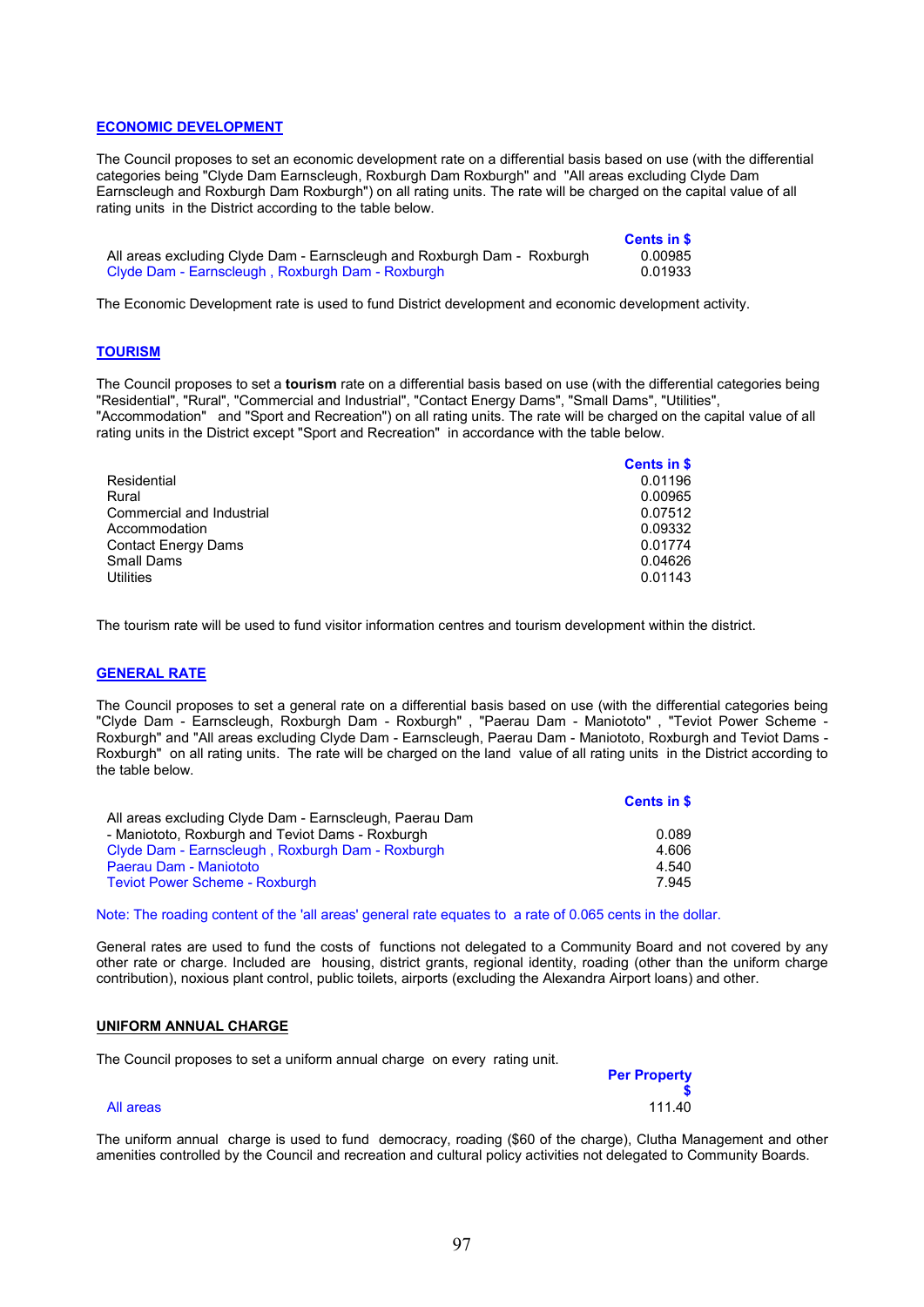### DIFFERENTIAL MATTERS AND CATEGORIES

### Differentials based on land use

The Council proposes to use this matter to differentiate the general rate, tourism rate, economic development rate, planning and environment rate, promotion rate (all wards except Maniototo), Alexandra Town Centre 08 loan and recreation and culture rate (Cromwell Ward).

The differential categories are :

General rate Clyde Dam - Earnscleugh and Roxburgh Dam - Roxburgh Paerau Dam - Maniototo Teviot Dams - Roxburgh all other properties.

#### Economic Development rate and Planning and Environment rate

Clyde Dam - Earnscleugh and Roxburgh Dam - Roxburgh all other properties.

#### Tourism

residential - all rating units that are primarily used for residential purposes rural - all rating units used primarily for the purpose of agriculture, viticulture, horticulture or silviculture commercial and industrial - all rating units which are primarily used for commercial or industrial purposes, other than commercial accommodation, hydro-electric dams, and utilities accommodation - all rating units which are primarily used for commercial accommodation purposes Contact Energy dams - Clyde Dam - Earnscleugh and Roxburgh Dam - Roxburgh small dams - Paerau Dam - Maniototo, and Teviot Dams - Roxburgh utilities - distribution networks of utility companies, including Council owned utilities sport and recreation - all rating units used primarily for recreation or reserve purposes.

### Promotion -

Alexandra

commercial and industrial - all rating units used primarily for commercial and industrial purposes within the Alexandra ward

residential - all other rating units in the Alexandra ward which are not included within the commercial and industrial category.

Cromwell

urban commercial and industrial - all rating units used primarily for commercial and industrial purposes within the town of Cromwell and included on valuation roll numbers 28504, 28505, 28506, 28507

urban residential - all rating units that are primarily used for residential or recreational purposes within the town of Cromwell and included on valuation roll numbers 28504, 28505, 28506, 28507 and properties located in Scott Tce, valuation roll 28421

rural - all other rating units within the Cromwell ward.

#### Earnscleugh/Manuherikia

Contact Energy dam - Clyde Dam - Earnscleugh

Commercial and Industrial- all rating units used primarily for commercial and industrial purposes within the Earnscleugh and Manuherikia wards except Clyde Dam

Residential - all rating units that are primarily used for residential or recreational purposes within Earnscleugh and Manuherikia wards

Rural - all other rating units within Earnscleugh and Manuherikia wards.

Roxburgh

Contact Energy dam - Roxburgh Dam - Roxburgh Teviot Dam

All other rating units within Roxburgh ward.

Properties which have more than one use (or where there is doubt as to the primary use) will be placed in a category with the highest differential factor. Note that, subject to the rights of objection to the rating information database set out in section 28 of the Local Government (Rating) Act 2002, the Council is the sole determiner of the categories.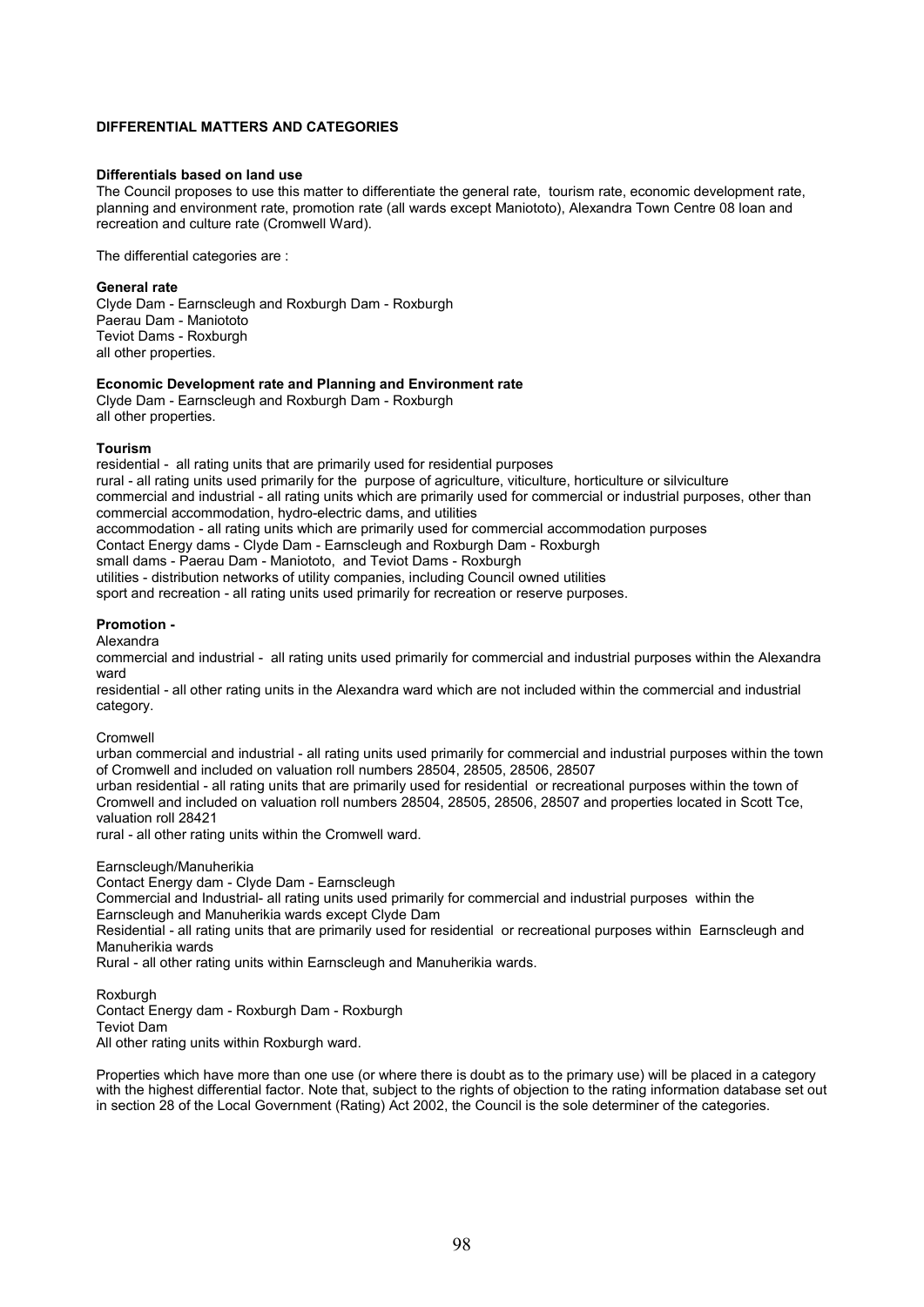### Differentials based on location

The Council proposes to use this matter to assess rates for the library services rate and the recreation and culture rate for the Cromwell ward.

Library services -

Maniototo Ward - all rating units located within the Maniototo ward District excluding Maniototo - all rating units within the district apart from those units within the Maniototo ward.

#### Recreation and Culture (Cromwell Ward)

Cromwell Urban - all rating units within the Cromwell urban area and more specifically included on valuation rolls numbered 28504, 28505, 28506, 28507 and properties located in Scott Tce, valuation roll 28421 Cromwell Rural - all other rating units within the Cromwell ward which are not included within "Cromwell Urban" category.

Where a rating unit is situated in more than one ward, the Council will assign the rating unit to a ward based on whichever part of the rating unit has the "home" block.

#### Differentials based on area

The Council proposes to use this measure to differentiate the Alexandra stormwater rate within the Alexandra ward. The following categories apply: rating units up to 2 hectares in area rating units over 2 hectares.

### Differentials based on availability of service

#### Water Supply

The categories for the proposed water supply rates are :

Connected - any rating unit that is connected to a council operated water supply

Serviceable - any rating unit that is not connected to a council operated water supply but is within 100 metres of a water supply reticulation system, and to which the Council is willing and able to provide the service.

#### **Wastewater**

The categories for the proposed wastewater rates are :

Connected - any rating unit that is connected to a council operated wastewater system

Serviceable - any rating unit that is not connected to a council operated wastewater system but is within 30 metres of a wastewater drain, and to which the Council is willing and able to provide the service.

### Waste Management

The categories for the proposed waste management rates are:

Waste management with collection - a wheelie bin is provided by the Council and a weekly collection service is available to the rating unit

Waste management without collection - no wheelie bin is provided and no weekly collection service is available to the rating unit.

### **GENERAL**

Uneconomic rates:

Rates levied on any one rating unit of less than \$10 for the year are deemed by the Council to be uneconomic to collect.

Where a payment made by a ratepayer is less than the amount now payable, the Council will apply the payment firstly to any arrears from previous years, and then proportionately across all current year rates due.

All rates and charges referred to in this policy are inclusive of goods and services tax.

### TRANSITIONAL ARRANGEMENT

Earncleugh and Manuherikia Wards were combined following the Local Government Commission's Representation Determination in 2007. The Revenue and Finance Policy is not due for review until the 09/10 Financial year. This has required the continuation of recognition of the former wards. In this statement reference to "Former" wards refers to the area covered by the valuation rolls included in those wards.

Former Earnscleugh represents Valuation Roll Numbers 28451, 28461, 28462, and 28476. Former Manuherikia represents Valuation Roll Numbers 28241, 28250, 28431, and 28471.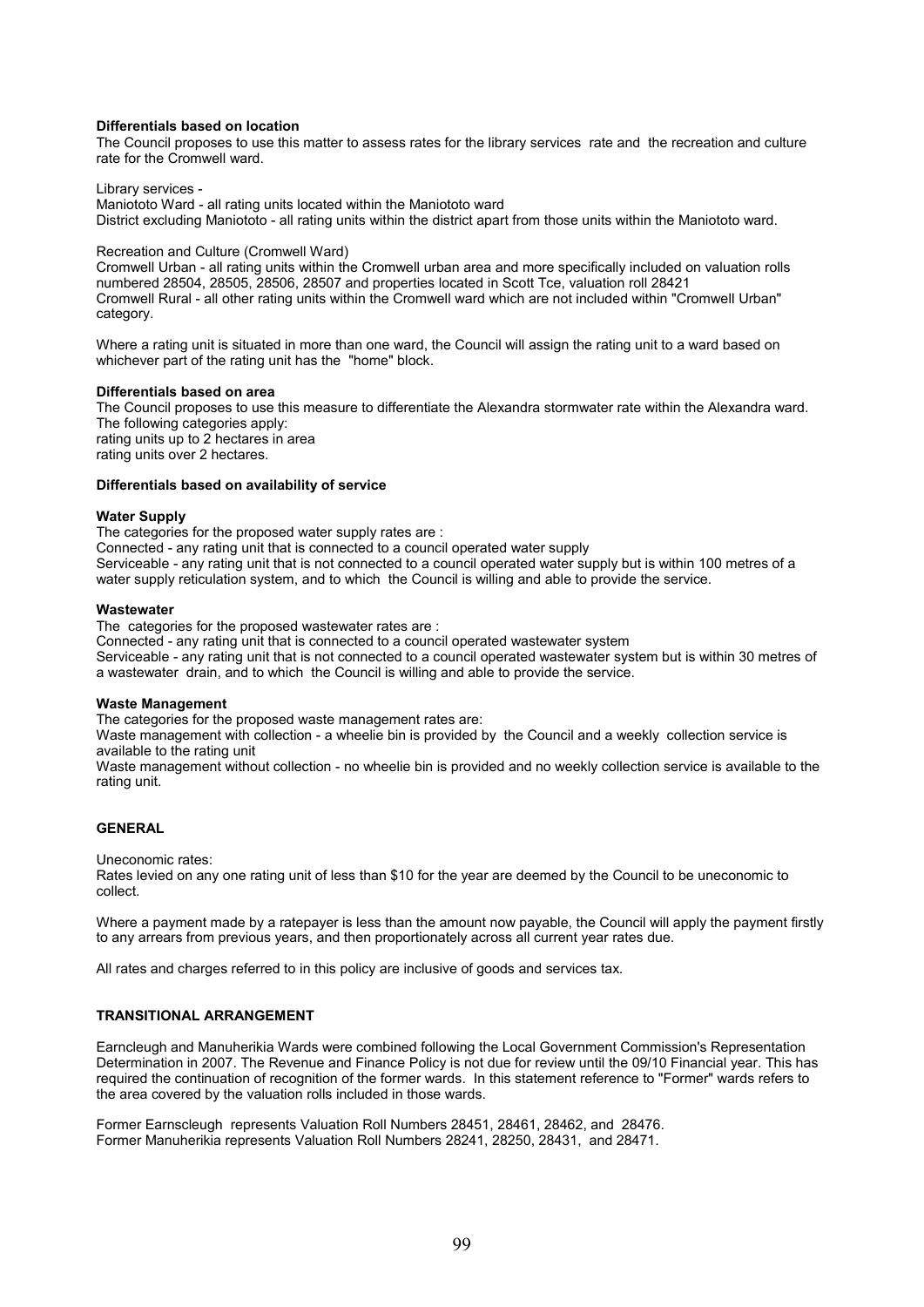## DEFINITION OF SEPARATE USE OR HABITATION

Council has elected to use Factor 7 of Schedule 3 of the Local Government (Rating) Act 2002 "the number of separately used or inhabited parts of the rating unit" in its Revenue and Financing Policy for calculating the liability of certain rates.

These are defined by Council as those properties meeting the following conditions and criteria:

#### Conditions and criteria

- 1.1 In situations where a rating unit contains both a commercial operation and residential accommodation, they will be treated as two separate uses and be assessed two sets of uniform charges, except where the owner of the commercial operation resides on the same rating unit.
- 1.2 For those rating units where the owner of the rating unit resides on the rating unit and operates a business or businesses from the same rating unit, they will be assessed only one uniform charge, provided that, in relation to uniform charges for water and sewer targeted rates there is only one connection to each of the water supply and sewer networks.
- 1.3 Where a number of different businesses are located in one rating unit, then each separate business will be assessed uniform charges. An exception is made for motels, hotels, etc, which will be treated as one business use even if each accommodation unit may be capable of separate habitation.
- 1.4 Where rating units contain separate habitable dwellings that are capable of independent habitation (i.e. have all the facilities such as bathroom, toilets, kitchens, reticulated power, separate entrance ways, etc) then each separate dwelling will be assessed uniform charges.
- 1.5 Where rating units under paragraph 1.4 are farm properties greater than 100ha in area, and the additional dwelling units are inhabited by persons who work on that farm, they will, for the purposes of separate habitation, be treated as a single use.
- 1.6 Owners of farm properties greater than 100ha in area with multiple dwellings will be asked to make a declaration that the additional dwellings are in use by persons working on the farm. This declaration will continue in force until there is a change in ownership or reduction in area of that rating unit.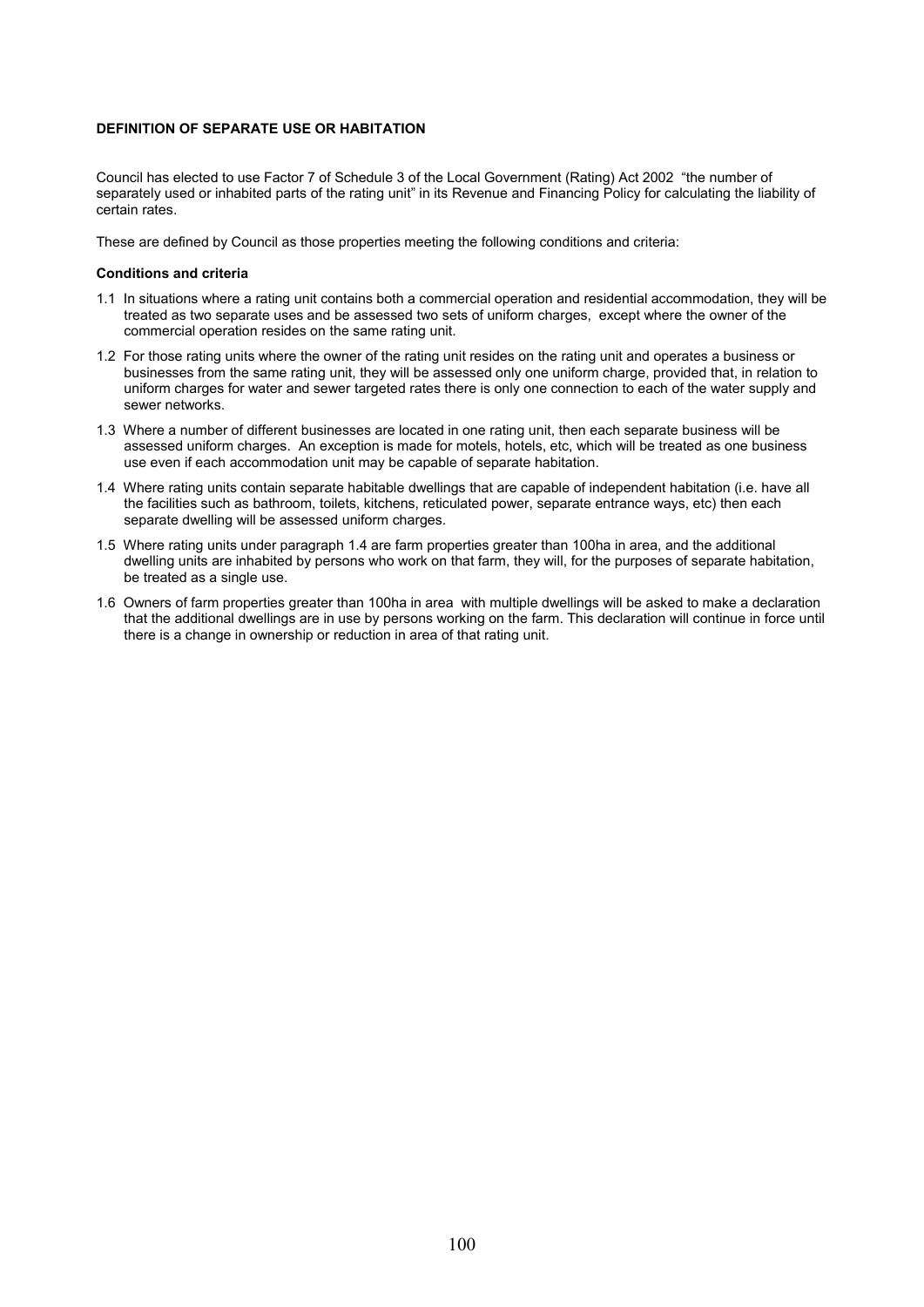# RATES EXAMPLES BY PROPERTY TYPE

| 2008/09 Rating Year          |           |           |                         |                         |             |
|------------------------------|-----------|-----------|-------------------------|-------------------------|-------------|
| Location                     | LV        | <b>CV</b> | <b>Rates</b><br>2008/09 | <b>Rates</b><br>2007/08 | \$ Change   |
| Alexandra Commercial         | 118,000   | 425,000   | 3,054.11                | 3,036.07                | 18.04       |
| Alexandra Hotel              | 380,000   | 2,100,000 | 5,095.97                | 5,076.64                | 19.33       |
| Alexandra Lifestyle Block    | 335,000   | 650,000   | 1,421.26                | 1,525.54                | $-104.28$   |
| Alexandra Major Motel        | 580,000   | 3,000,000 | 10,512.50               | 10,124.84               | 387.66      |
| Alexandra Motel              | 185,000   | 510,000   | 3,170.71                | 2,892.61                | 278.10      |
| Alexandra Residential        | 134,000   | 270,000   | 1,944.48                | 1,783.33                | 161.15      |
| Bannockburn Vineyard         | 1,300,000 | 3,000,000 | 2,798.94                | 2,731.69                | 67.26       |
| Clyde Commercial             | 205,000   | 485,000   | 1,622.24                | 1,360.34                | 261.90      |
| Clyde Commercial             | 133,000   | 560,000   | 1,714.58                | 1,484.67                | 229.91      |
| Clyde Motel                  | 240,000   | 620,000   | 1,983.75                | 1,664.57                | 319.19      |
| Clyde Residence              | 101,000   | 305,000   | 1,093.89                | 946.08                  | 147.81      |
| Cromwell Orchard             | 730,000   | 930,000   | 1,532.30                | 1,330.22                | 202.09      |
| <b>Cromwell Commercial</b>   | 230,000   | 470,000   | 2,016.07                | 2,121.71                | $-105.64$   |
| Cromwell Farm                | 2,450,000 | 2,950,000 | 3,897.20                | 4,052.37                | $-155.17$   |
| Cromwell Large Farm          | 5,150,000 | 6,600,000 | 6,621.08                | 6,946.20                | $-325.12$   |
| Cromwell Lifestyle Block     | 365,000   | 880,000   | 1,161.01                | 1,133.21                | 27.80       |
| Cromwell Major Hotel         | 1,525,000 | 6,900,000 | 17,328.54               | 18,582.24               | $-1,253.70$ |
| <b>Cromwell Motel</b>        | 670,000   | 1,650,000 | 4,975.23                | 4,649.70                | 325.53      |
| <b>Cromwell Residence</b>    | 194,000   | 380,000   | 1,526.06                | 1,340.01                | 186.06      |
| Cromwell Storage             | 1,175,000 | 2,500,000 | 5,513.46                | 4,249.00                | 1,264.46    |
| Earnscleugh Farm             | 390,000   | 580,000   | 1,031.71                | 992.69                  | 39.02       |
| Earnscleugh Lifestyle Block  | 210,000   | 415,000   | 777.34                  | 791.53                  | $-14.19$    |
| Earnscleugh Orchard          | 295,000   | 630,000   | 942.79                  | 905.61                  | 37.19       |
| Maniototo Farm               | 720,000   | 1,025,000 | 1,780.90                | 1,689.00                | 91.90       |
| Maniototo Large Farm         | 3,700,000 | 7,650,000 | 7,702.82                | 11,945.91               | $-4,243.10$ |
| Maniototo Lifestyle Block    | 120,000   | 266,000   | 792.14                  | 623.70                  | 168.44      |
| Maniototo Rural - Hotel      | 75,000    | 1,050,000 | 1,894.29                | 1,745.11                | 149.18      |
| Manuherikia Farm             | 980,000   | 1,225,000 | 1,794.41                | 1,675.99                | 118.42      |
| Manuherikia Large Farm       | 3,700,000 | 4,550,000 | 5,722.79                | 5,348.38                | 374.41      |
| Manuherikia Lifestyle Block  | 140,000   | 265,000   | 604.93                  | 491.04                  | 113.89      |
| Naseby Residence             | 101,000   | 240,000   | 1,738.18                | 1,535.17                | 203.01      |
| Omakau Residence             | 47,000    | 275,000   | 1,500.81                | 1,553.54                | $-52.73$    |
| Patearoa Residence           | 55,000    | 180,000   | 996.72                  | 1,010.71                | $-13.99$    |
| Ranfurly - Hotel             | 129,000   | 390,000   | 2,505.54                | 2,283.59                | 221.95      |
| Ranfurly Commercial Property | 18,000    | 117,000   | 1,672.08                | 1,546.23                | 125.85      |
| Ranfurly Residence           | 65,000    | 205,000   | 1,687.78                | 1,556.71                | 131.07      |
| Roxburgh - Commercial        | 56,000    | 103,000   | 1,798.43                | 1,693.69                | 104.74      |
| Roxburgh - Hotel             | 67,000    | 325,000   | 2,954.62                | 2,708.03                | 246.59      |
| Roxburgh Orchard             | 120,000   | 232,000   | 910.49                  | 830.05                  | 80.44       |
| Roxburgh Farm                | 960,000   | 1,480,000 | 2,081.54                | 2,142.82                | $-61.27$    |
| Roxburgh Large Farm          | 6,700,000 | 7,650,000 | 10,579.15               | 11,777.21               | $-1,198.07$ |
| Roxburgh Residence           | 51,000    | 250,000   | 1,766.26                | 1,657.12                | 109.14      |
| Roxburgh Rural Industry      | 150,000   | 1,400,000 | 2,252.30                | 2,389.28                | $-136.98$   |

These examples are indicative only.

The examples presented are not necessarily based on average information or statistical sampling techniques. They may vary from other examples with similar characteristics/locality due to lump sum payments on loan rates and other factors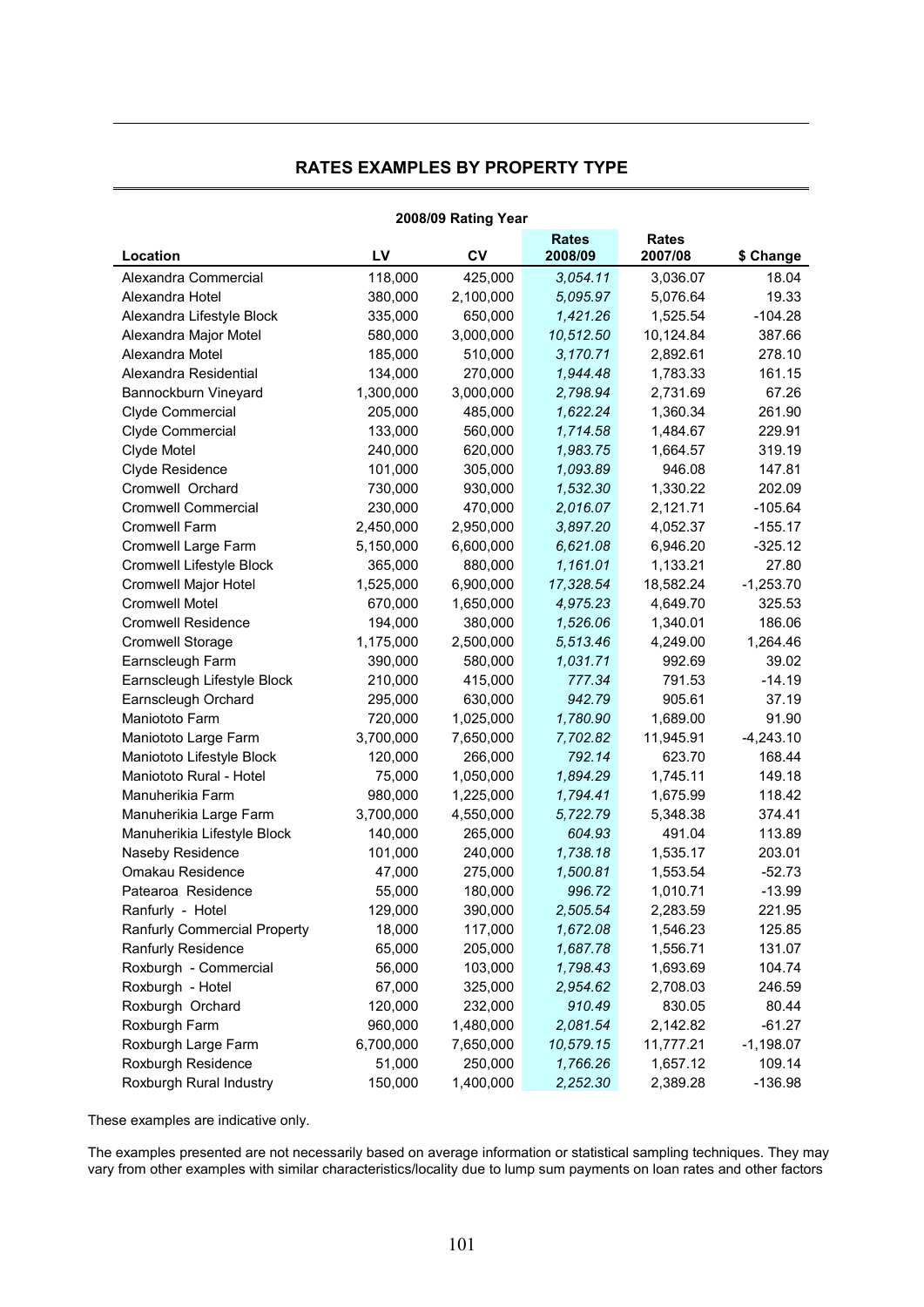# FEES AND CHARGES CHANGES

# Changes are those that are bold and in italics All other fees and charges are as set out in the LTCCP 2006/16

|                                                                                                                                                                                                              | 2007/08     | 2008/09        |
|--------------------------------------------------------------------------------------------------------------------------------------------------------------------------------------------------------------|-------------|----------------|
| <b>Tourism Central Otago</b>                                                                                                                                                                                 |             |                |
| Advertising (subject to quotes from suppliers)<br>Central Otago Visitor Guide<br>(free listing for local operators)<br>(basic listing of business name, brief<br>description or address [max 50 characters], |             |                |
| telephone/fax numbers email and website)                                                                                                                                                                     | free        | free           |
| One third page                                                                                                                                                                                               | 300         | 300            |
| Two thirds page                                                                                                                                                                                              | 600         | 600            |
| Full page                                                                                                                                                                                                    | 900         | 900            |
| Other                                                                                                                                                                                                        | As required | As required    |
|                                                                                                                                                                                                              |             |                |
| <b>Display</b>                                                                                                                                                                                               |             |                |
| Window (per week)                                                                                                                                                                                            | 10.50       | 11             |
| Wall / poster display (per month)                                                                                                                                                                            | 21          | 22             |
| Local operators - All Information Centres<br>(professionally printed brochures only)<br>Outside region operators (per brochure, per centre, per                                                              | free        | free           |
| annum)                                                                                                                                                                                                       | 62          | 90             |
| <b>Commercial series publications</b>                                                                                                                                                                        |             |                |
| <b>Per centre</b>                                                                                                                                                                                            |             | 500            |
| <b>All four centres</b><br>Commercial individual publications (per centre, per                                                                                                                               |             | 1,200          |
| annum)                                                                                                                                                                                                       |             | 150            |
| <b>Internet charges</b>                                                                                                                                                                                      |             |                |
| Per quarter hour                                                                                                                                                                                             |             | $\overline{2}$ |
| Per half hour                                                                                                                                                                                                |             | 4              |
| <b>Per hour</b>                                                                                                                                                                                              |             | 7              |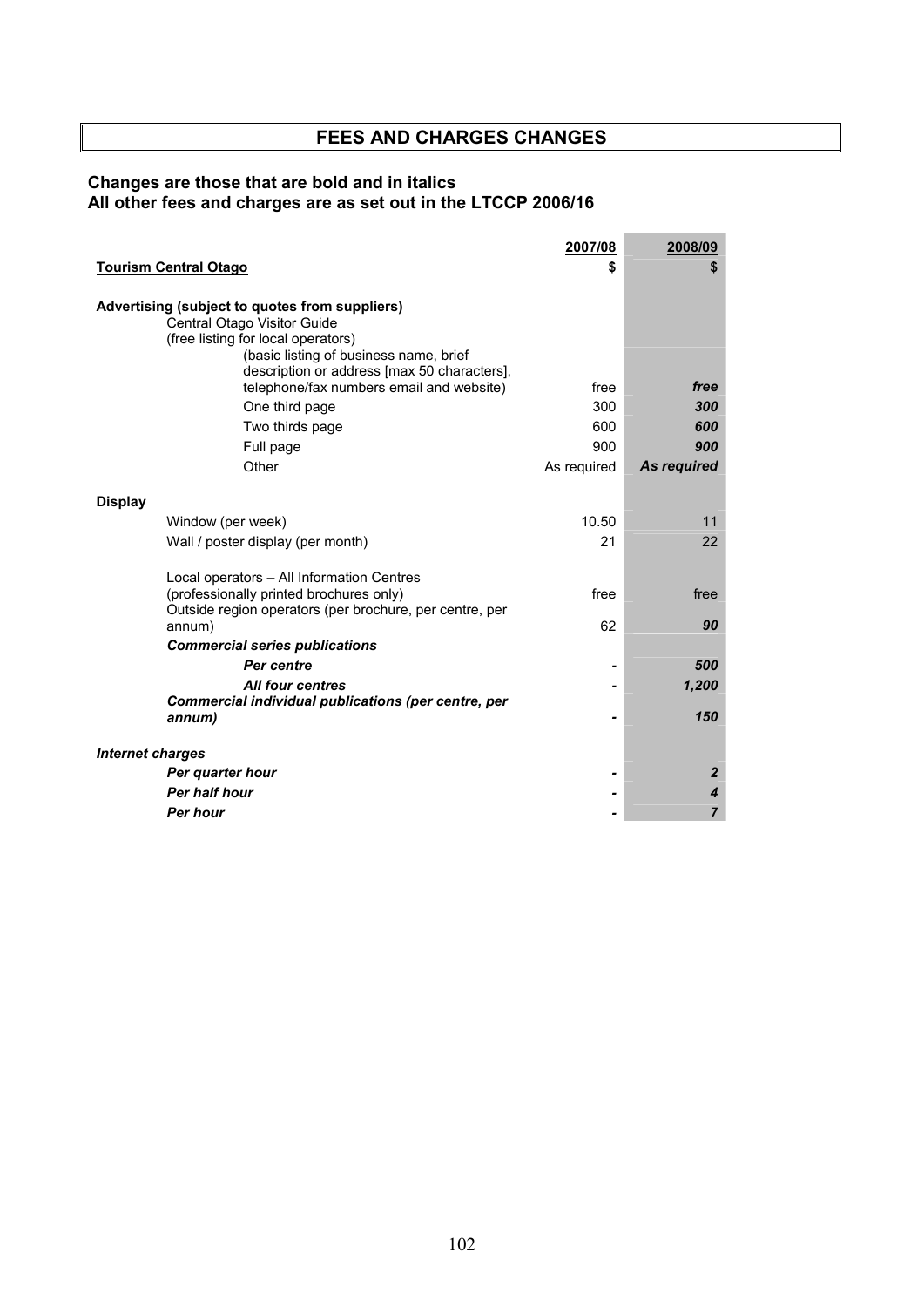|                                                    | 2007/08 | 2008/09                 |
|----------------------------------------------------|---------|-------------------------|
| <b>ADMINISTRATION SERVICES</b>                     |         | S                       |
|                                                    |         |                         |
| Photocopying                                       |         |                         |
| A4 per sheet up to 20 sheets (black and white)     | 0.20    | 0.20                    |
| A4 per sheet up to 20 sheets (colour)              |         | 1.00                    |
| A4 per sheet more than 20 sheets (black and white) | 0.10    | 0.10                    |
| A4 per sheet more than 20 sheets (colour)          |         | 0.60                    |
| A3 per sheet up to 20 sheets (black and white)     | 0.40    | 0.40                    |
| A3 per sheet up to 20 sheets (colour)              |         | 2.00                    |
| A3 per sheet more than 20 sheets (black and white) | 0.20    | 0.20                    |
| A3 per sheet more than 20 sheets (colour)          |         | 1.00                    |
| A4 double sided (black and white)                  | 0.40    | 0.40                    |
| A4 double sided (colour)                           |         | 2.00                    |
| A3 double sided (black and white)                  | 0.80    | 0.80                    |
| A3 double sided (colour)                           |         | 4.00                    |
| Own Paper per sheet (black and white)              | 0.10    | 0.10                    |
| Own Paper per sheet (colour)                       |         | 0.60                    |
| Own paper double sided per sheet (black and white) | 0.15    | 0.15                    |
| Own paper double sided per sheet (colour)          |         | 0.90                    |
| Providing of regular meeting agenda (per agenda)   | 31      | 32                      |
| <b>Fax Charges</b>                                 |         |                         |
| All locations (per fax), up to 3 pages             | 2.50    | 2.50                    |
| additional pages, per page                         |         | 0.50                    |
|                                                    |         |                         |
| <b>Maps / Aerial Photography</b>                   |         |                         |
| Black and White A4                                 | 2       | 2                       |
| Black and White A3                                 | 4       | $\overline{4}$          |
| Colour A4                                          | 5       | 5.50                    |
| Colour A3                                          | 10      | 11                      |
| Custom Maps (per hour cost)                        | 62      | 65                      |
| <b>Electronic copies of aerials</b>                |         | price on<br>application |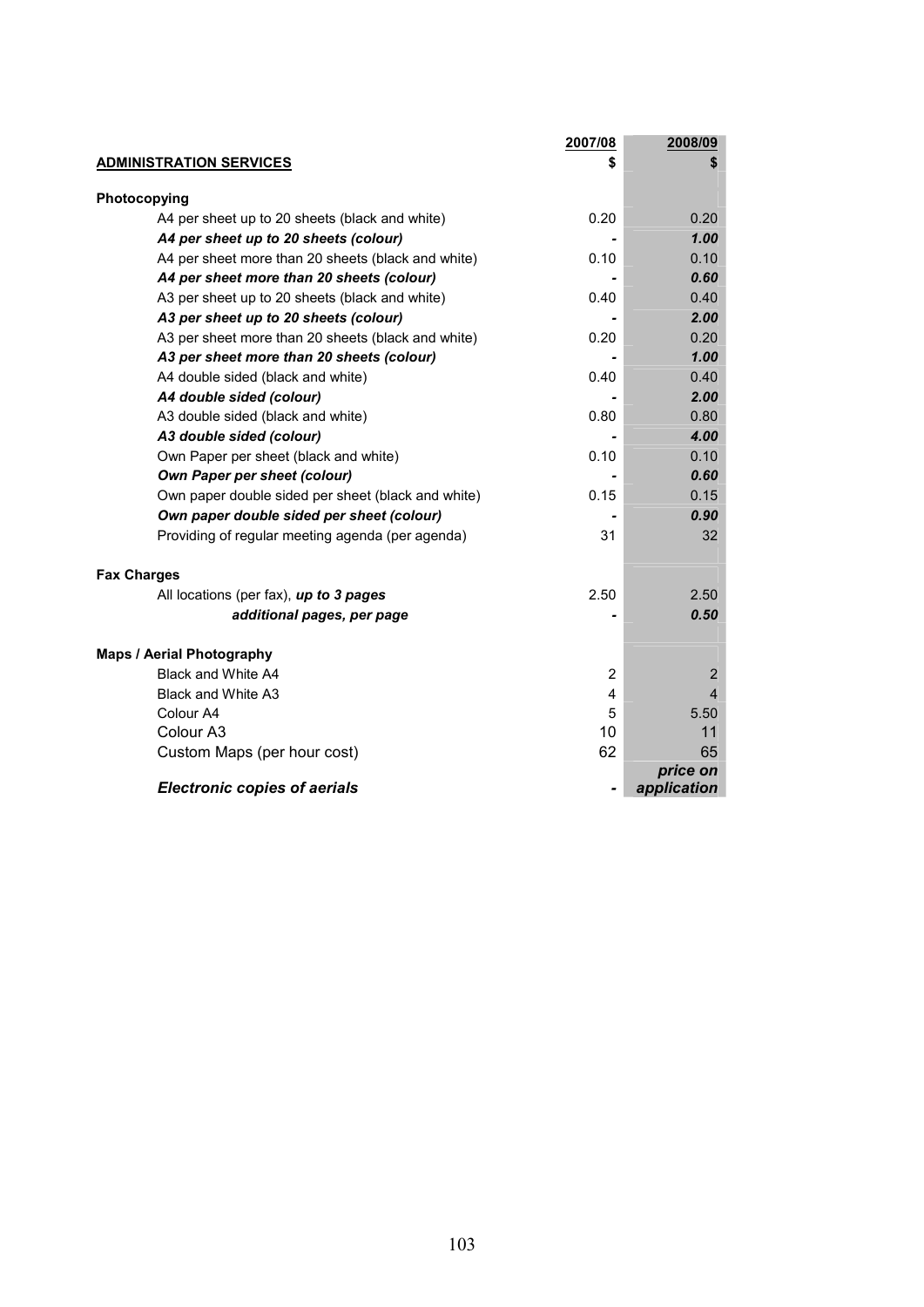|                                                                                      | 2007/08 | <u> 2008/09</u> |
|--------------------------------------------------------------------------------------|---------|-----------------|
| Libraries                                                                            | S       | \$              |
| Rental Books (per book)                                                              |         |                 |
| Popular fiction and new releases                                                     | 1       | 1               |
| Interloan books within District (per book)                                           | 1       | 1               |
| Interloan books outside District (per book)<br>(plus any externally imposed charges) | 5       | 6               |
| Overdue books (per book per week)                                                    |         |                 |
| Adults                                                                               | 1.50    | 1.50            |
| Children                                                                             | 1.50    | 1.50            |
| Reciprocal borrowers                                                                 | 5       | 5               |
| Reservation Fee (per book)                                                           | 1       | 1               |
| Compact discs (per week)                                                             | 2.60    | 2.60            |
| Videos (per week)                                                                    | 2.60    | 2.60            |
| <b>Recreational DVDs (per week)</b>                                                  | 3.60    | 3.70            |
| <b>Recreational CD Roms (per week)</b>                                               | 3.60    | 3.70            |
| Downloading onto disk                                                                | 2       | 2               |
| <b>Computer use (not internet related)</b>                                           |         |                 |
| per quarter hour                                                                     |         | 2.00            |
| per half hour                                                                        |         | 4.00            |
| per three quarters of an hour                                                        |         | 6.00            |
| per hour                                                                             |         | 7.00            |
| Internet Charges                                                                     |         |                 |
| per quarter hour                                                                     | 2.60    | 2.00            |
| per half hour                                                                        | 4.10    | 4.00            |
| per three quarters of an hour                                                        |         | 6.00            |
| per hour                                                                             | 8.20    | 7.00            |
| Printing (per page)                                                                  |         |                 |
| <b>Black and white</b>                                                               | 0.20    | 0.20            |
| Colour                                                                               | 0.50    | 0.50            |
| Photocopying                                                                         |         |                 |
| A4 singlesided                                                                       | 0.20    | 0.20            |
| <b>Colour A4 singlesided</b>                                                         |         | 1.00            |
| A3 singlesided                                                                       | 0.40    | 0.40            |
| <b>Colour A3 singlesided</b>                                                         |         | 2.00            |
| A4 doublesided                                                                       | 0.40    | 0.40            |
| <b>Colour A4 doublesided</b>                                                         |         | 2.00            |
| A3 doublesided                                                                       | 0.80    | 0.80            |
| <b>Colour A3 doublesided</b>                                                         |         | 4.00            |
| <b>Book covering</b>                                                                 |         |                 |
| Small books (paperback / trade paperback)                                            |         | 5.00            |
| <b>Medium sized books</b>                                                            |         | 7.50            |
| Large books                                                                          |         | 10.00           |
| Fax (up to 3 pages)                                                                  | 2.50    | 2.50            |
| additional pages, per page                                                           |         | 0.50            |
| Non residents without a borrowing card (\$20 refundable)                             | 31      | 40              |

the control of the control of the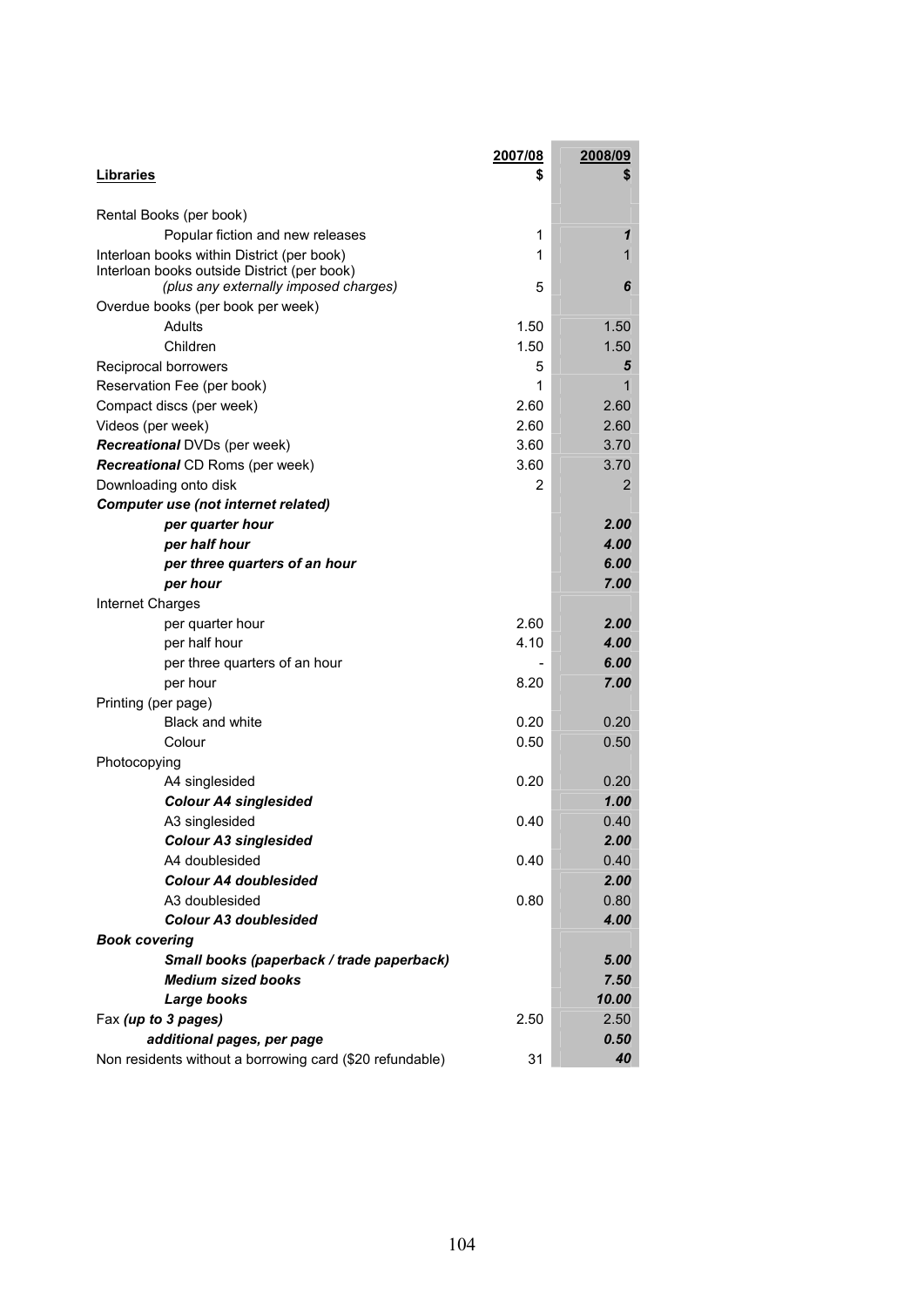| Naseby Hall                                                     | 2007/08<br>\$ | 2008/09<br>S |
|-----------------------------------------------------------------|---------------|--------------|
| Whole day hire<br>Half day hire                                 | 62            | 65<br>30     |
| <b>Wallace Memorial Hall</b><br>Whole day hire<br>Half day hire | -             | 30<br>15     |

The hire charges below have not been amended, but there is now a requirement to pay a bond of \$200 to hire the Ranfurly Hall or Maniototo Stadium.

| <b>Ranfurly Hall</b><br>(Note: a \$200 bond is required if a social function) |                 |         |
|-------------------------------------------------------------------------------|-----------------|---------|
| Ranfurly Drama Club (per annum)                                               | 160             | 165     |
| Meetings                                                                      | 41              | 42      |
| <b>Furniture Auctions</b>                                                     | 41              | 42      |
| <b>Local Concerts</b>                                                         | 67              | 69      |
| Visiting Artists and Concerts                                                 | 93              | 95      |
| Weddings and cabarets etc.                                                    | 135             | 140     |
| <b>Maniototo Park</b>                                                         |                 |         |
| (Note: a \$200 bond is required for social functions in                       |                 |         |
| the Stadium)                                                                  |                 |         |
| School/Sports Clubs (per session)                                             | 28              | 29      |
| Sports Clubs (per annum)                                                      | 645             | 665     |
| Stadium/Sports Ground (per day)                                               | 215             | 220     |
| Weddings and cabarets (Stadium only)                                          | 134             | 138     |
| A and P Association (per show)                                                | 645             | 665     |
| Aerobics (per session)                                                        | 10 <sup>1</sup> | 11      |
| Meetings (Stadium)                                                            | 88              | 91      |
| Maniototo Area School (per annum)                                             | 310             | 320     |
| School Sports Day                                                             | 88              | 91      |
| Maniototo Squash Club (per annum)                                             | 1,210           | 1,245   |
| Rugby Club Rooms                                                              | 67              | 69      |
| Hire of trestles away from Stadium (per trestle)                              | 2.00            | 2.00    |
| Hire of chairs away from Stadium (per chair)                                  | 0.50            | 0.50    |
| <b>Breakages</b>                                                              | at cost         | at cost |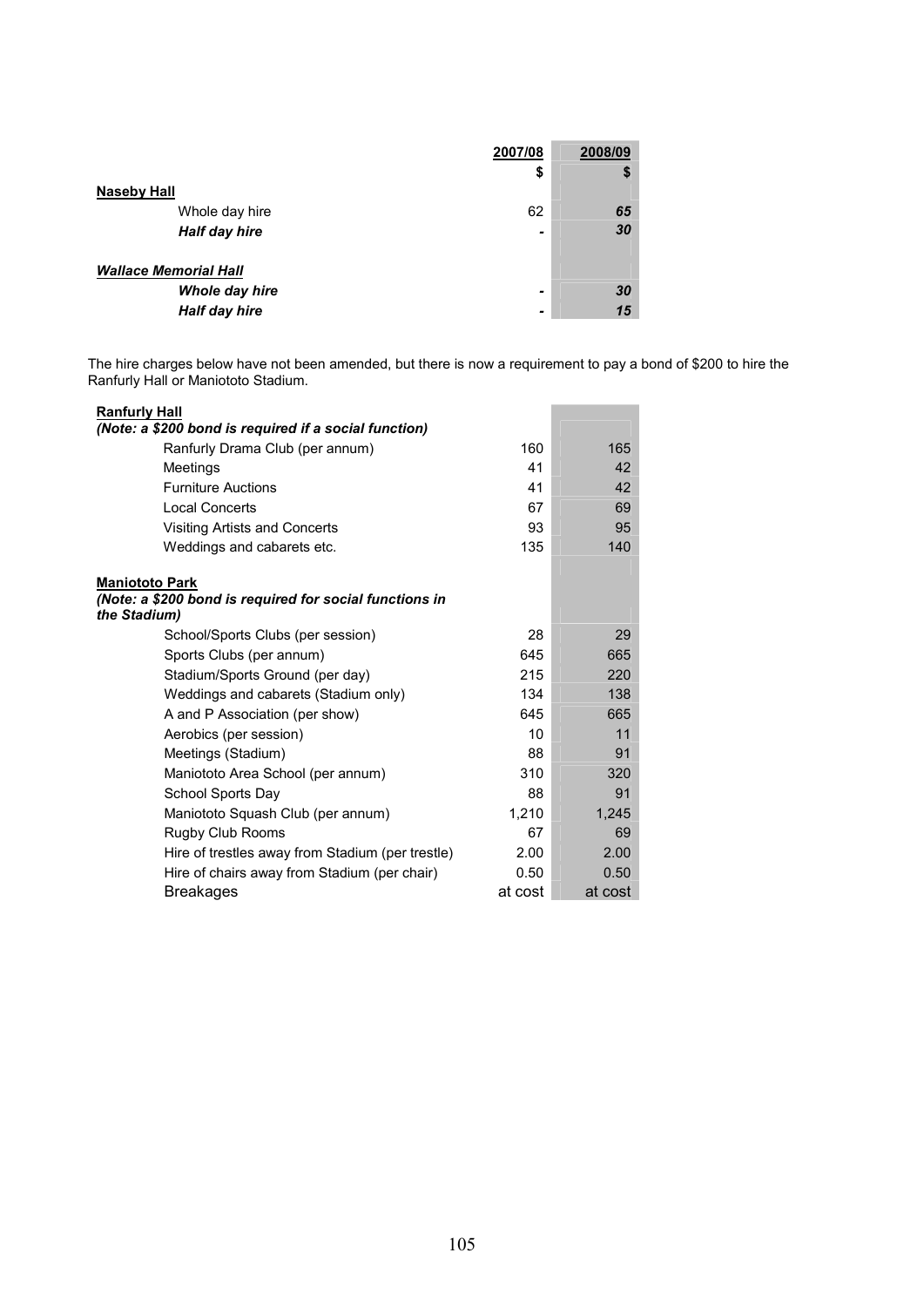|                                                                                                                                                                                                                     | 2007/08     | 2008/09     |
|---------------------------------------------------------------------------------------------------------------------------------------------------------------------------------------------------------------------|-------------|-------------|
|                                                                                                                                                                                                                     | \$          | \$          |
| <b>Waste Management - Transfer Station Charges</b>                                                                                                                                                                  |             |             |
| Standard size refuse bags                                                                                                                                                                                           | 1           | 1           |
| Cars                                                                                                                                                                                                                | 5           | 5           |
| Vans, utes, wagons and single axle trailers                                                                                                                                                                         | 15          | 15          |
| (at Alexandra, load less than 150 kg)                                                                                                                                                                               |             |             |
| At Alexandra, over 150 kg then a charge per kg (weight $x$ \$)                                                                                                                                                      | 0.090       | 0.090       |
| At other transfer stations                                                                                                                                                                                          |             |             |
| single axle trailer (approx 1.8m x 1.2) up to 0.5m average depth                                                                                                                                                    | 15          | 15          |
| single axle trailer (approx 1.8m x 1.2) 0.5m to 1.0m average depth                                                                                                                                                  | 25          | 25          |
| single axle trailer (approx 1.8m x 1.2) 1.0m to 1.5m average depth                                                                                                                                                  | 35          | 35          |
| single axle trailer (approx 1.8m x 1.2) over 1.5m average depth                                                                                                                                                     | 55          | 55          |
| For single axle trailers with a deck larger than 1.8m x 1.2m Council                                                                                                                                                |             |             |
| reserves the right to measure the volume and charge per m <sup>3</sup>                                                                                                                                              | 20          | 20          |
| tandem axle trailers (approx $2.4$ m x $1.2$ m) up to 0.5m av depth                                                                                                                                                 | 25          | 25          |
| tandem axle trailers (approx 2.4m $x$ 1.2m) 0.5m to 1.0m av depth                                                                                                                                                   | 35          | 35          |
| tandem axle trailers (approx 2.4m x 1.2m) 1.0m to 1.5m av depth                                                                                                                                                     | 55          | 55          |
| tandem axle trailers (approx 2.4m x 1.2m) over 1.5m av depth                                                                                                                                                        | 70          | 70          |
| For tandem axle trailers with a deck larger that 2.4m x 1.2m Council<br>reserves the right to measure the volume and charge per m <sup>3</sup>                                                                      |             | 20          |
| Car bodies (with seats removed and fuel tanks pierced)                                                                                                                                                              | 5           | 5           |
| Where no weighbridge is available for bulk refuse the volume will be                                                                                                                                                |             |             |
| assessed by the operator and charged per m <sup>3</sup>                                                                                                                                                             | 20          | 20          |
| Whiteware per item (including certified degassed fridges/freezers)                                                                                                                                                  | <b>FREE</b> | <b>FREE</b> |
| Fridges and freezers without degassing certification                                                                                                                                                                | 25          | 25          |
| Greenwaste deposited in greenwaste areas                                                                                                                                                                            |             |             |
| Car                                                                                                                                                                                                                 | <b>FREE</b> | <b>FREE</b> |
| Vans, utes, single axle trailers                                                                                                                                                                                    | 5           | 5           |
| Tandem axle trailers                                                                                                                                                                                                | 15          | 15          |
| Cleanfill deposited in cleanfill area (as for greenwaste)                                                                                                                                                           |             |             |
| Where weighing facilities are available Council reserves the right to<br>charge by weight, where no weighing facilities are available Council<br>reserves the right to charge by volume as assessed by the operator |             |             |
| By weight (per tonne)                                                                                                                                                                                               | 90          | 90          |
| By volume (per cubic metre)                                                                                                                                                                                         | 20          | 20          |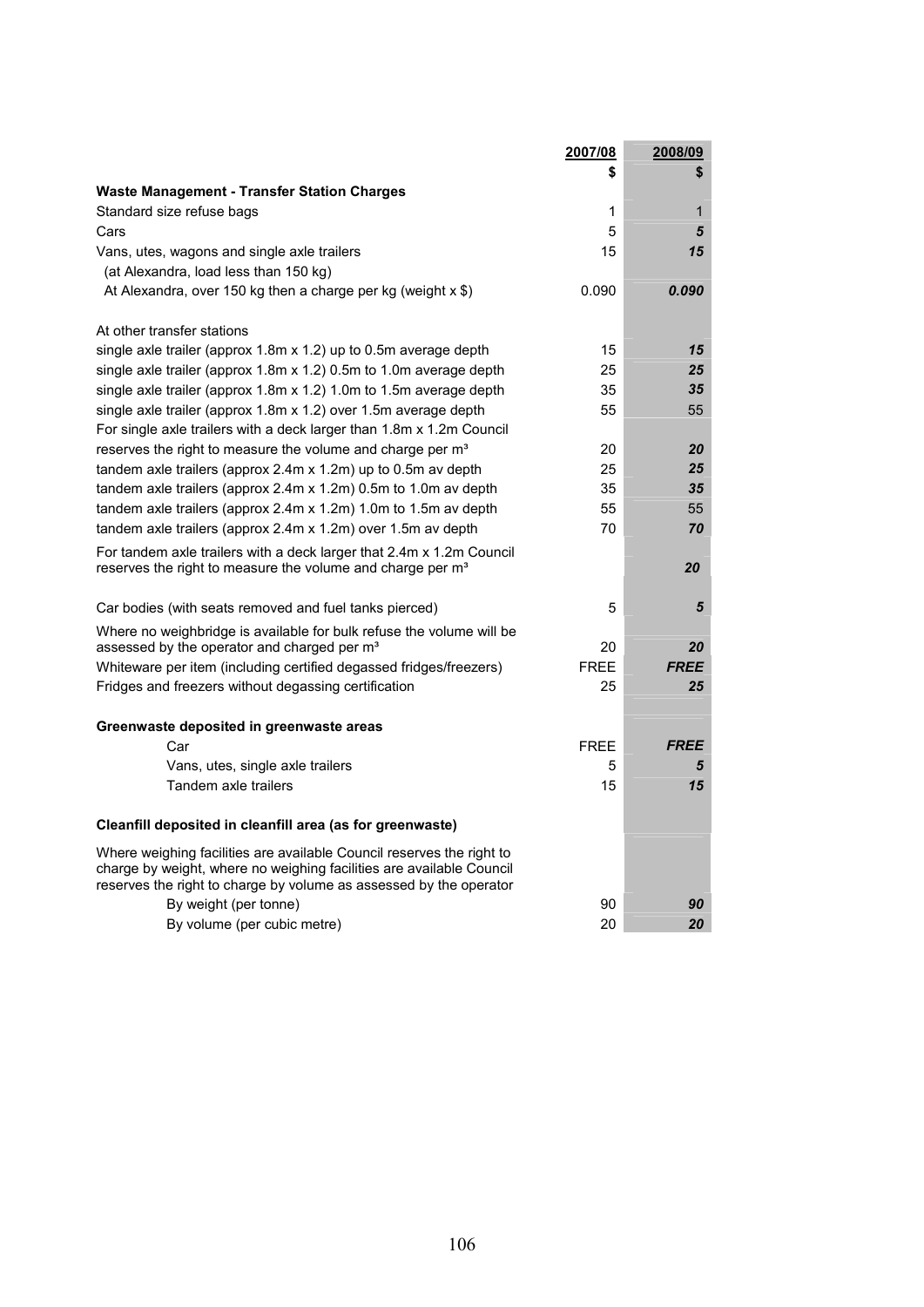|                                                                                              | 2007/08    | 2008/09    |
|----------------------------------------------------------------------------------------------|------------|------------|
| <b>ENVIRONMENTAL SERVICES</b>                                                                |            | \$         |
|                                                                                              |            |            |
| <b>Building Control Charges</b>                                                              |            |            |
| (estimated value of work)                                                                    |            |            |
| Up to and including \$5,000                                                                  | 168        | 173        |
| Over \$5,000 and not exceeding \$10,000                                                      | 335        | 345        |
| Over \$10,000 and not exceeding \$20,000                                                     | 665<br>925 | 685<br>950 |
| Over \$20,000 and not exceeding \$40,000                                                     |            |            |
| Over \$40,000 and not exceeding \$80,000                                                     | 1,205      | 1,245      |
| Over \$80,000 and not exceeding \$120,000                                                    |            |            |
| Over \$120,000 and not exceeding \$160,000                                                   | 1,755      | 1,810      |
| Over \$160,000 and not exceeding \$200,000                                                   |            |            |
| Over \$200,000 and not exceeding \$350,000                                                   | 2,170      | 2,235      |
| Over \$350,000 and not exceeding \$500,000<br>Over \$500,000 and not exceeding \$750,000     | 2,330      | 2,400      |
| Over \$750,000 and not exceeding \$1,000,000                                                 |            | 2,650      |
| Exceeding \$1,000,000 (minimum deposit plus additional                                       |            | 2,900      |
| time if necessary)                                                                           |            | $2,900+$   |
|                                                                                              |            |            |
| <b>Erection of Marquee</b>                                                                   | 118        | 118        |
| Heating/Fire appliances -Free standing(max 2 inspections)                                    | 118        | 118        |
| -Oil, 2nd hand and inbuilt                                                                   | 260        | 260        |
| Commercial buildings – engineering assessment of fire documents                              | at cost    | at cost    |
| <b>Wind machines (horticultural)</b>                                                         |            | 300        |
|                                                                                              |            |            |
| Plan perusal fee for withdrawn applications (minimum or actual costs                         |            |            |
| based on time and disbursements)                                                             | 64         | 64         |
| Note: The cost of any peer review of professional documents is at                            |            |            |
| the applicants cost                                                                          |            |            |
|                                                                                              |            |            |
| BRANZ Levy - \$1 for every \$1,000 or part thereof (projects under \$20,000                  |            |            |
| are exempt). (BRANZ Levy is exempt from GST)                                                 |            |            |
| BIA Levy - \$1.97 for every \$1,000 or part thereof (projects under \$20,000<br>are exempt). |            |            |
|                                                                                              |            |            |
| <b>Other Building Inspections:</b>                                                           |            |            |
| <b>Certificate of Acceptance</b>                                                             |            |            |
| Minor work excluding dwellings                                                               | 660        | 660        |
| Residential (up to \$20,000)                                                                 | 935        | 935        |
| Residential (\$20,000 +)                                                                     | 1,625      | 1,625      |
| Commercial - \$550 deposit plus hourly rate plus travel                                      | $550 +$    | $550 +$    |
| Relocated houses and other inspections out of District                                       |            |            |
| (mileage and time)                                                                           | at cost    | at cost    |
| Relocated houses within the district                                                         | 135        | 135        |
| Compliance Schedules - New                                                                   |            | 64         |
|                                                                                              | 64         |            |
| Amended Compliance Schedule                                                                  | 62         | 64         |
| <b>WOF Monitoring Fee</b>                                                                    | 62         | 64         |
| Certificate of Public Use                                                                    | 330        | 330        |
| Notice to Fix                                                                                | 144        | 144        |
| Fire Service Assessment of Building Consents (+ costs)                                       | 124        | 128        |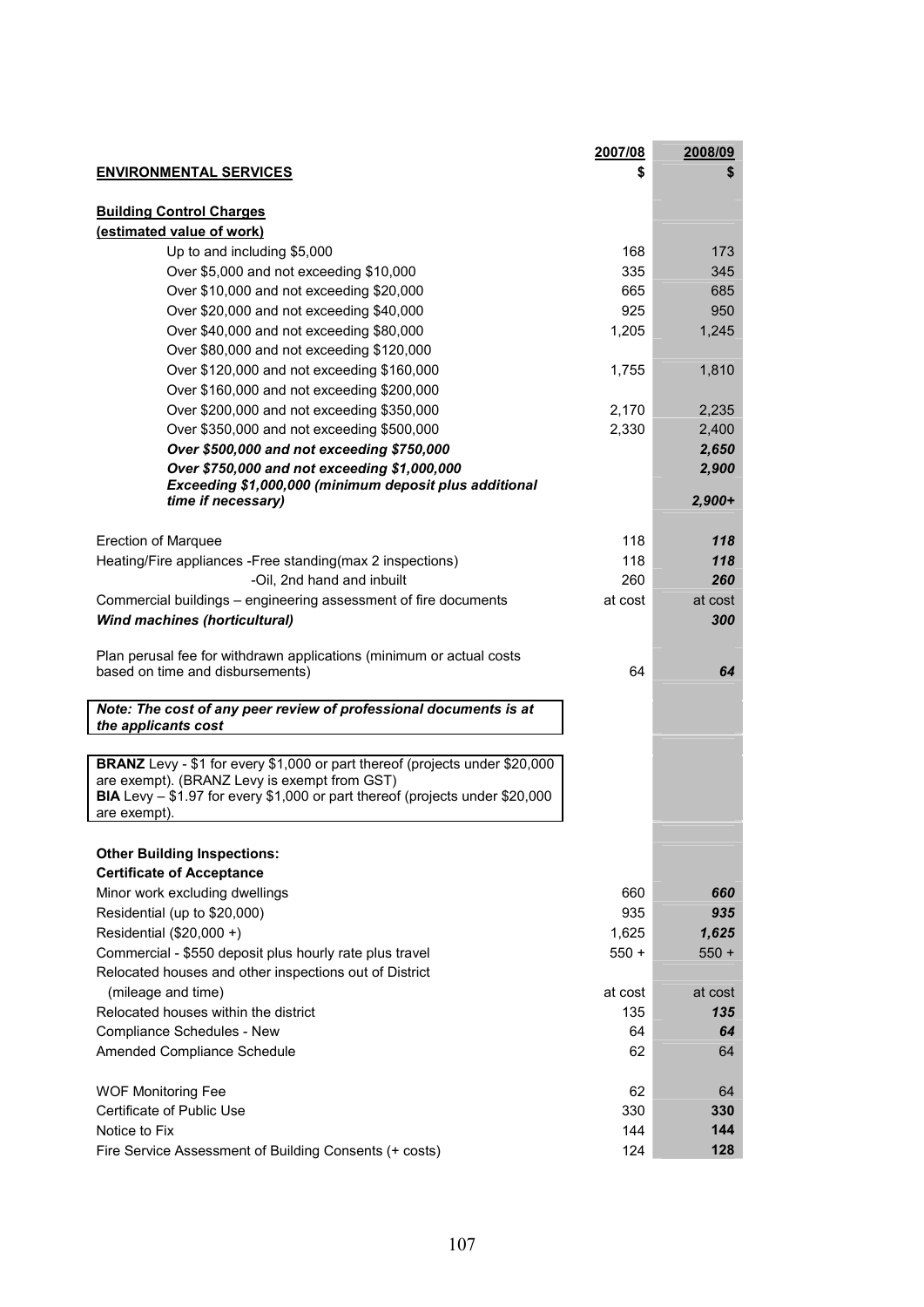|                                                                                                                                                                                             | 2007/08<br>\$ | 2008/09<br>\$ |
|---------------------------------------------------------------------------------------------------------------------------------------------------------------------------------------------|---------------|---------------|
| Demolition - Non-Commercial                                                                                                                                                                 | 195           | 195           |
| Demolition - Commercial<br>(for buildings greater than one floor add \$100 per floor)                                                                                                       | 370           | 370           |
| Drainage and Plumbing Inspection and Consent Fees<br>New dwellings with septic system or septic system only                                                                                 | 184           | 184           |
| Building Certifiers Fee (deposit with actual costs based on time and<br>disbursements)                                                                                                      | 235           | 235           |
| Building Certifiers Code of Compliance Certificate                                                                                                                                          | 64            | 64            |
| Inspection of unsatisfactory work (per visit or inspections not already<br>provided for)                                                                                                    | 64            | 64            |
| Pool Inspection Fees - Registration                                                                                                                                                         | 64            | 64            |
| Application for Special Exemption from fencing a swimming pool<br>(minimum deposit plus additional time if necessary)                                                                       |               | 650+          |
| <b>Project Information Memorandum - Commercial</b>                                                                                                                                          |               |               |
| New building $<$ \$20,000                                                                                                                                                                   | 315           | 325           |
| New building > \$20,000 and not exceeding \$1,000,000                                                                                                                                       | 370           | 380           |
| New building > \$1,000,000                                                                                                                                                                  |               | 400           |
| Alteration to Building < \$20,000<br>Alteration to Building > \$20,000 and not exceeding                                                                                                    | 280           | 285           |
| \$1,000,000                                                                                                                                                                                 | 350           | 360           |
| Alteration to Building > \$1,000,000                                                                                                                                                        |               | 460           |
| Reactivate a lapsed consent                                                                                                                                                                 | 64            | 66            |
| Amendments to original consent application                                                                                                                                                  | 64            | 66            |
| <b>Land Information Memorandum (LIM)</b>                                                                                                                                                    |               |               |
| Residential search (provided within 10 working days)(min)                                                                                                                                   | 107           | 107           |
| Residential search (provided within 5 working days)(min)                                                                                                                                    | 161           | 161           |
| Commercial search (provided within 10 working days)(min)                                                                                                                                    | 161           | 161           |
| Commercial search (if required in less than 5 working days)                                                                                                                                 | 240           | 240           |
| <b>Certificate of Acceptance Fees</b>                                                                                                                                                       |               |               |
| Minor building work (outbuildings/garages) \$0-\$20,000                                                                                                                                     | 670           | 660           |
| Residential<br>\$0-\$20,000                                                                                                                                                                 | 950           | 935           |
| Exceeding \$20,000                                                                                                                                                                          | 1,650         | 1,625         |
| Commercial<br>Charged on hourly rate + travel (minimum deposit)                                                                                                                             | 575           | 550           |
| <b>Animal Control Charges</b><br>(Any dog classified as dangerous under the Dog Control Act shall<br>pay 150% of the registration fee prescribed in this Schedule)<br>Dog Registration Fees |               |               |
| Non-Working Dogs                                                                                                                                                                            | 50            | 50            |
| <b>Working Dogs</b>                                                                                                                                                                         | 11            | 11            |
| Late Fee Penalty (percentage of base fee)                                                                                                                                                   | 50%           | 50%           |